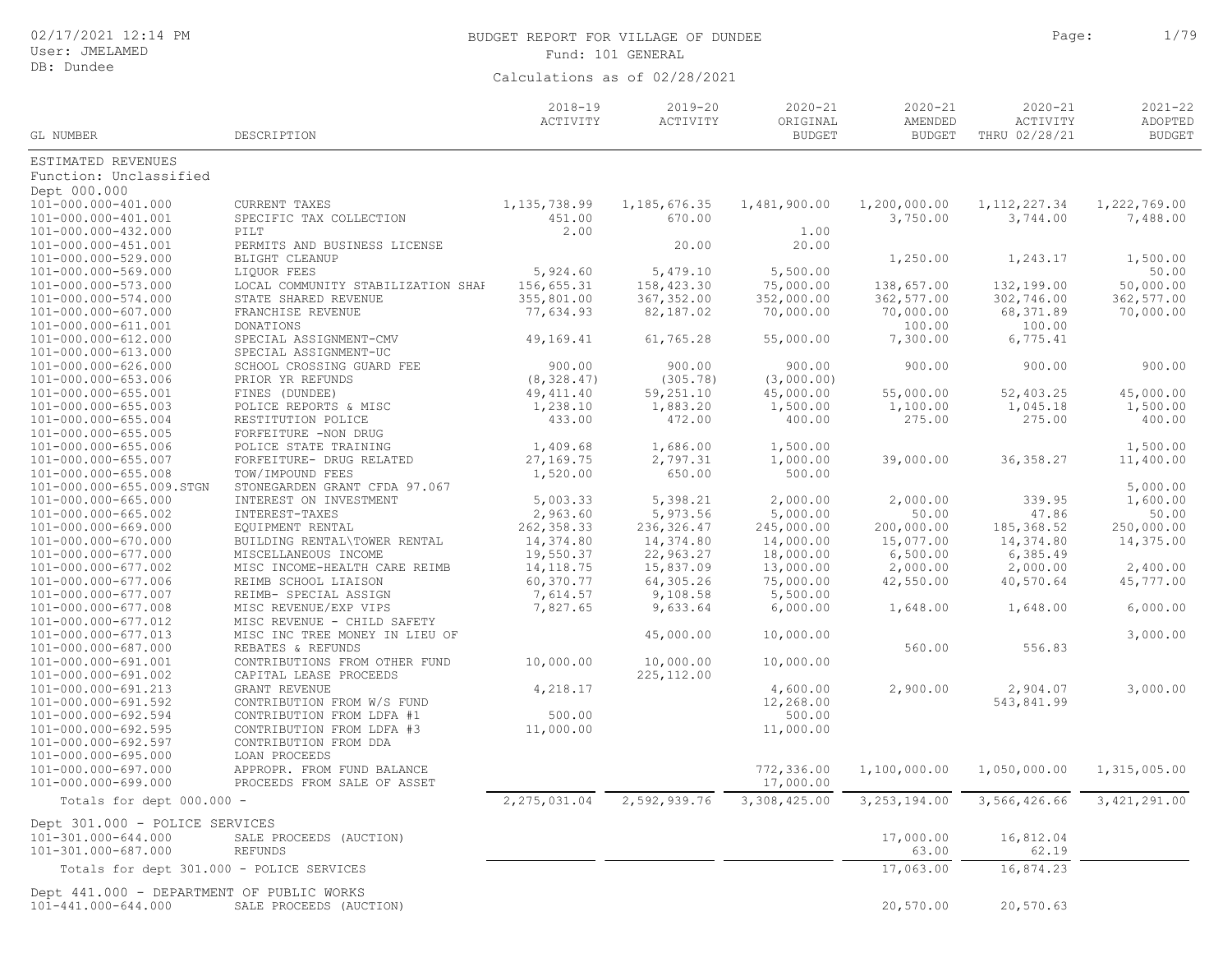| 02/17/2021 12:14 PM<br>User: JMELAMED<br>DB: Dundee                                                              |                                                                            | BUDGET REPORT FOR VILLAGE OF DUNDEE | Fund: 101 GENERAL<br>Calculations as of 02/28/2021 |                                          | Page:                            | 2/79                                     |                                         |
|------------------------------------------------------------------------------------------------------------------|----------------------------------------------------------------------------|-------------------------------------|----------------------------------------------------|------------------------------------------|----------------------------------|------------------------------------------|-----------------------------------------|
| GL NUMBER                                                                                                        | DESCRIPTION                                                                | $2018 - 19$<br>ACTIVITY             | 2019-20<br>ACTIVITY                                | $2020 - 21$<br>ORIGINAL<br><b>BUDGET</b> | $2020 - 21$<br>AMENDED<br>BUDGET | $2020 - 21$<br>ACTIVITY<br>THRU 02/28/21 | $2021 - 22$<br>ADOPTED<br><b>BUDGET</b> |
| ESTIMATED REVENUES<br>Function: Unclassified<br>Dept 441.000 - DEPARTMENT OF PUBLIC WORKS<br>101-441.000-673.004 | GAIN/LOSS ON SALE OF ASSET                                                 |                                     | 5,391.42                                           |                                          |                                  |                                          |                                         |
|                                                                                                                  | Totals for dept 441.000 - DEPARTMENT OF PUBLIC WORK.                       |                                     | 5,391.42                                           |                                          | 20,570.00                        | 20,570.63                                |                                         |
| Dept 728.000 - ECONOMIC DEV CORP<br>101-728.000-674.000                                                          | CONTRIBUTIONS AND DONATIONS<br>Totals for dept 728.000 - ECONOMIC DEV CORP |                                     |                                                    |                                          | 250.00<br>250.00                 | 250.00<br>250.00                         |                                         |
| Total - Function Unclassified                                                                                    |                                                                            | 2,275,031.04                        | 2,598,331.18                                       | 3,308,425.00                             | 3,291,077.00                     | 3,604,121.52                             | 3,421,291.00                            |
| TOTAL ESTIMATED REVENUES                                                                                         |                                                                            | 2,275,031.04                        | 2,598,331.18                                       | 3,308,425.00                             | 3,291,077.00                     | 3,604,121.52                             | 3,421,291.00                            |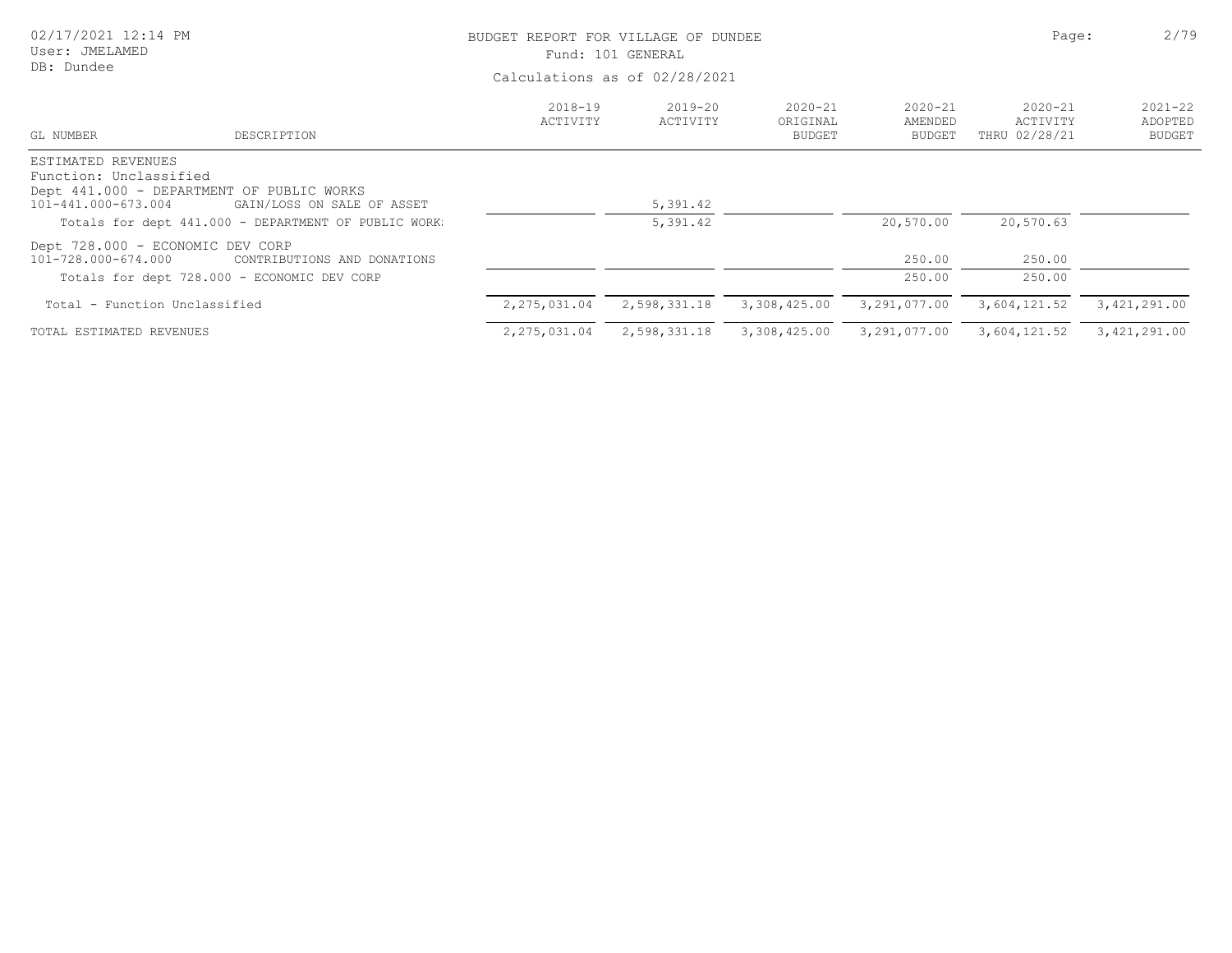## User: JMELAMED

#### DB: Dundee

# BUDGET REPORT FOR VILLAGE OF DUNDEE **Page:** 2/79

Fund: 101 GENERAL

Calculations as of 02/28/2021

| GL NUMBER                                                       | DESCRIPTION                                          | $2018 - 19$<br>ACTIVITY | $2019 - 20$<br>ACTIVITY | $2020 - 21$<br>ORIGINAL<br><b>BUDGET</b> | $2020 - 21$<br>AMENDED<br><b>BUDGET</b> | $2020 - 21$<br>ACTIVITY<br>THRU 02/28/21 | $2021 - 22$<br>ADOPTED<br><b>BUDGET</b> |
|-----------------------------------------------------------------|------------------------------------------------------|-------------------------|-------------------------|------------------------------------------|-----------------------------------------|------------------------------------------|-----------------------------------------|
| APPROPRIATIONS                                                  |                                                      |                         |                         |                                          |                                         |                                          |                                         |
| Function: Unclassified                                          |                                                      |                         |                         |                                          |                                         |                                          |                                         |
| Dept 000.000                                                    |                                                      |                         |                         |                                          |                                         |                                          |                                         |
| 101-000.000-931.000                                             | TRANSFER IN                                          |                         |                         |                                          |                                         |                                          |                                         |
| 101-000.000-997.000                                             | ENCUMBRENCE BUDGET                                   |                         |                         |                                          |                                         |                                          |                                         |
| Totals for dept 000.000 -                                       |                                                      |                         |                         |                                          |                                         |                                          |                                         |
|                                                                 |                                                      |                         |                         |                                          |                                         |                                          |                                         |
| Dept 101.000 - VILLAGE COUNCIL\PRESIDENT<br>101-101.000-702.005 | FEES [ELECTED OFFICIALS]                             | 17,270.00               | 17,622.50               | 16,000.00                                | 19,000.00                               | 16,662.50                                | 19,800.00                               |
| 101-101.000-709.000                                             | FICA                                                 | 1,321.13                | 1,348.10                | 1,225.00                                 | 1,400.00                                | 1,181.48                                 | 287.00                                  |
| 101-101.000-711.000                                             | MEDICARE                                             |                         |                         |                                          | 100.00                                  | 93.22                                    | 1,228.00                                |
| 101-101.000-726.001                                             | COMPUTER/SOFTWARE COSTS                              |                         | 6,002.89                | 1,000.00                                 | 17,900.00                               | 15,354.90                                | 22,000.00                               |
| 101-101.000-821.000                                             | CONFERENCES & TRAINING                               | 1,070.00                |                         | 500.00                                   | 195.00                                  | 195.00                                   | 1,560.00                                |
| 101-101.000-850.000                                             | TELEPHONE/INTERNET                                   | 450.00                  |                         | 600.00                                   |                                         |                                          |                                         |
| 101-101.000-860.000                                             | TRAVEL EXPENSE                                       |                         |                         |                                          |                                         |                                          |                                         |
| 101-101.000-941.000                                             | MISCELLANEOUS EXPENSE                                | 1,566.23                | 78.89                   | 200.00                                   | 120.00                                  | 116.10                                   |                                         |
|                                                                 | Totals for dept 101.000 - VILLAGE COUNCIL\PRESIDENT  | 21,677.36               | 25,052.38               | 19,525.00                                | 38,715.00                               | 33,603.20                                | 44,875.00                               |
| Dept 191.000 - ELECTIONS                                        |                                                      |                         |                         |                                          |                                         |                                          |                                         |
| 101-191.000-726.000                                             | SUPPLIES                                             |                         |                         |                                          |                                         |                                          |                                         |
| 101-191.000-900.000                                             | PUBLISHING                                           |                         |                         |                                          |                                         |                                          |                                         |
| Totals for dept 191.000 - ELECTIONS                             |                                                      |                         |                         |                                          |                                         |                                          |                                         |
| Dept 215.000 - VILLAGE CLERK                                    |                                                      |                         |                         |                                          |                                         |                                          |                                         |
| 101-215.000-702.004                                             | WAGES - CLERICAL                                     | 60,716.53               | 71,389.94               | 89,000.00                                | 71,200.00                               | 62, 131.51                               |                                         |
| 101-215.000-702.005                                             | FEES [ELECTED OFFICIALS]                             | 2,685.00                | 2,797.50                | 2,700.00                                 | 3,300.00                                | 2,592.50                                 |                                         |
| 101-215.000-704.000                                             | WAGES PART-TIME EMPLOYEES                            |                         |                         |                                          |                                         |                                          |                                         |
| 101-215.000-705.000                                             | VACATION                                             |                         |                         |                                          | 30.00                                   | 28.20                                    |                                         |
| 101-215.000-706.000                                             | HOLIDAY                                              |                         |                         |                                          | 230.00                                  | 225.61                                   |                                         |
| 101-215.000-709.000                                             | FICA                                                 | 4,790.86                | 0.10                    | 6,900.00                                 | 5,365.00                                | 5,018.93                                 |                                         |
| 101-215.000-711.000                                             | MEDICARE                                             |                         |                         |                                          | 149.00                                  | 134.63                                   |                                         |
| 101-215.000-712.000                                             | CASH IN LIEU OF BENEFITS                             |                         |                         |                                          | 5,000.00                                | 3,750.00                                 |                                         |
| 101-215.000-714.000                                             | <b>BENEFITS</b>                                      |                         |                         |                                          |                                         |                                          |                                         |
| 101-215.000-715.000                                             | PENSION EXPENSES                                     | 9,664.49                | 5,709.00<br>24,517.66   |                                          | 40,000.00                               |                                          |                                         |
| 101-215.000-716.000<br>101-215.000-716.001                      | HOSP/DENTAL INSURANCE<br>HOSPITALIZATION INS RETIRED |                         |                         | 15,000.00                                |                                         | 36,249.90                                |                                         |
| 101-215.000-717.000                                             | LIFE INSURANCE                                       | 298.44                  | 1,004.40                | 650.00                                   | 2,700.00                                | 2,327.64                                 |                                         |
| 101-215.000-718.000                                             | RETIREMENT                                           | 33,829.65               | 33,668.33               | 53,000.00                                | 75,030.00                               | 62,971.54                                |                                         |
| 101-215.000-726.000                                             | SUPPLIES                                             | 7,758.92                | 6,750.50                | 6,000.00                                 | 9,000.00                                | 8,326.29                                 |                                         |
| 101-215.000-726.001                                             | COMPUTER/SOFTWARE COSTS                              | 2,740.17                | 7,049.07                | 3,400.00                                 | 45,000.00                               | 35,812.87                                |                                         |
| 101-215.000-818.000                                             | CONTRACTUAL                                          | 333.34                  |                         | 500.00                                   | 5,500.00                                | 4,875.00                                 |                                         |
| 101-215.000-821.000                                             | CONFERENCES & TRAINING                               | 120.00                  | 1,121.54                | 400.00                                   | 5,500.00                                | 4,711.55                                 |                                         |
| 101-215.000-850.000                                             | TELEPHONE/INTERNET                                   | 5,007.94                | 4,364.58                | 5,100.00                                 | 8,000.00                                | 6,747.66                                 |                                         |
| 101-215.000-860.000                                             | TRAVEL EXPENSE                                       |                         | 227.36                  | 300.00                                   |                                         |                                          |                                         |
| 101-215.000-890.000                                             | DUES                                                 | 335.00                  | 302.50                  | 250.00                                   | 25.00                                   | 25.00                                    |                                         |
| 101-215.000-900.000                                             | PUBLISHING                                           | 592.17                  | 1,375.49                | 900.00                                   | 2,000.00                                | 1,644.65                                 |                                         |
| 101-215.000-930.000                                             | BUILDING MAINTENANCE                                 |                         |                         |                                          |                                         |                                          |                                         |
| 101-215.000-933.000                                             | EQUIPMENT MAINTENANCE                                | 1,665.96                | 1,720.91                | 2,200.00                                 | 400.00                                  | 254.40                                   |                                         |
| 101-215.000-941.000                                             | MISCELLANEOUS EXPENSE                                | 112.50                  | 709.13                  | 500.00                                   | 210.00                                  | 208.20                                   |                                         |
| 101-215.000-942.000                                             | <b>BANK CHARGES</b>                                  | 117.00                  | 117.00                  | 125.00                                   | 1,000.00                                | 844.13                                   |                                         |
| 101-215.000-965.201<br>101-215.000-988.000                      | REFUNDS                                              |                         | 2,589.49                | 7,000.00                                 | 900.00                                  | 877.21<br>9,214.53                       |                                         |
|                                                                 | EQUIPMENT                                            |                         |                         |                                          | 100,000.00                              |                                          |                                         |
| Totals for dept 215.000 - VILLAGE CLERK                         |                                                      | 130,767.97              | 165, 414.50             | 193,925.00                               | 380,539.00                              | 248, 971.95                              |                                         |

Dept 253.000 - FINANCE DEPARTMENT 101-253.000-702.001 WAGES - ADMINISTRATIVE 40,000.00 37,769.27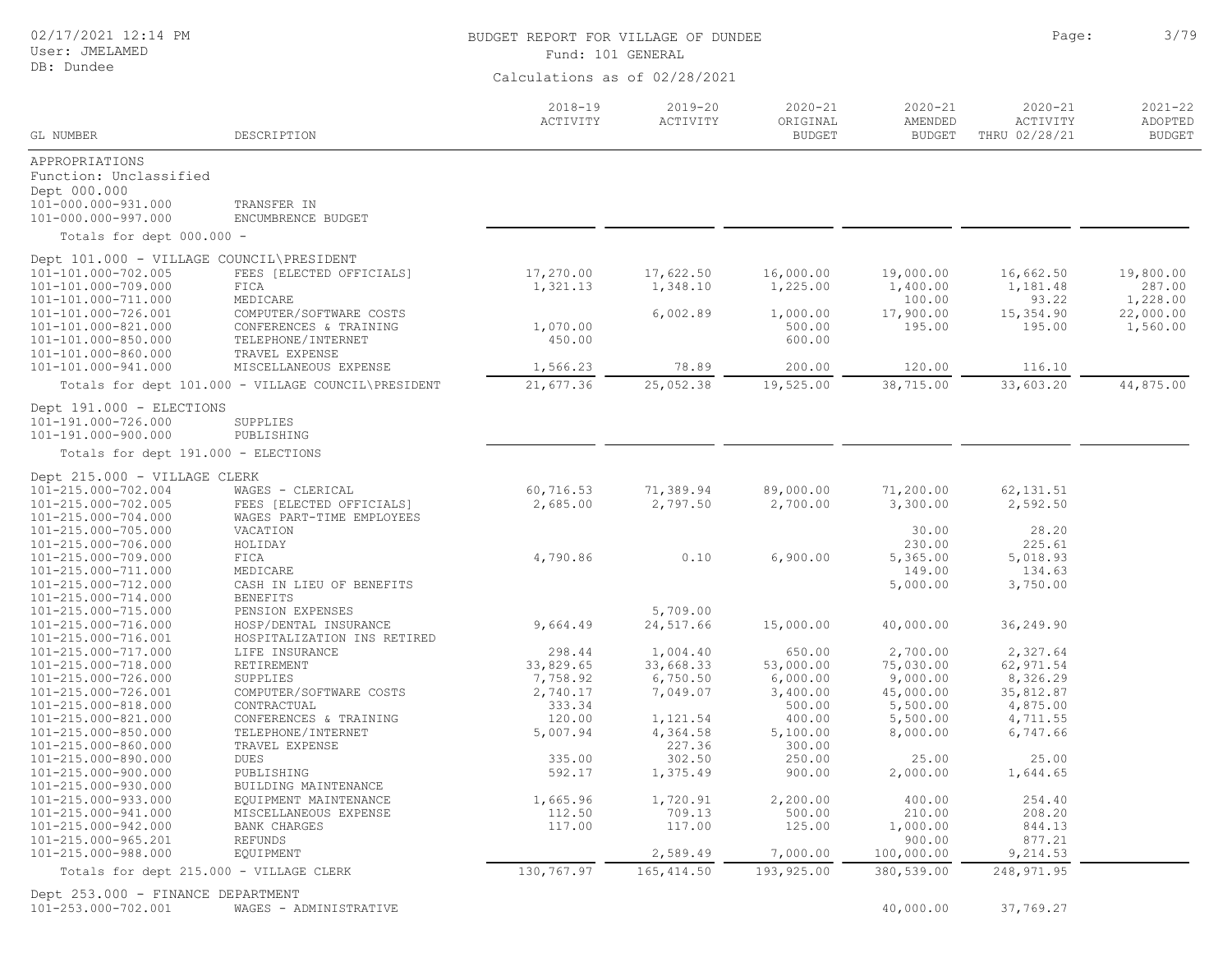| 02/17/2021 12:14 PM<br>User: JMELAMED              |                                                     | BUDGET REPORT FOR VILLAGE OF DUNDEE<br>Fund: 101 GENERAL |                         |                                          |                                         | Page:                                    | 4/79                                    |
|----------------------------------------------------|-----------------------------------------------------|----------------------------------------------------------|-------------------------|------------------------------------------|-----------------------------------------|------------------------------------------|-----------------------------------------|
| DB: Dundee                                         |                                                     |                                                          |                         |                                          |                                         |                                          |                                         |
|                                                    |                                                     | Calculations as of 02/28/2021                            |                         |                                          |                                         |                                          |                                         |
| GL NUMBER                                          | DESCRIPTION                                         | $2018 - 19$<br>ACTIVITY                                  | $2019 - 20$<br>ACTIVITY | $2020 - 21$<br>ORIGINAL<br><b>BUDGET</b> | $2020 - 21$<br>AMENDED<br><b>BUDGET</b> | $2020 - 21$<br>ACTIVITY<br>THRU 02/28/21 | $2021 - 22$<br>ADOPTED<br><b>BUDGET</b> |
| APPROPRIATIONS                                     |                                                     |                                                          |                         |                                          |                                         |                                          |                                         |
| Function: Unclassified                             |                                                     |                                                          |                         |                                          |                                         |                                          |                                         |
| Dept 253.000 - FINANCE DEPARTMENT                  |                                                     |                                                          |                         |                                          |                                         |                                          |                                         |
| 101-253.000-702.005                                | FEES [ELECTED OFFICIALS]                            |                                                          |                         |                                          |                                         |                                          |                                         |
| 101-253.000-705.000<br>101-253.000-706.000         | VACATION<br>HOLIDAY                                 |                                                          |                         |                                          |                                         |                                          |                                         |
| 101-253.000-709.000                                | FICA                                                |                                                          |                         |                                          | 2,500.00                                | 2,294.45                                 |                                         |
| 101-253.000-711.000                                | MEDICARE                                            |                                                          |                         |                                          | 650.00                                  | 536.66                                   |                                         |
| 101-253.000-718.000                                | RETIREMENT                                          |                                                          |                         |                                          | 2,000.00                                | 1,133.07                                 |                                         |
| 101-253.000-726.000                                | SUPPLIES                                            | 165.71                                                   | 213.94                  | 275.00                                   | 520.00                                  | 449.58                                   |                                         |
| 101-253.000-820.000                                | TAX ROLL STATEMENTS                                 | 186.48                                                   | 2,721.42                | 300.00                                   |                                         |                                          |                                         |
| 101-253.000-821.000<br>101-253.000-890.000         | CONFERENCES & TRAINING<br>DUES                      |                                                          |                         |                                          |                                         |                                          |                                         |
| 101-253.000-988.000                                | EQUIPMENT                                           |                                                          |                         |                                          |                                         |                                          |                                         |
|                                                    | Totals for dept 253.000 - FINANCE DEPARTMENT        | 352.19                                                   | 2,935.36                | 575.00                                   | 45,670.00                               | 42,183.03                                |                                         |
|                                                    | Dept 261.000 - GENERAL GOVERNMENT OPERATIONS        |                                                          |                         |                                          |                                         |                                          |                                         |
| 101-261.000-702.000                                | WAGES - GENERAL                                     |                                                          |                         |                                          |                                         |                                          | 288,197.00                              |
| 101-261.000-709.000                                | FICA                                                |                                                          |                         |                                          |                                         |                                          | 4,179.00                                |
| 101-261.000-711.000                                | MEDICARE                                            |                                                          |                         |                                          |                                         |                                          | 17,868.00                               |
| 101-261.000-714.000                                | <b>BENEFITS</b>                                     |                                                          |                         |                                          |                                         |                                          | 73,020.00                               |
| 101-261.000-717.000<br>101-261.000-718.000         | LIFE INSURANCE                                      |                                                          |                         |                                          |                                         |                                          | 3,540.00<br>932,208.00                  |
| 101-261.000-725.000                                | RETIREMENT<br>WORKERS' COMPENSATION                 |                                                          |                         |                                          |                                         |                                          | 25,000.00                               |
| 101-261.000-726.000                                | SUPPLIES                                            |                                                          |                         |                                          |                                         |                                          | 10,000.00                               |
| 101-261.000-726.001                                | COMPUTER/SOFTWARE COSTS                             |                                                          |                         |                                          |                                         |                                          | 28,900.00                               |
| 101-261.000-730.000                                | POSTAGE                                             |                                                          |                         |                                          |                                         |                                          |                                         |
| 101-261.000-801.000                                | CONSULTANT                                          |                                                          |                         |                                          |                                         |                                          | 30,000.00                               |
| 101-261.000-803.000                                | <b>AUDIT FEES</b>                                   |                                                          |                         |                                          |                                         |                                          | 24,500.00                               |
| 101-261.000-818.000<br>101-261.000-821.000         | CONTRACTUAL<br>CONFERENCES & TRAINING               |                                                          |                         |                                          |                                         |                                          | 10,000.00<br>5,000.00                   |
| 101-261.000-850.000                                | TELEPHONE/INTERNET                                  |                                                          |                         |                                          |                                         |                                          | 14,400.00                               |
| 101-261.000-860.000                                | TRAVEL EXPENSE                                      |                                                          |                         |                                          |                                         |                                          |                                         |
| 101-261.000-861.000                                | GAS AND OIL                                         |                                                          |                         |                                          |                                         |                                          | 360.00                                  |
| 101-261.000-880.000                                | COMMUNITY PROMOTION                                 |                                                          |                         |                                          |                                         |                                          | 18,700.00                               |
| 101-261.000-881.000                                | ADVERTISING                                         |                                                          |                         |                                          |                                         |                                          |                                         |
| 101-261.000-890.000<br>101-261.000-900.000         | <b>DUES</b><br>PUBLISHING                           |                                                          |                         |                                          |                                         |                                          | 5,000.00<br>1,500.00                    |
| 101-261.000-910.002                                | PROPERTY &LIABILITY                                 |                                                          |                         |                                          |                                         |                                          | 100,175.00                              |
| 101-261.000-910.003                                | BONDS AND INSURANCE                                 |                                                          |                         |                                          |                                         |                                          |                                         |
| 101-261.000-942.000                                | <b>BANK CHARGES</b>                                 |                                                          |                         |                                          |                                         |                                          | 1,200.00                                |
| 101-261.000-965.201                                | REFUNDS                                             |                                                          |                         |                                          |                                         |                                          |                                         |
| 101-261.000-988.000                                | EQUIPMENT                                           |                                                          |                         |                                          |                                         |                                          | 1,593,747.00                            |
|                                                    | Totals for dept 261.000 - GENERAL GOVERNMENT OPERAT |                                                          |                         |                                          |                                         |                                          |                                         |
| Dept 265.000 - VILLAGE HALL<br>101-265.000-920.000 |                                                     | 15, 182. 43                                              | 14,046.43               | 16,000.00                                | 18,000.00                               | 15,492.18                                |                                         |
| 101-265.000-930.000                                | UTILITIES<br>BUILDING MAINTENANCE                   | 21,519.44                                                | 24,947.52               | 35,000.00                                | 103,500.00                              | 61,717.54                                | 16,000.00<br>25,000.00                  |
| 101-265.000-936.000                                | GROUNDS                                             |                                                          |                         |                                          |                                         |                                          | 9,000.00                                |
| 101-265.000-937.000                                | SANITATION                                          |                                                          | 124.00                  |                                          | 1,350.00                                | 1,211.25                                 |                                         |
| 101-265.000-975.000                                | BUILDINGS, BUILDING ADDITIONS, & 1                  |                                                          |                         |                                          | 13,000.00                               | 11,825.92                                | 20,000.00                               |
| Totals for dept 265.000 - VILLAGE HALL             |                                                     | 36,701.87                                                | 39, 117.95              | 51,000.00                                | 135,850.00                              | 90,246.89                                | 70,000.00                               |
| Dept 301.000 - POLICE SERVICES                     |                                                     |                                                          |                         |                                          |                                         |                                          |                                         |
| 101-301.000-702.000                                | WAGES - GENERAL                                     | 5,486.07                                                 | 15,566.07               | 5,210.00                                 | 15,200.00                               | 12,886.66                                | 504,656.00                              |
| 101-301.000-702.001                                | WAGES - ADMINISTRATIVE                              | 55,707.90                                                | 60,296.00               | 72,447.00                                | 75,000.00                               | 71,356.69                                |                                         |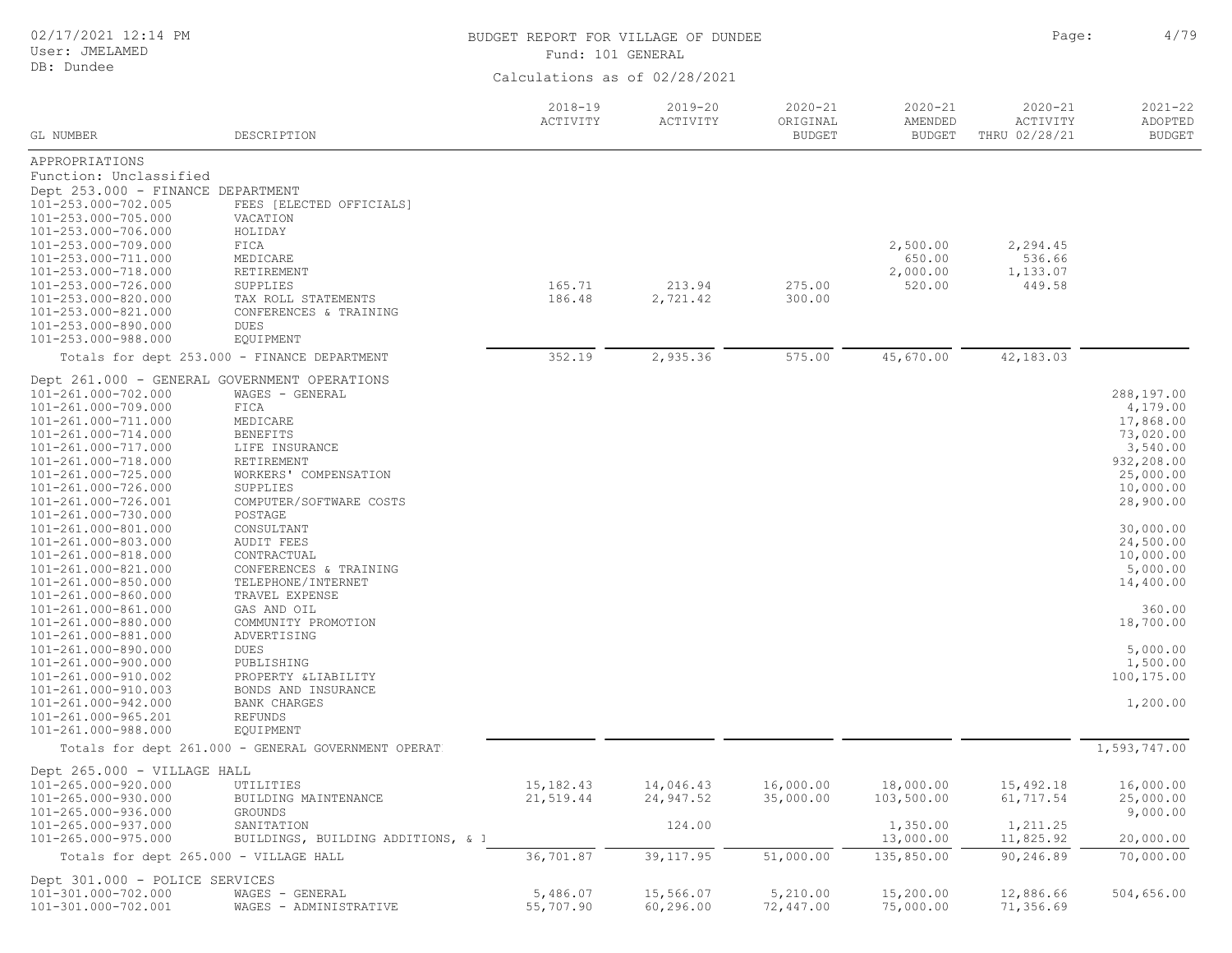User: JMELAMED DB: Dundee

# BUDGET REPORT FOR VILLAGE OF DUNDEE **Page:** 5/79 Fund: 101 GENERAL

|                                              |                                                      | $2018 - 19$<br>ACTIVITY | $2019 - 20$<br>ACTIVITY | $2020 - 21$<br>ORIGINAL | $2020 - 21$<br>AMENDED | $2020 - 21$<br>ACTIVITY | $2021 - 22$<br>ADOPTED |
|----------------------------------------------|------------------------------------------------------|-------------------------|-------------------------|-------------------------|------------------------|-------------------------|------------------------|
| GL NUMBER                                    | DESCRIPTION                                          |                         |                         | <b>BUDGET</b>           | <b>BUDGET</b>          | THRU 02/28/21           | <b>BUDGET</b>          |
| APPROPRIATIONS                               |                                                      |                         |                         |                         |                        |                         |                        |
| Function: Unclassified                       |                                                      |                         |                         |                         |                        |                         |                        |
| Dept 301.000 - POLICE SERVICES               |                                                      |                         |                         |                         |                        |                         |                        |
| 101-301.000-702.002                          | WAGES - OPERATING                                    | 262,006.27              | 258, 442.33             | 235,000.00              | 251,850.00             | 237,120.53              |                        |
| 101-301.000-702.004                          | WAGES - CLERICAL                                     |                         |                         |                         | 3,200.00               | 2,972.85                |                        |
| 101-301.000-702.007                          | WAGES - SPECIAL ASSIGNMENT                           | 49,959.93               | 59,599.62               | 52,000.00               | 53,000.00              | 50,424.22               |                        |
| 101-301.000-702.008                          | WAGES - LIAISON                                      | 53, 377.80              | 59,182.88               | 70,000.00               | 35,000.00              | 32,660.31               |                        |
| 101-301.000-702.009                          | WAGES- SPECIAL ASSIGNMENT T/T                        | 56, 381.13              | 66,538.60               | 52,000.00               | 54,000.00              | 51, 474.48              |                        |
| 101-301.000-704.000                          | WAGES PART-TIME EMPLOYEES                            |                         |                         |                         |                        |                         |                        |
| 101-301.000-705.000                          | VACATION                                             |                         |                         |                         | 1,650.00               | 1,531.45                |                        |
| 101-301.000-706.000                          | HOLIDAY                                              |                         |                         |                         | 4,500.00               | 3,931.36                |                        |
| 101-301.000-709.000                          | FICA                                                 | 36, 427.67              | (0.43)                  | 38,000.00               | 35,610.00              | 33, 303.61              | 31,308.00              |
| 101-301.000-711.000                          | MEDICARE                                             |                         |                         |                         | 3,081.00               | 2,923.16                | 7,345.00               |
| 101-301.000-712.000                          | CASH IN LIEU OF BENEFITS                             |                         |                         |                         | 2,000.00               | 1,875.00                |                        |
| 101-301.000-714.000                          | <b>BENEFITS</b>                                      |                         |                         |                         |                        |                         | 60,520.00              |
| 101-301.000-715.000                          | PENSION EXPENSES                                     |                         | 40,210.00               |                         |                        |                         |                        |
| 101-301.000-716.000                          | HOSP/DENTAL INSURANCE                                | 37,828.40               | 36,885.89               | 56,000.00               | 80,000.00              | 75,846.28               |                        |
| 101-301.000-717.000                          | LIFE INSURANCE                                       | 726.90                  | 892.80                  | 1,000.00                | 2,200.00               | 2,074.60                | 2,263.00               |
| 101-301.000-718.000                          | RETIREMENT                                           | 4,476.78                | 4,961.12                | 6,000.00                | 23,700.00              | 22, 171.29              | 16,088.00              |
| 101-301.000-726.000                          | SUPPLIES                                             | 8,159.00                | 10,893.52               | 5,700.00                | 5,000.00               | 4,102.09                | 6,500.00               |
| 101-301.000-726.001                          | COMPUTER/SOFTWARE COSTS                              | 3,567.70                | 53,764.24               | 3,000.00                | 16,000.00              | 13,039.10               | 28,744.00              |
| 101-301.000-731.000                          | SPECIAL ASSIGNMENT EXPENSE                           |                         |                         |                         | 19,500.00              | 19,500.00               |                        |
| 101-301.000-804.000                          | LEGAL EXPENSES                                       | 5,305.00                | 1,320.00                | 4,000.00                |                        |                         | 4,000.00               |
| 101-301.000-818.000                          | CONTRACTUAL                                          | 713.74                  |                         | 500.00                  |                        |                         |                        |
| 101-301.000-821.000<br>101-301.000-821.001   | CONFERENCES & TRAINING                               | 6,543.90<br>840.00      | 9,048.94                | 5,000.00                | 6, 200.00              | 5,897.19                | 7,000.00               |
|                                              | MCOLES/STATE TRAINING                                | 8,067.41                |                         |                         |                        | 8,688.93                | 3,300.00               |
| 101-301.000-850.000<br>101-301.000-850.001   | TELEPHONE/INTERNET                                   | 30.63                   | 7,444.82<br>11,000.00   | 8,200.00<br>100.00      | 10,000.00              |                         |                        |
| 101-301.000-850.002                          | RADIO COSTS<br>LEIN FEE                              |                         |                         |                         |                        |                         |                        |
| 101-301.000-861.000                          | GAS AND OIL                                          | 25,805.38               | 27,747.46               | 24,000.00               | 12,500.00              | 11,375.48               | 18,000.00              |
| 101-301.000-862.000                          | AUTO REPAIR                                          | 24,576.89               | 20,341.40               | 15,000.00               | 15,000.00              | 10,631.51               | 12,000.00              |
| 101-301.000-890.000                          | DUES                                                 | 315.00                  | 400.00                  | 300.00                  | 400.00                 | 310.00                  | 550.00                 |
| 101-301.000-910.003                          | WORKERS' COMPENSATION                                |                         |                         |                         |                        |                         |                        |
| 101-301.000-920.000                          | UTILITIES                                            | 2,338.44                | 1,717.32                | 2,000.00                | 1,500.00               | 1,421.69                | 2,040.00               |
| 101-301.000-930.000                          | BUILDING MAINTENANCE                                 | 3,040.54                | 1,143.06                | 1,500.00                | 900.00                 | 799.35                  | 111,000.00             |
| 101-301.000-941.000                          | MISCELLANEOUS EXPENSE                                | 1,596.05                | 1,389.50                | 1,000.00                | 280.00                 | 267.73                  |                        |
| 101-301.000-941.002                          | UNIFORMS                                             | 11,082.36               | 9,083.37                | 7,800.00                | 8,000.00               | 7,249.59                | 5,500.00               |
| 101-301.000-941.003                          | MISC EXPENSE-VIPS                                    | 5,811.84                | 6, 361.05               | 6,000.00                | 2,800.00               | 2,573.43                | 4,000.00               |
| 101-301.000-964.000                          | REFUNDS AND REBATES                                  |                         |                         |                         | 2,350.00               | 2,350.00                |                        |
| 101-301.000-988.000                          | EQUIPMENT                                            | 10,510.93               | 15,418.48               | 17,850.00               | 62,000.00              | 58,761.56               | 5,500.00               |
| Totals for dept 301.000 - POLICE SERVICES    |                                                      | 680,683.66              | 779,648.04              | 689,607.00              | 802, 421.00            | 749,520.14              | 830, 314.00            |
| Dept 337.000 - BUILDING SAFETY - FIRE WARDEN |                                                      |                         |                         |                         |                        |                         |                        |
| 101-337.000-702.006                          | BUILDING SAFETY FIRE WARDEN                          | 642.00                  | 642.00                  | 650.00                  | 560.00                 | 535.00                  |                        |
| 101-337.000-709.000                          | FICA                                                 | 49.11                   | 49.11                   | 50.00                   | 45.00                  | 38.61                   |                        |
| 101-337.000-711.000                          | MEDICARE                                             |                         |                         |                         | 3.00                   | 2.33                    |                        |
| 101-337.000-726.000                          | SUPPLIES                                             |                         |                         | 50.00                   | 50.00                  | 44.99                   |                        |
|                                              | Totals for dept 337.000 - BUILDING SAFETY - FIRE WAL | 691.11                  | 691.11                  | 750.00                  | 658.00                 | 620.93                  |                        |
| Dept 376.000 - BLIGHT INSPECTOR              |                                                      |                         |                         |                         |                        |                         |                        |
| 101-376.000-702.004                          | WAGES - CLERICAL                                     |                         |                         |                         |                        |                         |                        |
| 101-376.000-702.006                          | BUILDING SAFETY FIRE WARDEN                          | 1,800.00                | 1,800.00                | 1,800.00                | 500.00                 | 300.00                  |                        |
| 101-376.000-709.000                          | FICA                                                 | 136.96                  | 137.36                  | 140.00                  | 25.00                  | 22.40                   |                        |
| 101-376.000-718.000                          | RETIREMENT                                           |                         |                         |                         |                        |                         |                        |
| 101-376.000-726.000                          | SUPPLIES                                             |                         |                         | 25.00                   |                        |                         |                        |
| 101-376.000-860.000                          | TRAVEL EXPENSE                                       |                         |                         |                         |                        |                         |                        |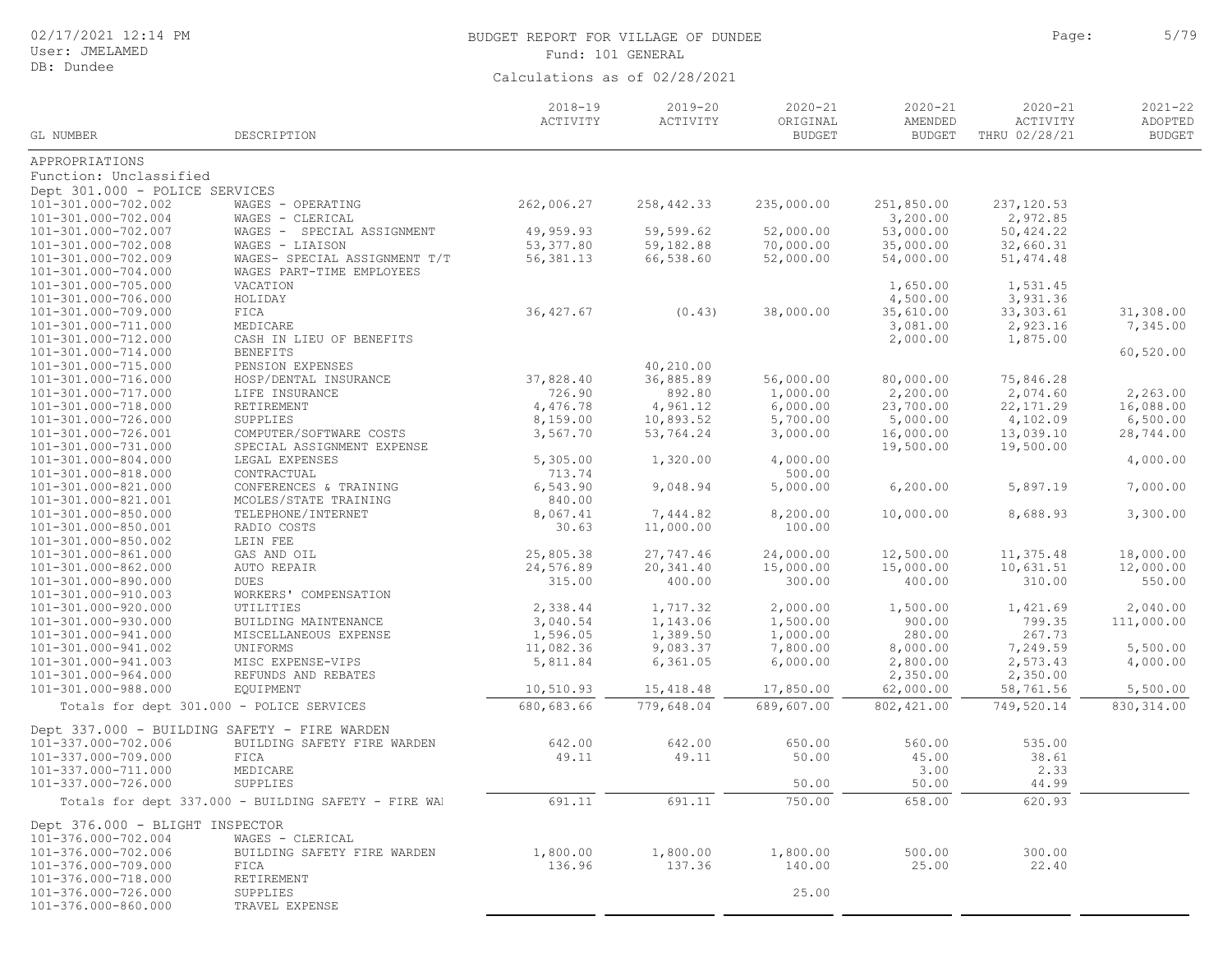| 02/17/2021 12:14 PM<br>User: JMELAMED      |                                            | BUDGET REPORT FOR VILLAGE OF DUNDEE<br>Fund: 101 GENERAL |                         |                                          |                                         | Page:                                           | 6/79                                    |
|--------------------------------------------|--------------------------------------------|----------------------------------------------------------|-------------------------|------------------------------------------|-----------------------------------------|-------------------------------------------------|-----------------------------------------|
| DB: Dundee                                 |                                            | Calculations as of 02/28/2021                            |                         |                                          |                                         |                                                 |                                         |
| GL NUMBER                                  | DESCRIPTION                                | $2018 - 19$<br>ACTIVITY                                  | $2019 - 20$<br>ACTIVITY | $2020 - 21$<br>ORIGINAL<br><b>BUDGET</b> | $2020 - 21$<br>AMENDED<br><b>BUDGET</b> | $2020 - 21$<br><b>ACTIVITY</b><br>THRU 02/28/21 | $2021 - 22$<br>ADOPTED<br><b>BUDGET</b> |
| APPROPRIATIONS                             |                                            |                                                          |                         |                                          |                                         |                                                 |                                         |
| Function: Unclassified                     |                                            |                                                          |                         |                                          |                                         |                                                 |                                         |
| Dept 376.000 - BLIGHT INSPECTOR            |                                            |                                                          |                         |                                          |                                         |                                                 |                                         |
|                                            | Totals for dept 376.000 - BLIGHT INSPECTOR | 1,936.96                                                 | 1,937.36                | 1,965.00                                 | 525.00                                  | 322.40                                          |                                         |
| Dept 377.000 - ENGINEERING DEPT            |                                            |                                                          |                         |                                          |                                         |                                                 |                                         |
| 101-377.000-702.000                        | WAGES - GENERAL                            |                                                          |                         |                                          |                                         |                                                 | 25,349.00                               |
| 101-377.000-702.001                        | WAGES - ADMINISTRATIVE                     | 15,064.54                                                | 20,712.58               | 55,000.00                                | 56,500.00                               | 52,674.48                                       |                                         |
| 101-377.000-702.004                        | WAGES - CLERICAL                           |                                                          |                         |                                          |                                         |                                                 |                                         |
| 101-377.000-704.000                        | WAGES PART-TIME EMPLOYEES                  |                                                          |                         |                                          |                                         |                                                 |                                         |
| 101-377.000-705.000                        | VACATION                                   |                                                          |                         |                                          |                                         |                                                 |                                         |
| 101-377.000-706.000                        | HOLIDAY                                    |                                                          |                         |                                          |                                         |                                                 |                                         |
| 101-377.000-709.000                        | FICA                                       | 1,134.81                                                 | 0.06                    | 4,208.00                                 | 4,195.00                                | 3,751.11                                        | 563.00                                  |
| 101-377.000-711.000                        | MEDICARE                                   |                                                          |                         |                                          | 455.00                                  | 425.44                                          | 1,922.00                                |
| 101-377.000-712.000                        | CASH IN LIEU OF BENEFITS                   |                                                          |                         |                                          | 3,750.00                                | 1,875.00                                        |                                         |
| 101-377.000-714.000                        | <b>BENEFITS</b>                            |                                                          |                         |                                          |                                         |                                                 | 7,500.00                                |
| 101-377.000-715.000                        | PENSION EXPENSES<br>HOSP/DENTAL INSURANCE  |                                                          | 1,602.00                |                                          |                                         |                                                 |                                         |
| 101-377.000-716.000<br>101-377.000-717.000 | LIFE INSURANCE                             |                                                          | 111.60                  | 300.00                                   | 600.00                                  | 531.00                                          | 708.00                                  |
| 101-377.000-718.000                        | RETIREMENT                                 | 803.12                                                   | 1,936.28                |                                          | 15,620.00                               | 14,584.17                                       | 1,588.00                                |
| 101-377.000-726.000                        | SUPPLIES                                   | 8,191.09                                                 | 330.73                  | 500.00                                   | 2,400.00                                | 2,203.04                                        | 1,500.00                                |
| 101-377.000-726.001                        | COMPUTER/SOFTWARE COSTS                    | 8,199.86                                                 | 15,535.85               | 7,500.00                                 | 12,000.00                               | 10,909.14                                       | 7,500.00                                |
| 101-377.000-818.000                        | CONTRACTUAL                                |                                                          | 25,538.75               | 15,000.00                                | 56,000.00                               | 50,002.83                                       | 5,000.00                                |
| 101-377.000-821.000                        | CONFERENCES & TRAINING                     | 40.00                                                    | 103.66                  | 100.00                                   | 650.00                                  | 613.44                                          | 1,200.00                                |
| 101-377.000-850.000                        | TELEPHONE/INTERNET                         | 990.12                                                   | 690.12                  | 1,000.00                                 | 450.00                                  | 412.10                                          | 1,200.00                                |
| 101-377.000-860.000                        | TRAVEL EXPENSE                             |                                                          |                         |                                          |                                         |                                                 | 100.00                                  |
| 101-377.000-861.000                        | GAS AND OIL                                |                                                          | 574.89                  |                                          | 1,600.00                                | 1,496.89                                        | 650.00                                  |
| 101-377.000-941.000                        | MISCELLANEOUS EXPENSE                      | 899.15                                                   | 1,186.81                | 100.00                                   | 1,150.00                                | 1,096.32                                        |                                         |
| 101-377.000-988.000                        | EQUIPMENT                                  |                                                          |                         |                                          |                                         |                                                 |                                         |
|                                            | Totals for dept 377.000 - ENGINEERING DEPT | 35, 322.69                                               | 68, 323.33              | 83,708.00                                | 155,370.00                              | 140,574.96                                      | 54,780.00                               |
| Dept 441.000 - DEPARTMENT OF PUBLIC WORKS  |                                            |                                                          |                         |                                          |                                         |                                                 |                                         |
| 101-441.000-702.000                        | WAGES - GENERAL                            | 116,261.22                                               | 125, 447.12             | 135,000.00                               | 130,000.00                              | 120,300.01                                      | 195,785.00                              |
| 101-441.000-702.001                        | WAGES - ADMINISTRATIVE                     | 16,359.23                                                | 23,985.49               | 24,000.00                                | 23,000.00                               | 21,733.38                                       |                                         |
| 101-441.000-702.006                        | BUILDING SAFETY FIRE WARDEN                |                                                          |                         |                                          |                                         |                                                 | 600.00                                  |
| 101-441.000-704.000                        | WAGES PART-TIME EMPLOYEES                  |                                                          |                         |                                          |                                         |                                                 |                                         |
| 101-441.000-705.000                        | VACATION                                   |                                                          |                         |                                          | 3,300.00                                | 3,060.96                                        |                                         |
| 101-441.000-706.000                        | HOLIDAY                                    |                                                          |                         |                                          | 9,500.00                                | 8,883.84                                        |                                         |
| 101-441.000-709.000                        | FICA                                       | 10,081.02                                                | (0.16)                  | 12,165.00                                | 11,600.00                               | 10,935.29                                       | 3,017.00                                |
| 101-441.000-711.000                        | MEDICARE                                   |                                                          |                         |                                          | 865.00                                  | 810.07                                          | 12,900.00                               |
| 101-441.000-712.000                        | CASH IN LIEU OF BENEFITS                   |                                                          |                         |                                          | 3,950.00                                | 3,750.00                                        |                                         |
| 101-441.000-714.000                        | <b>BENEFITS</b><br>PENSION EXPENSES        |                                                          | 11,473.00               |                                          |                                         |                                                 | 36,828.00                               |
| 101-441.000-715.000<br>101-441.000-716.000 | HOSP/DENTAL INSURANCE                      | 11,684.92                                                | 56,619.29               | 15,000.00                                | 54,000.00                               | 51,407.69                                       |                                         |
| 101-441.000-716.001                        | HOSPITALIZATION INS RETIRED                | 20,556.74                                                | 18,832.38               | 23,000.00                                | 21,000.00                               | 19,456.96                                       |                                         |
| 101-441.000-717.000                        | LIFE INSURANCE                             | 255.02                                                   | 1,134.60                | 600.00                                   | 2,000.00                                | 1,808.60                                        | 2,722.00                                |
| 101-441.000-718.000                        | RETIREMENT                                 | 56,729.04                                                | 67,536.39               | 107,000.00                               | 96,100.00                               | 89,199.61                                       | 12,391.00                               |
| $101.11.00.707.000$                        | ATI                                        | $F = F \cap \cap \cap \cap$                              | $F = 1.7F = 2.4$        | 7.00000                                  | 7.010.00                                | $\sim$ 000 00                                   | 0.00000                                 |

101-441.000-726.000 SUPPLIES 5,530.82 5,175.34 7,000.00 7,240.00 6,888.99 8,000.00 101-441.000-805.000 ENGINEERING 101-441.000-818.000 CONTRACTUAL 195.00 195.00 101-441.000-821.000 CONFERENCES & TRAINING 414.18 2,027.88 350.00 1,500.00 1,330.00 500.00 101-441.000-850.000 TELEPHONE/I<br>101-441.000-850.001 RADIO COSTS 101-441.000-850.001 RADIO COSTS 101-441.000-861.000 GAS AND OIL 24,370.24 20,442.92 20,000.00 13,000.00 11,953.06 15,600.00 101-441.000-920.000 UTILITIES 9,396.40 9,192.00 8,200.00 9,000.00 8,205.66 8,300.00 101-441.000-930.000 BUILDING MAINTENANCE 10,048.85 90,646.44 30,000.00 23,000.00 21,638.67 25,000.00 BUILDING IMPROVEMENTS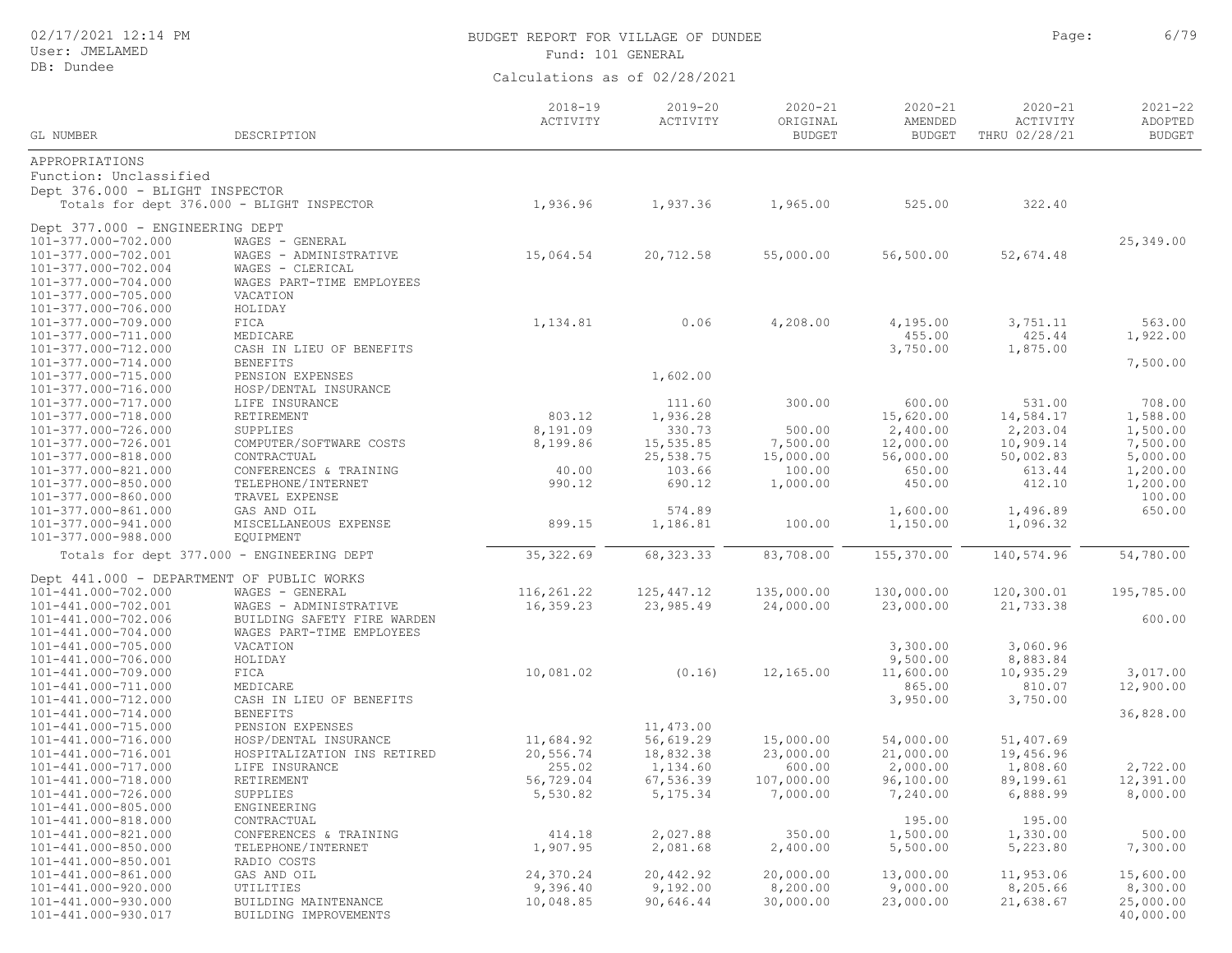| 02/17/2021 12:14 PM |  |  |
|---------------------|--|--|
|---------------------|--|--|

# BUDGET REPORT FOR VILLAGE OF DUNDEE **For a set of the set of the set of the set of the set of the set of the set of the set of the set of the set of the set of the set of the set of the set of the set of the set of the set** Fund: 101 GENERAL

|                                              |                                                      | $2018 - 19$<br>ACTIVITY | $2019 - 20$<br>ACTIVITY | $2020 - 21$<br>ORIGINAL | $2020 - 21$<br>AMENDED | $2020 - 21$<br>ACTIVITY | $2021 - 22$<br>ADOPTED        |
|----------------------------------------------|------------------------------------------------------|-------------------------|-------------------------|-------------------------|------------------------|-------------------------|-------------------------------|
| GL NUMBER                                    | DESCRIPTION                                          |                         |                         | <b>BUDGET</b>           | <b>BUDGET</b>          | THRU 02/28/21           | <b>BUDGET</b>                 |
| APPROPRIATIONS                               |                                                      |                         |                         |                         |                        |                         |                               |
| Function: Unclassified                       |                                                      |                         |                         |                         |                        |                         |                               |
| Dept 441.000 - DEPARTMENT OF PUBLIC WORKS    |                                                      |                         |                         |                         |                        |                         |                               |
| 101-441.000-933.000                          | EQUIPMENT MAINTENANCE                                | 55, 473.39              | 34,866.56               | 37,000.00               | 19,000.00              | 18,011.01               | 35,000.00                     |
| 101-441.000-935.000                          | TREE TRIMMING & PURCHASE                             | 11,780.00               | 38,280.00               | 15,000.00               | 8,000.00               | 7,475.00                |                               |
| 101-441.000-937.000                          | SANITATION                                           | 1,328.25                | 1,684.75                | 1,800.00                | 700.00                 | 661.25                  | 9,000.00                      |
| 101-441.000-940.000                          | EQUIPMENT RENTAL                                     |                         |                         |                         |                        |                         |                               |
| 101-441.000-940.001                          | OUTSIDE EQUIPMENT RENTAL                             |                         |                         |                         |                        |                         |                               |
| 101-441.000-941.000                          | MISCELLANEOUS EXPENSE                                | 4,071.32                | 932.86                  | 1,000.00                | 1,000.00               | 779.28                  |                               |
| 101-441.000-941.002                          | UNIFORMS                                             | 2,936.16                | 2,688.43                | 3,000.00                | 2,000.00               | 1,740.43                | 3,000.00                      |
| 101-441.000-988.000                          | EQUIPMENT                                            | 46, 453.13              | 24,057.15               | 150,000.00              | 200,000.00             | 160,348.45              | 13,000.00                     |
| 101-441.000-991.000                          | PRINCIPAL BOND                                       | 42,140.87               | 86, 247.21              | 150,429.00              | 188,883.00             | 188,882.14              | 47,001.00                     |
| 101-441.000-995.000                          | INTEREST PAYMENT                                     | 8,002.71                | 13, 477.19              | 13,451.00               | 7,830.00               | 7,828.74                | 13,001.00                     |
|                                              | Totals for dept 441.000 - DEPARTMENT OF PUBLIC WORK: | 455,781.46              | 636,828.52              | 756,395.00              | 842,163.00             | 772,507.89              | 488,945.00                    |
| Dept 450.000 - STREET LIGHTS                 |                                                      |                         |                         |                         |                        |                         |                               |
| 101-450.000-920.000                          | UTILITIES                                            | 101,882.37              | 128,510.92              | 122,000.00              | 120,000.00             | 113,977.94              | 122,000.00                    |
| Totals for dept 450.000 - STREET LIGHTS      |                                                      | 101,882.37              | 128,510.92              | 122,000.00              | 120,000.00             | 113,977.94              | 122,000.00                    |
| Dept 728.000 - ECONOMIC DEV CORP             |                                                      |                         |                         |                         |                        |                         |                               |
| 101-728.000-726.000                          | SUPPLIES                                             |                         |                         | 200.00                  |                        |                         |                               |
| 101-728.000-730.000                          | POSTAGE                                              |                         |                         | 100.00                  |                        |                         |                               |
| 101-728.000-804.000                          | LEGAL EXPENSES                                       | 1,157.50                |                         | 1,000.00                |                        |                         |                               |
| 101-728.000-805.000                          | ENGINEERING                                          | 2,585.75                | 15,370.25               | 1,000.00                |                        |                         |                               |
| 101-728.000-818.000                          | CONTRACTUAL                                          | 7,580.34                | 6,861.23                | 37,520.00               | 10,000.00              | 9,431.34                |                               |
| 101-728.000-821.000<br>101-728.000-850.000   | CONFERENCES & TRAINING                               |                         |                         | 7,000.00                |                        |                         |                               |
| 101-728.000-860.000                          | TELEPHONE/INTERNET<br>TRAVEL EXPENSE                 | 5,408.00                | 4,056.00                |                         |                        |                         |                               |
| 101-728.000-880.000                          | COMMUNITY PROMOTION                                  | 42,406.09               | 43, 407.02              | 30,000.00               | 20,000.00              | 17,616.49               |                               |
| 101-728.000-881.000                          | ADVERTISING                                          |                         |                         | 100.00                  |                        |                         |                               |
| 101-728.000-890.000                          | DUES                                                 | 2,120.00                | 2,152.00                | 2,500.00                |                        |                         |                               |
| 101-728.000-891.000                          | BEDC                                                 | 2,500.00                | 2,500.00                | 5,000.00                |                        |                         |                               |
| 101-728.000-900.000                          | PUBLISHING                                           | 117.23                  | 92.08                   | 200.00                  |                        |                         |                               |
| 101-728.000-911.000                          | DISASTER EXPENSE                                     |                         |                         |                         |                        |                         |                               |
| 101-728.000-936.000                          | <b>GROUNDS</b>                                       | 6,328.78                | 10,483.50               | 6,000.00                | 10,000.00              | 8,694.00                |                               |
| 101-728.000-941.000                          | MISCELLANEOUS EXPENSE                                | 166.66                  | 316.66                  | 500.00                  |                        |                         |                               |
| 101-728.000-962.000                          | EMPLOYEE TRAINING                                    |                         |                         |                         |                        |                         |                               |
| 101-728.000-970.000                          | CAPITAL IMPROVEMENTS (GENERAL                        |                         | 7,919.50                | 7,500.00                |                        |                         |                               |
| 101-728.000-988.000                          | EQUIPMENT                                            |                         |                         |                         |                        |                         |                               |
| 101-728.000-991.000                          | PRINCIPAL BOND                                       |                         |                         |                         |                        |                         |                               |
| 101-728.000-995.000                          | INTEREST PAYMENT                                     |                         |                         |                         |                        |                         |                               |
|                                              | Totals for dept 728.000 - ECONOMIC DEV CORP          | 70,370.35               | 93, 158.24              | 98,620.00               | 40,000.00              | 35,741.83               |                               |
| Dept 865.000 - INSURANCE (BONDS & LIABILITY) |                                                      |                         |                         |                         |                        |                         |                               |
| 101-865.000-910.002                          | PROPERTY &LIABILITY                                  | 12,236.38               | 16,586.40               | 22,000.00               | 100,175.00             | 100,175.00              |                               |
| 101-865.000-910.003                          | WORKERS' COMPENSATION                                | 20,276.72               | 18,840.02               | 22,000.00               | 25,140.00              | 25,140.00               |                               |
|                                              | Totals for dept 865.000 - INSURANCE (BONDS & LIABILD | 32,513.10               | 35, 426.42              | 44,000.00               | 125, 315.00            | 125,315.00              |                               |
| Total - Function Unclassified                |                                                      | 1,568,681.09            | 1,977,044.13            | 2,062,070.00            | 2,687,226.00           |                         | 2, 353, 586.16 3, 204, 661.00 |
| Function: GENERAL GOVERNMENT                 |                                                      |                         |                         |                         |                        |                         |                               |
| Dept 172.000 - VILLAGE OPERATIONS            |                                                      |                         |                         |                         |                        |                         |                               |
| 101-172.000-702.001                          | WAGES - ADMINISTRATIVE                               | 36, 571.35              | 37,068.39               | 35,000.00               | 72,000.00              | 64,009.93               |                               |
| 101-172.000-702.004                          | WAGES - CLERICAL                                     |                         |                         | 10,000.00               | 8,000.00               | 7,110.64                |                               |
| 101-172.000-704.000                          | WAGES PART-TIME EMPLOYEES                            |                         |                         |                         |                        |                         |                               |
| 101-172.000-705.000                          | VACATION                                             |                         |                         |                         | 2,400.00               | 2,218.57                |                               |
|                                              |                                                      |                         |                         |                         |                        |                         |                               |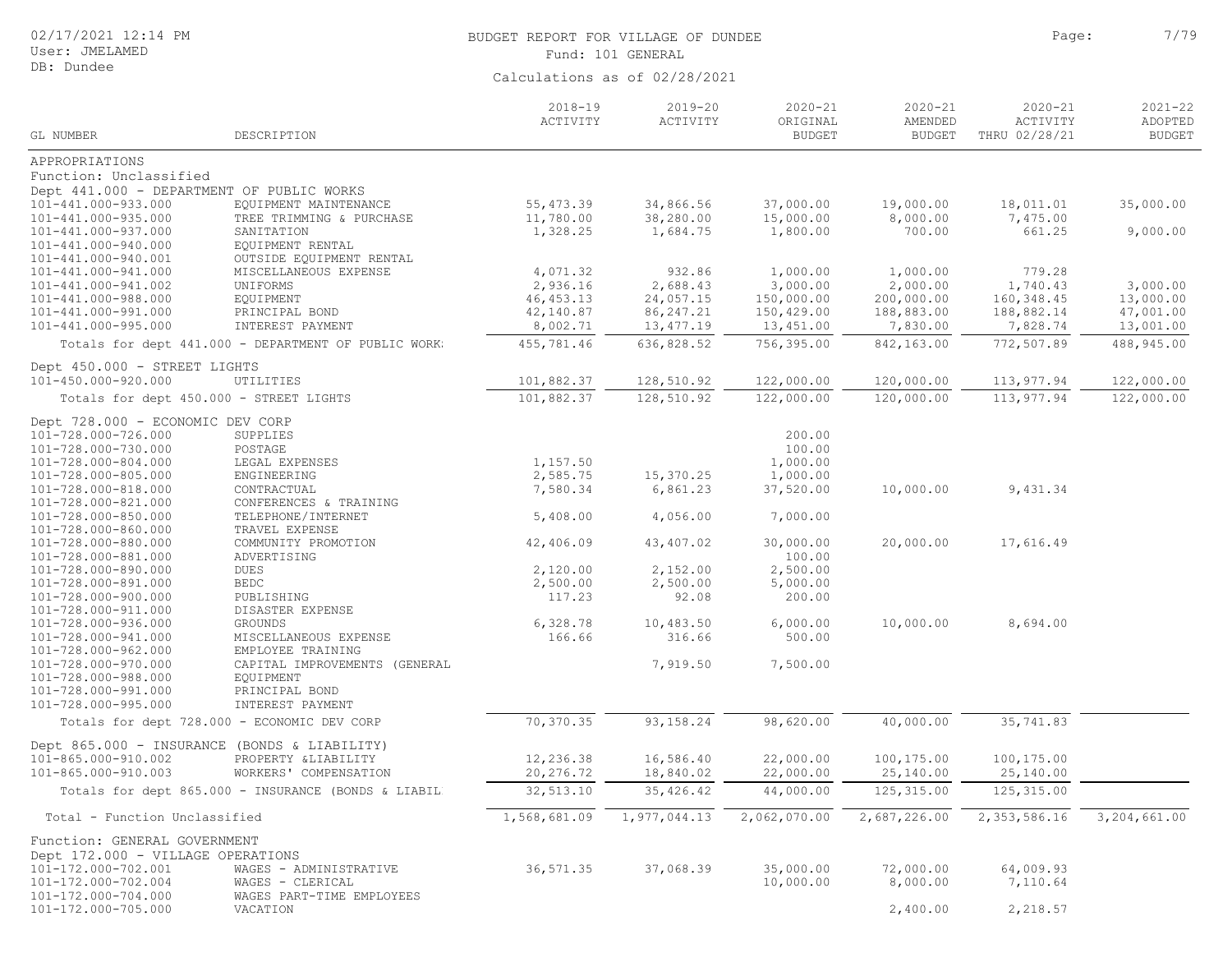User: JMELAMED DB: Dundee

## BUDGET REPORT FOR VILLAGE OF DUNDEE **Page:** 8/79 Fund: 101 GENERAL

|                                             |                                                      | $2018 - 19$<br>ACTIVITY | $2019 - 20$<br>ACTIVITY | $2020 - 21$<br>ORIGINAL | $2020 - 21$<br>AMENDED | $2020 - 21$<br>ACTIVITY | $2021 - 22$<br>ADOPTED |
|---------------------------------------------|------------------------------------------------------|-------------------------|-------------------------|-------------------------|------------------------|-------------------------|------------------------|
| GL NUMBER                                   | DESCRIPTION                                          |                         |                         | <b>BUDGET</b>           | <b>BUDGET</b>          | THRU 02/28/21           | <b>BUDGET</b>          |
| APPROPRIATIONS                              |                                                      |                         |                         |                         |                        |                         |                        |
| Function: GENERAL GOVERNMENT                |                                                      |                         |                         |                         |                        |                         |                        |
| Dept 172.000 - VILLAGE OPERATIONS           |                                                      |                         |                         |                         |                        |                         |                        |
| 101-172.000-706.000                         | HOLIDAY                                              |                         |                         |                         | 540.00                 | 515.17                  |                        |
| 101-172.000-709.000                         | FICA                                                 | 2,760.77                | 0.28                    | 3,443.00                | 5,700.00               | 5,339.70                |                        |
| 101-172.000-711.000                         | MEDICARE                                             |                         |                         |                         | 630.00                 | 573.51                  |                        |
| 101-172.000-712.000                         | CASH IN LIEU OF BENEFITS                             |                         |                         |                         | 1,875.00               | 1,875.00                |                        |
| 101-172.000-714.000                         | <b>BENEFITS</b>                                      |                         |                         |                         |                        |                         |                        |
| 101-172.000-715.000                         | PENSION EXPENSES                                     |                         | 2,900.00                |                         |                        |                         |                        |
| 101-172.000-716.000                         | HOSP/DENTAL INSURANCE                                |                         |                         |                         |                        |                         |                        |
| 101-172.000-717.000<br>101-172.000-718.000  | LIFE INSURANCE<br>RETIREMENT                         | 644.00<br>37, 159. 77   | 638.60<br>36,976.51     | 800.00<br>224,900.00    | 800.00<br>920,000.00   | 649.00<br>805, 458.43   |                        |
| 101-172.000-726.000                         | SUPPLIES                                             | 414.26                  | 2,429.02                | 1,000.00                | 3,500.00               | 3,296.37                |                        |
| 101-172.000-726.001                         | COMPUTER/SOFTWARE COSTS                              |                         | 301.24                  | 2,500.00                | 14,000.00              | 12,025.67               |                        |
| 101-172.000-803.000                         | AUDIT FEES                                           |                         |                         |                         |                        |                         |                        |
| 101-172.000-818.000                         | CONTRACTUAL                                          | 375.00                  |                         |                         |                        |                         |                        |
| 101-172.000-821.000                         | CONFERENCES & TRAINING                               | 970.54                  | 1,310.53                | 1,000.00                | 1,000.00               | 540.51                  |                        |
| 101-172.000-850.000                         | TELEPHONE/INTERNET                                   | 4,723.54                | 4,946.50                | 5,000.00                | 5,000.00               | 4,048.86                |                        |
| 101-172.000-850.004                         | TELEPHONE (MOBILE)                                   | 1,800.00                | 1,800.00                | 2,160.00                | 3,200.00               | 2,950.00                |                        |
| 101-172.000-860.000                         | TRAVEL EXPENSE                                       | 118.81                  |                         |                         |                        |                         |                        |
| 101-172.000-861.000                         | GAS AND OIL                                          |                         |                         |                         | 40.00                  | 27.93                   |                        |
| 101-172.000-890.000                         | DUES                                                 | 2,707.50                | 3,310.78                | 2,700.00                | 5,000.00               | 4,548.13                |                        |
| 101-172.000-900.000                         | PUBLISHING                                           |                         |                         |                         |                        |                         |                        |
| 101-172.000-930.000                         | BUILDING MAINTENANCE                                 |                         |                         |                         |                        |                         |                        |
| 101-172.000-941.000                         | MISCELLANEOUS EXPENSE                                | 535.25                  | 27.00                   | 16,250.00               | 200.00                 | 183.50                  |                        |
|                                             | Totals for dept 172.000 - VILLAGE OPERATIONS         | 88,780.79               | 91,708.85               | 304,753.00              | 1,043,885.00           | 915, 370.92             |                        |
| Total - Function GENERAL GOVERNMENT         |                                                      | 88,780.79               | 91,708.85               | 304,753.00              | 1,043,885.00           | 915,370.92              |                        |
| Function: Unclassified                      |                                                      |                         |                         |                         |                        |                         |                        |
| Dept 201.000 - ACCOUNTING                   |                                                      |                         |                         |                         |                        |                         |                        |
| 101-201.000-709.000.CO19                    | FICA                                                 |                         |                         |                         |                        |                         |                        |
| 101-201.000-803.000                         | <b>AUDIT FEES</b>                                    | 7,000.00                | 11,000.00               | 17,000.00               | 42,100.00              | 42,090.39               |                        |
| Totals for dept 201.000 - ACCOUNTING        |                                                      | 7,000.00                | 11,000.00               | 17,000.00               | 42,100.00              | 42,090.39               |                        |
| Dept $210.000 - LEGAL$                      |                                                      |                         |                         |                         |                        |                         |                        |
| 101-210.000-702.001                         | WAGES - ADMINISTRATIVE                               |                         |                         |                         |                        |                         |                        |
| 101-210.000-709.000                         | FICA                                                 |                         |                         |                         |                        |                         |                        |
| 101-210.000-726.000                         | SUPPLIES                                             |                         | 23.22                   |                         |                        |                         |                        |
| 101-210.000-801.000                         | CONSULTANT                                           | 7,490.25                | (0.25)                  | 25,000.00               | 30,000.00              | 27,674.40               |                        |
| 101-210.000-804.000                         | LEGAL EXPENSES                                       |                         | 20,104.00               |                         |                        |                         |                        |
| 101-210.000-821.000                         | CONFERENCES & TRAINING                               |                         |                         |                         |                        |                         |                        |
| Totals for dept 210.000 - LEGAL             |                                                      | 7,490.25                | 20,126.97               | 25,000.00               | 30,000.00              | 27,674.40               |                        |
| Dept 941.000 - CONTRIBUTIONS TO OTHER FUNDS |                                                      |                         |                         |                         |                        |                         |                        |
| 101-941.000-965.000                         | TRANSFER OUT TO OTHER FUNDS                          | 10,000.00               | 16,000.00               | 119,000.00              | 55,000.00              | 54,043.00               | 103,500.00             |
| 101-941.000-965.001                         | TIF. TRANSFER TO DDA                                 |                         |                         | 51,000.00               |                        |                         |                        |
| 101-941.000-965.002                         | TIF. TRANSFER TO LDFA (WATER)                        |                         |                         |                         |                        |                         |                        |
| 101-941.000-965.007                         | TIF TRANSFER TO LDFA #3                              |                         |                         | 228,000.00              |                        |                         |                        |
| 101-941.000-965.015                         | TRANSFER TO BROWNFIELD                               |                         |                         | 2,400.00                |                        |                         |                        |
| 101-941.000-965.019                         | TRANSFER TO HONEYWELL DEBT                           | 42,022.00               | 42,022.00               | 42,602.00               | 60,003.00              | 60,002.99               |                        |
| 101-941.000-965.023                         | TRANSFER TO 2005 GO                                  | 221,000.00              | 210,000.00              | 220,000.00              |                        |                         |                        |
| 101-941.000-965.024<br>101-941.000-965.401  | TRANSFER TO 2006 GO<br>TRANS. TO CAPITAL IMPROVEMENT | 99,000.00               | 95,000.00               | 197,600.00              |                        |                         |                        |
| 101-941.000-965.803                         | CONTRIB. TO HIST COMM/COMM CE                        | 38,000.00               | 37,000.00               | 39,000.00               | 43,000.00              | 42,331.00               | 50,521.00              |
| 101-941.000-965.804                         | TRANSFER TO CAPITAL PROJECT                          |                         |                         |                         |                        |                         |                        |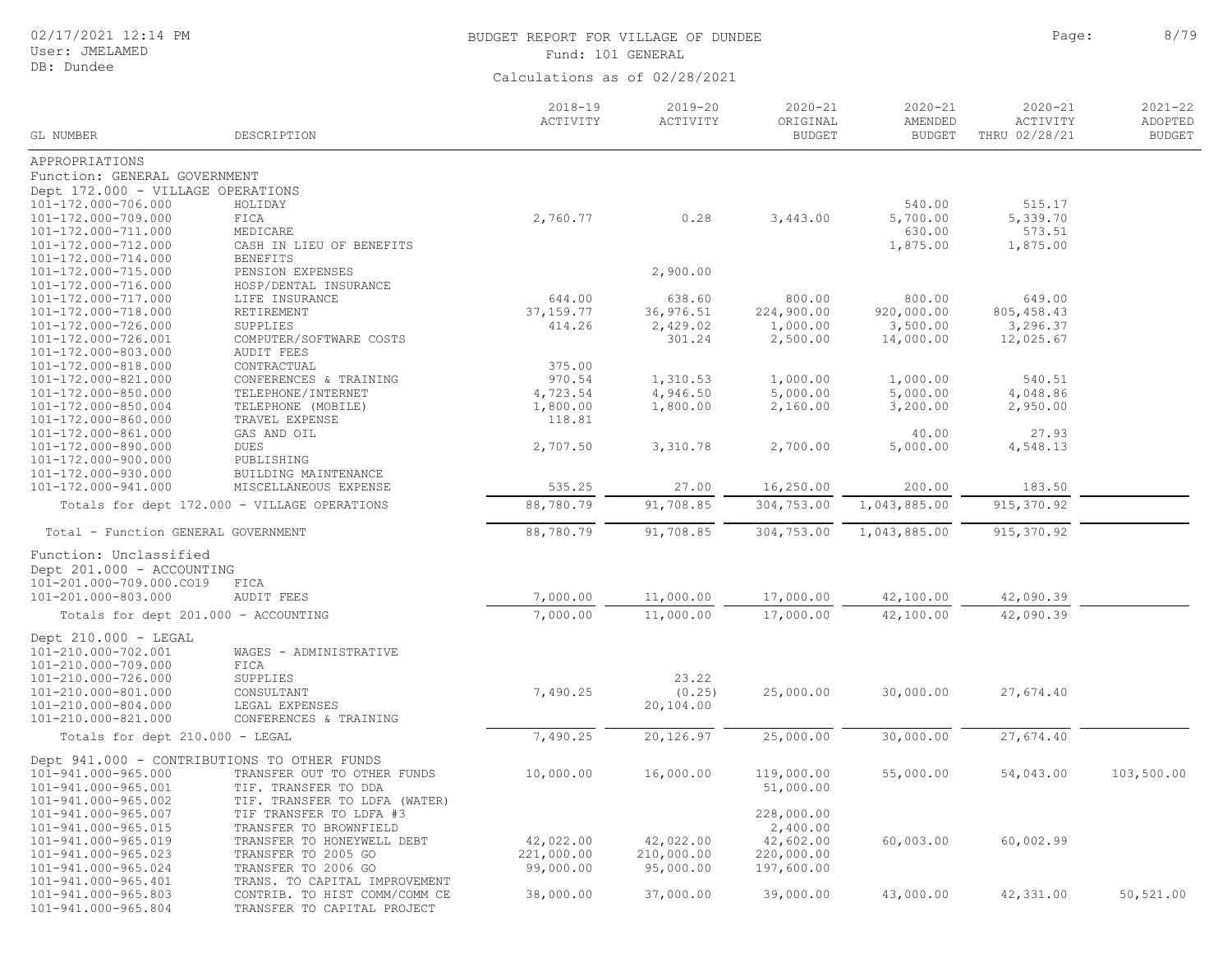| 02/17/2021 12:14 PM<br>User: JMELAMED<br>DB: Dundee                                                                                  |                                                                                                                      | BUDGET REPORT FOR VILLAGE OF DUNDEE | Fund: 101 GENERAL<br>Calculations as of 02/28/2021 |                                          |                                         | Page:                                    | 9/79                                           |
|--------------------------------------------------------------------------------------------------------------------------------------|----------------------------------------------------------------------------------------------------------------------|-------------------------------------|----------------------------------------------------|------------------------------------------|-----------------------------------------|------------------------------------------|------------------------------------------------|
| GL NUMBER                                                                                                                            | DESCRIPTION                                                                                                          | $2018 - 19$<br>ACTIVITY             | $2019 - 20$<br>ACTIVITY                            | $2020 - 21$<br>ORIGINAL<br><b>BUDGET</b> | $2020 - 21$<br>AMENDED<br><b>BUDGET</b> | $2020 - 21$<br>ACTIVITY<br>THRU 02/28/21 | $2021 - 22$<br>ADOPTED<br><b>BUDGET</b>        |
| APPROPRIATIONS<br>Function: Unclassified<br>101-941.000-991.000<br>101-941.000-991.001<br>101-941.000-995.000<br>101-941.000-995.001 | Dept 941.000 - CONTRIBUTIONS TO OTHER FUNDS<br>PRINCIPAL BOND<br>BOND PRINCIPAL<br>INTEREST PAYMENT<br>BOND INTEREST |                                     |                                                    |                                          | 13,065.00                               | 13,065.00                                | 11,730.00<br>40,000.00<br>3,829.00<br>7,050.00 |
|                                                                                                                                      | Totals for dept 941.000 - CONTRIBUTIONS TO OTHER FUI                                                                 | 410,022.00                          | 400,022.00                                         | 899,602.00                               | 171,068.00                              | 169,441.99                               | 216,630.00                                     |
| Total - Function Unclassified                                                                                                        |                                                                                                                      | 424, 512.25                         | 431,148.97                                         | 941,602.00                               | 243,168.00                              | 239,206.78                               | 216,630.00                                     |
| TOTAL APPROPRIATIONS                                                                                                                 |                                                                                                                      | 2,081,974.13                        | 2,499,901.95                                       | 3,308,425.00                             | 3,974,279.00                            | 3,508,163.86                             | 3,421,291.00                                   |
| NET OF REVENUES/APPROPRIATIONS - FUND 101                                                                                            |                                                                                                                      | 193,056.91                          | 98,429.23                                          |                                          | (683, 202.00)                           | 95,957.66                                |                                                |
| BEGINNING FUND BALANCE                                                                                                               |                                                                                                                      | 2,319,066.47                        | 2,512,123.38                                       | 2,610,552.61                             | 2,610,552.61                            | 2,610,552.61                             | 1,656,494.87                                   |

FUND BALANCE ADJUSTMENTS (1,050,015.40) (1,050,015.40) (1,050,015.40)

ENDING FUND BALANCE 2,512,123.38 2,610,552.61 1,560,537.21 877,335.21 1,656,494.87 1,656,494.87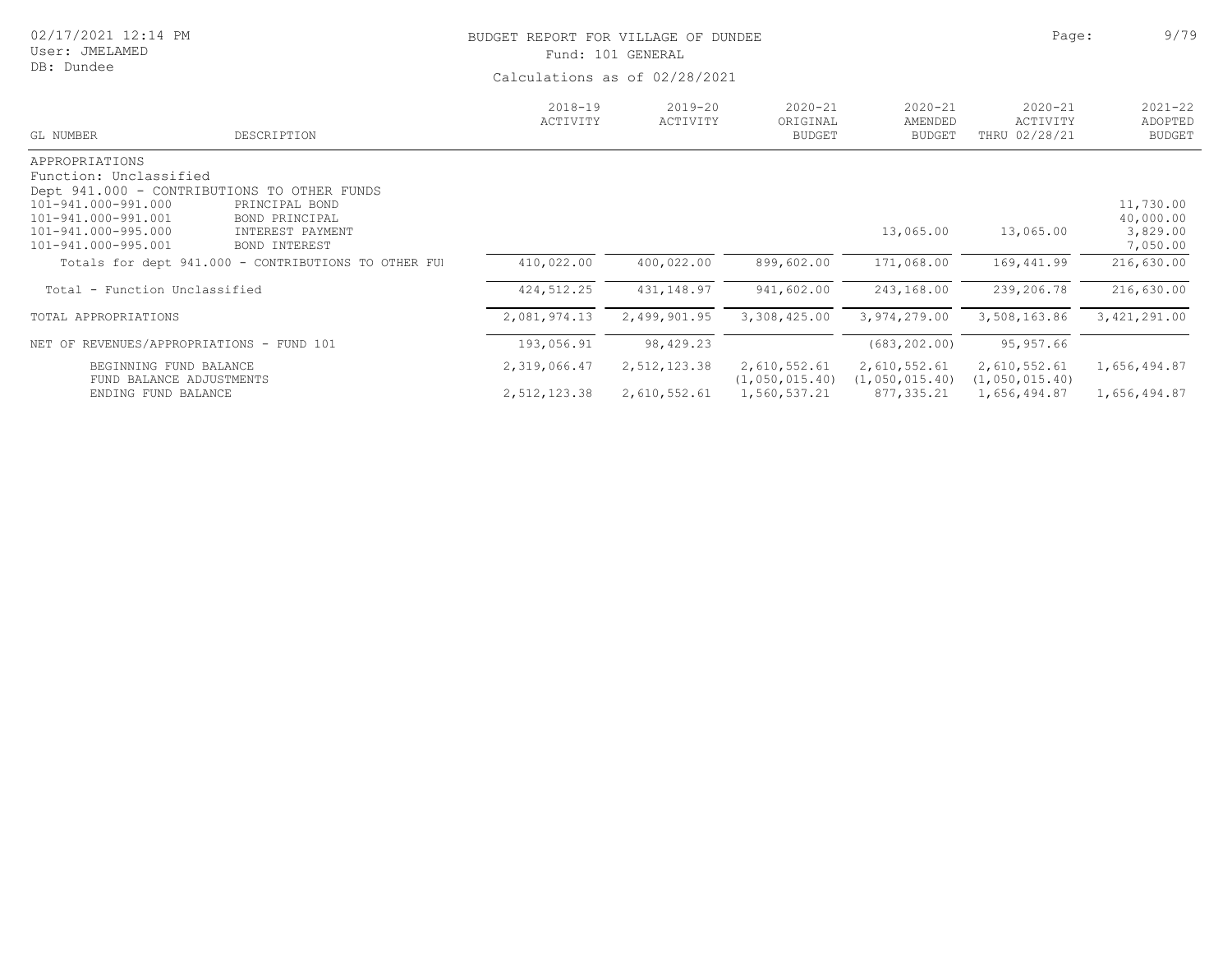## User: JMELAMED

DB: Dundee

# BUDGET REPORT FOR VILLAGE OF DUNDEE **All and Solution** Page: 10/79 Fund: 202 MAJOR HIGHWAY

| GL NUMBER                     | DESCRIPTION                                                   | $2018 - 19$<br>ACTIVITY | $2019 - 20$<br>ACTIVITY | $2020 - 21$<br>ORIGINAL<br><b>BUDGET</b> | $2020 - 21$<br>AMENDED<br><b>BUDGET</b> | $2020 - 21$<br>ACTIVITY<br>THRU 02/28/21 | $2021 - 22$<br>ADOPTED<br><b>BUDGET</b> |
|-------------------------------|---------------------------------------------------------------|-------------------------|-------------------------|------------------------------------------|-----------------------------------------|------------------------------------------|-----------------------------------------|
| ESTIMATED REVENUES            |                                                               |                         |                         |                                          |                                         |                                          |                                         |
| Function: Unclassified        |                                                               |                         |                         |                                          |                                         |                                          |                                         |
| Dept 000.000                  |                                                               |                         |                         |                                          |                                         |                                          |                                         |
| 202-000.000-485.001           | TRANSFER FROM MUNIC. HWY FUND                                 | 400,000.00              | 200,000.00              | 233,000.00                               | 497,963.00                              | 497,962.97                               | 498,168.00                              |
| 202-000.000-546.000           | GAS AND WEIGHT TAX                                            | 339,702.66              | 381, 225.55             | 310,000.00                               | 350,000.00                              | 310,629.66                               | 363,204.00                              |
| 202-000.000-568.000           | OTHER STATE GRANTS                                            |                         |                         |                                          |                                         |                                          |                                         |
| 202-000.000-665.000           | INTEREST ON INVESTMENT                                        | 2,202.94                | 3,873.15                | 1,800.00                                 | 1,000.00                                | 222.56                                   | 1,200.00                                |
| 202-000.000-672.006           | SPECIAL ASSESSMENT-WASHINGTON                                 | 2,238.80                | 3,899.97                | 1,550.00                                 | 1,300.00                                | 1,291.60                                 | 1,227.00                                |
| 202-000.000-672.008           | SPECIAL ASSESSMT- CABELA                                      | 27,977.39               | 26,901.32               | 25,825.00                                | 5,200.00                                | 5,198.01                                 | 4,938.00                                |
| 202-000.000-672.011           | SPECIAL ASSESSMENT- OUTER DR                                  | 18,187.10               | 25,310.90               | 19,853.00                                | 19,125.00                               | 19,128.65                                | 18,172.00                               |
| 202-000.000-672.013           | SPECIAL ASSESSMENT<br>CABELA W 19<br>$\overline{\phantom{a}}$ |                         |                         |                                          |                                         |                                          |                                         |
| 202-000.000-672.014           | 2019 CABELA BLV<br>SPECIAL ASSESSMENT                         |                         |                         |                                          |                                         |                                          | 75,648.00                               |
| 202-000.000-672.015           | SPECIAL ASSESSMENT OAK ST                                     |                         |                         |                                          |                                         |                                          | 8,798.00                                |
| 202-000.000-676.000           | RIGHT OF WAY PERMITS                                          |                         |                         |                                          |                                         |                                          |                                         |
| 202-000.000-677.000           | MISCELLANEOUS INCOME                                          | 5,394.50                | 3,676.07                | 1,305.00                                 |                                         |                                          |                                         |
| 202-000.000-691.213           | GRANT REVENUE                                                 |                         | 40,228.86               |                                          |                                         |                                          |                                         |
| 202-000.000-694.001           | OTHER- STATE SOURCE                                           | 72,400.68               |                         |                                          |                                         |                                          |                                         |
| 202-000.000-697.000           | APPROPR. FROM FUND BALANCE                                    |                         |                         |                                          |                                         |                                          | 1,699,501.00                            |
| 202-000.000-698.000           | BOND PROCEEDS                                                 |                         | 740,000.00              |                                          |                                         |                                          |                                         |
| Totals for dept 000.000 -     |                                                               | 868,104.07              | 1,425,115.82            | 593,333.00                               | 874,588.00                              | 834, 433.45                              | 2,670,856.00                            |
| Total - Function Unclassified |                                                               | 868,104.07              | 1, 425, 115.82          | 593,333.00                               | 874,588.00                              | 834, 433.45                              | 2,670,856.00                            |
| TOTAL ESTIMATED REVENUES      |                                                               | 868,104.07              | 1, 425, 115.82          | 593,333.00                               | 874,588.00                              | 834, 433.45                              | 2,670,856.00                            |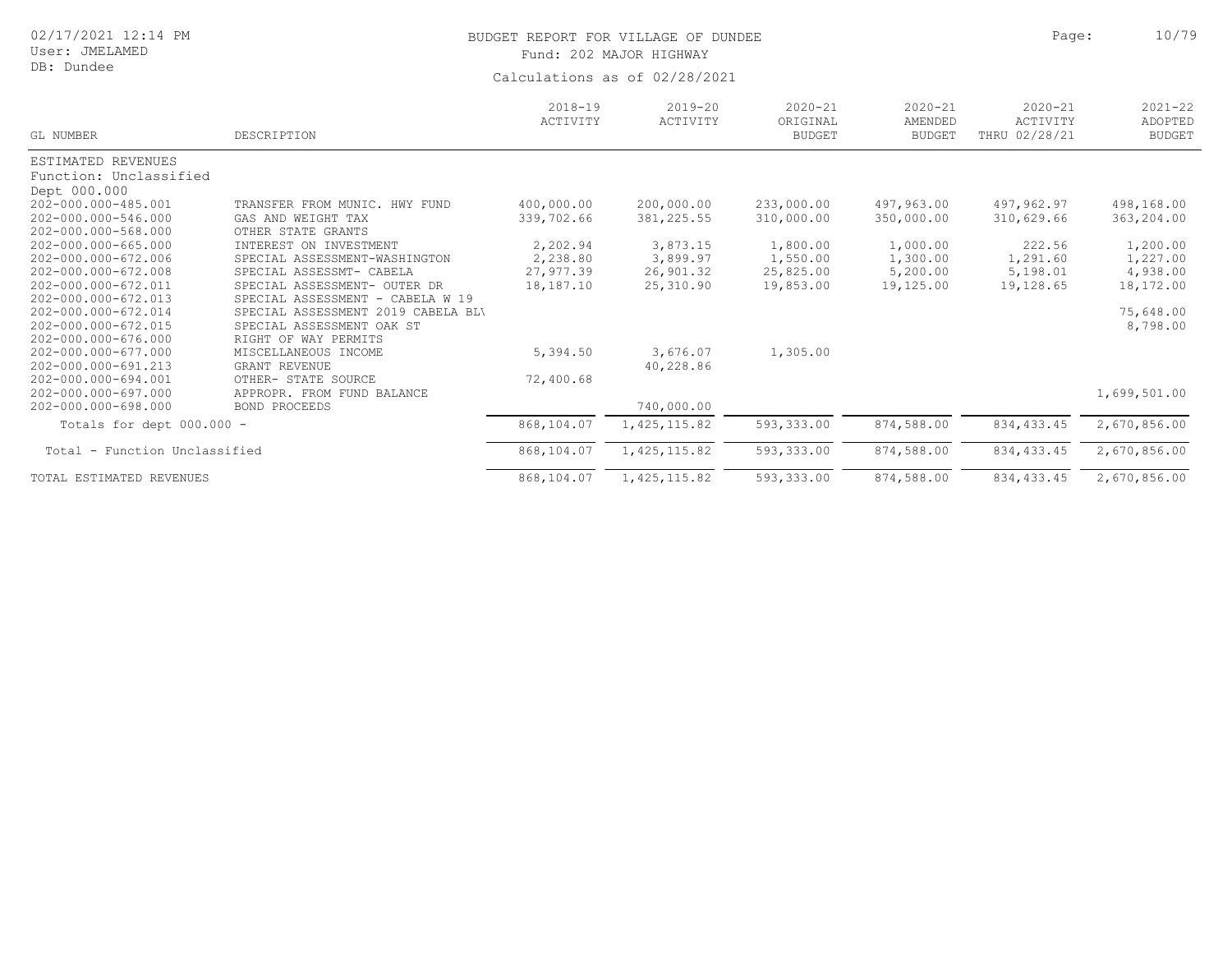## User: JMELAMED DB: Dundee

# BUDGET REPORT FOR VILLAGE OF DUNDEE **Example 2018** Page: 11/79

Fund: 202 MAJOR HIGHWAY

| GL NUMBER                                  | DESCRIPTION                                          | $2018 - 19$<br>ACTIVITY | $2019 - 20$<br>ACTIVITY | $2020 - 21$<br>ORIGINAL<br><b>BUDGET</b> | $2020 - 21$<br>AMENDED<br><b>BUDGET</b> | $2020 - 21$<br>ACTIVITY<br>THRU 02/28/21 | $2021 - 22$<br>ADOPTED<br><b>BUDGET</b> |
|--------------------------------------------|------------------------------------------------------|-------------------------|-------------------------|------------------------------------------|-----------------------------------------|------------------------------------------|-----------------------------------------|
| APPROPRIATIONS                             |                                                      |                         |                         |                                          |                                         |                                          |                                         |
| Function: Unclassified                     |                                                      |                         |                         |                                          |                                         |                                          |                                         |
| Dept 000.000                               |                                                      |                         |                         |                                          |                                         |                                          |                                         |
| 202-000.000-997.000                        | ENCUMBRENCE BUDGET                                   |                         |                         |                                          |                                         |                                          |                                         |
| Totals for dept 000.000 -                  |                                                      |                         |                         |                                          |                                         |                                          |                                         |
| Dept 451.000 - CONSTRUCTION                |                                                      |                         |                         |                                          |                                         |                                          |                                         |
| 202-451.000-702.000                        | WAGES - GENERAL                                      |                         |                         | 2,000.00                                 |                                         |                                          | 21,790.00                               |
| 202-451.000-709.000                        | FICA                                                 |                         |                         | 153.00                                   |                                         |                                          | 328.00                                  |
| 202-451.000-711.000                        | MEDICARE                                             |                         |                         |                                          |                                         |                                          | 1,405.00                                |
| 202-451.000-714.000                        | <b>BENEFITS</b>                                      |                         |                         |                                          |                                         |                                          | 3,822.00                                |
| 202-451.000-718.000                        | RETIREMENT                                           |                         |                         | 200.00                                   |                                         |                                          | 1,393.00                                |
| 202-451.000-757.000<br>202-451.000-757.001 | MATERIALS                                            | 66,465.16               | 200.00                  | 1,000.00<br>1,000.00                     |                                         |                                          | 11,000.00<br>1,000.00                   |
| 202-451.000-801.000                        | SIDEWALK MATERIALS<br>CONSULTANT                     |                         | 38,576.00               | 2,000.00                                 |                                         |                                          |                                         |
| 202-451.000-804.000                        | LEGAL EXPENSES                                       |                         | 11,500.00               | 1,000.00                                 |                                         |                                          | 7,500.00                                |
| 202-451.000-805.000                        | ENGINEERING                                          | 18,954.75               | 46,266.25               | 10,000.00                                |                                         |                                          | 320,000.00                              |
| 202-451.000-818.000                        | CONTRACTUAL                                          | 606,043.32              | 522,587.93              | 1,000.00                                 | 47,000.00                               | 44, 473. 47                              | 1,595,000.00                            |
| 202-451.000-940.000                        | EQUIPMENT RENTAL                                     |                         |                         |                                          |                                         |                                          |                                         |
| 202-451.000-974.000                        | SIDEWALK/A.D.A.                                      | 2,730.00                | 5,363.00                | 5,000.00                                 | 1,300.00                                | 1,176.50                                 |                                         |
| Totals for dept 451.000 - CONSTRUCTION     |                                                      | 694,193.23              | 624,493.18              | 23, 353.00                               | 48,300.00                               | 45,649.97                                | 1,963,238.00                            |
| Dept 463.000 - MAINTENANCE                 |                                                      |                         |                         |                                          |                                         |                                          |                                         |
| 202-463.000-702.000                        | WAGES - GENERAL                                      | 53, 312.64              | 45, 239.35              | 53,000.00                                | 42,000.00                               | 37,506.72                                | 70,330.00                               |
| 202-463.000-704.000                        | WAGES PART-TIME EMPLOYEES                            |                         |                         |                                          |                                         |                                          |                                         |
| 202-463.000-705.000                        | VACATION                                             |                         |                         |                                          |                                         |                                          |                                         |
| 202-463.000-706.000                        | HOLIDAY                                              |                         |                         |                                          |                                         |                                          |                                         |
| 202-463.000-709.000                        | FICA                                                 | 4,056.61                | (0.08)                  | 4,055.00                                 | 2,800.00                                | 2,626.67                                 | 1,020.00                                |
| 202-463.000-711.000<br>202-463.000-712.000 | MEDICARE                                             |                         |                         |                                          | 300.00                                  | 204.97                                   | 4,360.00                                |
| 202-463.000-714.000                        | CASH IN LIEU OF BENEFITS<br><b>BENEFITS</b>          | 4,977.73                |                         | 6,000.00                                 |                                         |                                          | 14,408.00                               |
| 202-463.000-715.000                        | PENSION EXPENSES                                     |                         | 3,456.00                |                                          |                                         |                                          |                                         |
| 202-463.000-717.000                        | LIFE INSURANCE                                       |                         |                         |                                          |                                         |                                          |                                         |
| 202-463.000-718.000                        | RETIREMENT                                           | 1,675.43                | 1,612.89                | 2,000.00                                 | 1,400.00                                | 1,281.51                                 | 4,533.00                                |
| 202-463.000-757.000                        | MATERIALS                                            | 25, 438.34              | 69,529.34               | 35,000.00                                | 24,000.00                               | 21,935.27                                | 20,000.00                               |
| 202-463.000-818.000                        | CONTRACTUAL                                          | 100,234.32              | 58,160.50               | 196,000.00                               | 25,000.00                               | 22, 133.49                               | 415,000.00                              |
| 202-463.000-940.000                        | EQUIPMENT RENTAL                                     | 69,700.25               | 56,893.75               | 68,000.00                                | 38,000.00                               | 34,722.19                                | 15,000.00                               |
| Totals for dept 463.000 - MAINTENANCE      |                                                      | 259, 395.32             | 234,891.75              | 364,055.00                               | 133,500.00                              | 120,410.82                               | 544,651.00                              |
| Dept 473.000 - TRAFFIC SERVICE MAINTENANCE |                                                      |                         |                         |                                          |                                         |                                          |                                         |
| 202-473.000-702.000                        | WAGES - GENERAL                                      |                         |                         | 500.00                                   |                                         |                                          |                                         |
| 202-473.000-709.000                        | FICA                                                 |                         |                         | 39.00                                    |                                         |                                          |                                         |
| 202-473.000-714.000                        | BENEFITS                                             |                         |                         | 50.00                                    |                                         |                                          |                                         |
| 202-473.000-718.000                        | RETIREMENT                                           |                         |                         | 50.00                                    |                                         |                                          |                                         |
| 202-473.000-757.000                        | MATERIALS                                            | 635.02                  | 236.55                  | 1,000.00                                 | 20.00                                   | 16.24                                    |                                         |
| 202-473.000-805.000                        | ENGINEERING                                          | 521.35                  | 6,000.00<br>37.56       | 1,000.00                                 |                                         |                                          |                                         |
| 202-473.000-940.000<br>202-473.000-941.000 | EQUIPMENT RENTAL<br>MISCELLANEOUS EXPENSE            |                         |                         | 200.00<br>50.00                          |                                         |                                          |                                         |
|                                            | Totals for dept 473.000 - TRAFFIC SERVICE MAINTENANO | 1,156.37                | 6,274.11                | 2,889.00                                 | 20.00                                   | 16.24                                    |                                         |
| Dept 478.000 - WINTER MAINTENANCE          |                                                      |                         |                         |                                          |                                         |                                          |                                         |
| 202-478.000-702.000                        | WAGES - GENERAL                                      | 8,954.71                | 6,047.31                | 10,000.00                                | 6,500.00                                | 5,944.26                                 | 14,066.00                               |
| 202-478.000-704.000                        | WAGES PART-TIME EMPLOYEES                            |                         |                         |                                          |                                         |                                          |                                         |
| 202-478.000-705.000                        | VACATION                                             |                         |                         |                                          |                                         |                                          |                                         |
| 202-478.000-706.000                        | HOLIDAY                                              |                         |                         |                                          |                                         |                                          |                                         |
| 202-478.000-709.000                        | FICA                                                 | 657.96                  | (0.21)                  | 766.00                                   | 450.00                                  | 411.83                                   | 204.00                                  |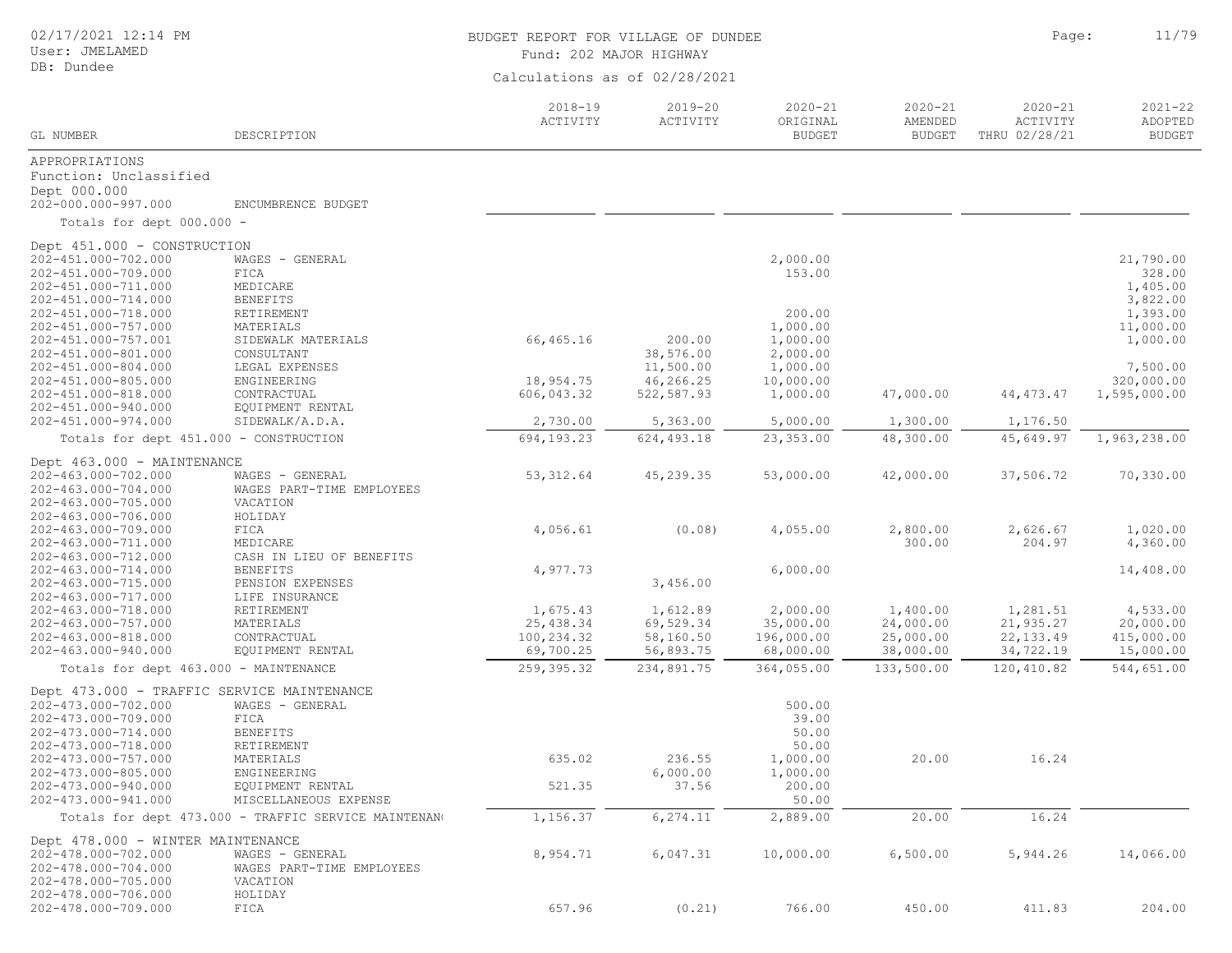# BUDGET REPORT FOR VILLAGE OF DUNDEE **Example 2018** Page: 12/79

Fund: 202 MAJOR HIGHWAY

|                                             |                                                      | $2018 - 19$<br>ACTIVITY | $2019 - 20$<br>ACTIVITY | $2020 - 21$<br>ORIGINAL | $2020 - 21$<br>AMENDED | $2020 - 21$<br>ACTIVITY | $2021 - 22$<br>ADOPTED |
|---------------------------------------------|------------------------------------------------------|-------------------------|-------------------------|-------------------------|------------------------|-------------------------|------------------------|
| GL NUMBER                                   | DESCRIPTION                                          |                         |                         | <b>BUDGET</b>           | <b>BUDGET</b>          | THRU 02/28/21           | <b>BUDGET</b>          |
| APPROPRIATIONS                              |                                                      |                         |                         |                         |                        |                         |                        |
| Function: Unclassified                      |                                                      |                         |                         |                         |                        |                         |                        |
| Dept 478.000 - WINTER MAINTENANCE           |                                                      |                         |                         |                         |                        |                         |                        |
| 202-478.000-711.000                         | MEDICARE                                             |                         |                         |                         | 80.00                  | 73.11                   | 872.00                 |
| 202-478.000-712.000                         | CASH IN LIEU OF BENEFITS                             |                         |                         |                         |                        |                         |                        |
| 202-478.000-714.000                         | <b>BENEFITS</b>                                      | 858.23                  |                         | 12,000.00               |                        |                         | 2,882.00               |
| 202-478.000-715.000                         | PENSION EXPENSES                                     |                         | 487.00                  |                         |                        |                         |                        |
| 202-478.000-717.000                         | LIFE INSURANCE                                       |                         |                         |                         |                        |                         |                        |
| 202-478.000-718.000                         | RETIREMENT                                           | 339.81                  | 255.49                  | 500.00                  | 300.00                 | 237.78                  | 907.00                 |
| 202-478.000-757.000                         | MATERIALS                                            | 8,206.07                | 8,824.95                | 9,000.00                | 13,500.00              | 12,586.91               | 9,000.00               |
| 202-478.000-818.000<br>202-478.000-940.000  | CONTRACTUAL                                          |                         | 9,348.87                | 500.00<br>9,500.00      | 500.00                 | 406.46                  | 5,000.00<br>11,000.00  |
|                                             | EQUIPMENT RENTAL                                     | 14,470.53               |                         |                         |                        |                         |                        |
|                                             | Totals for dept 478.000 - WINTER MAINTENANCE         | 33, 487.31              | 24,963.41               | 42,266.00               | 21,330.00              | 19,660.35               | 43,931.00              |
| Dept 482.000 - ROAD SIDE PARK               |                                                      |                         |                         |                         |                        |                         |                        |
| 202-482.000-702.000                         | WAGES - GENERAL                                      | 29,063.54               | 32, 417.18              | 35,000.00               | 25,000.00              | 21, 911.54              |                        |
| 202-482.000-704.000                         | WAGES PART-TIME EMPLOYEES                            |                         |                         |                         |                        |                         |                        |
| 202-482.000-705.000                         | VACATION                                             |                         |                         |                         |                        |                         |                        |
| 202-482.000-706.000                         | HOLIDAY                                              |                         |                         |                         |                        |                         |                        |
| 202-482.000-709.000                         | FICA                                                 | 2,162.76                | (0.32)                  | 2,680.00                | 1,700.00               | 1,519.80                |                        |
| 202-482.000-711.000                         | MEDICARE                                             |                         |                         |                         | 120.00                 | 105.10                  |                        |
| 202-482.000-712.000<br>202-482.000-714.000  | CASH IN LIEU OF BENEFITS<br><b>BENEFITS</b>          | 2,746.33                |                         | 2,500.00                |                        |                         |                        |
| 202-482.000-715.000                         | PENSION EXPENSES                                     |                         | 2,531.00                |                         |                        |                         |                        |
| 202-482.000-717.000                         | LIFE INSURANCE                                       |                         |                         |                         |                        |                         |                        |
| 202-482.000-718.000                         | RETIREMENT                                           | 888.09                  | 1,122.62                | 1,200.00                | 1,000.00               | 717.10                  |                        |
| 202-482.000-757.000                         | MATERIALS                                            | 2,601.32                | 2,305.36                | 2,200.00                | 1,500.00               | 1,426.42                |                        |
| 202-482.000-818.000                         | CONTRACTUAL                                          | 35,226.10               | 30,427.00               | 40,000.00               |                        |                         |                        |
| 202-482.000-940.000                         | EQUIPMENT RENTAL                                     | 26,775.87               | 39,576.67               | 29,000.00               |                        |                         |                        |
| Totals for dept 482.000 - ROAD SIDE PARK    |                                                      | 99,464.01               | 108,379.51              | 112,580.00              | 29,320.00              | 25,679.96               |                        |
| Dept 483.000 - ADMINISTRATION & ENGINEERING |                                                      |                         |                         |                         |                        |                         |                        |
| 202-483.000-702.000                         | WAGES - GENERAL                                      |                         |                         |                         |                        |                         | 25,554.00              |
| 202-483.000-702.004                         | WAGES - CLERICAL                                     | 23, 257.53              | 24,382.00               | 26,000.00               | 22,050.00              | 19,872.46               |                        |
| 202-483.000-705.000                         | VACATION                                             |                         |                         |                         | 900.00                 | 686.93                  |                        |
| 202-483.000-706.000                         | HOLIDAY                                              |                         |                         |                         | 500.00                 | 257.62                  |                        |
| 202-483.000-709.000                         | FICA                                                 | 1,752.64                | 1,884.21                | 1,990.00                | 1,603.00               | 1,466.00                | 371.00                 |
| 202-483.000-711.000                         | MEDICARE                                             |                         |                         |                         | 150.00                 | 129.12                  | 1,584.00               |
| 202-483.000-714.000                         | <b>BENEFITS</b>                                      | 1,078.08                |                         | 2,100.00                |                        |                         | 3,900.00               |
| 202-483.000-718.000                         | RETIREMENT                                           | 363.83                  | 392.68                  | 1,000.00                | 100.00                 | 87.27                   | 1,031.00               |
| 202-483.000-803.000                         | <b>AUDIT FEES</b>                                    | 1,800.00                | 1,800.00                | 1,800.00                |                        |                         |                        |
| 202-483.000-805.000                         | ENGINEERING                                          |                         | 20,943.30               | 14,000.00               |                        |                         |                        |
| 202-483.000-941.000                         | MISCELLANEOUS EXPENSE                                |                         |                         | 300.00                  |                        |                         |                        |
|                                             | Totals for dept 483.000 - ADMINISTRATION & ENGINEER  | 28, 252.08              | 49, 402.19              | 47,190.00               | 25,303.00              | 22,499.40               | 32,440.00              |
| Total - Function Unclassified               |                                                      | 1, 115, 948.32          | 1,048,404.15            | 592,333.00              | 257,773.00             | 233, 916.74             | 2,584,260.00           |
| Function: Unclassified                      |                                                      |                         |                         |                         |                        |                         |                        |
| Dept 941.000 - CONTRIBUTIONS TO OTHER FUNDS |                                                      |                         |                         |                         |                        |                         |                        |
| 202-941.000-965.020                         | TRANSFER TO OTHER FUNDS                              |                         |                         | 1,000.00                |                        |                         |                        |
| 202-941.000-965.026                         | TRANSFER OUT TO FUND 340                             |                         |                         |                         |                        |                         | 86,596.00              |
|                                             | Totals for dept 941.000 - CONTRIBUTIONS TO OTHER FUI |                         |                         | 1,000.00                |                        |                         | 86,596.00              |
|                                             |                                                      |                         |                         |                         |                        |                         |                        |
| Total - Function Unclassified               |                                                      |                         |                         | 1,000.00                |                        |                         | 86,596.00              |
| TOTAL APPROPRIATIONS                        |                                                      | 1, 115, 948.32          | 1,048,404.15            | 593,333.00              | 257,773.00             | 233, 916.74             | 2,670,856.00           |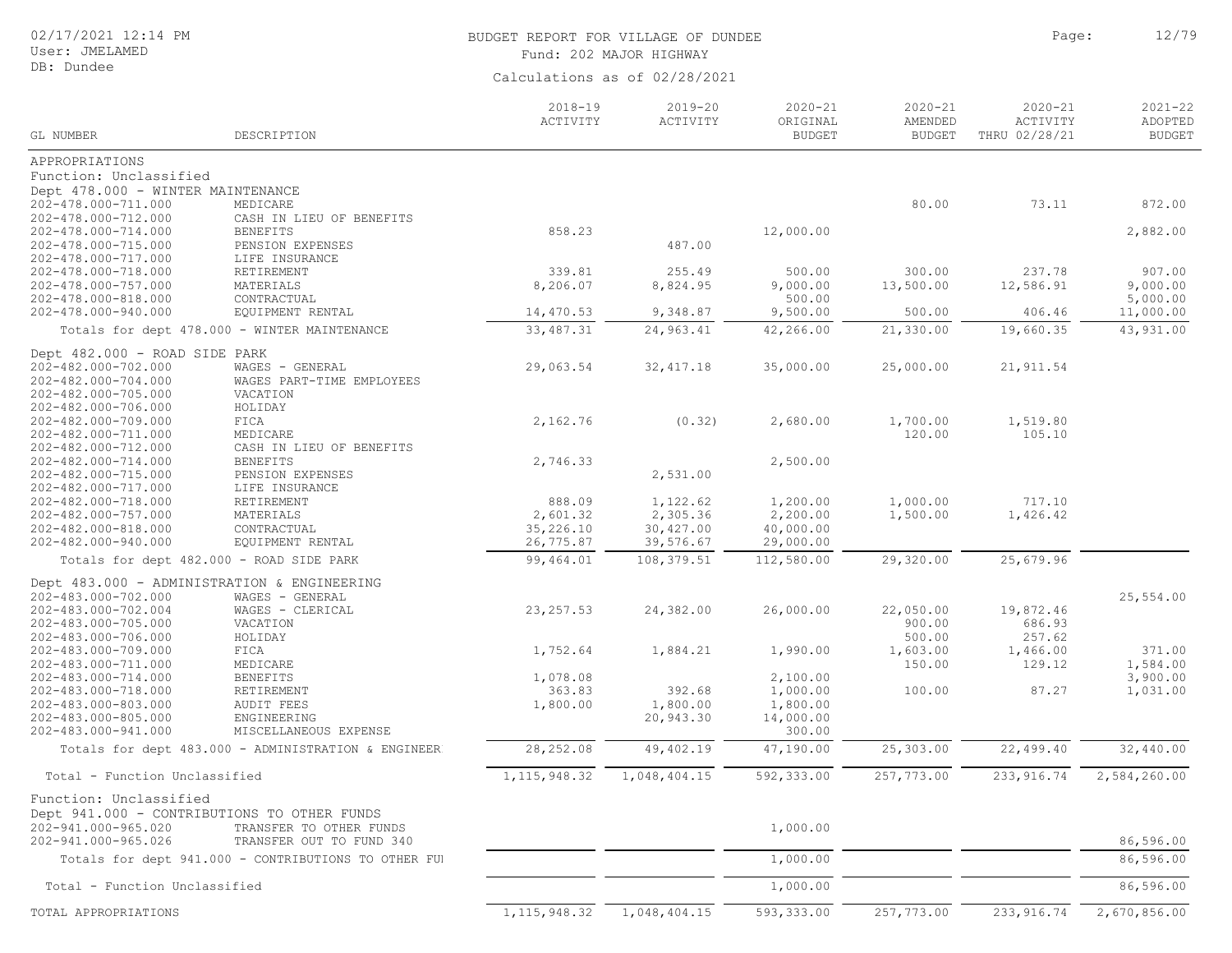| 02/17/2021 12:14 PM<br>User: JMELAMED<br>DB: Dundee |                                           |                              | BUDGET REPORT FOR VILLAGE OF DUNDEE<br>Fund: 202 MAJOR HIGHWAY<br>Calculations as of 02/28/2021 |                                                                                                                   |                              |                              |                                  |  |
|-----------------------------------------------------|-------------------------------------------|------------------------------|-------------------------------------------------------------------------------------------------|-------------------------------------------------------------------------------------------------------------------|------------------------------|------------------------------|----------------------------------|--|
| GL NUMBER                                           | DESCRIPTION                               | 2018-19<br>ACTIVITY          | 2019-20<br>ACTIVITY                                                                             | $2020 - 21$<br>$2020 - 21$<br>$2020 - 21$<br>ORIGINAL<br>AMENDED<br>ACTIVITY<br>THRU 02/28/21<br>BUDGET<br>BUDGET |                              |                              | $2021 - 22$<br>ADOPTED<br>BUDGET |  |
|                                                     | NET OF REVENUES/APPROPRIATIONS - FUND 202 | (247, 844.25)                | 376,711.67                                                                                      |                                                                                                                   | 616,815.00                   | 600,516.71                   |                                  |  |
| BEGINNING FUND BALANCE<br>ENDING FUND BALANCE       |                                           | 1,372,330.88<br>1,124,486.63 | 1,124,486.63<br>1,501,198.30                                                                    | 1,501,198.30<br>1,501,198.30                                                                                      | 1,501,198.30<br>2,118,013.30 | 1,501,198.30<br>2,101,715.01 | 2,101,715.01<br>2,101,715.01     |  |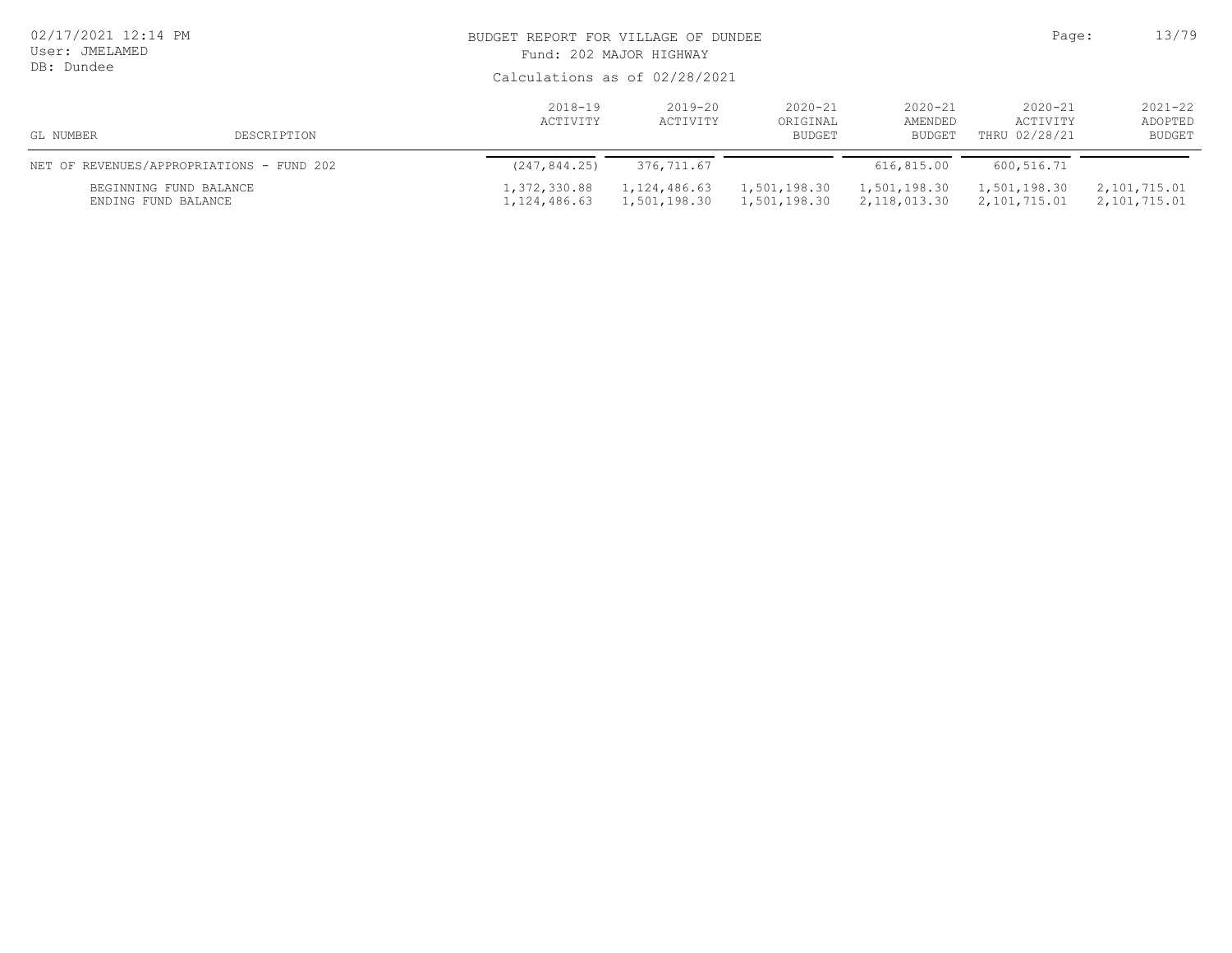# BUDGET REPORT FOR VILLAGE OF DUNDEE **Page:** 24/79 Fund: 203 LOCAL HIGHWAY

| GL NUMBER                     | DESCRIPTION                     | $2018 - 19$<br>ACTIVITY | $2019 - 20$<br>ACTIVITY | $2020 - 21$<br>ORIGINAL<br><b>BUDGET</b> | $2020 - 21$<br>AMENDED<br><b>BUDGET</b> | $2020 - 21$<br>ACTIVITY<br>THRU 02/28/21 | $2021 - 22$<br>ADOPTED<br><b>BUDGET</b> |
|-------------------------------|---------------------------------|-------------------------|-------------------------|------------------------------------------|-----------------------------------------|------------------------------------------|-----------------------------------------|
| ESTIMATED REVENUES            |                                 |                         |                         |                                          |                                         |                                          |                                         |
| Function: Unclassified        |                                 |                         |                         |                                          |                                         |                                          |                                         |
| Dept 000.000                  |                                 |                         |                         |                                          |                                         |                                          |                                         |
| 203-000.000-485.001           | TRANSFER FROM MUNIC. HWY FUND   | 200,000.00              | 300,000.00              | 422,216.00                               | 174,596.00                              | 174,595.96                               | 175,032.00                              |
| 203-000.000-546.000           | GAS AND WEIGHT TAX              | 120,715.71              | 135, 376.65             | 120,000.00                               | 120,000.00                              | 110,306.06                               | 128,976.00                              |
| 203-000.000-568.000           | OTHER STATE GRANTS              |                         |                         |                                          |                                         |                                          |                                         |
| 203-000.000-665.000           | INTEREST ON INVESTMENT          | 598.36                  | 660.61                  | 300.00                                   | 120.00                                  | 21.35                                    | 120.00                                  |
| 203-000.000-672.006           | SPECIAL ASSESSMENT-WASHINGTON   | 3,358.20                | 4,076.73                | 2,841.00                                 | 2,440.00                                | 2,443.29                                 | 1,472.00                                |
| 203-000.000-672.007           | SPECIAL ASSESSMENT - CARNEY     | 11,602.50               | 11,156.25               | 10,710.00                                | 10,710.00                               | 10,710.00                                | 10,175.00                               |
| 203-000.000-672.009           | SPECIAL ASSESSMT - WHITETAIL    | 4,770.65                | 4,587.17                | 4,403.00                                 | 1,645.00                                | 1,645.07                                 | 1,563.00                                |
| 203-000.000-672.010           | SPECIAL ASSESSMENT- RAISIN CR   | 2,600.00                | 2,500.00                | 2,400.00                                 | 2,400.00                                | 2,400.00                                 | 2,280.00                                |
| 203-000.000-672.012           | SPECIAL ASSESS - MCBRIDE 19     |                         | 83, 157. 77             | 29,643.00                                | 24,600.00                               | 24,669.11                                | 23,436.00                               |
| 203-000.000-672.016           | SPECIAL ASSESSMENT PLANK STREET |                         |                         |                                          |                                         |                                          | 11,001.00                               |
| 203-000.000-676.000           | RIGHT OF WAY                    |                         |                         |                                          |                                         |                                          |                                         |
| 203-000.000-677.000           | MISCELLANEOUS INCOME            | 3,130.79                | 1,518.00                | 1,000.00                                 | 100.00                                  | 100.00                                   |                                         |
| 203-000.000-691.213           | GRANT REVENUE                   |                         | 2,244.74                |                                          |                                         |                                          |                                         |
| 203-000.000-694.001           | OTHER- STATE SOURCE             | 15,666.84               |                         |                                          |                                         |                                          |                                         |
| 203-000.000-697.000           | APPROPR. FROM FUND BALANCE      |                         |                         |                                          |                                         |                                          | 120,617.00                              |
| Totals for dept 000.000 -     |                                 | 362,443.05              | 545, 277.92             | 593,513.00                               | 336,611.00                              | 326,890.84                               | 474,672.00                              |
| Total - Function Unclassified |                                 | 362,443.05              | 545, 277.92             | 593,513.00                               | 336,611.00                              | 326,890.84                               | 474,672.00                              |
| TOTAL ESTIMATED REVENUES      |                                 | 362,443.05              | 545, 277.92             | 593,513.00                               | 336,611.00                              | 326,890.84                               | 474,672.00                              |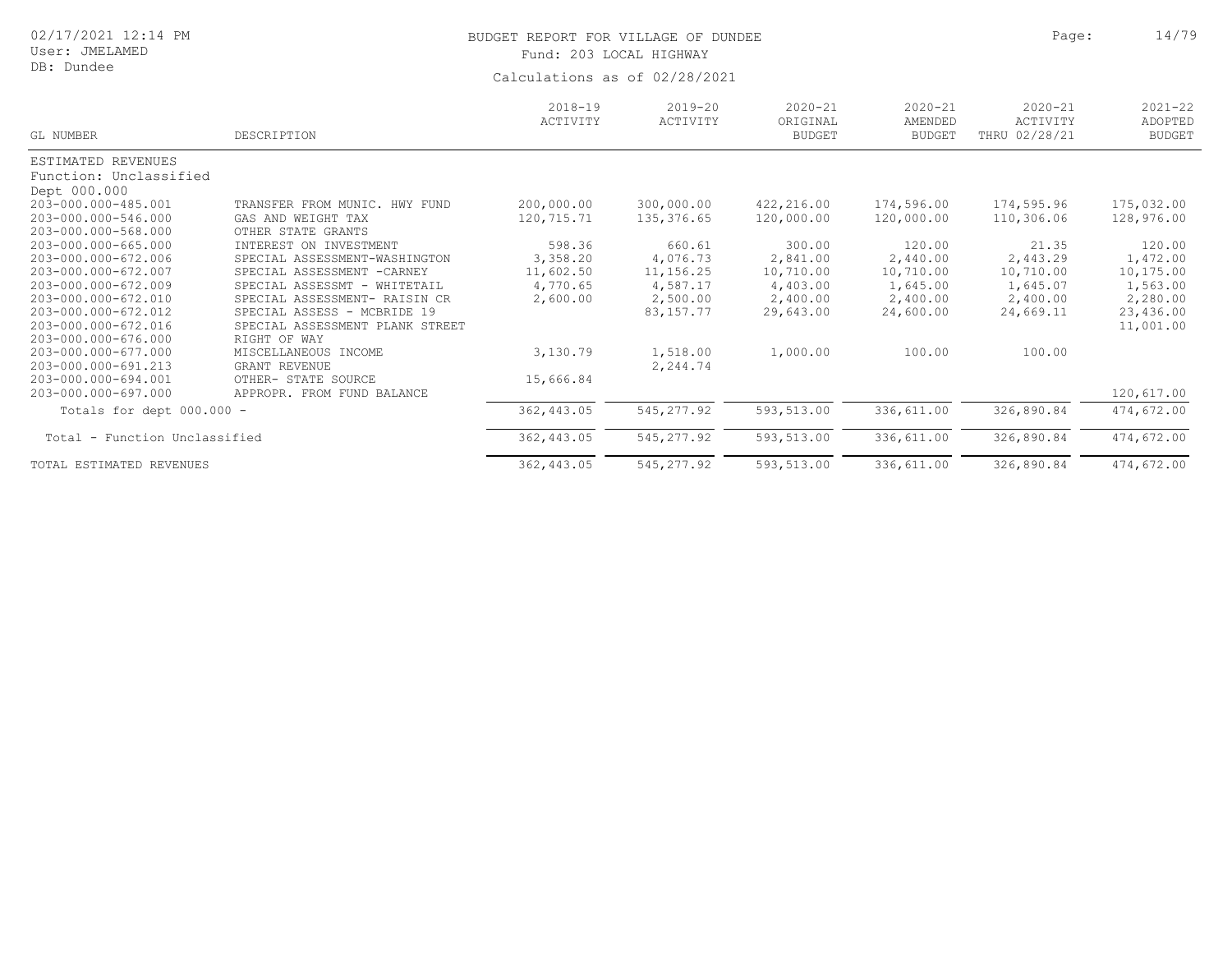## User: JMELAMED DB: Dundee

# BUDGET REPORT FOR VILLAGE OF DUNDEE **Page:** 15/79 Fund: 203 LOCAL HIGHWAY

| GL NUMBER                                                | DESCRIPTION                                          | $2018 - 19$<br>ACTIVITY | $2019 - 20$<br>ACTIVITY | $2020 - 21$<br>ORIGINAL<br><b>BUDGET</b> | $2020 - 21$<br>AMENDED<br><b>BUDGET</b> | $2020 - 21$<br>ACTIVITY<br>THRU 02/28/21 | $2021 - 22$<br>ADOPTED<br><b>BUDGET</b> |
|----------------------------------------------------------|------------------------------------------------------|-------------------------|-------------------------|------------------------------------------|-----------------------------------------|------------------------------------------|-----------------------------------------|
|                                                          |                                                      |                         |                         |                                          |                                         |                                          |                                         |
| APPROPRIATIONS<br>Function: Unclassified<br>Dept 000.000 |                                                      |                         |                         |                                          |                                         |                                          |                                         |
| 203-000.000-997.000                                      | ENCUMBRENCE BUDGET                                   |                         |                         |                                          |                                         |                                          |                                         |
| Totals for dept 000.000 -                                |                                                      |                         |                         |                                          |                                         |                                          |                                         |
| Dept 451.000 - CONSTRUCTION                              |                                                      |                         |                         |                                          |                                         |                                          |                                         |
| 203-451.000-702.000                                      | WAGES - GENERAL                                      |                         |                         | 500.00                                   |                                         |                                          |                                         |
| 203-451.000-709.000                                      | FICA                                                 |                         |                         | 39.00                                    |                                         |                                          |                                         |
| 203-451.000-714.000                                      | <b>BENEFITS</b>                                      |                         |                         | 10.00                                    |                                         |                                          |                                         |
| 203-451.000-718.000                                      | RETIREMENT                                           |                         |                         | 100.00                                   |                                         |                                          |                                         |
| 203-451.000-757.000                                      | MATERIALS                                            |                         | 550.00                  | 1,000.00                                 |                                         |                                          | 3,500.00                                |
| 203-451.000-801.000                                      | CONSULTANT                                           |                         | 7,742.50                | 1,000.00                                 |                                         |                                          |                                         |
| 203-451.000-804.000                                      | LEGAL EXPENSES                                       |                         |                         | 100.00                                   |                                         |                                          | 1,000.00                                |
| 203-451.000-805.000                                      | ENGINEERING                                          |                         | 18,843.25               |                                          |                                         |                                          |                                         |
| 203-451.000-818.000                                      | CONTRACTUAL                                          |                         | 409,016.42              | 5,000.00                                 | 1,500.00                                | 1,333.12                                 | 10,000.00                               |
| 203-451.000-900.000                                      | PUBLISHING                                           | 4,585.00                | 96.00                   |                                          | 2,000.00                                | 1,820.00                                 |                                         |
| 203-451.000-974.000                                      | SIDEWALK/A.D.A.                                      |                         | 5,363.00                | 5,000.00                                 |                                         |                                          |                                         |
| Totals for dept 451.000 - CONSTRUCTION                   |                                                      | 4,585.00                | 441,611.17              | 12,749.00                                | 3,500.00                                | 3, 153. 12                               | 14,500.00                               |
| Dept 463.000 - MAINTENANCE                               |                                                      |                         |                         |                                          |                                         |                                          |                                         |
| 203-463.000-702.000                                      | WAGES - GENERAL                                      | 34,990.47               | 37,970.86               | 40,000.00                                | 42,000.00                               | 38,058.67                                | 70,330.00                               |
| 203-463.000-704.000                                      | WAGES PART-TIME EMPLOYEES                            |                         |                         |                                          |                                         |                                          |                                         |
| 203-463.000-705.000                                      | VACATION                                             |                         |                         |                                          |                                         |                                          |                                         |
| 203-463.000-706.000                                      | HOLIDAY                                              |                         |                         |                                          |                                         |                                          |                                         |
| 203-463.000-709.000                                      | FICA                                                 | 2,649.08                | 0.24                    | 3,061.00                                 | 3,000.00                                | 2,637.69                                 | 1,020.00                                |
| 203-463.000-711.000                                      | MEDICARE                                             |                         |                         |                                          | 275.00                                  | 229.87                                   | 4,360.00                                |
| 203-463.000-712.000                                      | CASH IN LIEU OF BENEFITS                             |                         |                         |                                          |                                         |                                          |                                         |
| 203-463.000-714.000                                      | <b>BENEFITS</b>                                      | 4,950.14                |                         | 6,800.00                                 |                                         |                                          | 14,408.00                               |
| 203-463.000-715.000                                      | PENSION EXPENSES                                     |                         | 2,918.00                |                                          |                                         |                                          |                                         |
| 203-463.000-717.000                                      | LIFE INSURANCE                                       |                         |                         |                                          |                                         |                                          |                                         |
| 203-463.000-718.000                                      | RETIREMENT                                           | 1,140.85                | 1,336.44                | 2,000.00                                 | 1,500.00                                | 1,362.59                                 | 4,533.00                                |
| 203-463.000-757.000                                      | MATERIALS                                            | 60,061.86               | 49,549.46               | 30,000.00                                | 18,000.00                               | 14,953.12                                | 16,000.00                               |
| 203-463.000-818.000<br>203-463.000-940.000               | CONTRACTUAL                                          | 40,100.22               | 42,031.32               | 226,500.00                               | 70,000.00                               | 65,046.09                                | 200,000.00                              |
|                                                          | EQUIPMENT RENTAL                                     | 59,442.75               | 58,754.08               | 65,000.00                                | 45,000.00                               | 39,388.09                                | 12,000.00                               |
| Totals for dept 463.000 - MAINTENANCE                    |                                                      | 203, 335.37             | 192,560.40              | 373,361.00                               | 179,775.00                              | 161,676.12                               | 322,651.00                              |
| Dept 473.000 - TRAFFIC SERVICE MAINTENANCE               |                                                      |                         |                         |                                          |                                         |                                          |                                         |
| 203-473.000-702.000                                      | WAGES - GENERAL                                      |                         |                         | 200.00                                   |                                         |                                          |                                         |
| 203-473.000-709.000                                      | FICA                                                 |                         |                         | 16.00                                    |                                         |                                          |                                         |
| 203-473.000-714.000                                      | <b>BENEFITS</b>                                      |                         |                         | 90.00                                    |                                         |                                          |                                         |
| 203-473.000-718.000                                      | RETIREMENT                                           |                         |                         |                                          |                                         |                                          |                                         |
| 203-473.000-757.000                                      | MATERIALS                                            | 306.18                  |                         | 500.00                                   |                                         |                                          |                                         |
| 203-473.000-805.000                                      | ENGINEERING                                          |                         | 6,000.00                | 1,000.00                                 |                                         |                                          |                                         |
| 203-473.000-940.000                                      | EQUIPMENT RENTAL                                     | 40.38                   |                         | 100.00                                   |                                         |                                          |                                         |
| 203-473.000-941.000                                      | MISCELLANEOUS EXPENSE                                |                         | 6,000.00                | 100.00<br>2,006.00                       |                                         |                                          |                                         |
|                                                          | Totals for dept 473.000 - TRAFFIC SERVICE MAINTENANO | 346.56                  |                         |                                          |                                         |                                          |                                         |
| Dept 478.000 - WINTER MAINTENANCE                        |                                                      |                         |                         |                                          |                                         |                                          |                                         |
| 203-478.000-702.000                                      | WAGES - GENERAL                                      | 6,247.59                | 4,223.18                | 8,000.00                                 | 4,200.00                                | 3,951.62                                 | 14,066.00                               |
| 203-478.000-704.000                                      | WAGES PART-TIME EMPLOYEES                            |                         |                         |                                          |                                         |                                          |                                         |
| 203-478.000-705.000                                      | VACATION                                             |                         |                         |                                          |                                         |                                          |                                         |
| 203-478.000-706.000                                      | HOLIDAY                                              |                         |                         |                                          |                                         |                                          |                                         |
| 203-478.000-709.000                                      | FICA                                                 | 462.34                  | (0.30)                  | 612.00                                   | 300.00                                  | 277.26                                   | 204.00                                  |
| 203-478.000-711.000                                      | MEDICARE<br>CASH IN LIEU OF BENEFITS                 |                         |                         |                                          | 90.00                                   | 63.35                                    | 872.00                                  |
| 203-478.000-712.000                                      |                                                      |                         |                         |                                          |                                         |                                          |                                         |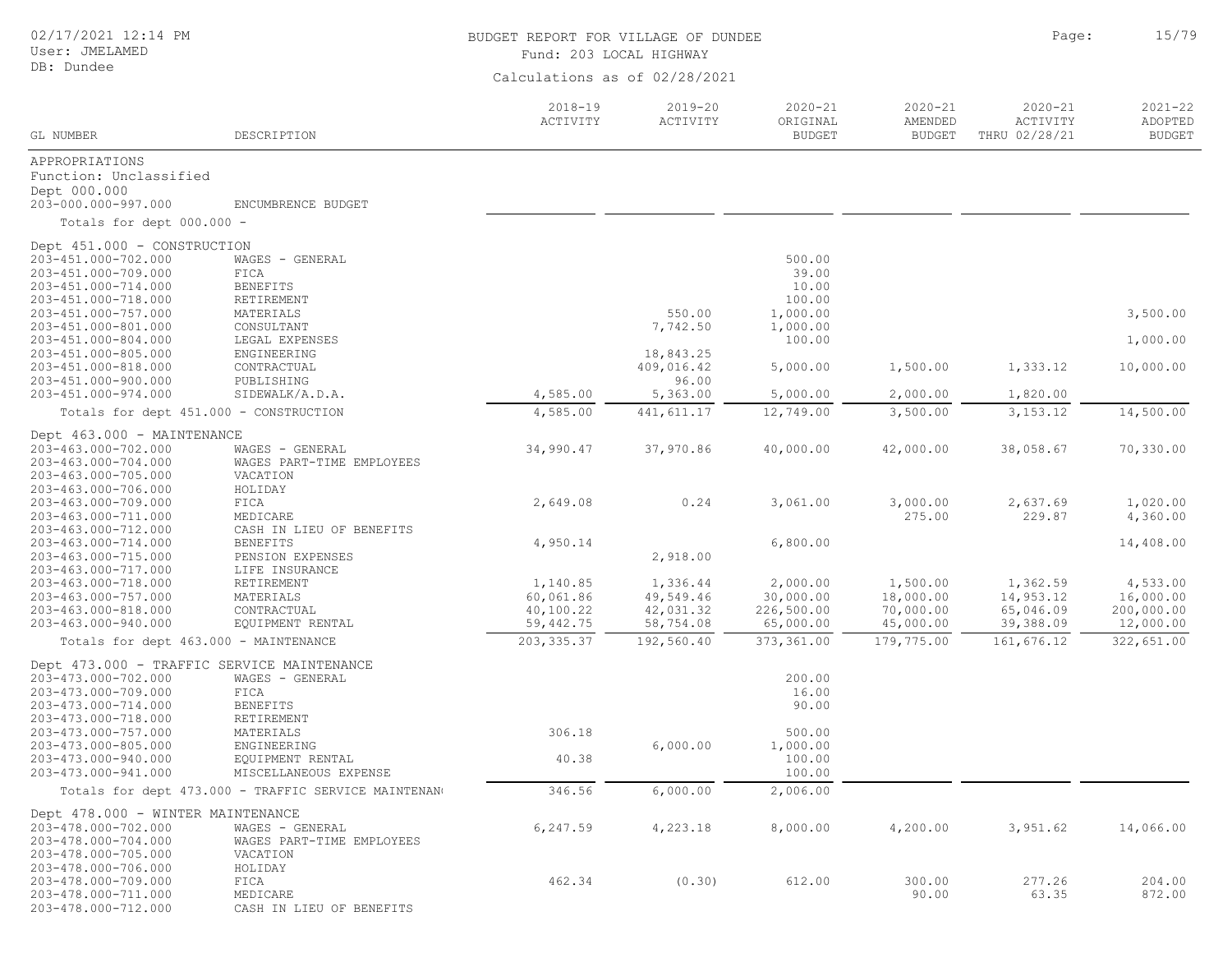User: JMELAMED DB: Dundee

# BUDGET REPORT FOR VILLAGE OF DUNDEE **Page:** 26/79 Fund: 203 LOCAL HIGHWAY

|                                            |                                                                       | $2018 - 19$<br>ACTIVITY | $2019 - 20$<br>ACTIVITY | $2020 - 21$<br>ORIGINAL | $2020 - 21$<br>AMENDED | $2020 - 21$<br>ACTIVITY | $2021 - 22$<br>ADOPTED |
|--------------------------------------------|-----------------------------------------------------------------------|-------------------------|-------------------------|-------------------------|------------------------|-------------------------|------------------------|
| <b>GL NUMBER</b>                           | DESCRIPTION                                                           |                         |                         | <b>BUDGET</b>           | <b>BUDGET</b>          | THRU 02/28/21           | <b>BUDGET</b>          |
| APPROPRIATIONS                             |                                                                       |                         |                         |                         |                        |                         |                        |
| Function: Unclassified                     |                                                                       |                         |                         |                         |                        |                         |                        |
| Dept 478.000 - WINTER MAINTENANCE          |                                                                       |                         |                         |                         |                        |                         |                        |
| 203-478.000-714.000                        | <b>BENEFITS</b>                                                       | 873.56                  |                         | 2,000.00                |                        |                         | 2,882.00               |
| 203-478.000-715.000                        | PENSION EXPENSES                                                      |                         | 337.00                  |                         |                        |                         |                        |
| 203-478.000-717.000                        | LIFE INSURANCE                                                        |                         |                         |                         |                        |                         |                        |
| 203-478.000-718.000                        | RETIREMENT                                                            | 242.08                  | 176.75                  | 600.00                  | 170.00                 | 155.07                  | 910.00                 |
| 203-478.000-757.000                        | MATERIALS                                                             | 8,206.06                | 8,824.94                | 9,000.00                | 4,750.00               | 4,325.54                | 9,000.00               |
| 203-478.000-818.000                        | CONTRACTUAL                                                           |                         |                         |                         |                        |                         | 5,000.00               |
| 203-478.000-940.000<br>203-478.000-941.000 | EQUIPMENT RENTAL                                                      | 11,478.53               | 5,925.86                | 6,100.00                | 1,000.00               | 223.91                  | 9,000.00               |
|                                            | MISCELLANEOUS EXPENSE<br>Totals for dept 478.000 - WINTER MAINTENANCE | 27,510.16               | 19,487.43               | 26, 312.00              | 10,510.00              | 8,996.75                | 41,934.00              |
|                                            |                                                                       |                         |                         |                         |                        |                         |                        |
|                                            | Dept 483.000 - ADMINISTRATION & ENGINEERING                           |                         |                         |                         |                        |                         |                        |
| 203-483.000-702.000                        | WAGES - GENERAL                                                       |                         |                         |                         |                        |                         | 39,350.00              |
| 203-483.000-702.004                        | WAGES - CLERICAL                                                      | 23, 256.04              | 24,381.67               | 26,000.00               | 22,050.00              | 19,872.04               |                        |
| 203-483.000-705.000                        | VACATION                                                              |                         |                         |                         | 800.00                 | 686.93                  |                        |
| 203-483.000-706.000                        | HOLIDAY                                                               |                         |                         |                         | 350.00                 | 257.59                  |                        |
| 203-483.000-709.000                        | FICA                                                                  | 1,752.19                | 1,883.96                | 1,990.00                | 1,603.00<br>150.00     | 1,465.82<br>129.02      | 571.00<br>2,440.00     |
| 203-483.000-711.000<br>203-483.000-714.000 | MEDICARE<br><b>BENEFITS</b>                                           | 1,078.08                |                         | 2,000.00                |                        |                         | 3,900.00               |
| 203-483.000-718.000                        | RETIREMENT                                                            | 363.82                  | 392.68                  | 1,000.00                | 100.00                 | 87.25                   | 1,031.00               |
| 203-483.000-803.000                        | <b>AUDIT FEES</b>                                                     | 1,800.00                | 1,800.00                | 1,800.00                |                        |                         |                        |
| 203-483.000-805.000                        | ENGINEERING                                                           | 4,103.37                | 10,970.30               | 15,000.00               | 550.00                 | 493.45                  |                        |
|                                            | Totals for dept 483.000 - ADMINISTRATION & ENGINEER                   | 32, 353.50              | 39,428.61               | 47,790.00               | 25,603.00              | 22,992.10               | 47,292.00              |
|                                            |                                                                       |                         |                         |                         |                        |                         |                        |
| Total - Function Unclassified              |                                                                       | 268,130.59              | 699,087.61              | 462,218.00              | 219,388.00             | 196,818.09              | 426, 377.00            |
| Function: Unclassified                     |                                                                       |                         |                         |                         |                        |                         |                        |
|                                            | Dept 941.000 - CONTRIBUTIONS TO OTHER FUNDS                           |                         |                         |                         |                        |                         |                        |
| 203-941.000-965.020                        | TRANSFER TO OTHER FUNDS                                               |                         |                         | 1,000.00                |                        |                         |                        |
| 203-941.000-965.026                        | TRANSFER OUT TO FUND 340                                              | 15,000.00               | 18,658.00               | 78,020.00               |                        |                         | 48,295.00              |
| 203-941.000-965.074                        | TRANSFER TO OAK/PLANK DEBT                                            | 8,063.00                | 12,950.00               | 52,275.00               |                        |                         |                        |
|                                            | Totals for dept 941.000 - CONTRIBUTIONS TO OTHER FUI                  | 23,063.00               | 31,608.00               | 131,295.00              |                        |                         | 48,295.00              |
| Total - Function Unclassified              |                                                                       | 23,063.00               | 31,608.00               | 131,295.00              |                        |                         | 48,295.00              |
|                                            |                                                                       |                         |                         |                         |                        |                         |                        |
| TOTAL APPROPRIATIONS                       |                                                                       | 291,193.59              | 730,695.61              | 593,513.00              | 219,388.00             | 196,818.09              | 474,672.00             |
| NET OF REVENUES/APPROPRIATIONS - FUND 203  |                                                                       | 71,249.46               | (185, 417.69)           |                         | 117,223.00             | 130,072.75              |                        |
| BEGINNING FUND BALANCE                     |                                                                       | 263,739.76              | 334,989.22              | 149,571.53              | 149, 571.53            | 149,571.53              | 279,644.28             |
| ENDING FUND BALANCE                        |                                                                       | 334,989.22              | 149,571.53              | 149,571.53              | 266,794.53             | 279,644.28              | 279,644.28             |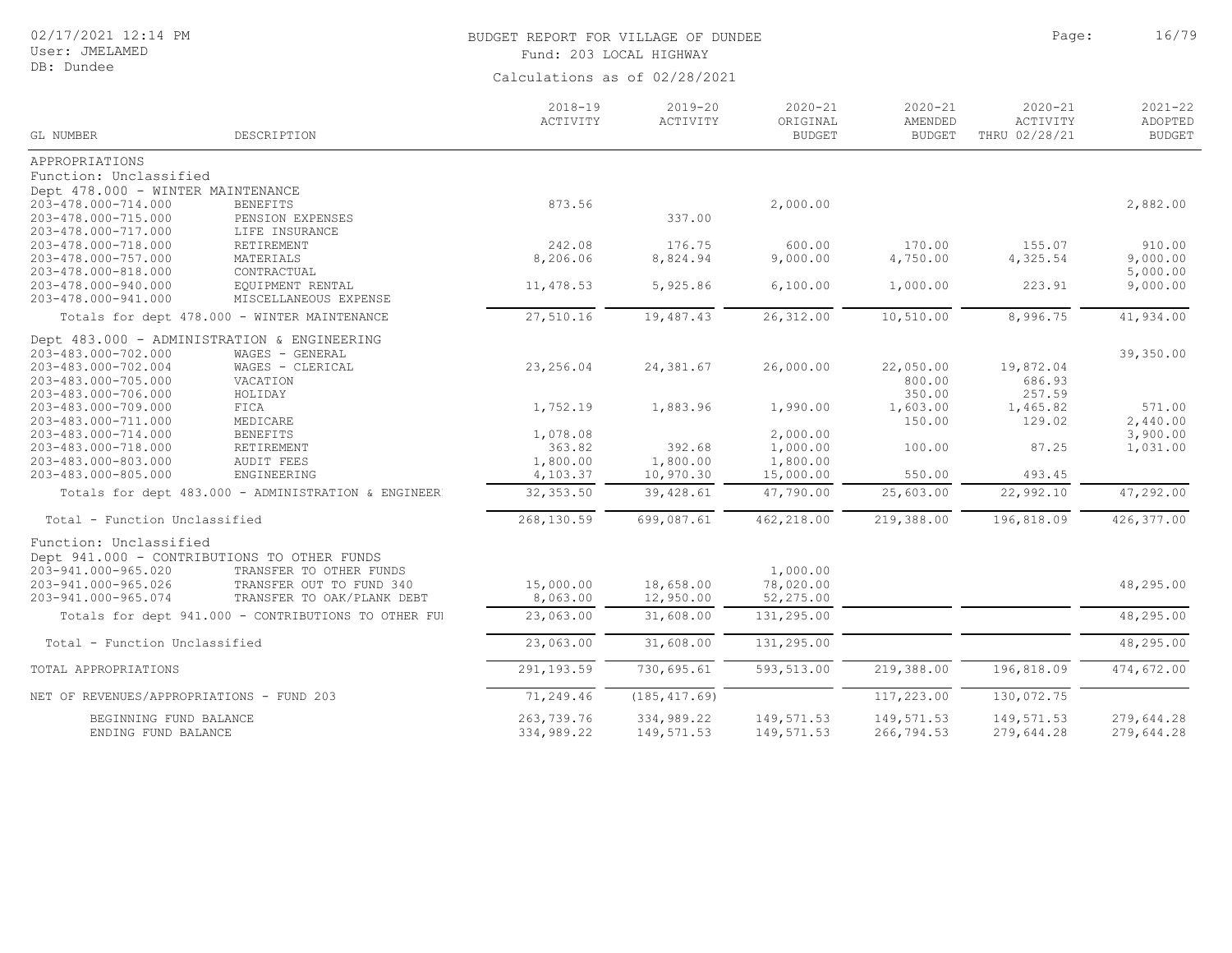## User: JMELAMED DB: Dundee

# BUDGET REPORT FOR VILLAGE OF DUNDEE **Page:** 17/79 Fund: 204 MUNICIPAL HIGHWAY

| GL NUMBER                     | DESCRIPTION                        | $2018 - 19$<br>ACTIVITY | $2019 - 20$<br>ACTIVITY | $2020 - 21$<br>ORIGINAL<br><b>BUDGET</b> | $2020 - 21$<br>AMENDED<br><b>BUDGET</b> | $2020 - 21$<br>ACTIVITY<br>THRU 02/28/21 | $2021 - 22$<br>ADOPTED<br><b>BUDGET</b> |
|-------------------------------|------------------------------------|-------------------------|-------------------------|------------------------------------------|-----------------------------------------|------------------------------------------|-----------------------------------------|
| ESTIMATED REVENUES            |                                    |                         |                         |                                          |                                         |                                          |                                         |
| Function: Unclassified        |                                    |                         |                         |                                          |                                         |                                          |                                         |
| Dept 000.000                  |                                    |                         |                         |                                          |                                         |                                          |                                         |
| 204-000.000-401.000           | CURRENT TAXES                      | 473,430.78              | 521,930.32              | 500,000.00                               | 610,000.00                              | 609,798.30                               | 610,000.00                              |
| 204-000.000-450.000           | LICENSES & PERMITS                 |                         |                         |                                          |                                         |                                          |                                         |
| 204-000.000-490.000           | LICENSE & PERMITS (OVERWEIGHT VEH) |                         |                         |                                          | 300.00                                  | 300.00                                   | 600.00                                  |
| 204-000.000-573.000           | LOCAL COMMUNITY STABILIZATION SHAH | 60,438.51               | 73,278.73               | 30,000.00                                | 62,344.00                               | 62,334.17                                | 62,300.00                               |
| 204-000.000-653.006           | PRIOR YR REFUNDS                   | (3, 476, 97)            | 27.84                   | (2,000.00)                               |                                         |                                          |                                         |
| 204-000.000-665.000           | INTEREST ON INVESTMENT             | 1,944.47                | 2,372.44                | 1,000.00                                 | 300.00                                  | 140.46                                   | 300.00                                  |
| 204-000.000-677.000           | MISCELLANEOUS INCOME               | 6,570.73                | 9,873.30                | 5,000.00                                 | 350.00                                  | 350.00                                   |                                         |
| 204-000.000-691.001           | CONTRIBUTIONS FROM<br>OTHER FUND   |                         |                         |                                          |                                         |                                          |                                         |
| 204-000.000-694.002           | TRANSFER FROM OTHER FUNDS          |                         |                         |                                          |                                         |                                          |                                         |
| 204-000.000-697.000           | APPROPR. FROM FUND BALANCE         |                         |                         | 282,416.00                               |                                         |                                          |                                         |
| Totals for dept 000.000 -     |                                    | 538,907.52              | 607,482.63              | 816,416.00                               | 673,294.00                              | 672,922.93                               | 673,200.00                              |
| Total - Function Unclassified |                                    | 538,907.52              | 607,482.63              | 816,416.00                               | 673,294.00                              | 672,922.93                               | 673,200.00                              |
| TOTAL ESTIMATED REVENUES      |                                    | 538,907.52              | 607,482.63              | 816,416.00                               | 673,294.00                              | 672,922.93                               | 673,200.00                              |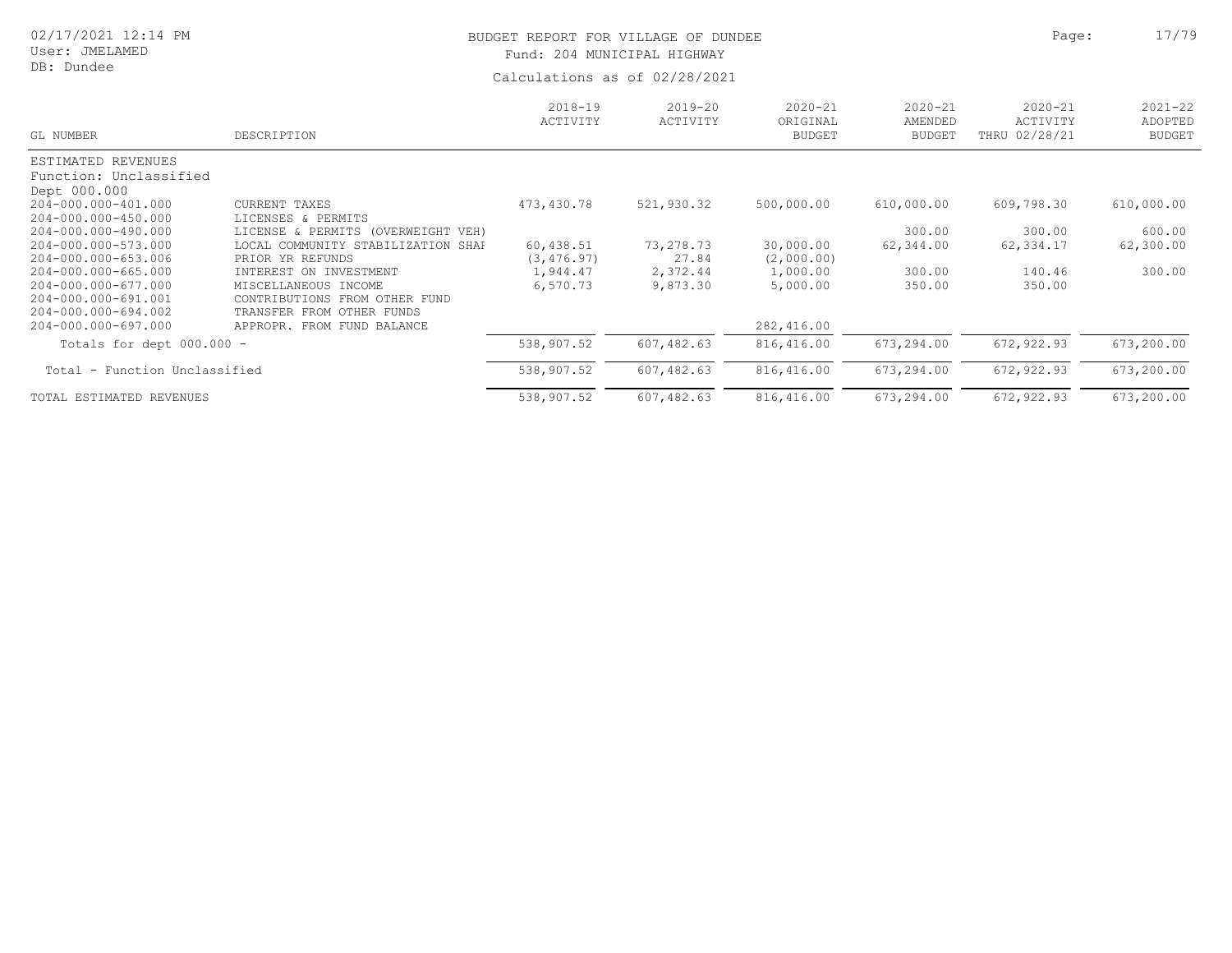## BUDGET REPORT FOR VILLAGE OF DUNDEE **Page:** 18/79 Fund: 204 MUNICIPAL HIGHWAY

| GL NUMBER                                                                                                                                                                                                                             | DESCRIPTION                                                                                                                                                                                                                                                                                                        | $2018 - 19$<br>ACTIVITY   | $2019 - 20$<br>ACTIVITY   | $2020 - 21$<br>ORIGINAL<br><b>BUDGET</b>                       | $2020 - 21$<br>AMENDED<br><b>BUDGET</b> | $2020 - 21$<br>ACTIVITY<br>THRU 02/28/21 | $2021 - 22$<br>ADOPTED<br><b>BUDGET</b> |
|---------------------------------------------------------------------------------------------------------------------------------------------------------------------------------------------------------------------------------------|--------------------------------------------------------------------------------------------------------------------------------------------------------------------------------------------------------------------------------------------------------------------------------------------------------------------|---------------------------|---------------------------|----------------------------------------------------------------|-----------------------------------------|------------------------------------------|-----------------------------------------|
| APPROPRIATIONS<br>Function: Unclassified<br>Dept 000.000<br>204-000.000-997.000                                                                                                                                                       | ENCUMBRENCE BUDGET                                                                                                                                                                                                                                                                                                 |                           |                           |                                                                |                                         |                                          |                                         |
| Totals for dept 000.000 -                                                                                                                                                                                                             |                                                                                                                                                                                                                                                                                                                    |                           |                           |                                                                |                                         |                                          |                                         |
| Dept 451.000 - CONSTRUCTION<br>204-451.000-818.000<br>204-451.000-941.000                                                                                                                                                             | CONTRACTUAL<br>MISCELLANEOUS EXPENSE                                                                                                                                                                                                                                                                               |                           | 2,050.00                  | 1,000.00                                                       |                                         |                                          |                                         |
| 204-451.000-974.001                                                                                                                                                                                                                   | SIDEWALK CONSTRUCTION CONTRAC                                                                                                                                                                                                                                                                                      | 43,813.21                 | 30, 271.21                | 45,000.00                                                      |                                         |                                          |                                         |
|                                                                                                                                                                                                                                       | Totals for dept 451.000 - CONSTRUCTION                                                                                                                                                                                                                                                                             | 43,813.21                 | 32, 321.21                | 46,000.00                                                      |                                         |                                          |                                         |
| 204-483.000-702.004<br>204-483.000-709.000<br>204-483.000-714.000<br>204-483.000-803.000<br>204-483.000-941.000<br>204-483.000-942.000                                                                                                | Dept 483.000 - ADMINISTRATION & ENGINEERING<br>WAGES - CLERICAL<br>FICA<br><b>BENEFITS</b><br>AUDIT FEES<br>MISCELLANEOUS EXPENSE<br><b>BANK CHARGES</b>                                                                                                                                                           | 1,100.00                  | 1,100.00                  | 1,100.00                                                       | 9.00                                    | 9.00                                     |                                         |
|                                                                                                                                                                                                                                       | Totals for dept 483.000 - ADMINISTRATION & ENGINEER                                                                                                                                                                                                                                                                | 1,100.00                  | 1,100.00                  | 1,100.00                                                       | 9.00                                    | 9.00                                     |                                         |
| Total - Function Unclassified                                                                                                                                                                                                         |                                                                                                                                                                                                                                                                                                                    | 44, 913.21                | 33, 421.21                | 47,100.00                                                      | 9.00                                    | 9.00                                     |                                         |
| Function: Unclassified<br>204-941.000-965.000<br>204-941.000-965.001<br>204-941.000-965.002<br>204-941.000-965.007<br>204-941.000-965.015<br>204-941.000-965.202<br>204-941.000-965.203<br>204-941.000-965.601<br>204-941.000-965.602 | Dept 941.000 - CONTRIBUTIONS TO OTHER FUNDS<br>TRANSFER OUT TO OTHER FUNDS<br>TIF. TRANSFER TO DDA<br>TIF. TRANSFER TO LDFA (WATER)<br>TIF TRANSFER TO LDFA #3<br>TRANSFER TO BROWNFIELD<br>CONTRIBUTION TO MAJOR HIGHWAY<br>CONTRIBUTION TO LOCAL HIGHWAY<br>TRANSFER TO EDC DEBT<br>TRANSFER TO EDC CONSTRUCTION | 400,000.00<br>200,000.00  | 200,000.00<br>300,000.00  | 17,000.00<br>96,000.00<br>1,100.00<br>233,000.00<br>422,216.00 | 497,963.00<br>174,960.00                | 497,962.97<br>174,959.96                 | 498,168.00<br>175,032.00                |
|                                                                                                                                                                                                                                       | Totals for dept 941.000 - CONTRIBUTIONS TO OTHER FUI                                                                                                                                                                                                                                                               | 600,000.00                | 500,000.00                | 769,316.00                                                     | 672,923.00                              | 672, 922.93                              | 673,200.00                              |
| Total - Function Unclassified                                                                                                                                                                                                         |                                                                                                                                                                                                                                                                                                                    | 600,000.00                | 500,000.00                | 769,316.00                                                     | 672, 923.00                             | 672, 922.93                              | 673,200.00                              |
| TOTAL APPROPRIATIONS                                                                                                                                                                                                                  |                                                                                                                                                                                                                                                                                                                    | 644, 913.21               | 533, 421.21               | 816, 416.00                                                    | 672,932.00                              | 672, 931.93                              | 673,200.00                              |
| NET OF REVENUES/APPROPRIATIONS - FUND 204                                                                                                                                                                                             |                                                                                                                                                                                                                                                                                                                    | (106, 005, 69)            | 74,061.42                 |                                                                | 362.00                                  | (9.00)                                   |                                         |
| BEGINNING FUND BALANCE<br>ENDING FUND BALANCE                                                                                                                                                                                         |                                                                                                                                                                                                                                                                                                                    | 983, 111.74<br>877,106.05 | 877,106.05<br>951, 167.47 | 951, 167.47<br>951, 167.47                                     | 951, 167.47<br>951,529.47               | 951,167.47<br>951, 158.47                | 951, 158.47<br>951, 158.47              |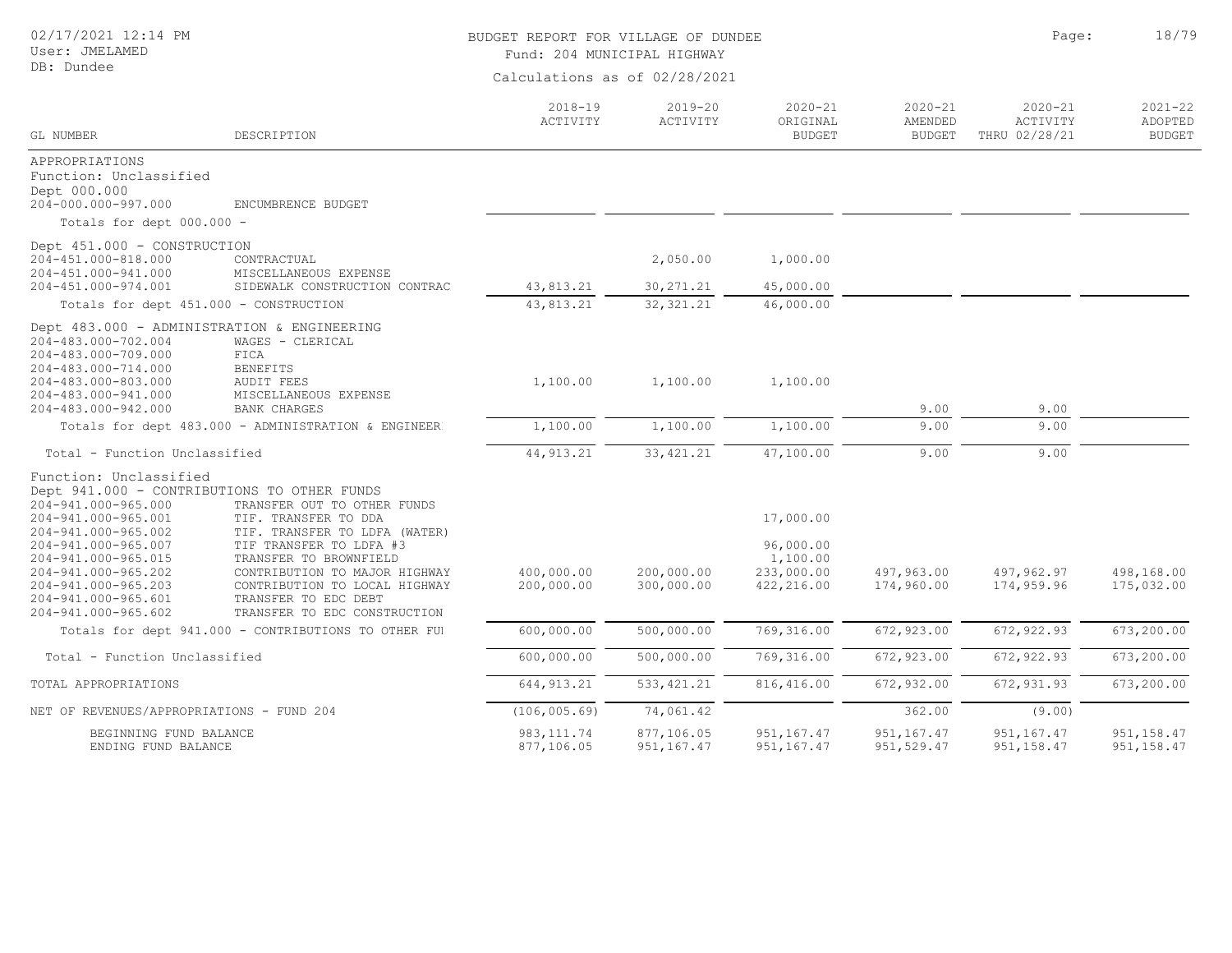| 02/17/2021 12:14 PM |
|---------------------|
|                     |

# BUDGET REPORT FOR VILLAGE OF DUNDEE **Example 2018** Page: 19/79 Fund: 208 WAT

| GL NUMBER                     | DESCRIPTION                       | $2018 - 19$<br>ACTIVITY | 2019-20<br>ACTIVITY | $2020 - 21$<br>ORIGINAL<br><b>BUDGET</b> | $2020 - 21$<br>AMENDED<br><b>BUDGET</b> | $2020 - 21$<br>ACTIVITY<br>THRU 02/28/21 | $2021 - 22$<br>ADOPTED<br><b>BUDGET</b> |
|-------------------------------|-----------------------------------|-------------------------|---------------------|------------------------------------------|-----------------------------------------|------------------------------------------|-----------------------------------------|
| ESTIMATED REVENUES            |                                   |                         |                     |                                          |                                         |                                          |                                         |
| Function: Unclassified        |                                   |                         |                     |                                          |                                         |                                          |                                         |
| Dept 000.000                  |                                   |                         |                     |                                          |                                         |                                          |                                         |
| 208-000.000-603.000           | RENTAL INCOME/REVENUE             |                         |                     |                                          |                                         |                                          | 300.00                                  |
| 208-000.000-665.000           | INTEREST ON INVESTMENT            | 13.22                   | 15.99               | 5.00                                     | 5.00                                    | 2.16                                     | 2.00                                    |
| 208-000.000-670.000           | BUILDING RENTAL\TOWER RENTAL      |                         |                     |                                          |                                         |                                          |                                         |
| 208-000.000-674.000           | CONTRIBUTIONS AND DONATIONS       |                         |                     |                                          |                                         |                                          | 1,000.00                                |
| 208-000.000-677.000           | MISCELLANEOUS INCOME              | 15.00                   |                     |                                          |                                         |                                          |                                         |
| 208-000.000-677.003           | PROGRAM REVENUE                   | 10,120.00               | 6,165.29            | 5,000.00                                 | 355.00                                  | 355.51                                   | 14,500.00                               |
| 208-000.000-677.004           | MISC. REVENUE (SOCCER)            | 8,185.00                | 13,029.00           | 9,500.00                                 |                                         |                                          |                                         |
| 208-000.000-691.001           | CONTRIBUTIONS FROM<br>OTHER FUNDS |                         |                     |                                          |                                         |                                          |                                         |
| 208-000.000-691.101           | CONTRIBUTION FROM GENERAL FUND    | 10,000.00               | 16,000.00           | 119,000.00                               | 54,043.00                               | 54,043.00                                | 225,481.00                              |
| 208-000.000-691.213           | GRANT REVENUE                     |                         |                     |                                          |                                         |                                          | 150,000.00                              |
| 208-000.000-697.000           | APPROPR. FROM FUND BALANCE        |                         |                     |                                          |                                         |                                          |                                         |
| Totals for dept 000.000 -     |                                   | 28, 333. 22             | 35,210.28           | 133,505.00                               | 54,403.00                               | 54,400.67                                | 391,283.00                              |
| Total - Function Unclassified |                                   | 28,333.22               | 35, 210.28          | 133,505.00                               | 54,403.00                               | 54,400.67                                | 391,283.00                              |
| TOTAL ESTIMATED REVENUES      |                                   | 28, 333. 22             | 35, 210.28          | 133,505.00                               | 54,403.00                               | 54,400.67                                | 391,283.00                              |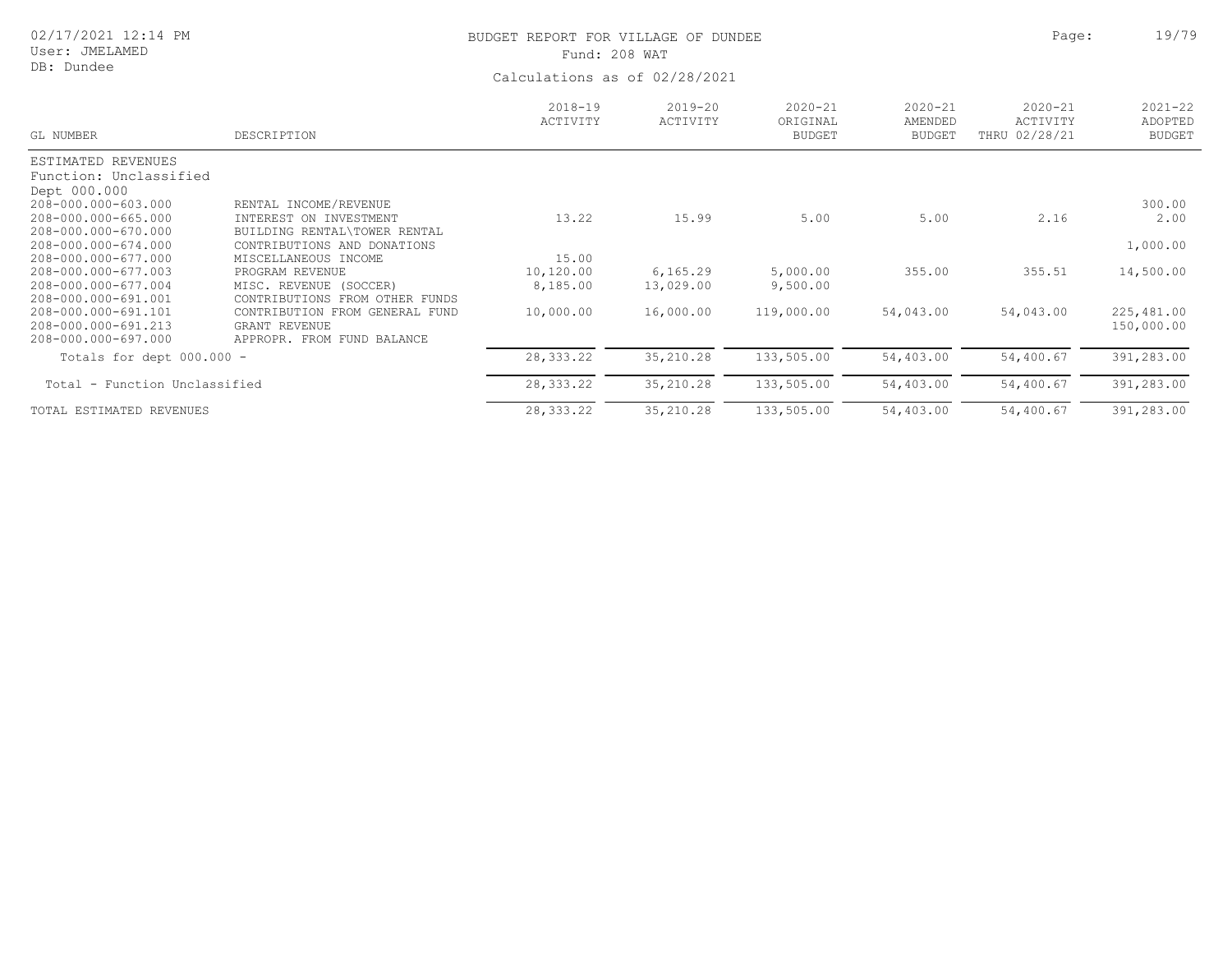| 02/17/2021 12:14 PM<br>User: JMELAMED<br>DB: Dundee                                                                                                                     |                                                                                                     | BUDGET REPORT FOR VILLAGE OF DUNDEE<br>Fund: 208 WAT<br>Calculations as of 02/28/2021 | Page:                                                    | 20/79                                                    |                                             |                                             |                                               |
|-------------------------------------------------------------------------------------------------------------------------------------------------------------------------|-----------------------------------------------------------------------------------------------------|---------------------------------------------------------------------------------------|----------------------------------------------------------|----------------------------------------------------------|---------------------------------------------|---------------------------------------------|-----------------------------------------------|
| GL NUMBER                                                                                                                                                               | DESCRIPTION                                                                                         | $2018 - 19$<br>ACTIVITY                                                               | $2019 - 20$<br>ACTIVITY                                  | $2020 - 21$<br>ORIGINAL<br><b>BUDGET</b>                 | $2020 - 21$<br>AMENDED<br><b>BUDGET</b>     | $2020 - 21$<br>ACTIVITY<br>THRU 02/28/21    | $2021 - 22$<br>ADOPTED<br><b>BUDGET</b>       |
| APPROPRIATIONS<br>Function: Unclassified<br>Dept 000.000<br>208-000.000-997.000<br>Totals for dept 000.000 -                                                            | ENCUMBRENCE BUDGET                                                                                  |                                                                                       |                                                          |                                                          |                                             |                                             |                                               |
| Total - Function Unclassified                                                                                                                                           |                                                                                                     |                                                                                       |                                                          |                                                          |                                             |                                             |                                               |
| Function: Unclassified<br>Dept 208.000 - PARKS & REC<br>208-208.000-702.000<br>208-208.000-702.001<br>208-208.000-709.000<br>208-208.000-711.000<br>208-208.000-714.000 | WAGES - GENERAL<br>WAGES - DPW MAINTENANCE PARK-REC<br>FICA<br>MEDICARE<br><b>BENEFITS</b>          |                                                                                       |                                                          | 20,000.00<br>1,550.00                                    | 4,000.00<br>200.00<br>50.00                 | 3,087.06<br>186.22<br>43.55                 | 24,015.00<br>1,488.00<br>348.00<br>1,766.00   |
| 208-208.000-718.000<br>208-208.000-803.000<br>208-208.000-818.000<br>208-208.000-837.000<br>208-208.000-885.001<br>208-208.000-885.002                                  | RETIREMENT<br><b>AUDIT FEES</b><br>CONTRACTUAL<br>PARK MAINTENANCE<br>PROGRAMS<br>PROGRAMS / SOCCER | 500.00<br>2,900.00<br>3,543.07<br>4,917.21<br>8,709.01                                | 500.00<br>15,863.60<br>9,970.50<br>2,456.85<br>15,048.84 | 500.00<br>60,000.00<br>5,000.00<br>12,000.00<br>9,500.00 | 150.00<br>2,000.00<br>12,500.00<br>1,500.00 | 120.85<br>1,888.00<br>11,233.68<br>1,264.70 | 932.00<br>308,500.00<br>5,000.00<br>25,500.00 |
| 208-208.000-920.000<br>208-208.000-930.000<br>208-208.000-937.000<br>208-208.000-940.000<br>208-208.000-941.000                                                         | UTILITIES<br>BUILDING MAINTENANCE<br>SANITATION<br>EOUIPMENT RENTAL<br>MISCELLANEOUS EXPENSE        | 2,258.58<br>654.69<br>1,896.00<br>110.00                                              | 2,488.14<br>244.44<br>1,694.88<br>870.64                 | 2,000.00<br>20,500.00<br>2,000.00<br>200.00              | 2,000.00<br>2,500.00<br>25,000.00           | 1,687.95<br>2,239.59<br>22,096.37           | 2,200.00<br>5,400.00<br>16,134.00             |
| Totals for dept 208.000 - PARKS & REC                                                                                                                                   |                                                                                                     | 25,488.56                                                                             | 49, 137.89                                               | 133,250.00                                               | 49,900.00                                   | 43,847.97                                   | 391,283.00                                    |
| Total - Function Unclassified                                                                                                                                           |                                                                                                     | 25,488.56                                                                             | 49,137.89                                                | 133,250.00                                               | 49,900.00                                   | 43,847.97                                   | 391,283.00                                    |
| TOTAL APPROPRIATIONS                                                                                                                                                    |                                                                                                     | 25,488.56                                                                             | 49,137.89                                                | 133,250.00                                               | 49,900.00                                   | 43,847.97                                   | 391,283.00                                    |
| NET OF REVENUES/APPROPRIATIONS - FUND 208                                                                                                                               |                                                                                                     | 2,844.66                                                                              | (13, 927.61)                                             | 255.00                                                   | 4,503.00                                    | 10,552.70                                   |                                               |
| BEGINNING FUND BALANCE<br>ENDING FUND BALANCE                                                                                                                           |                                                                                                     | 7,040.52<br>9,885.18                                                                  | 9,885.18<br>(4, 042.43)                                  | (4, 042.43)<br>(3, 787.43)                               | (4, 042.43)<br>460.57                       | (4, 042.43)<br>6,510.27                     | 6, 510.27<br>6,510.27                         |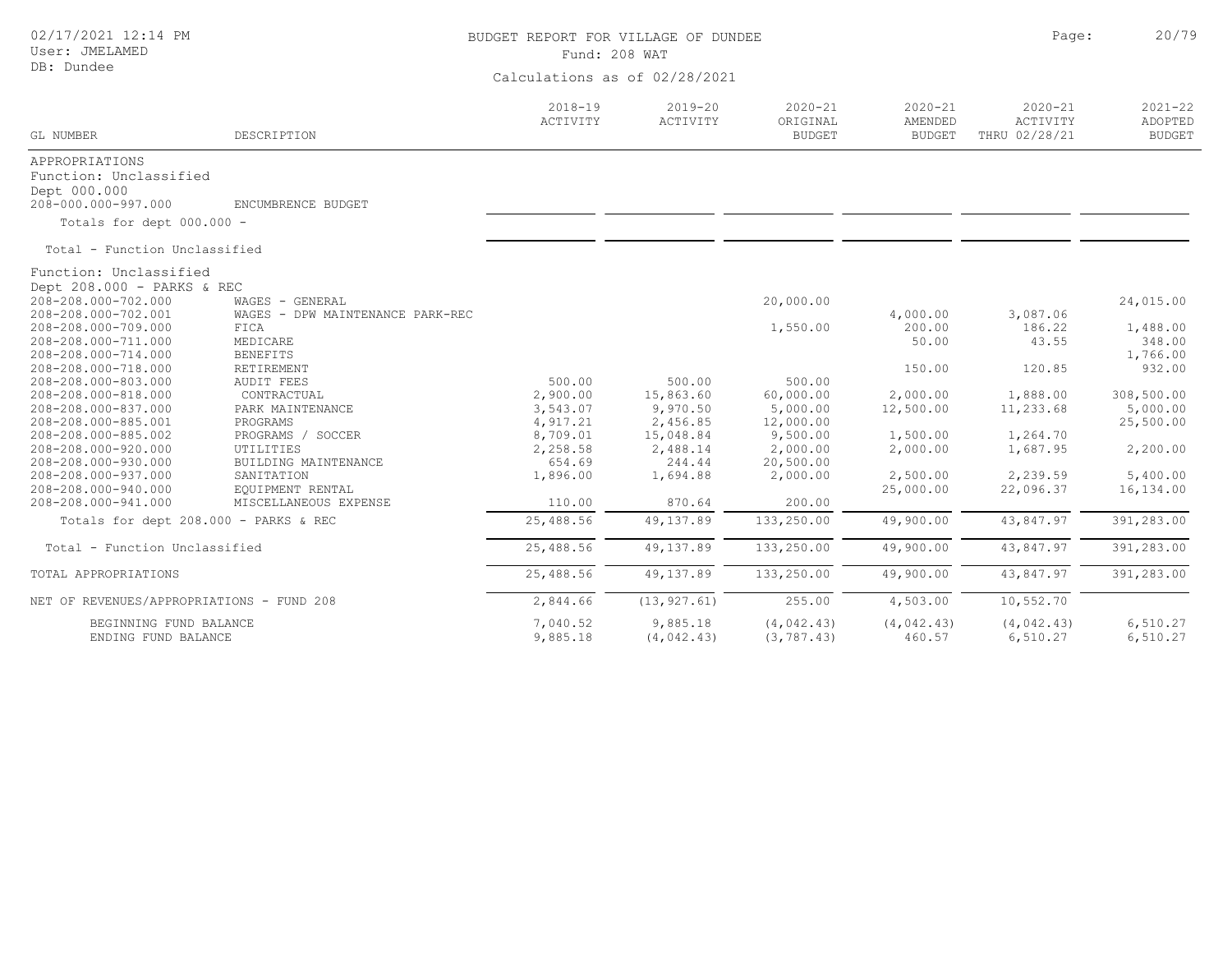# User: JMELAMED

# DB: Dundee

# BUDGET REPORT FOR VILLAGE OF DUNDEE **Page:** 21/79 Fund: 243 BROWNFIELD DEBT

| GL NUMBER                                                    | DESCRIPTION                                            | $2018 - 19$<br>ACTIVITY | $2019 - 20$<br>ACTIVITY | $2020 - 21$<br>ORIGINAL<br><b>BUDGET</b> | $2020 - 21$<br>AMENDED<br><b>BUDGET</b> | $2020 - 21$<br>ACTIVITY<br>THRU 02/28/21 | $2021 - 22$<br>ADOPTED<br><b>BUDGET</b> |
|--------------------------------------------------------------|--------------------------------------------------------|-------------------------|-------------------------|------------------------------------------|-----------------------------------------|------------------------------------------|-----------------------------------------|
| ESTIMATED REVENUES<br>Function: Unclassified<br>Dept 000.000 |                                                        |                         |                         |                                          |                                         |                                          |                                         |
| 243-000.000-401.000                                          | CURRENT TAXES                                          | 17,180.42               | 17,740.85               | 17,000.00                                | 16,000.00                               | 15,971.17                                | 14,340.00                               |
| 243-000.000-573.000<br>243-000.000-653.006                   | LOCAL COMMUNITY STABILIZATION SHAF<br>PRIOR YR REFUNDS | 752.97<br>(17, 732, 97) | 752.37                  | 700.00                                   | 778.00                                  | 778.49                                   | 778.00                                  |
| 243-000.000-665.000<br>243-000.000-677.000                   | INTEREST ON INVESTMENT<br>MISCELLANEOUS INCOME         | 1,928.07                | 2,581.42                | 600.00                                   | 600.00                                  | 141.82                                   | 743.00                                  |
| 243-000.000-697.000                                          | APPROPR. FROM FUND BALANCE                             |                         |                         |                                          |                                         |                                          | 29,730.00                               |
| Totals for dept $000.000 -$                                  |                                                        | 2,128.49                | 21,074.64               | 18,300.00                                | 17,378.00                               | 16,891.48                                | 45,591.00                               |
| Total - Function Unclassified                                |                                                        | 2,128.49                | 21,074.64               | 18,300.00                                | 17,378.00                               | 16,891.48                                | 45,591.00                               |
| TOTAL ESTIMATED REVENUES                                     |                                                        | 2,128.49                | 21,074.64               | 18,300.00                                | 17,378.00                               | 16,891.48                                | 45,591.00                               |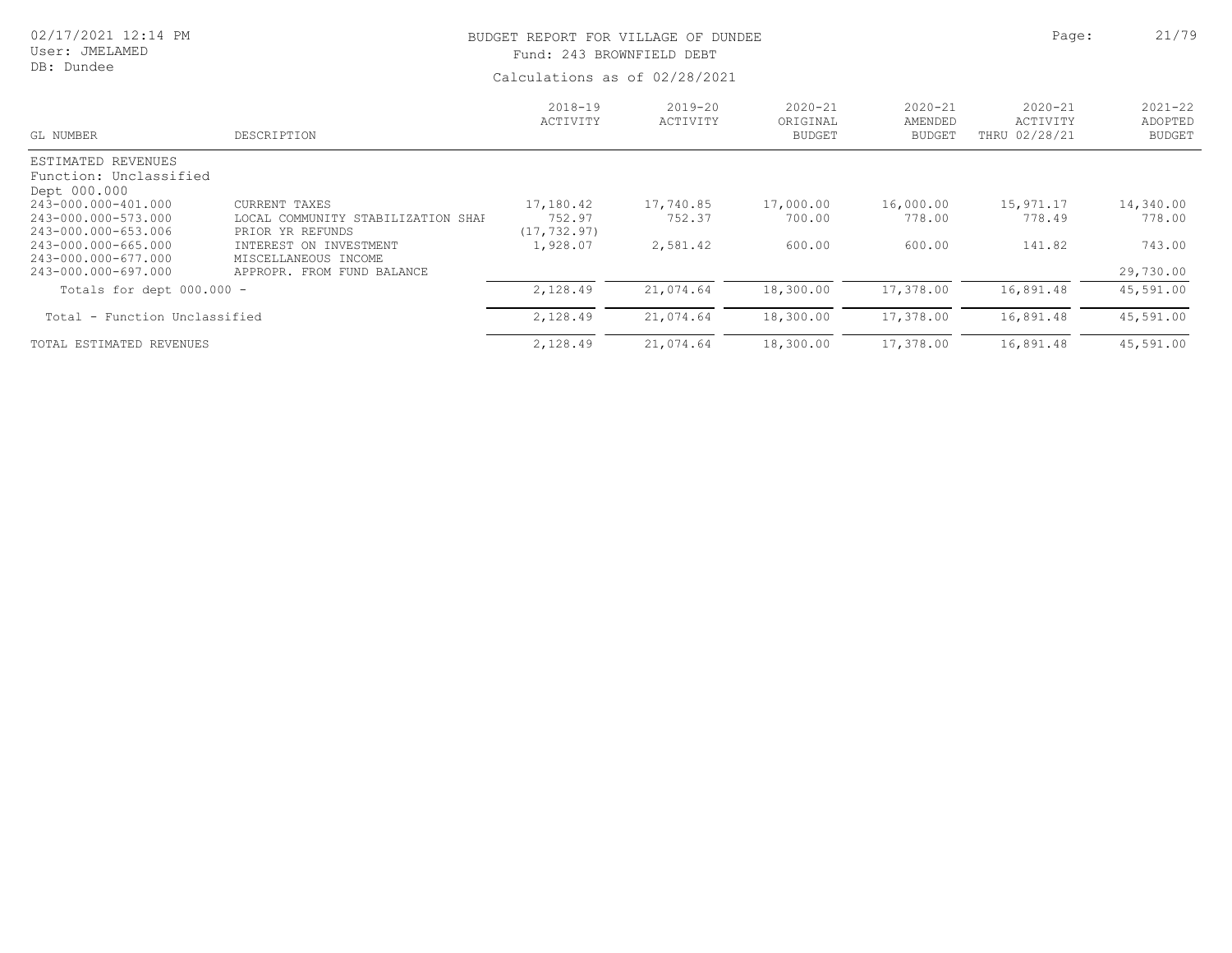User: JMELAMED DB: Dundee

# BUDGET REPORT FOR VILLAGE OF DUNDEE **Page:** 22/79 Fund: 243 BROWNFIELD DEBT

| GL NUMBER                                  | DESCRIPTION               | $2018 - 19$<br>ACTIVITY | $2019 - 20$<br>ACTIVITY | $2020 - 21$<br>ORIGINAL<br><b>BUDGET</b> | $2020 - 21$<br>AMENDED<br><b>BUDGET</b> | $2020 - 21$<br>ACTIVITY<br>THRU 02/28/21 | $2021 - 22$<br>ADOPTED<br><b>BUDGET</b> |
|--------------------------------------------|---------------------------|-------------------------|-------------------------|------------------------------------------|-----------------------------------------|------------------------------------------|-----------------------------------------|
| APPROPRIATIONS                             |                           |                         |                         |                                          |                                         |                                          |                                         |
| Function: Unclassified                     |                           |                         |                         |                                          |                                         |                                          |                                         |
| Dept 000.000                               |                           |                         |                         |                                          |                                         |                                          |                                         |
| 243-000.000-802.000                        | ACCOUNT ADVISORY          | 800.00                  | 800.00                  | 800.00                                   |                                         |                                          |                                         |
| 243-000.000-818.000<br>243-000.000-900.000 | CONTRACTUAL<br>PUBLISHING |                         |                         |                                          |                                         |                                          |                                         |
| 243-000.000-965.020                        | TRANSFER TO OTHER FUNDS   |                         |                         |                                          |                                         |                                          |                                         |
| 243-000.000-991.000                        | PRINCIPAL BOND            |                         |                         |                                          | 32,081.00                               |                                          | 34, 372.00                              |
| 243-000.000-995.000                        | INTEREST PAYMENT          |                         |                         |                                          | 12,674.00                               |                                          | 11,219.00                               |
| 243-000.000-997.000                        | ENCUMBRENCE BUDGET        |                         |                         |                                          |                                         |                                          |                                         |
| 243-000.000-999.000                        | AGENTS FEE                |                         |                         |                                          |                                         |                                          |                                         |
| Totals for dept $000.000 -$                |                           | 800.00                  | 800.00                  | 800.00                                   | 44,755.00                               |                                          | 45,591.00                               |
| Total - Function Unclassified              |                           | 800.00                  | 800.00                  | 800.00                                   | 44,755.00                               |                                          | 45,591.00                               |
| TOTAL APPROPRIATIONS                       |                           | 800.00                  | 800.00                  | 800.00                                   | 44,755.00                               |                                          | 45,591.00                               |
| NET OF REVENUES/APPROPRIATIONS - FUND 243  |                           | 1,328.49                | 20,274.64               | 17,500.00                                | (27, 377, 00)                           | 16,891.48                                |                                         |
| BEGINNING FUND BALANCE                     |                           | 907,051.03              | 908, 379.52             | 928,654.16                               | 928,654.16                              | 928,654.16                               | 945,545.64                              |
| ENDING FUND BALANCE                        |                           | 908, 379.52             | 928,654.16              | 946, 154. 16                             | 901, 277.16                             | 945,545.64                               | 945,545.64                              |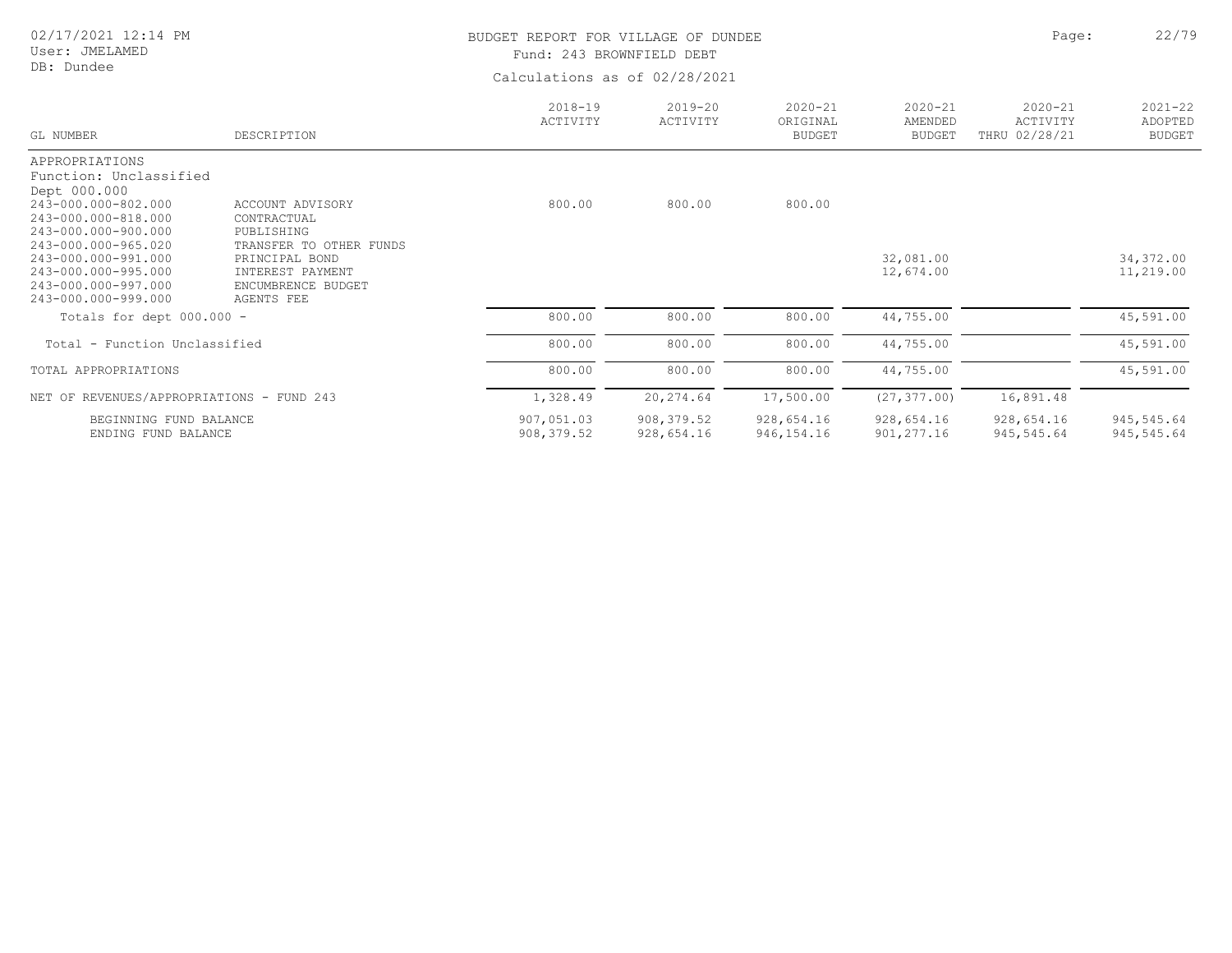User: JMELAMED DB: Dundee

# BUDGET REPORT FOR VILLAGE OF DUNDEE **Page:** 23/79 Fund: 244 ECONOMIC DEVELOPMENT CORP

| GL NUMBER                                  | DESCRIPTION                                 | $2018 - 19$<br>ACTIVITY | $2019 - 20$<br>ACTIVITY | $2020 - 21$<br>ORIGINAL<br><b>BUDGET</b> | $2020 - 21$<br>AMENDED<br><b>BUDGET</b> | $2020 - 21$<br>ACTIVITY<br>THRU 02/28/21 | $2021 - 22$<br>ADOPTED<br><b>BUDGET</b> |
|--------------------------------------------|---------------------------------------------|-------------------------|-------------------------|------------------------------------------|-----------------------------------------|------------------------------------------|-----------------------------------------|
| ESTIMATED REVENUES                         |                                             |                         |                         |                                          |                                         |                                          |                                         |
| Function: Unclassified<br>Dept 000.000     |                                             |                         |                         |                                          |                                         |                                          |                                         |
| 244-000.000-565.002                        | STATE GRANT - FORGIVENESS OF PRINC          |                         |                         |                                          |                                         |                                          |                                         |
| 244-000.000-665.000                        | INTEREST ON INVESTMENT                      | 128.09                  | 171.08                  | 150.00                                   | 100.00                                  | 12.55                                    |                                         |
| 244-000.000-677.000                        | MISCELLANEOUS INCOME                        |                         | 21,485.18               |                                          |                                         |                                          |                                         |
| 244-000.000-695.000<br>244-000.000-697.000 | LOAN PROCEEDS<br>APPROPR. FROM FUND BALANCE |                         |                         | 550.00                                   |                                         |                                          | 80,880.00                               |
| 244-000.000-698.000                        | BOND PROCEEDS                               |                         |                         |                                          |                                         |                                          |                                         |
| Totals for dept $000.000 -$                |                                             | 128.09                  | 21,656.26               | 700.00                                   | 100.00                                  | 12.55                                    | 80,880.00                               |
| Total - Function Unclassified              |                                             | 128.09                  | 21,656.26               | 700.00                                   | 100.00                                  | 12.55                                    | 80,880.00                               |
| TOTAL ESTIMATED REVENUES                   |                                             | 128.09                  | 21,656.26               | 700.00                                   | 100.00                                  | 12.55                                    | 80,880.00                               |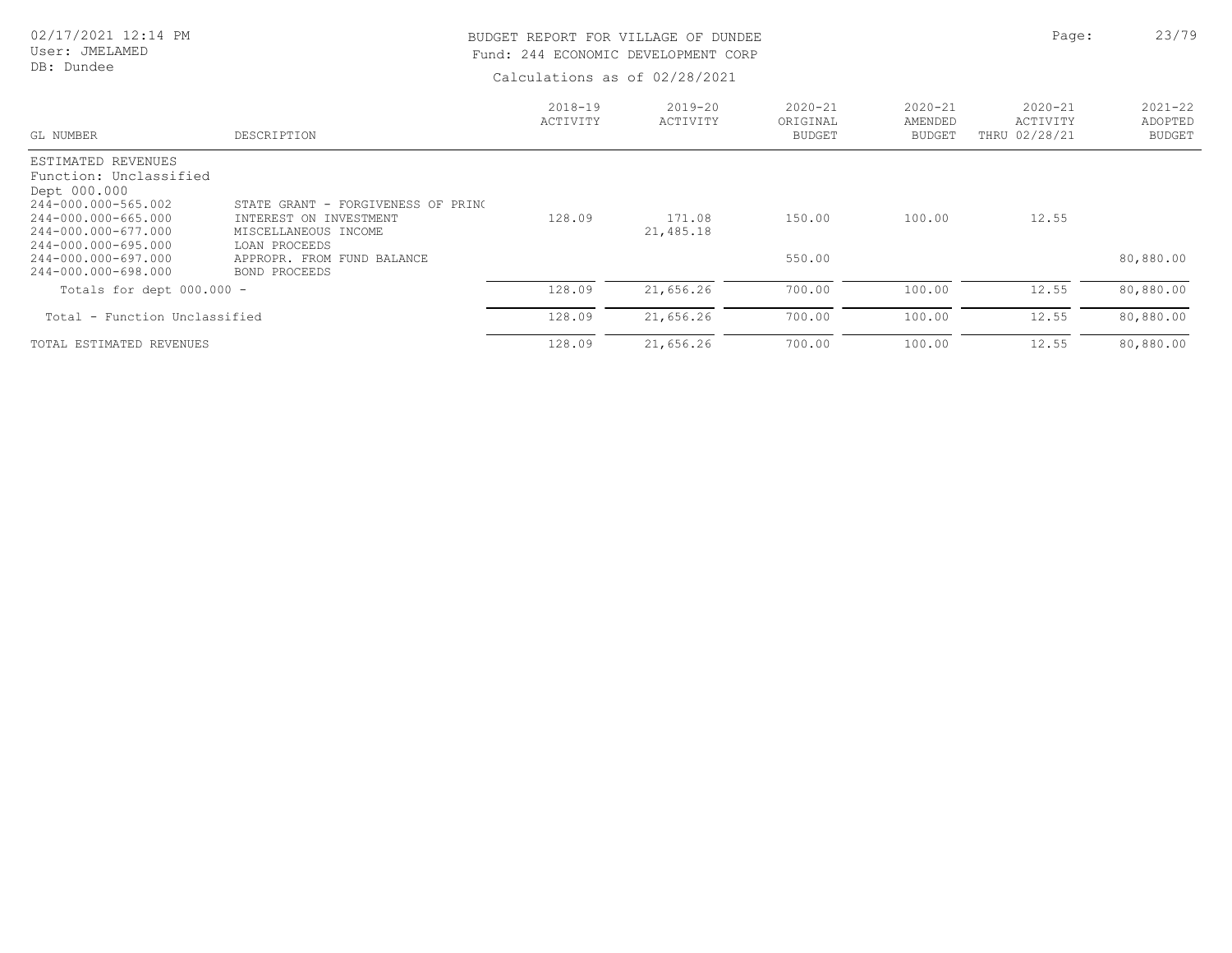## BUDGET REPORT FOR VILLAGE OF DUNDEE **Page:** 24/79 Fund: 244 ECONOMIC DEVELOPMENT CORP

| GL NUMBER                                                                                                                                                         | DESCRIPTION                                                                               | $2018 - 19$<br>ACTIVITY | $2019 - 20$<br>ACTIVITY | $2020 - 21$<br>ORIGINAL<br><b>BUDGET</b> | $2020 - 21$<br>AMENDED<br><b>BUDGET</b> | $2020 - 21$<br>ACTIVITY<br>THRU 02/28/21 | $2021 - 22$<br>ADOPTED<br><b>BUDGET</b> |
|-------------------------------------------------------------------------------------------------------------------------------------------------------------------|-------------------------------------------------------------------------------------------|-------------------------|-------------------------|------------------------------------------|-----------------------------------------|------------------------------------------|-----------------------------------------|
| APPROPRIATIONS<br>Function: Unclassified<br>Dept 000.000<br>244-000.000-941.000                                                                                   | MISCELLANEOUS EXPENSE                                                                     |                         |                         |                                          |                                         |                                          |                                         |
| 244-000.000-997.000                                                                                                                                               | ENCUMBRENCE BUDGET                                                                        |                         |                         |                                          |                                         |                                          |                                         |
| Totals for dept 000.000 -                                                                                                                                         |                                                                                           |                         |                         |                                          |                                         |                                          |                                         |
| Dept 729.000 - WATER SYSTEM IMPROVEMENTS<br>244-729.000-818.000                                                                                                   | CONTRACTUAL                                                                               |                         |                         |                                          |                                         |                                          | 80,880.00                               |
|                                                                                                                                                                   | Totals for dept 729.000 - WATER SYSTEM IMPROVEMENTS                                       |                         |                         |                                          |                                         |                                          | 80,880.00                               |
| Dept 730.000 - WWTP EQ TANKS<br>244-730.000-818.000                                                                                                               | CONTRACTUAL                                                                               |                         |                         |                                          |                                         |                                          |                                         |
| Totals for dept 730.000 - WWTP EQ TANKS                                                                                                                           |                                                                                           |                         |                         |                                          |                                         |                                          |                                         |
| Dept 733.000 - WWTP REVAMP<br>244-733.000-818.000                                                                                                                 | CONTRACTUAL                                                                               |                         |                         |                                          |                                         |                                          |                                         |
| Totals for dept 733.000 - WWTP REVAMP                                                                                                                             |                                                                                           |                         |                         |                                          |                                         |                                          |                                         |
| Dept 734.000 - WASTE LINES/LOT<br>244-734.000-818.000                                                                                                             | CONTRACTUAL                                                                               |                         |                         |                                          |                                         |                                          |                                         |
| Totals for dept 734.000 - WASTE LINES/LOT                                                                                                                         |                                                                                           |                         |                         |                                          |                                         |                                          |                                         |
| Dept 735.000 - RAMP WORK<br>244-735.000-818.000                                                                                                                   | CONTRACTUAL                                                                               |                         |                         |                                          |                                         |                                          |                                         |
| Totals for dept 735.000 - RAMP WORK                                                                                                                               |                                                                                           |                         |                         |                                          |                                         |                                          |                                         |
| Dept 736.000 - EDC-TECHNICAL (LEGAL, ENG, ADM)<br>244-736.000-801.000<br>244-736.000-803.000<br>244-736.000-804.000<br>244-736.000-805.000<br>244-736.000-941.000 | CONSULTANT<br><b>AUDIT FEES</b><br>LEGAL EXPENSES<br>ENGINEERING<br>MISCELLANEOUS EXPENSE |                         |                         | 700.00                                   |                                         |                                          |                                         |
|                                                                                                                                                                   | Totals for dept 736.000 - EDC-TECHNICAL (LEGAL, ENG, A)                                   |                         |                         | 700.00                                   |                                         |                                          |                                         |
| Dept 737.000 - GENERAL CONTINGENCIES<br>244-737.000-957.000                                                                                                       | GENERAL CONTINGENCIES                                                                     |                         |                         |                                          |                                         |                                          |                                         |
|                                                                                                                                                                   | Totals for dept 737.000 - GENERAL CONTINGENCIES                                           |                         |                         |                                          |                                         |                                          |                                         |
| Total - Function Unclassified                                                                                                                                     |                                                                                           |                         |                         | 700.00                                   |                                         |                                          | 80,880.00                               |
| Function: Unclassified<br>Dept 731.000 - STORM SEWER SYS IMPROVEMENT<br>244-731.000-818.000                                                                       | CONTRACTUAL                                                                               |                         |                         |                                          |                                         |                                          |                                         |
|                                                                                                                                                                   | Totals for dept 731.000 - STORM SEWER SYS IMPROVEMEN                                      |                         |                         |                                          |                                         |                                          |                                         |
| Total - Function Unclassified                                                                                                                                     |                                                                                           |                         |                         |                                          |                                         |                                          |                                         |
| TOTAL APPROPRIATIONS                                                                                                                                              |                                                                                           |                         |                         | 700.00                                   |                                         |                                          | 80,880.00                               |
| NET OF REVENUES/APPROPRIATIONS - FUND 244                                                                                                                         |                                                                                           | 128.09                  | 21,656.26               |                                          | 100.00                                  | 12.55                                    |                                         |
| BEGINNING FUND BALANCE<br>ENDING FUND BALANCE                                                                                                                     |                                                                                           | 59,083.48<br>59, 211.57 | 59, 211.57<br>80,867.83 | 80,867.83<br>80,867.83                   | 80,867.83<br>80,967.83                  | 80,867.83<br>80,880.38                   | 80,880.38<br>80,880.38                  |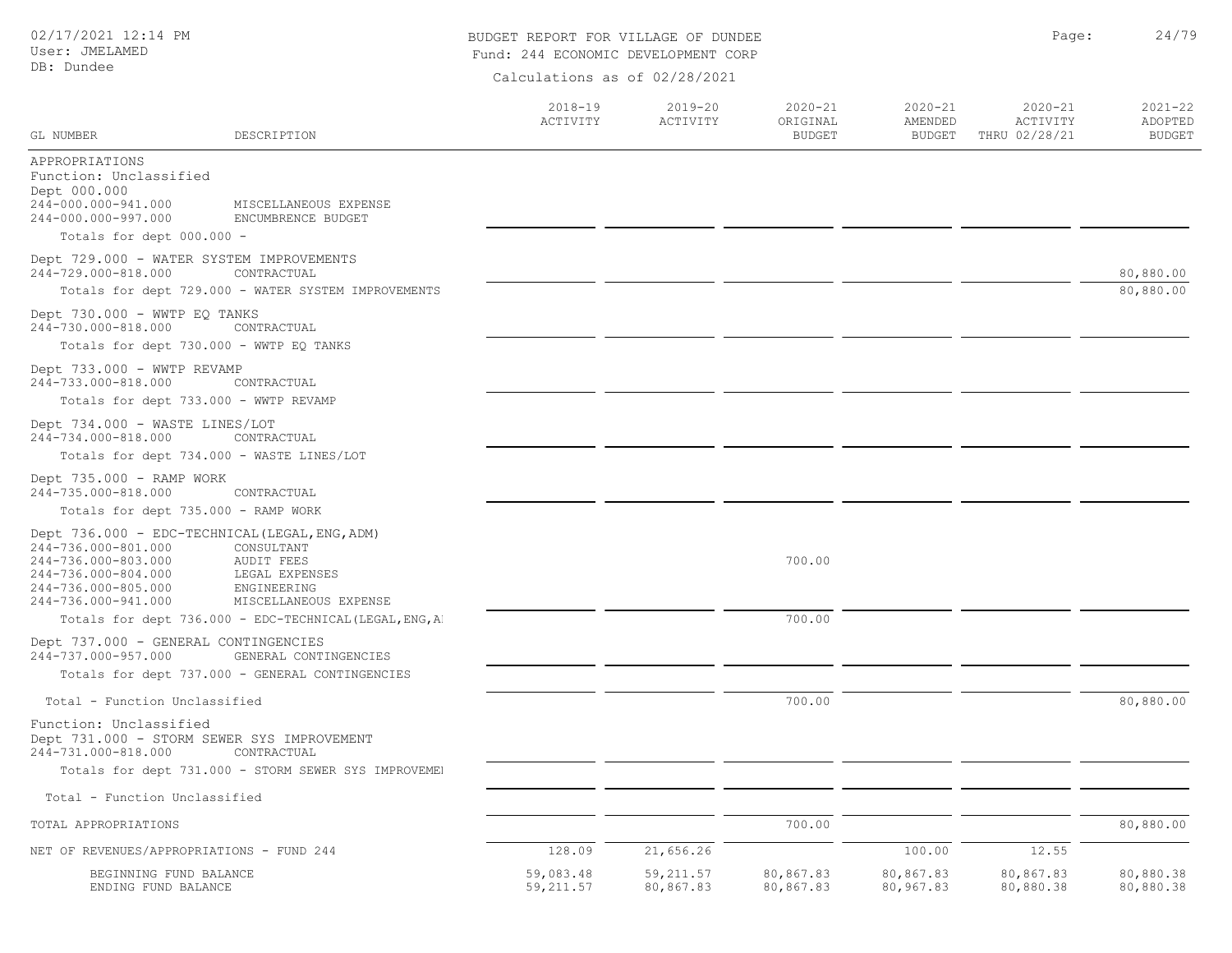# BUDGET REPORT FOR VILLAGE OF DUNDEE **Page:** 25/79

Fund: 247 LDFA-WATER PLANT

| GL NUMBER                                    | DESCRIPTION                                                    | $2018 - 19$<br>ACTIVITY | 2019-20<br>ACTIVITY | $2020 - 21$<br>ORIGINAL<br><b>BUDGET</b> | $2020 - 21$<br>AMENDED<br><b>BUDGET</b> | $2020 - 21$<br>ACTIVITY<br>THRU 02/28/21 | $2021 - 22$<br>ADOPTED<br><b>BUDGET</b> |
|----------------------------------------------|----------------------------------------------------------------|-------------------------|---------------------|------------------------------------------|-----------------------------------------|------------------------------------------|-----------------------------------------|
| ESTIMATED REVENUES<br>Function: Unclassified |                                                                |                         |                     |                                          |                                         |                                          |                                         |
| Dept 000.000                                 |                                                                |                         |                     |                                          |                                         |                                          |                                         |
| 247-000.000-665.000                          | INTEREST ON INVESTMENT                                         |                         | 36.25               |                                          | 200.00                                  | 26.06                                    |                                         |
| Totals for dept $000.000 -$                  |                                                                |                         | 36.25               |                                          | 200.00                                  | 26.06                                    |                                         |
| 247-002.000-401.000                          | Dept 002.000 - LDFA, WATER PLANT, DISTRICT #1<br>CURRENT TAXES |                         |                     |                                          |                                         |                                          |                                         |
| 247-002.000-665.000<br>247-002.000-677.000   | INTEREST ON INVESTMENT<br>MISCELLANEOUS INCOME                 | 454.02                  | 504.34              | 200.00                                   |                                         |                                          | 140.00                                  |
| 247-002.000-697.000                          | APPROPR. FROM FUND BALANCE                                     |                         |                     | 23,650.00                                |                                         |                                          | 171,013.00                              |
|                                              | Totals for dept 002.000 - LDFA, WATER PLANT, DISTRIC           | 454.02                  | 504.34              | 23,850.00                                |                                         |                                          | 171, 153.00                             |
| Total - Function Unclassified                |                                                                | 454.02                  | 540.59              | 23,850.00                                | 200.00                                  | 26.06                                    | 171,153.00                              |
| TOTAL ESTIMATED REVENUES                     |                                                                | 454.02                  | 540.59              | 23,850.00                                | 200.00                                  | 26.06                                    | 171, 153.00                             |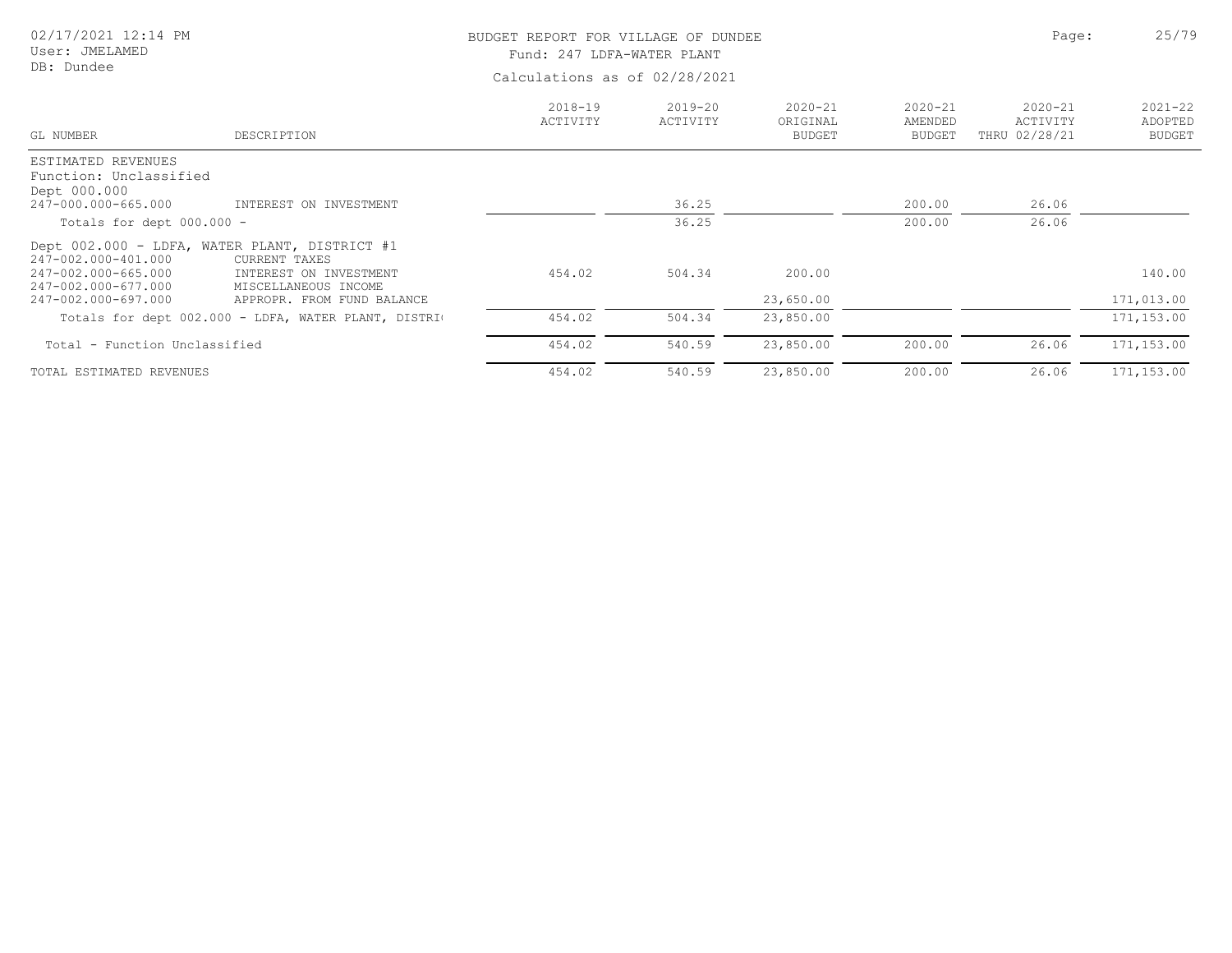02/17/2021 12:14 PM

# BUDGET REPORT FOR VILLAGE OF DUNDEE **Page:** 26/79

Fund: 247 LDFA-WATER PLANT

| GL NUMBER                                  | DESCRIPTION                                          | $2018 - 19$<br>ACTIVITY | $2019 - 20$<br>ACTIVITY | $2020 - 21$<br>ORIGINAL<br><b>BUDGET</b> | $2020 - 21$<br>AMENDED<br><b>BUDGET</b> | $2020 - 21$<br>ACTIVITY<br>THRU 02/28/21 | $2021 - 22$<br>ADOPTED<br><b>BUDGET</b> |
|--------------------------------------------|------------------------------------------------------|-------------------------|-------------------------|------------------------------------------|-----------------------------------------|------------------------------------------|-----------------------------------------|
| APPROPRIATIONS                             |                                                      |                         |                         |                                          |                                         |                                          |                                         |
| Function: Unclassified                     |                                                      |                         |                         |                                          |                                         |                                          |                                         |
| Dept 000.000                               |                                                      |                         |                         |                                          |                                         |                                          |                                         |
| 247-000.000-997.000                        | ENCUMBRENCE BUDGET                                   |                         |                         |                                          |                                         |                                          |                                         |
| Totals for dept 000.000 -                  |                                                      |                         |                         |                                          |                                         |                                          |                                         |
|                                            | Dept 002.000 - LDFA, WATER PLANT, DISTRICT #1        |                         |                         |                                          |                                         |                                          |                                         |
| 247-002.000-803.000                        | <b>AUDIT FEES</b>                                    | 200.00                  | 200.00                  | 200.00                                   |                                         |                                          |                                         |
| 247-002.000-804.000                        | LEGAL EXPENSES                                       |                         |                         |                                          |                                         |                                          |                                         |
| 247-002.000-818.000                        | CONTRACTUAL                                          |                         |                         |                                          |                                         |                                          |                                         |
| 247-002.000-890.000                        | <b>DUES</b>                                          |                         |                         |                                          |                                         |                                          |                                         |
| 247-002.000-900.000                        | PUBLISHING                                           |                         |                         |                                          |                                         |                                          |                                         |
| 247-002.000-965.000                        | TRANSFER OUT TO OTHER FUNDS                          | 500.00                  |                         | 500.00                                   |                                         |                                          |                                         |
| 247-002.000-965.004                        | CAPITAL OUTLAY                                       |                         |                         |                                          |                                         |                                          |                                         |
| 247-002.000-965.010                        | CONTRIB TO W/S LDFA1 DEBT RTMN                       |                         |                         |                                          |                                         |                                          |                                         |
| 247-002.000-965.014                        | CONTRIBUTION TO MONROE WATER D                       | 23,100.00               | 23,100.00               | 23,100.00                                |                                         |                                          |                                         |
| 247-002.000-965.401<br>247-002.000-991.000 | TRANS TO CAPITAL IMPROVEMENT                         |                         |                         |                                          |                                         |                                          |                                         |
| 247-002.000-995.000                        | PRINCIPAL BOND<br>INTEREST PAYMENT                   |                         |                         |                                          |                                         |                                          | 138,000.00<br>32,812.00                 |
| 247-002.000-999.000                        | <b>AGENTS FEE</b>                                    |                         |                         |                                          |                                         |                                          | 341.00                                  |
|                                            |                                                      | 23,800.00               | 23,300.00               | 23,800.00                                |                                         |                                          | 171,153.00                              |
|                                            | Totals for dept 002.000 - LDFA, WATER PLANT, DISTRIC |                         |                         |                                          |                                         |                                          |                                         |
| Total - Function Unclassified              |                                                      | 23,800.00               | 23,300.00               | 23,800.00                                |                                         |                                          | 171, 153.00                             |
| TOTAL APPROPRIATIONS                       |                                                      | 23,800.00               | 23,300.00               | 23,800.00                                |                                         |                                          | 171,153.00                              |
| NET OF REVENUES/APPROPRIATIONS - FUND 247  |                                                      | (23, 345.98)            | (22, 759.41)            | 50.00                                    | 200.00                                  | 26.06                                    |                                         |
| BEGINNING FUND BALANCE                     |                                                      | 222,402.42              | 199,056.44              | 176,297.03                               | 176,297.03                              | 176,297.03                               | 176,323.09                              |
| ENDING FUND BALANCE                        |                                                      | 199,056.44              | 176,297.03              | 176,347.03                               | 176,497.03                              | 176,323.09                               | 176,323.09                              |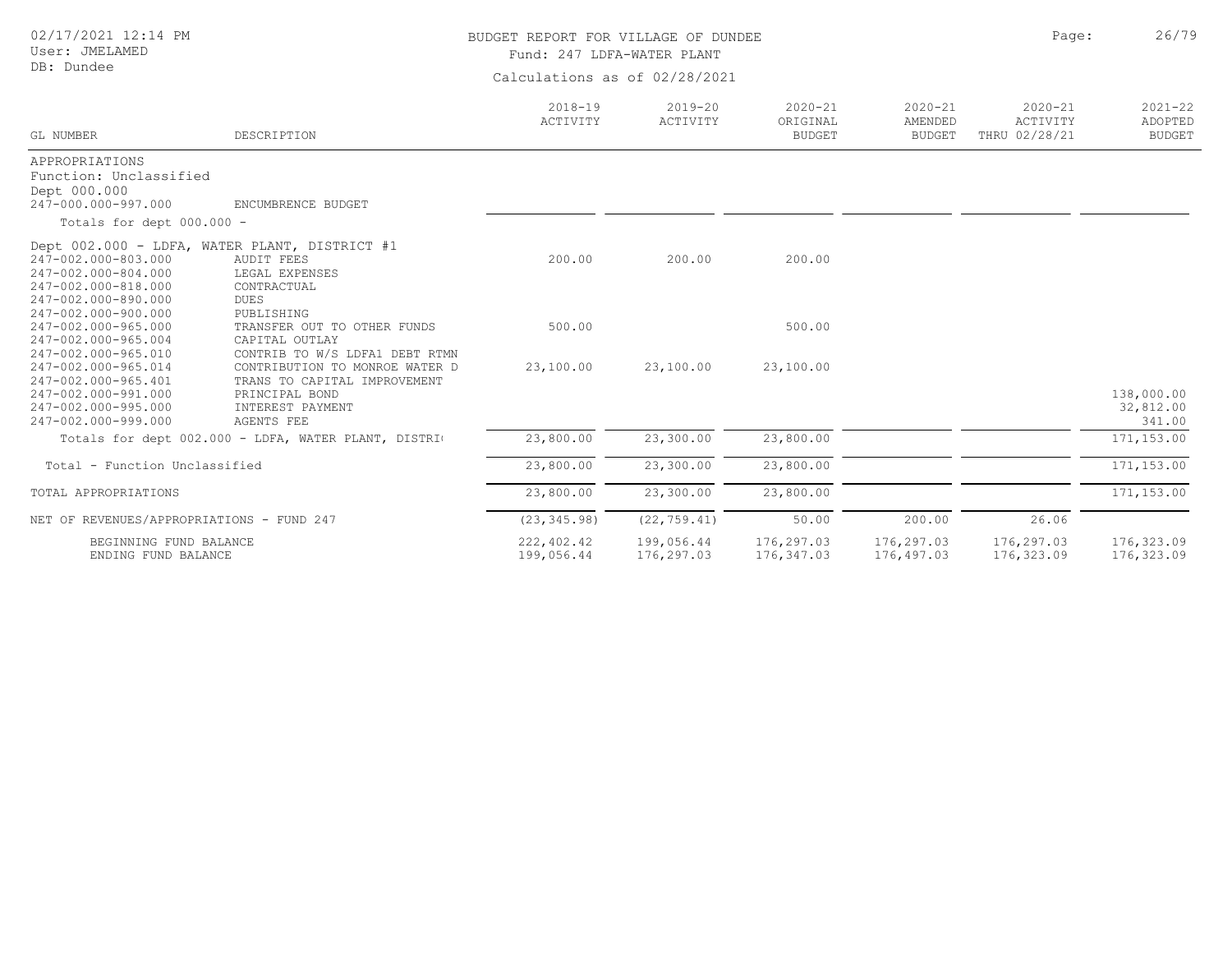User: JMELAMED DB: Dundee

# BUDGET REPORT FOR VILLAGE OF DUNDEE **Page:** 27/79 Fund: 248 DOWNTOWN DEVELOPMENT

| GL NUMBER                     | DESCRIPTION                        | $2018 - 19$<br>ACTIVITY | $2019 - 20$<br>ACTIVITY | $2020 - 21$<br>ORIGINAL<br><b>BUDGET</b> | $2020 - 21$<br>AMENDED<br><b>BUDGET</b> | $2020 - 21$<br>ACTIVITY<br>THRU 02/28/21 | $2021 - 22$<br>ADOPTED<br><b>BUDGET</b> |
|-------------------------------|------------------------------------|-------------------------|-------------------------|------------------------------------------|-----------------------------------------|------------------------------------------|-----------------------------------------|
| ESTIMATED REVENUES            |                                    |                         |                         |                                          |                                         |                                          |                                         |
| Function: Unclassified        |                                    |                         |                         |                                          |                                         |                                          |                                         |
| Dept 000.000                  |                                    |                         |                         |                                          |                                         |                                          |                                         |
| 248-000.000-401.000           | CURRENT TAXES                      | 160,105.67              | 147,456.90              | 163,000.00                               | 162,750.00                              | 162,624.10                               | 91,000.00                               |
| 248-000.000-401.002           | PPT REIMBURSEMENT                  |                         |                         |                                          |                                         |                                          |                                         |
| 248-000.000-573.000           | LOCAL COMMUNITY STABILIZATION SHAP | 5,324.84                | 8,119.08                | 6,000.00                                 | 8,820.00                                | 8,817.95                                 | 8,818.00                                |
| 248-000.000-611.001           | DONATIONS                          |                         |                         |                                          |                                         |                                          |                                         |
| 248-000.000-653.006           | PRIOR YR REFUNDS                   |                         | (1, 505.32)             |                                          |                                         |                                          |                                         |
| 248-000.000-665.000           | INTEREST ON<br>INVESTMENT          | 330.72                  | 437.32                  | 200.00                                   | 200.00                                  | 22.62                                    | 50.00                                   |
| 248-000.000-670.002           | FARMER'S MARKET INCOME             | 5,229.75                | 3,880.05                | 5,000.00                                 | 2,795.00                                | 2,795.00                                 | 3,500.00                                |
| 248-000.000-670.003           | ACS/MIDHS/TSYS PMTS                |                         |                         |                                          |                                         |                                          |                                         |
| 248-000.000-677.009           | MISC REVENUE - DDA-BIKER EVENT     | 1,186.00                |                         |                                          |                                         |                                          |                                         |
| 248-000.000-677.010           | MISC REVENUE - ROCKING RAISIN      | 6,051.00                | 400.00                  | 7,000.00                                 |                                         |                                          | 7,000.00                                |
| 248-000.000-677.011           | MISC REVENUE-PUMPKIN PALOOZA       | 3,292.00                | 5,166.00                | 5,000.00                                 | 5,330.00                                | 5,330.00                                 | 5,500.00                                |
| 248-000.000-677.014           | MISC REVENUE - SHOP SMALL          |                         |                         |                                          |                                         |                                          |                                         |
| 248-000.000-691.213           | GRANT REVENUE                      |                         |                         |                                          |                                         |                                          |                                         |
| 248-000.000-694.000           | MISCELLANEOUS INCOME               | 27, 122.28              | 1,324.50                | 1,000.00                                 | 125.00                                  | 120.50                                   | 1,000.00                                |
| 248-000.000-697.000           | APPROPR. FROM FUND BALANCE         |                         |                         | 24,752.00                                |                                         |                                          | 237,524.00                              |
| Totals for dept 000.000 -     |                                    | 208,642.26              | 165,278.53              | 211,952.00                               | 180,020.00                              | 179,710.17                               | 354,392.00                              |
| Total - Function Unclassified |                                    | 208,642.26              | 165,278.53              | 211,952.00                               | 180,020.00                              | 179,710.17                               | 354,392.00                              |
| TOTAL ESTIMATED REVENUES      |                                    | 208,642.26              | 165,278.53              | 211,952.00                               | 180,020.00                              | 179,710.17                               | 354,392.00                              |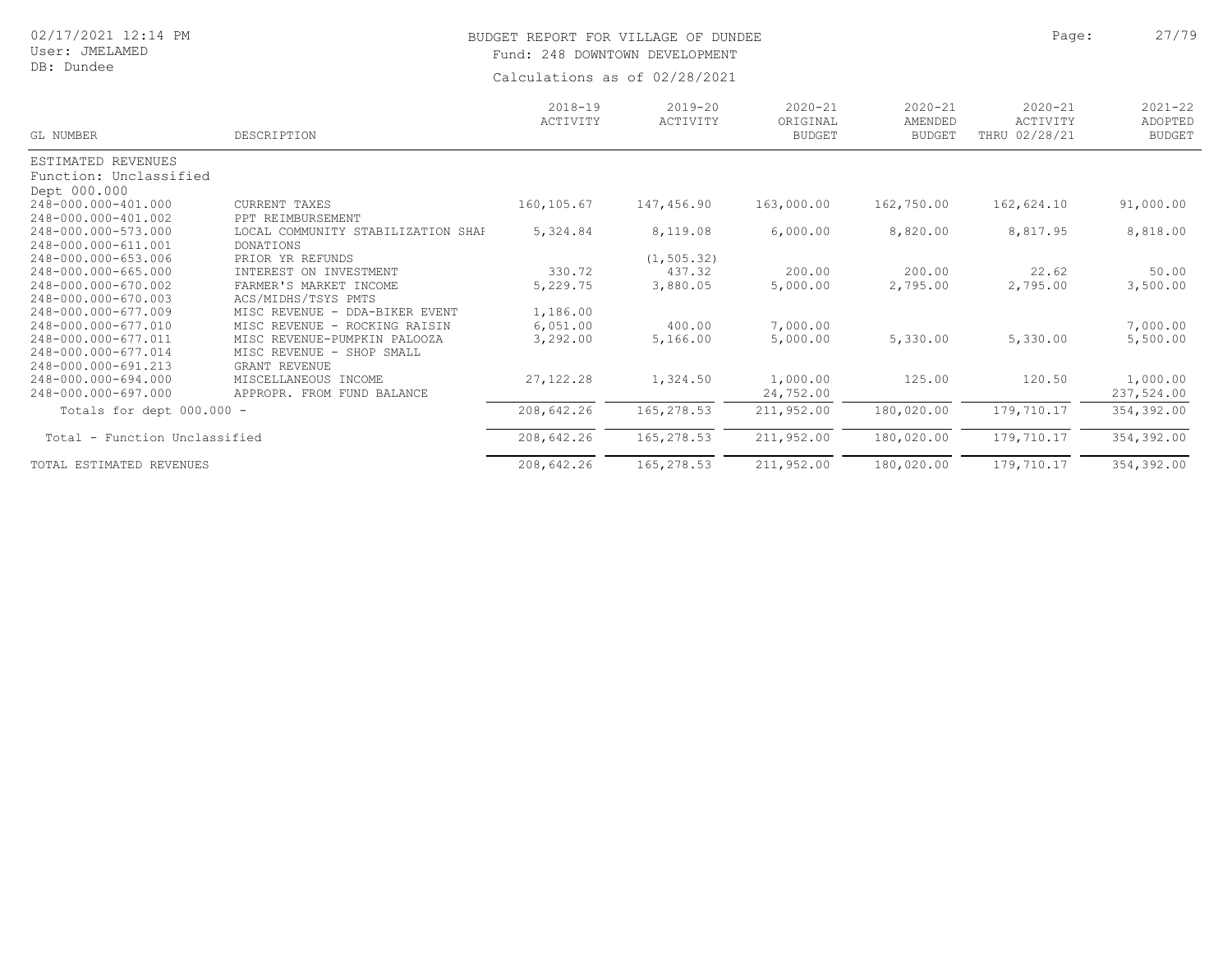02/17/2021 12:14 PM

# BUDGET REPORT FOR VILLAGE OF DUNDEE **Page:** 28/79 Fund: 248 DOWNTOWN DEVELOPMENT

| GL NUMBER                                 | DESCRIPTION                                          | $2018 - 19$<br>ACTIVITY | $2019 - 20$<br>ACTIVITY | $2020 - 21$<br>ORIGINAL<br><b>BUDGET</b> | $2020 - 21$<br>AMENDED<br><b>BUDGET</b> | $2020 - 21$<br>ACTIVITY<br>THRU 02/28/21 | $2021 - 22$<br>ADOPTED<br><b>BUDGET</b> |
|-------------------------------------------|------------------------------------------------------|-------------------------|-------------------------|------------------------------------------|-----------------------------------------|------------------------------------------|-----------------------------------------|
| APPROPRIATIONS                            |                                                      |                         |                         |                                          |                                         |                                          |                                         |
| Function: Unclassified                    |                                                      |                         |                         |                                          |                                         |                                          |                                         |
| Dept 000.000                              |                                                      |                         |                         |                                          |                                         |                                          |                                         |
| 248-000.000-997.000                       | ENCUMBRENCE BUDGET                                   |                         |                         |                                          |                                         |                                          |                                         |
| Totals for dept 000.000 -                 |                                                      |                         |                         |                                          |                                         |                                          |                                         |
| Dept 800.000 - DDA                        |                                                      |                         |                         |                                          |                                         |                                          |                                         |
| 248-800.000-702.000                       | WAGES - GENERAL                                      | 46,635.57               | 4,902.00                | 6,000.00                                 | 8,000.00                                | 7,122.00                                 | 19,586.00                               |
| 248-800.000-702.002                       | WAGES - OPERATING                                    |                         | 42,981.26               | 45,000.00                                | 60,000.00                               | 50,629.44                                |                                         |
| 248-800.000-703.000                       | DEPRECIATION EXPENSE                                 |                         |                         |                                          |                                         |                                          | 17,664.00                               |
| 248-800.000-704.000                       | WAGES PART-TIME EMPLOYEES                            |                         |                         |                                          |                                         |                                          |                                         |
| 248-800.000-705.000                       | VACATION                                             |                         |                         |                                          |                                         |                                          |                                         |
| 248-800.000-706.000                       | HOLIDAY                                              |                         |                         |                                          |                                         |                                          |                                         |
| 248-800.000-709.000                       | FICA                                                 | 3,534.45                | 0.44                    | 3,902.00                                 | 5,000.00                                | 3,997.91                                 | 284.00                                  |
| 248-800.000-711.000                       | MEDICARE                                             |                         |                         |                                          | 400.00                                  | 304.23                                   | 1,214.00                                |
| 248-800.000-712.000                       | CASH IN LIEU OF BENEFITS                             |                         |                         |                                          |                                         |                                          |                                         |
| 248-800.000-714.000                       | <b>BENEFITS</b>                                      |                         |                         | 15,000.00                                |                                         |                                          |                                         |
| 248-800.000-715.000                       | PENSION EXPENSES                                     |                         | 3,677.00                |                                          |                                         |                                          |                                         |
| 248-800.000-717.000                       | LIFE INSURANCE                                       |                         |                         |                                          |                                         |                                          |                                         |
| 248-800.000-718.000                       | RETIREMENT                                           | 1,210.24                | 2,135.65                | 1,500.00                                 | 2,000.00                                | 1,574.98                                 | 588.00                                  |
| 248-800.000-726.000                       | SUPPLIES                                             | 964.87                  | 2,646.28                | 1,500.00                                 | 3,500.00                                | 3,249.83                                 | 4,833.00                                |
| 248-800.000-803.000                       | <b>AUDIT FEES</b>                                    | 800.00                  | 800.00                  | 800.00                                   |                                         |                                          |                                         |
| 248-800.000-804.000                       | LEGAL EXPENSES                                       | 180.00                  |                         | 200.00                                   |                                         |                                          | 200.00                                  |
| 248-800.000-818.000                       | CONTRACTUAL                                          | 31,470.36               |                         | 25,000.00                                | 3,250.00                                | 3, 154. 31                               | 169,000.00                              |
| 248-800.000-818.001                       | FARMERS MARKET EXPENSE                               | 4,352.79                | 4,491.47                | 5,000.00                                 | 617.00                                  | 617.00                                   | 5,000.00                                |
| 248-800.000-818.003                       | BIKER EVENT                                          | 6,700.31                |                         |                                          |                                         |                                          |                                         |
| 248-800.000-818.004                       | ROCKING RAISIN                                       | 4,900.97                | 2,457.35                | 6,000.00                                 |                                         |                                          | 6,000.00                                |
| 248-800.000-818.006                       | PUMPKIN PALOOZA                                      | 5,769.26                | 10,154.87               | 5,000.00                                 | 7,900.00                                | 7,800.60                                 | 7,000.00                                |
| 248-800.000-880.000                       | COMMUNITY PROMOTION                                  | 39, 356.85              | 12,996.75               | 28,000.00                                | 27,000.00                               | 24,362.02                                | 15,000.00                               |
| 248-800.000-890.000                       | <b>DUES</b>                                          |                         |                         | 200.00                                   |                                         |                                          |                                         |
| 248-800.000-900.000                       | PUBLISHING                                           |                         | 48.00                   | 200.00                                   | 100.00                                  | 56.00                                    | 200.00                                  |
| 248-800.000-910.000                       | BONDS AND INSURANCE                                  | 1,548.60                | 1,440.65                | 2,000.00                                 |                                         |                                          |                                         |
| 248-800.000-920.000                       | UTILITIES                                            | 407.59                  | 666.61                  | 650.00                                   | 1,000.00                                | 835.78                                   | 1,114.00                                |
| 248-800.000-936.000                       | GROUNDS                                              | 14,536.74               | 20,345.12               | 20,000.00                                | 17,000.00                               | 14,722.09                                | 19,491.00                               |
| 248-800.000-940.000                       | EQUIPMENT RENTAL                                     | 44,834.65               | 39,951.41               | 45,000.00                                | 45,000.00                               | 35, 421.03                               | 48,890.00                               |
| 248-800.000-941.000                       | MISCELLANEOUS EXPENSE                                | 1,770.77                | 45.00                   | 1,000.00                                 | 150.00                                  | 108.59                                   |                                         |
| 248-800.000-988.000                       | EQUIPMENT                                            | 208,974.02              | 35,000.00<br>184,739.86 | 211,952.00                               | 180, 917.00                             | 153, 955.81                              |                                         |
| Totals for dept 800.000 - DDA             |                                                      |                         |                         |                                          |                                         |                                          | 316,064.00                              |
| Total - Function Unclassified             |                                                      | 208,974.02              | 184,739.86              | 211,952.00                               | 180, 917.00                             | 153, 955.81                              | 316,064.00                              |
| Function: Unclassified                    |                                                      |                         |                         |                                          |                                         |                                          |                                         |
|                                           | Dept 941.000 - CONTRIBUTIONS TO OTHER FUNDS          |                         |                         |                                          |                                         |                                          |                                         |
| 248-941.000-965.026                       | TRANSFER OUT TO DDA                                  |                         |                         |                                          |                                         |                                          |                                         |
| 248-941.000-965.211                       | TRANSFER TO DDA DEBT FUND                            |                         |                         |                                          |                                         |                                          | 38,328.00                               |
|                                           | Totals for dept 941.000 - CONTRIBUTIONS TO OTHER FUI |                         |                         |                                          |                                         |                                          | 38,328.00                               |
|                                           |                                                      |                         |                         |                                          |                                         |                                          |                                         |
| Total - Function Unclassified             |                                                      |                         |                         |                                          |                                         |                                          | 38,328.00                               |
| TOTAL APPROPRIATIONS                      |                                                      | 208,974.02              | 184,739.86              | 211,952.00                               | 180, 917.00                             | 153, 955.81                              | 354,392.00                              |
| NET OF REVENUES/APPROPRIATIONS - FUND 248 |                                                      | (331.76)                | (19, 461.33)            |                                          | (897.00)                                | 25,754.36                                |                                         |
| BEGINNING FUND BALANCE                    |                                                      | 252,774.69              | 252, 442.93             | 232,981.60                               | 232,981.60                              | 232,981.60                               | 258,735.96                              |
| ENDING FUND BALANCE                       |                                                      | 252,442.93              | 232,981.60              | 232,981.60                               | 232,084.60                              | 258,735.96                               | 258,735.96                              |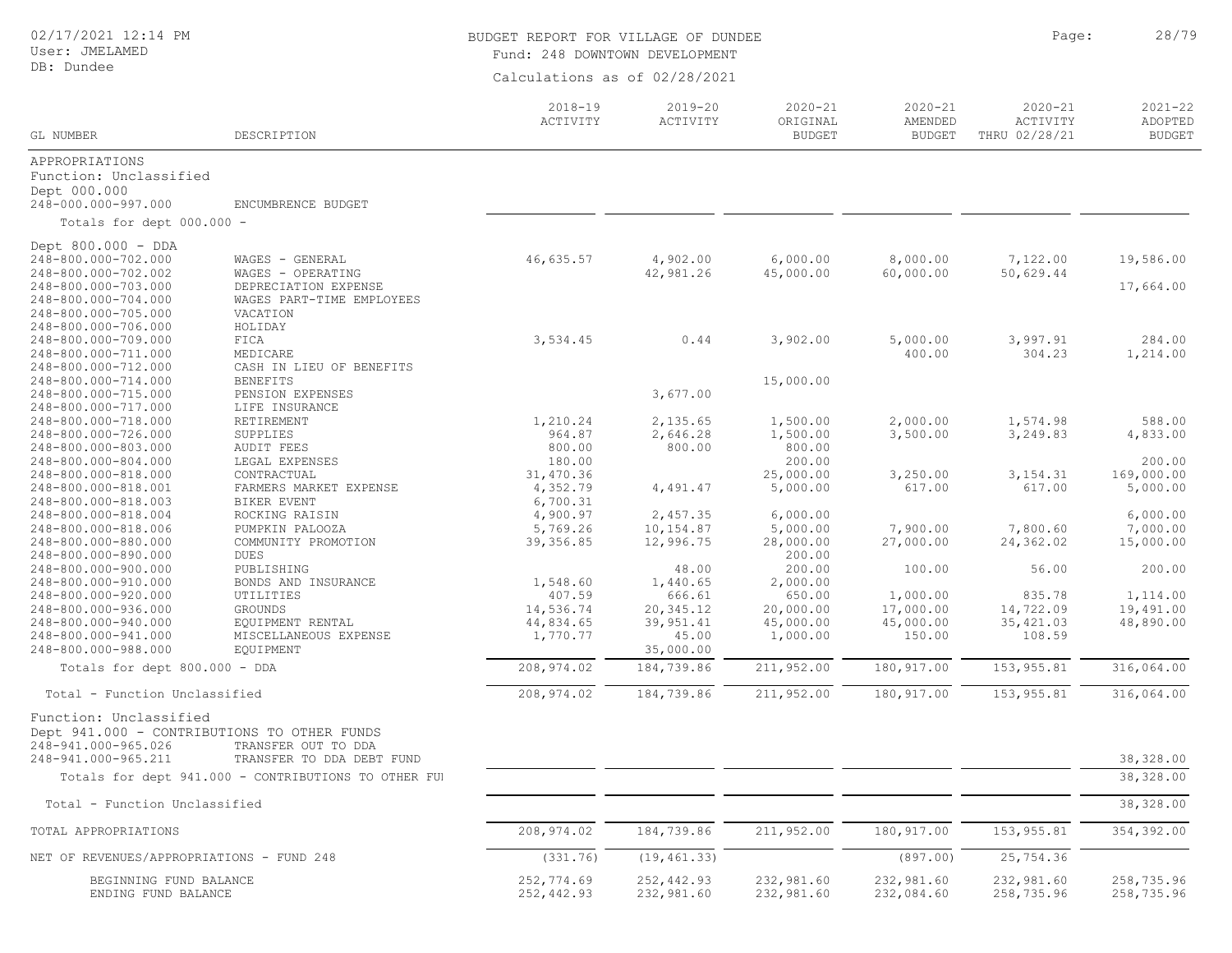# BUDGET REPORT FOR VILLAGE OF DUNDEE **Page:** 29/79 Fund: 249 BUILDING INSPECTION FUND

| GL NUMBER                                                                           | DESCRIPTION                                                                          | $2018 - 19$<br>ACTIVITY | $2019 - 20$<br>ACTIVITY | $2020 - 21$<br>ORIGINAL<br><b>BUDGET</b> | $2020 - 21$<br>AMENDED<br><b>BUDGET</b> | $2020 - 21$<br>ACTIVITY<br>THRU 02/28/21 | $2021 - 22$<br>ADOPTED<br><b>BUDGET</b> |
|-------------------------------------------------------------------------------------|--------------------------------------------------------------------------------------|-------------------------|-------------------------|------------------------------------------|-----------------------------------------|------------------------------------------|-----------------------------------------|
| ESTIMATED REVENUES<br>Function: Unclassified<br>Dept 000.000<br>249-000.000-565.000 | GRANTS                                                                               |                         |                         |                                          |                                         |                                          |                                         |
| 249-000.000-609.000                                                                 | CHARGES FOR SERVICES- BLD FEE                                                        | 106,574.30              | 185, 276.45             | 151,767.00                               | 83,000.00                               | 79,536.90                                | 158,465.00                              |
| 249-000.000-609.001                                                                 | ELECTRICAL FEES                                                                      | 33, 313.00              | 34,683.80               | 30,000.00                                | 18,000.00                               | 17,377.00                                | 18,382.00                               |
| 249-000.000-609.002                                                                 | PLUMBING FEES                                                                        | 23,094.00               | 19,623.00               | 20,000.00                                | 20,000.00                               | 19,617.00                                | 20,007.00                               |
| 249-000.000-609.003                                                                 | MECHANICAL FEES                                                                      | 34,617.25               | 40,635.50               | 30,000.00                                | 23,000.00                               | 22,771.75                                | 23,426.00                               |
| 249-000.000-609.004<br>249-000.000-609.005<br>249-000.000-609.006                   | REGISTRATION FEE'S<br>RENTAL ORDIN FEE<br>RENTAL REINSPECTION FEE                    | 3,225.00                | 3,440.00                | 3,200.00<br>35,000.00<br>500.00          | 2,750.00                                | 2,725.00                                 | 2,717.00                                |
| 249-000.000-610.001                                                                 | PLANNING REVIEW/COST FEES                                                            | 2,925.00                | 3,800.00                | 3,000.00                                 |                                         |                                          |                                         |
| 249-000.000-610.002                                                                 | ZBA FEES                                                                             | 775.00                  | 5,075.00                | 2,000.00                                 | 2,150.00                                | 2,150.00                                 | 2,337.00                                |
| 249-000.000-665.000                                                                 | INTEREST ON INVESTMENT                                                               | 528.99                  | 875.59                  | 400.00                                   | 55.00                                   | 53.83                                    | 240.00                                  |
| 249-000.000-677.000<br>249-000.000-677.015<br>249-000.000-691.101                   | MISCELLANEOUS INCOME<br>PERFORMANCE BOND DEPOSIT<br>FROM GENERAL FUN<br>CONTRIBUTION | 8,131.94                | 4,067.00                | 1,000.00                                 | 2,100.00                                | 2,103.09                                 | 2,286.00                                |
| 249-000.000-697.000                                                                 | APPROPR. FROM FUND BALANCE                                                           |                         |                         |                                          |                                         |                                          | 9,418.00                                |
| Totals for dept $000.000 -$                                                         |                                                                                      | 213, 184.48             | 297, 476.34             | 276,867.00                               | 151,055.00                              | 146,334.57                               | 237,278.00                              |
| Total - Function Unclassified                                                       |                                                                                      | 213,184.48              | 297, 476.34             | 276,867.00                               | 151,055.00                              | 146,334.57                               | 237,278.00                              |
| TOTAL ESTIMATED REVENUES                                                            |                                                                                      | 213,184.48              | 297, 476.34             | 276,867.00                               | 151,055.00                              | 146,334.57                               | 237,278.00                              |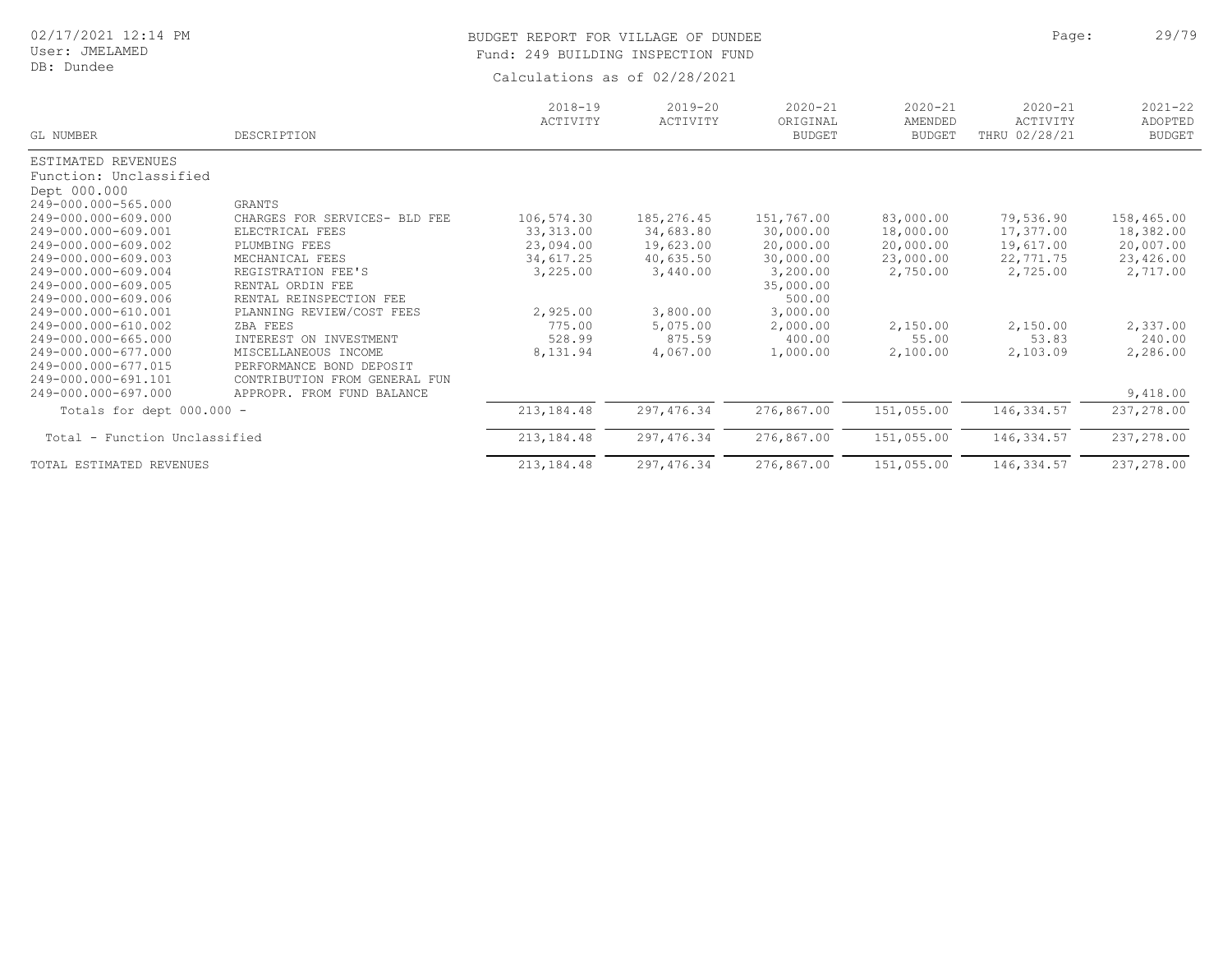### User: JMELAMED DB: Dundee

## BUDGET REPORT FOR VILLAGE OF DUNDEE **Page:** 20/79 Fund: 249 BUILDING INSPECTION FUND

Calculations as of 02/28/2021

| GL NUMBER                                  | DESCRIPTION                                                           | $2018 - 19$<br>ACTIVITY | $2019 - 20$<br>ACTIVITY | $2020 - 21$<br>ORIGINAL<br><b>BUDGET</b> | $2020 - 21$<br>AMENDED<br><b>BUDGET</b> | $2020 - 21$<br>ACTIVITY<br>THRU 02/28/21 | $2021 - 22$<br>ADOPTED<br><b>BUDGET</b> |
|--------------------------------------------|-----------------------------------------------------------------------|-------------------------|-------------------------|------------------------------------------|-----------------------------------------|------------------------------------------|-----------------------------------------|
| APPROPRIATIONS                             |                                                                       |                         |                         |                                          |                                         |                                          |                                         |
| Function: Unclassified                     |                                                                       |                         |                         |                                          |                                         |                                          |                                         |
| Dept 000.000                               |                                                                       |                         |                         |                                          |                                         |                                          |                                         |
| 249-000.000-714.000                        | <b>BENEFITS</b>                                                       |                         |                         |                                          |                                         |                                          |                                         |
| 249-000.000-726.001                        | COMPUTER/SOFTWARE COSTS                                               |                         | 5,836.80                | 6,300.00                                 | 350.00                                  | 299.39                                   | 11,500.00                               |
| 249-000.000-803.000                        | <b>AUDIT FEES</b>                                                     | 1,300.00                | 1,300.00                | 1,300.00                                 |                                         |                                          |                                         |
| 249-000.000-910.000                        | BONDS AND INSURANCE                                                   | 168.34                  | 2,881.30                | 2,000.00                                 |                                         |                                          |                                         |
| 249-000.000-920.000                        | UTILITIES                                                             |                         |                         |                                          |                                         |                                          |                                         |
| 249-000.000-937.000                        | SANITATION                                                            |                         |                         |                                          |                                         |                                          |                                         |
| 249-000.000-941.000                        | MISCELLANEOUS EXPENSE                                                 |                         | 16, 217.72              | 16,858.00                                | 30.00                                   | 26.79                                    |                                         |
| 249-000.000-942.000                        | BANK CHARGES CREDIT CARD                                              |                         |                         |                                          | 650.00                                  | 499.23                                   | 675.00                                  |
| 249-000.000-965.020                        | TRANSFER TO OTHER FUNDS                                               |                         |                         |                                          |                                         |                                          |                                         |
| 249-000.000-991.000                        | PRINCIPAL BOND                                                        |                         |                         |                                          |                                         |                                          |                                         |
| 249-000.000-995.000                        | INTEREST PAYMENT                                                      |                         |                         |                                          |                                         |                                          |                                         |
| 249-000.000-997.000                        | ENCUMBRENCE BUDGET                                                    |                         |                         |                                          |                                         |                                          |                                         |
| Totals for dept 000.000 -                  |                                                                       | 1,468.34                | 26, 235.82              | 26,458.00                                | 1,030.00                                | 825.41                                   | 12,175.00                               |
| Dept 371.000 - BUILDING INSPECTOR          |                                                                       |                         |                         |                                          |                                         |                                          |                                         |
| 249-371.000-702.000                        | WAGES - GENERAL                                                       |                         |                         |                                          |                                         |                                          | 87,351.00                               |
| 249-371.000-702.001                        | WAGES - ADMINISTRATIVE                                                | 38,871.03               | 43, 174. 41             | 60,027.00                                | 60,000.00                               | 51,260.98                                |                                         |
| 249-371.000-702.002                        | WAGES - OPERATING                                                     | 6,850.32                | 8,701.28                | 35,000.00                                | 5,000.00                                | 4,125.00                                 |                                         |
| 249-371.000-702.004                        | WAGES - CLERICAL                                                      |                         | 5,865.09                | 18,000.00                                | 5,000.00                                | 4,619.43                                 |                                         |
| 249-371.000-702.006                        | BUILDING SAFETY FIRE WARDEN                                           |                         |                         |                                          |                                         |                                          |                                         |
| 249-371.000-704.000                        | WAGES PART-TIME EMPLOYEES                                             |                         |                         |                                          |                                         |                                          |                                         |
| 249-371.000-705.000                        | VACATION                                                              |                         |                         |                                          |                                         |                                          |                                         |
| 249-371.000-706.000                        | HOLIDAY<br>FICA                                                       | 3,689.32                |                         |                                          | 4,600.00                                | 4,300.56                                 | 1,267.00                                |
| 249-371.000-709.000<br>249-371.000-711.000 | MEDICARE                                                              |                         | (0.49)                  | 8,650.00                                 | 400.00                                  | 345.67                                   | 5,416.00                                |
| 249-371.000-712.000                        | CASH IN LIEU OF BENEFITS                                              |                         |                         |                                          |                                         |                                          |                                         |
| 249-371.000-714.000                        | <b>BENEFITS</b>                                                       |                         |                         |                                          |                                         |                                          | 19,178.00                               |
| 249-371.000-715.000                        | PENSION EXPENSES                                                      |                         | 4,550.00                |                                          |                                         |                                          |                                         |
| 249-371.000-716.000                        | HOSP/DENTAL INSURANCE                                                 | 18,294.32               | 16,836.04               | 20,000.00                                | 23,000.00                               | 19, 317.44                               |                                         |
| 249-371.000-717.000                        | LIFE INSURANCE                                                        | 193.20                  | 208.32                  | 400.00                                   | 800.00                                  | 649.00                                   | 708.00                                  |
| 249-371.000-718.000                        | RETIREMENT                                                            | 1,153.07                | 1,215.82                | 1,300.00                                 | 2,500.00                                | 1,661.51                                 | 553.00                                  |
| 249-371.000-726.000                        | SUPPLIES                                                              | 3,857.67                | 6,233.39                | 1,500.00                                 | 12,000.00                               | 10,572.09                                | 12,000.00                               |
| 249-371.000-818.000                        | CONTRACTUAL                                                           |                         |                         |                                          |                                         |                                          | 7,000.00                                |
| 249-371.000-821.000                        | CONFERENCES & TRAINING                                                | 616.00                  | 465.90                  | 1,560.00                                 | 600.00                                  | 480.00                                   | 1,600.00                                |
| 249-371.000-850.000                        | TELEPHONE/INTERNET                                                    | 1,429.50                | 1,410.00                | 2,500.00                                 | 2,500.00                                | 1,953.70                                 | 2,000.00                                |
| 249-371.000-860.000                        | TRAVEL EXPENSE                                                        | 2,040.00                | 58.32                   | 100.00                                   |                                         |                                          | 100.00                                  |
| 249-371.000-861.000                        | GAS AND OIL                                                           |                         |                         |                                          | 450.00                                  | 391.78                                   | 6,000.00                                |
| 249-371.000-933.000                        | EQUIPMENT MAINTENANCE                                                 |                         |                         |                                          |                                         |                                          | 1,500.00                                |
| 249-371.000-941.000                        | MISCELLANEOUS EXPENSE<br>Totals for dept 371.000 - BUILDING INSPECTOR | 390.60<br>77,385.03     | 3,106.98<br>91,825.06   | 500.00<br>149,537.00                     | 40,000.00<br>156,850.00                 | 37,768.54<br>137, 445.70                 | 144,673.00                              |
|                                            |                                                                       |                         |                         |                                          |                                         |                                          |                                         |
| Dept 372.000 - ELECTRICAL INSPECTOR        |                                                                       |                         |                         |                                          |                                         |                                          |                                         |
| 249-372.000-702.000                        | WAGES - GENERAL                                                       |                         |                         |                                          |                                         |                                          | 20,000.00                               |
| 249-372.000-702.006                        | BUILDING SAFETY FIRE WARDEN                                           | 20,825.76               | 21,607.39               | 25,000.00                                | 25,000.00                               | 15,200.50                                |                                         |
| 249-372.000-709.000                        | FICA                                                                  | 1,593.16                | 1,652.98                | 1,913.00                                 | 1,500.00                                | 1,103.83                                 | 290.00                                  |
| 249-372.000-711.000                        | MEDICARE                                                              |                         |                         | 200.00                                   | 75.00                                   | 59.02                                    | 1,240.00<br>250.00                      |
| 249-372.000-726.000<br>249-372.000-821.000 | SUPPLIES<br>CONFERENCES & TRAINING                                    |                         |                         |                                          |                                         |                                          |                                         |
| 249-372.000-941.000                        | MISCELLANEOUS EXPENSE                                                 |                         |                         | 50.00                                    |                                         |                                          |                                         |
|                                            |                                                                       |                         |                         |                                          |                                         |                                          |                                         |
|                                            | Totals for dept 372.000 - ELECTRICAL INSPECTOR                        | 22, 418.92              | 23, 260.37              | 27,163.00                                | 26,575.00                               | 16,363.35                                | 21,780.00                               |
| Dept 374.000 - MECHANICAL INSPECTOR        |                                                                       |                         |                         |                                          |                                         |                                          |                                         |

249-374.000-702.000 WAGES - GENERAL 12,500.00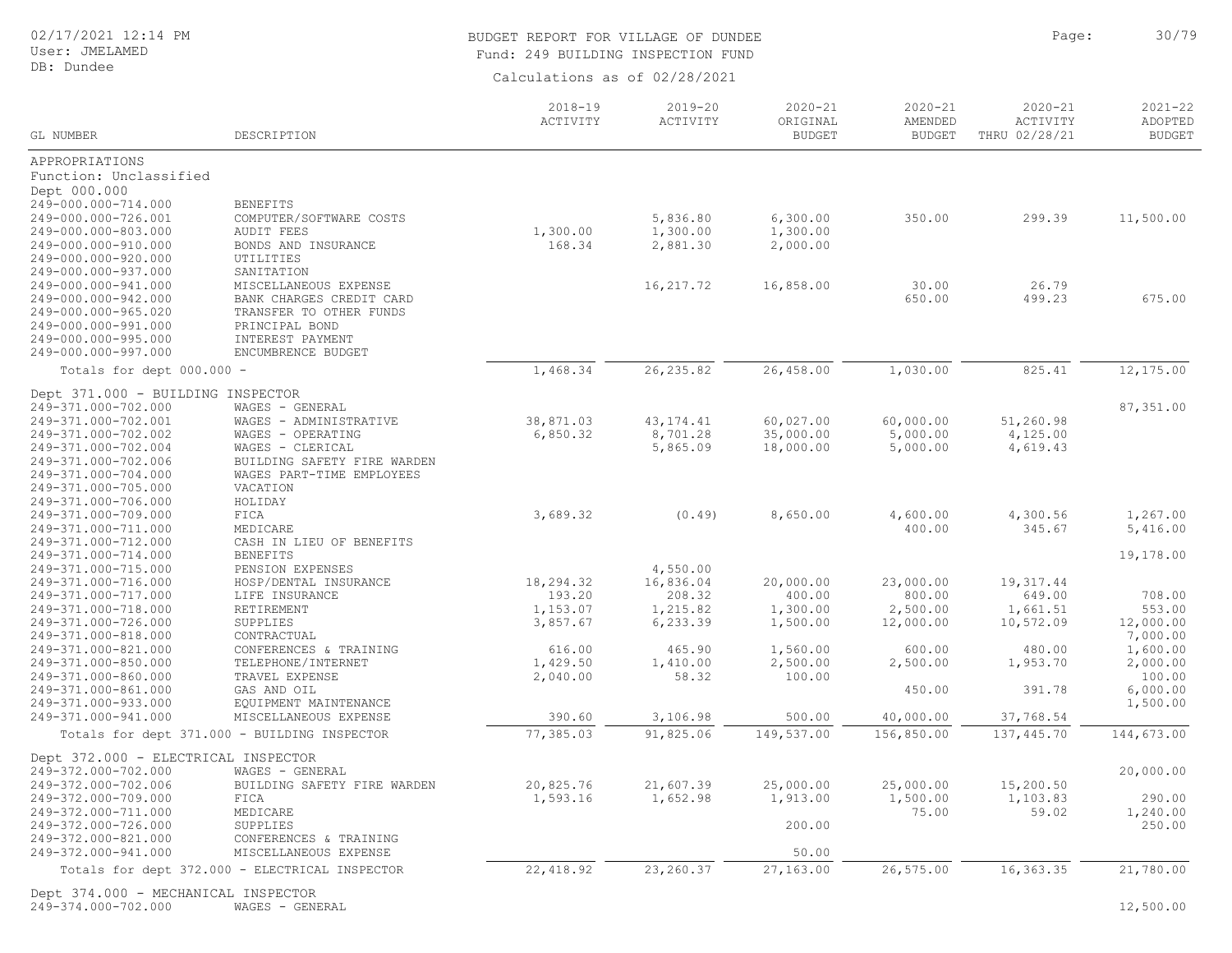# BUDGET REPORT FOR VILLAGE OF DUNDEE **Page:** 31/79 Fund: 249 BUILDING INSPECTION FUND

Calculations as of 02/28/2021

| GL NUMBER                                  | DESCRIPTION                                    | $2018 - 19$<br>ACTIVITY | $2019 - 20$<br>ACTIVITY | $2020 - 21$<br>ORIGINAL<br><b>BUDGET</b> | $2020 - 21$<br>AMENDED<br><b>BUDGET</b> | $2020 - 21$<br>ACTIVITY<br>THRU 02/28/21 | $2021 - 22$<br>ADOPTED<br><b>BUDGET</b> |
|--------------------------------------------|------------------------------------------------|-------------------------|-------------------------|------------------------------------------|-----------------------------------------|------------------------------------------|-----------------------------------------|
|                                            |                                                |                         |                         |                                          |                                         |                                          |                                         |
| APPROPRIATIONS<br>Function: Unclassified   |                                                |                         |                         |                                          |                                         |                                          |                                         |
| Dept 374.000 - MECHANICAL INSPECTOR        |                                                |                         |                         |                                          |                                         |                                          |                                         |
| 249-374.000-702.006                        | BUILDING SAFETY FIRE WARDEN                    | 14,991.28               | 21,349.00               | 21,000.00                                | 12,000.00                               | 10,065.00                                |                                         |
| 249-374.000-704.000                        | WAGES PART-TIME EMPLOYEES                      |                         |                         |                                          |                                         |                                          |                                         |
| 249-374.000-705.000                        | VACATION                                       |                         |                         |                                          |                                         |                                          |                                         |
| 249-374.000-706.000                        | HOLIDAY                                        |                         |                         |                                          |                                         |                                          |                                         |
| 249-374.000-709.000                        | FICA                                           | 1,146.82                | 0.20                    | 1,607.00                                 | 800.00                                  | 715.76                                   | 181.00                                  |
| 249-374.000-711.000                        | MEDICARE                                       |                         |                         |                                          | 75.00                                   | 54.23                                    | 775.00                                  |
| 249-374.000-712.000                        | CASH IN LIEU OF BENEFITS                       |                         |                         |                                          |                                         |                                          |                                         |
| 249-374.000-714.000                        | <b>BENEFITS</b>                                |                         |                         |                                          |                                         |                                          |                                         |
| 249-374.000-715.000                        | PENSION EXPENSES                               |                         | 1,633.00                |                                          |                                         |                                          |                                         |
| 249-374.000-726.000                        | SUPPLIES                                       | 9.50                    | 14.50                   | 250.00                                   |                                         |                                          | 250.00                                  |
|                                            | Totals for dept 374.000 - MECHANICAL INSPECTOR | 16,147.60               | 22,996.70               | 22,857.00                                | 12,875.00                               | 10,834.99                                | 13,706.00                               |
| Dept 375.000 - PLUMBING INSPECTOR          |                                                |                         |                         |                                          |                                         |                                          |                                         |
| 249-375.000-702.000                        | WAGES - GENERAL                                |                         |                         |                                          |                                         |                                          | 12,500.00                               |
| 249-375.000-702.006                        | BUILDING SAFETY FIRE WARDEN                    | 10,695.92               | 12,305.74               | 15,000.00                                | 10,000.00                               | 6,820.00                                 |                                         |
| 249-375.000-704.000                        | WAGES PART-TIME EMPLOYEES                      |                         |                         |                                          |                                         |                                          |                                         |
| 249-375.000-705.000                        | VACATION                                       |                         |                         |                                          |                                         |                                          |                                         |
| 249-375.000-706.000                        | HOLIDAY                                        |                         |                         |                                          |                                         |                                          |                                         |
| 249-375.000-709.000                        | FICA                                           | 818.26                  | 0.38                    | 1,148.00                                 | 750.00                                  | 477.85                                   | 181.00                                  |
| 249-375.000-711.000                        | MEDICARE                                       |                         |                         |                                          | 75.00                                   | 43.87                                    | 775.00                                  |
| 249-375.000-712.000<br>249-375.000-714.000 | CASH IN LIEU OF BENEFITS                       |                         |                         |                                          |                                         |                                          |                                         |
| 249-375.000-715.000                        | <b>BENEFITS</b><br>PENSION EXPENSES            |                         | 941.00                  |                                          |                                         |                                          |                                         |
| 249-375.000-726.000                        | SUPPLIES                                       | 9.50                    | 14.50                   | 250.00                                   |                                         |                                          | 250.00                                  |
|                                            | Totals for dept 375.000 - PLUMBING INSPECTOR   | 11,523.68               | 13,261.62               | 16,398.00                                | 10,825.00                               | 7,341.72                                 | 13,706.00                               |
|                                            |                                                |                         |                         |                                          |                                         |                                          |                                         |
| Dept 810.000 - PLANNING COMMISSION         |                                                |                         |                         |                                          |                                         |                                          |                                         |
| 249-810.000-702.000<br>249-810.000-702.006 | WAGES - GENERAL                                | 1,365.00                | 940.00                  | 1,800.00                                 | 1,000.00                                | 620.00                                   | 1,800.00                                |
| 249-810.000-709.000                        | BUILDING SAFETY FIRE WARDEN<br>FICA            | 104.45                  | 71.90                   | 138.00                                   | 50.00                                   | 41.57                                    | 26.00                                   |
| 249-810.000-711.000                        | MEDICARE                                       |                         |                         |                                          | 10.00                                   | 5.85                                     | 112.00                                  |
| 249-810.000-726.000                        | SUPPLIES                                       |                         |                         | 100.00                                   |                                         |                                          | 250.00                                  |
| 249-810.000-805.000                        | ENGINEERING                                    | 3,943.50                | 13,556.00               | 5,000.00                                 | 500.00                                  | 450.00                                   | 9,250.00                                |
| 249-810.000-818.000                        | CONTRACTUAL                                    | 500.00                  | 4,930.00                | 5,000.00                                 |                                         |                                          | 9,250.00                                |
| 249-810.000-821.000                        | CONFERENCES & TRAINING                         | 187.12                  | 112.50                  | 400.00                                   |                                         |                                          | 500.00                                  |
| 249-810.000-860.000                        | TRAVEL EXPENSE                                 |                         |                         | 200.00                                   |                                         |                                          |                                         |
| 249-810.000-900.000                        | PUBLISHING                                     | 101.60                  | 481.73                  |                                          | 800.00                                  | 554.87                                   | 500.00                                  |
| 249-810.000-941.000                        | MISCELLANEOUS EXPENSE                          | 379.19                  |                         |                                          | 400.00                                  | 337.50                                   |                                         |
|                                            | Totals for dept 810.000 - PLANNING COMMISSION  | 6,580.86                | 20,092.13               | 12,638.00                                | 2,760.00                                | 2,009.79                                 | 21,688.00                               |
| Total - Function Unclassified              |                                                | 135, 524.43             | 197,671.70              | 255,051.00                               | 210,915.00                              | 174,820.96                               | 227,728.00                              |
| Function: Unclassified                     |                                                |                         |                         |                                          |                                         |                                          |                                         |
| Dept 210.000 - LEGAL                       |                                                |                         |                         |                                          |                                         |                                          |                                         |
| 249-210.000-702.001                        | WAGES - ADMINISTRATIVE                         |                         | 45.48                   |                                          |                                         |                                          |                                         |
| 249-210.000-709.000                        | FICA                                           |                         |                         |                                          |                                         |                                          |                                         |
| 249-210.000-801.000                        | CONSULTANT                                     | 2,602.50                | (0.01)                  | 3,000.00                                 |                                         |                                          | 3,000.00                                |
| 249-210.000-804.000                        | LEGAL EXPENSES                                 |                         | 2,611.00                |                                          |                                         |                                          |                                         |
| Totals for dept 210.000 - LEGAL            |                                                | 2,602.50                | 2,656.47                | 3,000.00                                 |                                         |                                          | 3,000.00                                |
| Dept 801.000 - ZBA                         |                                                |                         |                         |                                          |                                         |                                          |                                         |

249-801.000-702.000 249-801.000-702.000 WAGES - GENERAL 249-801.000-702.001 FEES [APPOINTED OFFICIALS]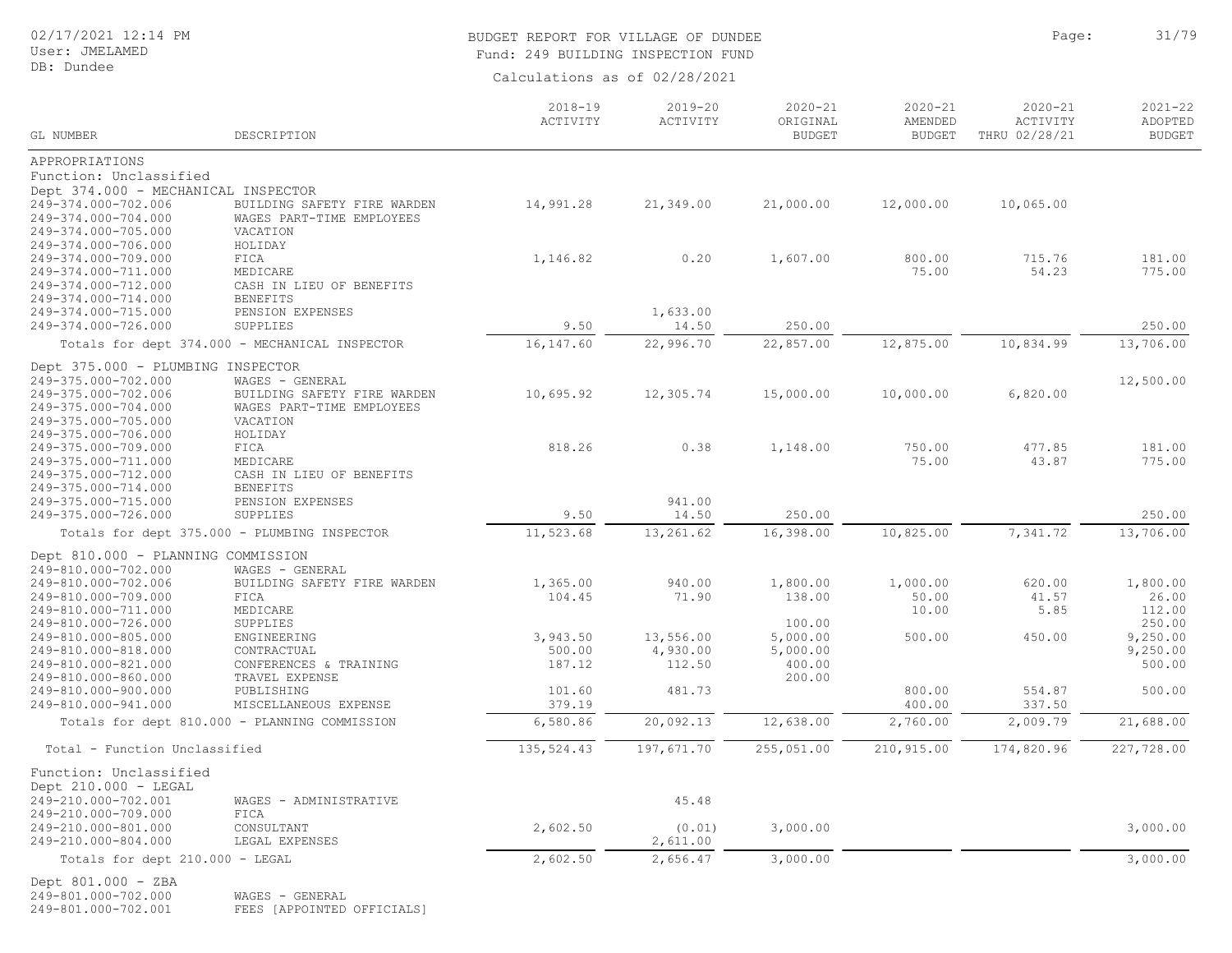# BUDGET REPORT FOR VILLAGE OF DUNDEE **Page:** 22/79 Fund: 249 BUILDING INSPECTION FUND

| GL NUMBER                                   | DESCRIPTION                                          | $2018 - 19$<br>ACTIVITY | $2019 - 20$<br>ACTIVITY | $2020 - 21$<br>ORIGINAL<br><b>BUDGET</b> | $2020 - 21$<br>AMENDED<br><b>BUDGET</b> | $2020 - 21$<br>ACTIVITY<br>THRU 02/28/21 | $2021 - 22$<br>ADOPTED<br><b>BUDGET</b> |
|---------------------------------------------|------------------------------------------------------|-------------------------|-------------------------|------------------------------------------|-----------------------------------------|------------------------------------------|-----------------------------------------|
| APPROPRIATIONS                              |                                                      |                         |                         |                                          |                                         |                                          |                                         |
| Function: Unclassified                      |                                                      |                         |                         |                                          |                                         |                                          |                                         |
| Dept 801.000 - ZBA                          |                                                      |                         |                         |                                          |                                         |                                          |                                         |
| 249-801.000-702.006                         | BUILDING SAFETY FIRE WARDEN                          | 210.00                  | 770.00                  | 1,000.00                                 | 2,500.00                                | 2,017.50                                 |                                         |
| 249-801.000-709.000                         | FICA                                                 | 13.40                   | 58.94                   | 766.00                                   | 150.00                                  | 126.83                                   |                                         |
| 249-801.000-711.000                         | MEDICARE                                             |                         |                         |                                          | 50.00                                   | 24.64                                    |                                         |
| 249-801.000-718.000                         | RETIREMENT                                           |                         |                         |                                          | 75.00                                   | 52.13                                    |                                         |
| 249-801.000-726.000                         | SUPPLIES                                             |                         |                         | 50.00                                    |                                         |                                          | 50.00                                   |
| 249-801.000-818.000                         | CONTRACTUAL                                          |                         |                         | 5,000.00                                 | 9,000.00                                | 5,664.00                                 | 5,000.00                                |
| 249-801.000-821.000                         | CONFERENCES & TRAINING                               |                         | 337.50                  | 500.00                                   |                                         |                                          | 500.00                                  |
| 249-801.000-900.000                         | PUBLISHING                                           | 185.85                  | 611.13                  | 1,000.00                                 | 1,500.00                                | 1,370.76                                 | 1,000.00                                |
| 249-801.000-941.000                         | MISCELLANEOUS EXPENSE                                | 216.68                  | 3,922.50                | 500.00                                   | 500.00                                  | 337.50                                   |                                         |
| Totals for dept 801.000 - ZBA               |                                                      | 625.93                  | 5,700.07                | 8,816.00                                 | 13,775.00                               | 9,593.36                                 | 6,550.00                                |
| Dept 941.000 - CONTRIBUTIONS TO OTHER FUNDS |                                                      |                         |                         |                                          |                                         |                                          |                                         |
| 249-941.000-965.020                         | TRANSFER TO OTHER FUNDS                              | 10,000.00               | 10,000.00               | 10,000.00                                |                                         |                                          |                                         |
| 249-941.000-965.401                         | TRANS TO CAPITAL IMPROVEMENT                         |                         |                         |                                          |                                         |                                          |                                         |
|                                             | Totals for dept 941.000 - CONTRIBUTIONS TO OTHER FUI | 10,000.00               | 10,000.00               | 10,000.00                                |                                         |                                          |                                         |
| Total - Function Unclassified               |                                                      | 13,228.43               | 18,356.54               | 21,816.00                                | 13,775.00                               | 9,593.36                                 | 9,550.00                                |
|                                             |                                                      |                         |                         |                                          |                                         |                                          |                                         |
| TOTAL APPROPRIATIONS                        |                                                      | 148,752.86              | 216,028.24              | 276,867.00                               | 224,690.00                              | 184, 414.32                              | 237,278.00                              |
| NET OF REVENUES/APPROPRIATIONS - FUND 249   |                                                      | 64, 431.62              | 81,448.10               |                                          | (73, 635.00)                            | (38, 079, 75)                            |                                         |
| BEGINNING FUND BALANCE                      |                                                      | 189,467.87              | 253,899.49              | 335, 347.59                              | 335, 347.59                             | 335, 347.59                              | 297, 267.84                             |
| ENDING FUND BALANCE                         |                                                      | 253,899.49              | 335, 347.59             | 335, 347.59                              | 261,712.59                              | 297,267.84                               | 297, 267.84                             |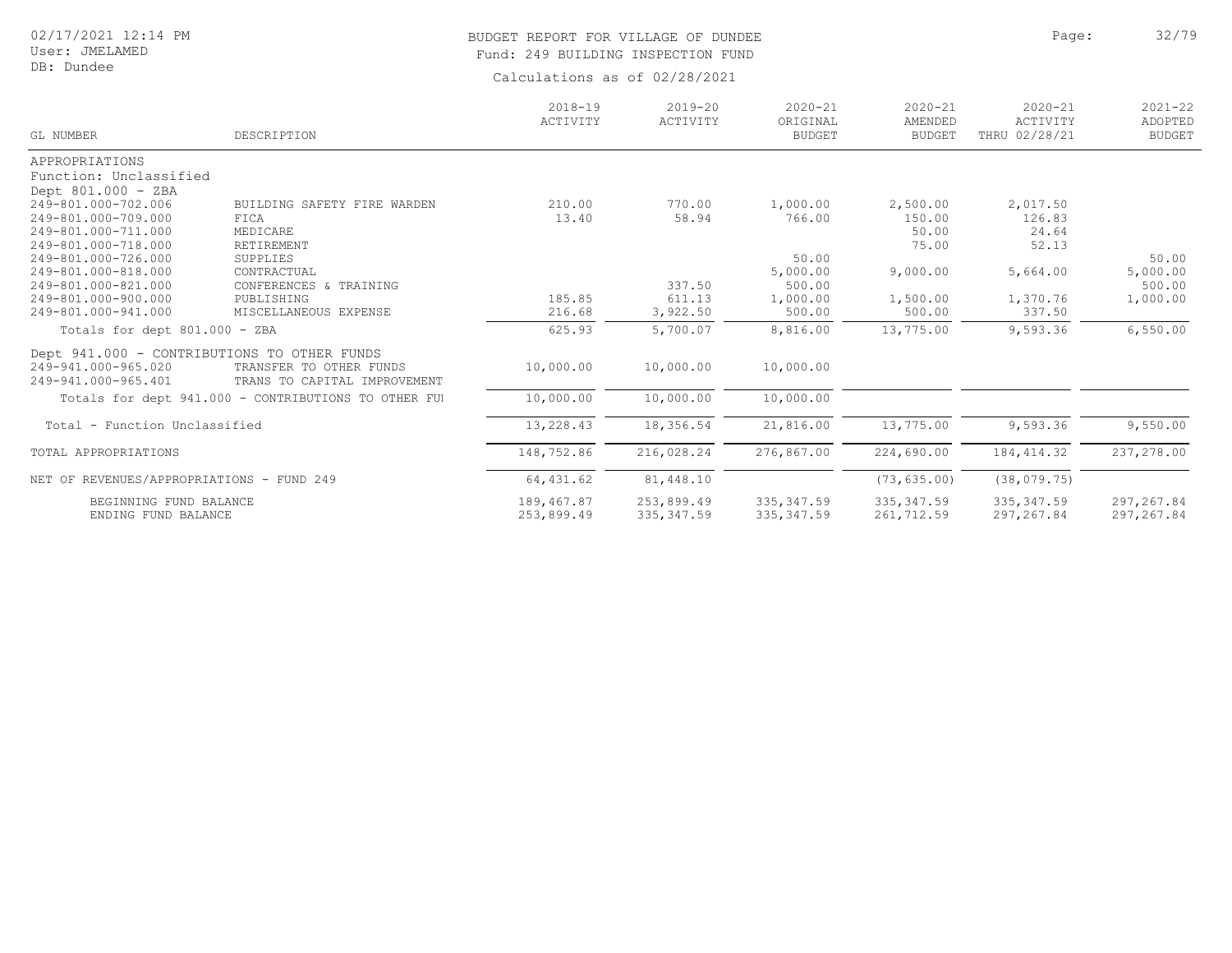# User: JMELAMED

## DB: Dundee

# BUDGET REPORT FOR VILLAGE OF DUNDEE **Page:** 23/79 Fund: 250 LDFA-GLOBAL ENGINE PROJECT

| GL NUMBER                                                                                                                                                                                                   | DESCRIPTION                                                                                                                                                                                                             | $2018 - 19$<br>ACTIVITY | $2019 - 20$<br>ACTIVITY | $2020 - 21$<br>ORIGINAL<br><b>BUDGET</b> | $2020 - 21$<br>AMENDED<br><b>BUDGET</b> | $2020 - 21$<br>ACTIVITY<br>THRU 02/28/21 | $2021 - 22$<br>ADOPTED<br><b>BUDGET</b> |
|-------------------------------------------------------------------------------------------------------------------------------------------------------------------------------------------------------------|-------------------------------------------------------------------------------------------------------------------------------------------------------------------------------------------------------------------------|-------------------------|-------------------------|------------------------------------------|-----------------------------------------|------------------------------------------|-----------------------------------------|
| ESTIMATED REVENUES<br>Function: Unclassified<br>Dept 000.000                                                                                                                                                |                                                                                                                                                                                                                         |                         |                         |                                          |                                         |                                          |                                         |
| 250-000.000-401.000<br>250-000.000-565.000                                                                                                                                                                  | CURRENT TAXES<br>GRANTS                                                                                                                                                                                                 | 659,924.22              | 568,742.82              | 625,000.00                               |                                         | (245, 814, 00)                           |                                         |
| 250-000.000-573.000<br>250-000.000-665.000<br>250-000.000-676.000<br>250-000.000-677.000<br>250-000.000-691.212<br>250-000.000-692.598<br>250-000.000-696.000<br>250-000.000-697.000<br>250-000.000-698.000 | LOCAL COMMUNITY STABILIZATION SHAF<br>INTEREST ON INVESTMENT<br>SELF-HELP MONIES<br>MISCELLANEOUS INCOME<br>MDOT GRANT<br>CONTRIBUTION FROM CAP IMPRVMT<br>LOAN PROCEEDS<br>APPROPR. FROM FUND BALANCE<br>BOND PROCEEDS | 552,135.80<br>4,486.15  | 560,872.11<br>6,502.36  | 525,000.00<br>2,000.00                   | 2,000.00                                | 458.09                                   |                                         |
| Totals for dept 000.000 -                                                                                                                                                                                   |                                                                                                                                                                                                                         | 1,216,546.17            | 1, 136, 117.29          | 1,152,000.00                             | 2,000.00                                | (245, 355, 91)                           |                                         |
| Total - Function Unclassified                                                                                                                                                                               |                                                                                                                                                                                                                         | 1,216,546.17            | 1, 136, 117.29          | 1,152,000.00                             | 2,000.00                                | (245, 355.91)                            |                                         |
| TOTAL ESTIMATED REVENUES                                                                                                                                                                                    |                                                                                                                                                                                                                         | 1,216,546.17            | 1, 136, 117.29          | 1,152,000.00                             | 2,000.00                                | (245, 355.91)                            |                                         |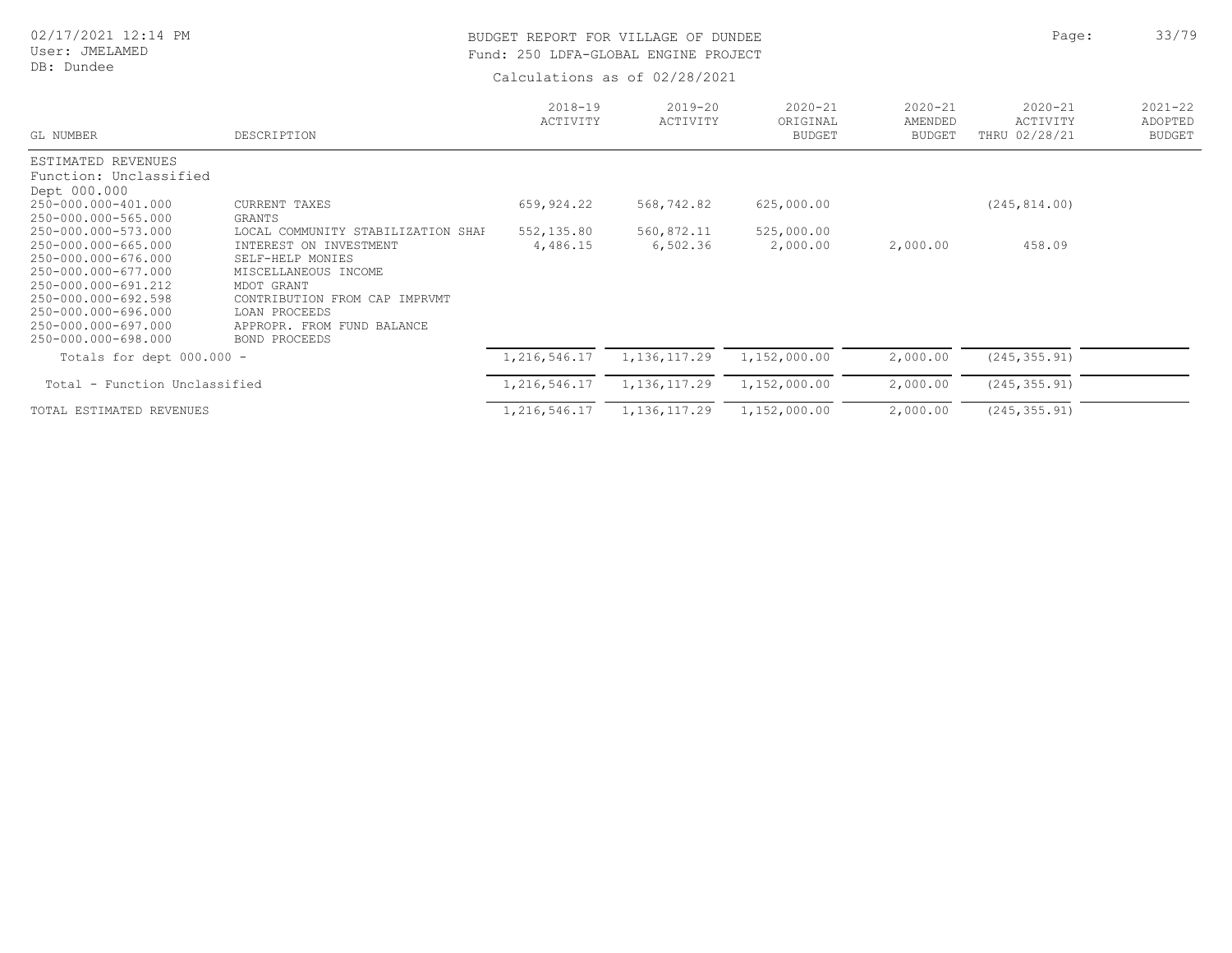User: JMELAMED DB: Dundee

## BUDGET REPORT FOR VILLAGE OF DUNDEE **Page:** 24/79 Fund: 250 LDFA-GLOBAL ENGINE PROJECT

| GL NUMBER                                  | DESCRIPTION                               | $2018 - 19$<br>ACTIVITY | $2019 - 20$<br>ACTIVITY | $2020 - 21$<br>ORIGINAL<br><b>BUDGET</b> | $2020 - 21$<br>AMENDED<br><b>BUDGET</b> | $2020 - 21$<br>ACTIVITY<br>THRU 02/28/21 | $2021 - 22$<br>ADOPTED<br><b>BUDGET</b> |
|--------------------------------------------|-------------------------------------------|-------------------------|-------------------------|------------------------------------------|-----------------------------------------|------------------------------------------|-----------------------------------------|
| APPROPRIATIONS                             |                                           |                         |                         |                                          |                                         |                                          |                                         |
| Function: Unclassified                     |                                           |                         |                         |                                          |                                         |                                          |                                         |
| Dept 000.000                               |                                           |                         |                         |                                          |                                         |                                          |                                         |
| 250-000.000-803.000                        | <b>AUDIT FEES</b>                         | 500.00                  | 500.00                  | 500.00                                   |                                         |                                          |                                         |
| 250-000.000-804.000                        | LEGAL EXPENSES                            |                         |                         |                                          |                                         |                                          |                                         |
| 250-000.000-805.000                        | ENGINEERING                               |                         |                         |                                          |                                         |                                          |                                         |
| 250-000.000-818.000                        | CONTRACTUAL                               |                         |                         |                                          |                                         |                                          |                                         |
| 250-000.000-900.000                        | PUBLISHING                                |                         |                         |                                          |                                         |                                          |                                         |
| 250-000.000-941.000                        | MISCELLANEOUS EXPENSE                     |                         |                         |                                          |                                         |                                          |                                         |
| 250-000.000-965.000                        | TRANSFER OUT TO OTHER FUNDS               | 11,000.00               |                         | 11,000.00                                | 3,000,000.00                            | 2,952,309.53                             |                                         |
| 250-000.000-965.004                        | CAPITAL OUTLAY                            |                         |                         |                                          |                                         |                                          |                                         |
| 250-000.000-965.018                        | TRANSFER TO LDFA #3 DEBT                  | 491,269.00              | 483,143.00              | 483,527.00                               |                                         |                                          |                                         |
| 250-000.000-965.021                        | TRANSFER TO LDFA #3                       | 393,703.00              | 391,145.00              | 391,702.00                               |                                         |                                          |                                         |
| 250-000.000-965.401<br>250-000.000-990.000 | TRANS TO CAPITAL IMPROVEMENT              |                         |                         |                                          |                                         |                                          |                                         |
| 250-000.000-997.000                        | BOND ISSUANCE COSTS<br>ENCUMBRENCE BUDGET |                         |                         |                                          |                                         |                                          |                                         |
|                                            |                                           |                         |                         |                                          |                                         |                                          |                                         |
| Totals for dept 000.000 -                  |                                           | 896,472.00              | 874,788.00              | 886,729.00                               | 3,000,000.00                            | 2,952,309.53                             |                                         |
| Total - Function Unclassified              |                                           | 896,472.00              | 874,788.00              | 886,729.00                               | 3,000,000.00                            | 2,952,309.53                             |                                         |
| TOTAL APPROPRIATIONS                       |                                           | 896,472.00              | 874,788.00              | 886,729.00                               | 3,000,000.00                            | 2,952,309.53                             |                                         |
| NET OF REVENUES/APPROPRIATIONS - FUND 250  |                                           | 320,074.17              | 261, 329.29             | 265, 271.00                              | (2, 998, 000.00)                        | (3, 197, 665, 44)                        |                                         |
| BEGINNING FUND BALANCE                     |                                           | 2,616,261.98            | 2,936,336.15            | 3,197,665.44                             | 3,197,665.44                            | 3,197,665.44                             |                                         |
| ENDING FUND BALANCE                        |                                           | 2,936,336.15            | 3,197,665.44            | 3,462,936.44                             | 199,665.44                              |                                          |                                         |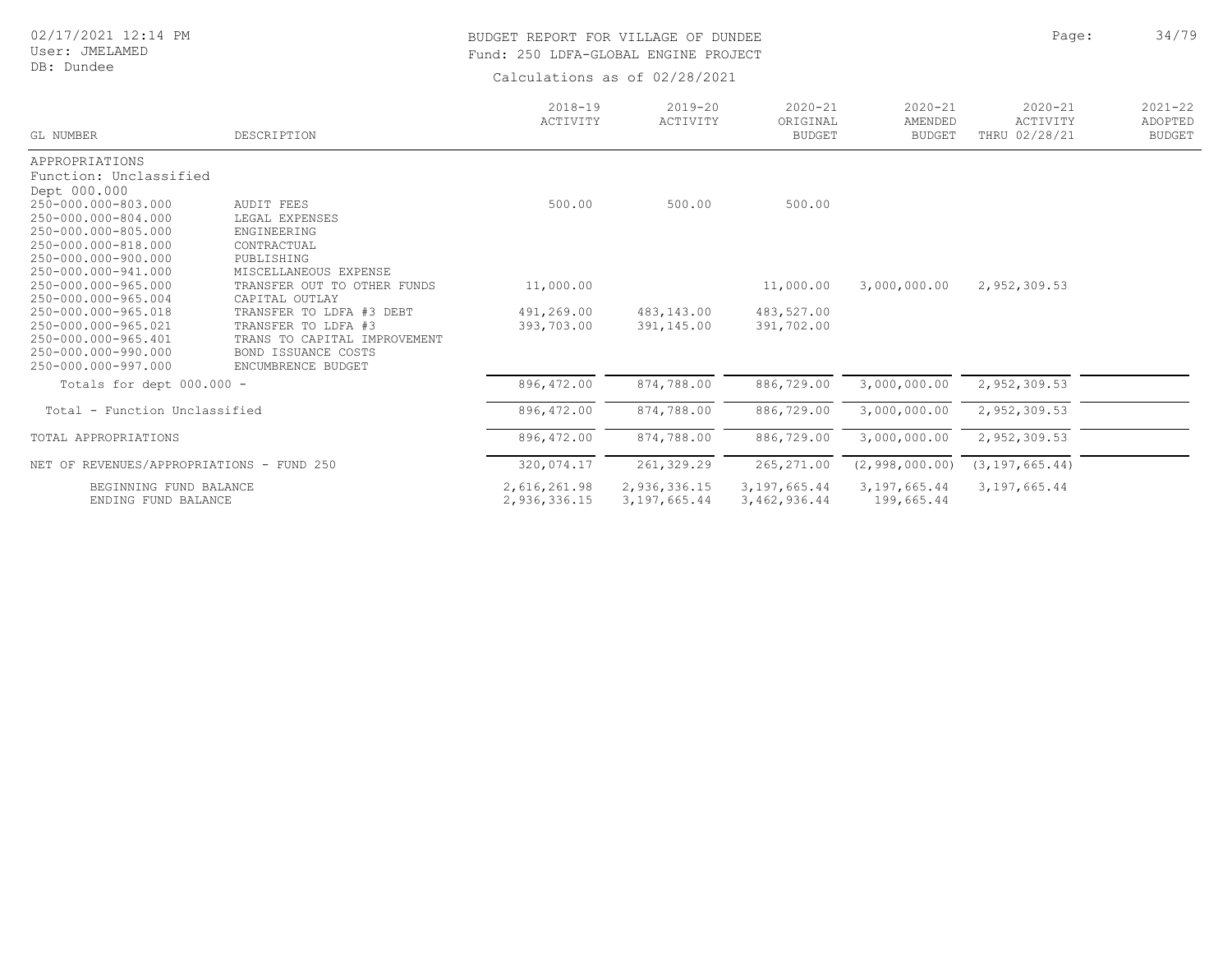| 02/17/2021 12:14 PM |  |  |
|---------------------|--|--|
| User: JMELAMED      |  |  |

# DB: Dundee

# BUDGET REPORT FOR VILLAGE OF DUNDEE **Page:** 25/79 Fund: 262 FEDERAL FORFEITURES FUND

| GL NUMBER                                                                                                  | DESCRIPTION                                      | $2018 - 19$<br>ACTIVITY | $2019 - 20$<br>ACTIVITY | $2020 - 21$<br>ORIGINAL<br><b>BUDGET</b> | $2020 - 21$<br>AMENDED<br><b>BUDGET</b> | $2020 - 21$<br>ACTIVITY<br>THRU 02/28/21 | $2021 - 22$<br>ADOPTED<br><b>BUDGET</b> |
|------------------------------------------------------------------------------------------------------------|--------------------------------------------------|-------------------------|-------------------------|------------------------------------------|-----------------------------------------|------------------------------------------|-----------------------------------------|
| ESTIMATED REVENUES<br>Function: Unclassified<br>Dept 000.000<br>262-000.000-655.005<br>262-000.000-655.007 | FORFEITURE -NON DRUG<br>FORFEITURE- DRUG RELATED |                         |                         |                                          | 90,000.00                               | 84,741.62                                | 70,000.00                               |
| Totals for dept $000.000 -$                                                                                |                                                  |                         |                         |                                          | 90,000.00                               | 84,741.62                                | 70,000.00                               |
| Total - Function Unclassified                                                                              |                                                  |                         |                         |                                          | 90,000.00                               | 84,741.62                                | 70,000.00                               |
| TOTAL ESTIMATED REVENUES                                                                                   |                                                  |                         |                         |                                          | 90,000.00                               | 84,741.62                                | 70,000.00                               |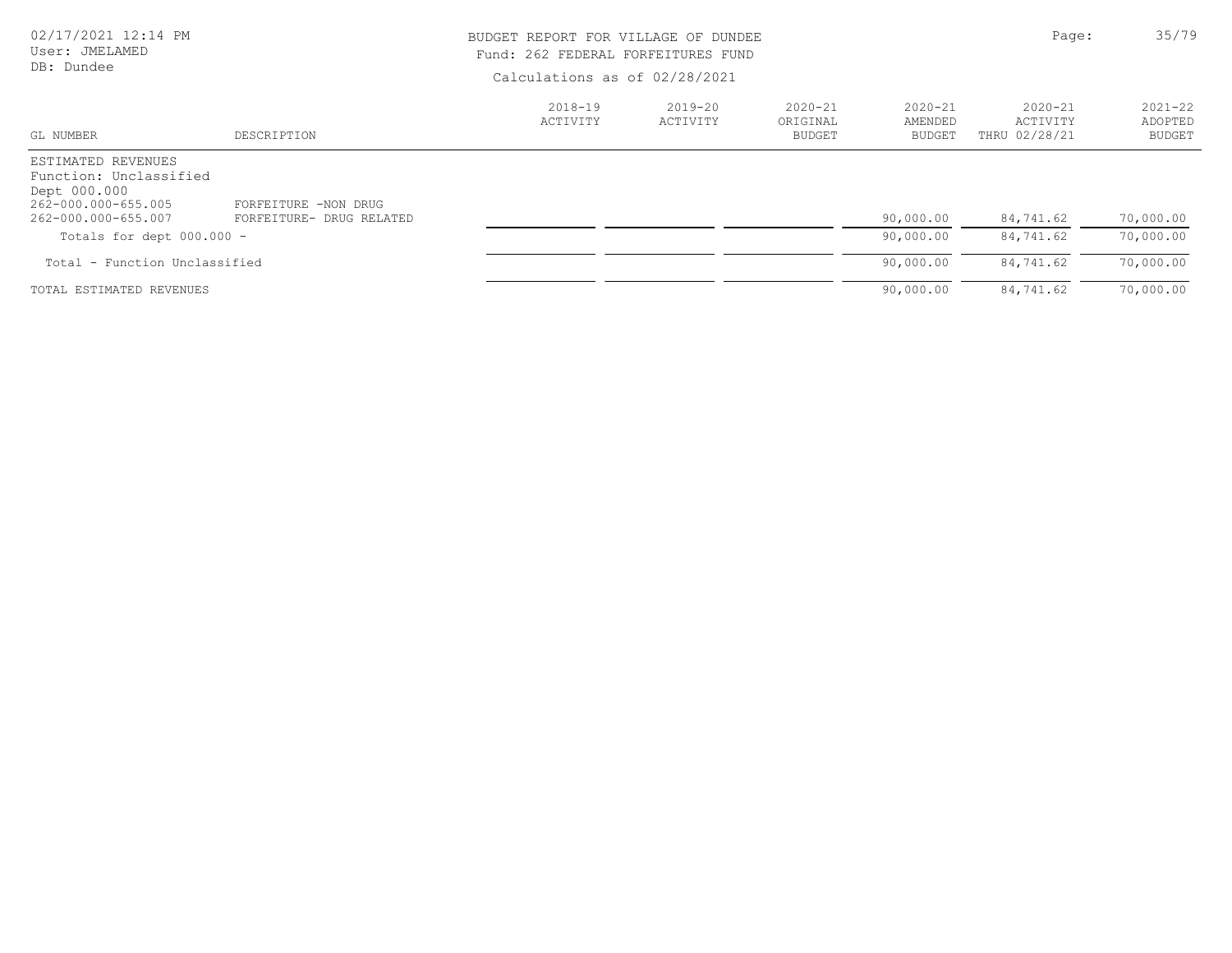|  | 02/17/2021 12:14 PM |  |
|--|---------------------|--|
|  |                     |  |

## BUDGET REPORT FOR VILLAGE OF DUNDEE **Page:** 26/79 Fund: 262 FEDERAL FORFEITURES FUND

|                                            |                                           | $2018 - 19$ | 2019-20  | $2020 - 21$               | $2020 - 21$              | $2020 - 21$               | $2021 - 22$              |
|--------------------------------------------|-------------------------------------------|-------------|----------|---------------------------|--------------------------|---------------------------|--------------------------|
| GL NUMBER                                  | DESCRIPTION                               | ACTIVITY    | ACTIVITY | ORIGINAL<br><b>BUDGET</b> | AMENDED<br><b>BUDGET</b> | ACTIVITY<br>THRU 02/28/21 | ADOPTED<br><b>BUDGET</b> |
| APPROPRIATIONS                             |                                           |             |          |                           |                          |                           |                          |
| Function: Unclassified                     |                                           |             |          |                           |                          |                           |                          |
| Dept 301.000 - POLICE SERVICES             |                                           |             |          |                           |                          |                           |                          |
| 262-301.000-726.000<br>262-301.000-818.000 | SUPPLIES<br>CONTRACTUAL                   |             |          |                           |                          |                           |                          |
| 262-301.000-821.000                        | CONFERENCES & TRAINING                    |             |          |                           |                          |                           |                          |
| 262-301.000-988.000                        | EQUIPMENT                                 |             |          |                           | 28,500.00                | 28,384.00                 | 56,357.00                |
|                                            | Totals for dept 301.000 - POLICE SERVICES |             |          |                           | 28,500.00                | 28,384.00                 | 56,357.00                |
| Total - Function Unclassified              |                                           |             |          |                           | 28,500.00                | 28,384.00                 | 56,357.00                |
| TOTAL APPROPRIATIONS                       |                                           |             |          |                           | 28,500.00                | 28,384.00                 | 56,357.00                |
| NET OF REVENUES/APPROPRIATIONS - FUND 262  |                                           |             |          |                           | 61,500.00                | 56,357.62                 | 13,643.00                |
| BEGINNING FUND BALANCE                     |                                           |             |          |                           |                          |                           | 56, 357.62               |
| ENDING FUND BALANCE                        |                                           |             |          |                           | 61,500.00                | 56,357.62                 | 70,000.62                |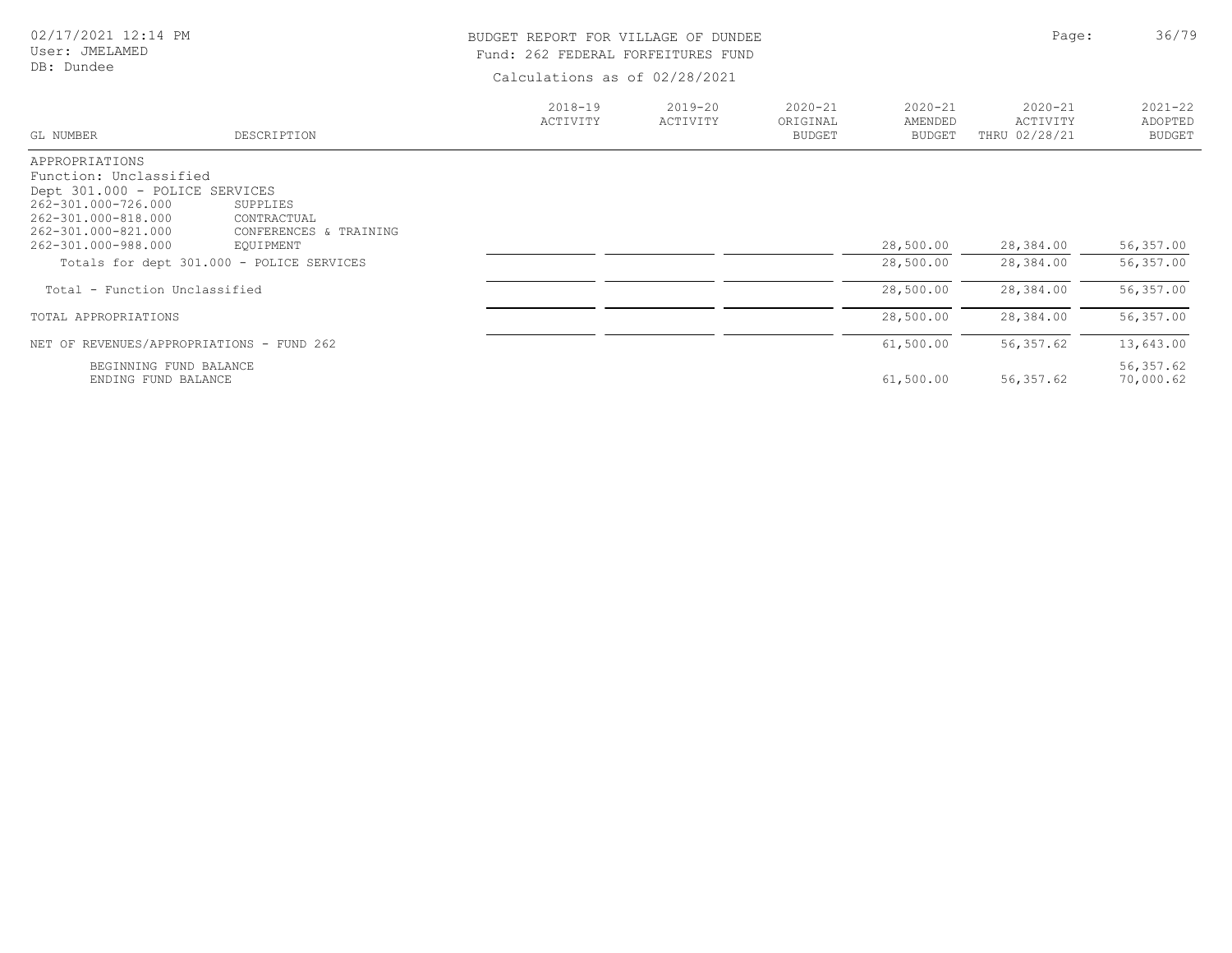# BUDGET REPORT FOR VILLAGE OF DUNDEE **Page:** 27/79 Fund: 270 HISTORICAL COMM./OLD MILL FUND

| GL NUMBER                                                         | DESCRIPTION                                                                     | $2018 - 19$<br>ACTIVITY             | $2019 - 20$<br>ACTIVITY            | $2020 - 21$<br>ORIGINAL<br><b>BUDGET</b> | $2020 - 21$<br>AMENDED<br><b>BUDGET</b> | $2020 - 21$<br>ACTIVITY<br>THRU 02/28/21 | $2021 - 22$<br>ADOPTED<br><b>BUDGET</b> |
|-------------------------------------------------------------------|---------------------------------------------------------------------------------|-------------------------------------|------------------------------------|------------------------------------------|-----------------------------------------|------------------------------------------|-----------------------------------------|
| ESTIMATED REVENUES<br>Function: Unclassified<br>Dept 000.000      |                                                                                 |                                     |                                    |                                          |                                         |                                          |                                         |
| 270-000.000-665.000<br>270-000.000-670.000<br>270-000.000-670.001 | INTEREST ON INVESTMENT<br>BUILDING RENTAL\TOWER RENTAL<br>GENERAL RENTAL        | 13.48<br>8,180.00                   | 15.71<br>5,850.00                  | 6.00<br>8,000.00                         | 6.00<br>5,000.00                        | 0.07<br>4,640.00                         | 3.00<br>8,000.00                        |
| 270-000.000-677.000<br>270-000.000-677.005<br>270-000.000-691.101 | MISCELLANEOUS INCOME<br>MISC REVENUE/OLD MILL<br>CONTRIBUTION FROM GENERAL FUND | 10,000.00<br>15,695.00<br>38,000.00 | 7,595.00<br>14,159.55<br>37,000.00 | 10,000.00<br>12,000.00<br>39,000.00      | 10,000.00<br>12,000.00<br>42,331.00     | 10,000.00<br>12,000.00<br>42,331.00      | 12,000.00<br>50,521.00                  |
| 270-000.000-691.213<br>270-000.000-697.000                        | GRANT REVENUE<br>APPROPR. FROM FUND BALANCE                                     |                                     |                                    | 4,822.00                                 |                                         |                                          | 10,000.00                               |
| Totals for dept $000.000 -$<br>Total - Function Unclassified      |                                                                                 | 71,888.48<br>71,888.48              | 64,620.26<br>64,620.26             | 73,828.00<br>73,828.00                   | 69,337.00<br>69,337.00                  | 68,971.07<br>68,971.07                   | 80,524.00<br>80,524.00                  |
| TOTAL ESTIMATED REVENUES                                          |                                                                                 | 71,888.48                           | 64,620.26                          | 73,828.00                                | 69,337.00                               | 68,971.07                                | 80,524.00                               |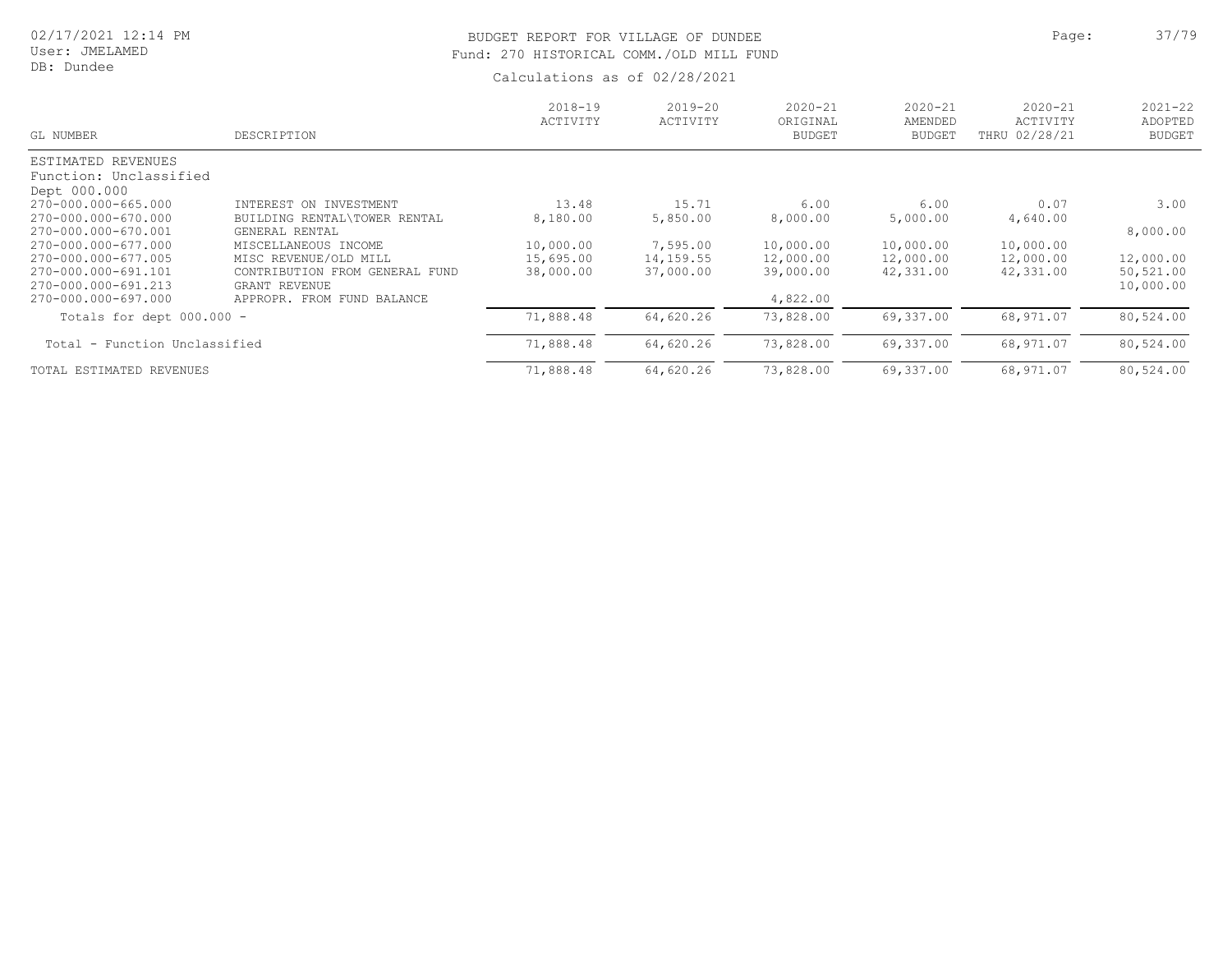User: JMELAMED DB: Dundee

# BUDGET REPORT FOR VILLAGE OF DUNDEE **Page:** 28/79 Fund: 270 HISTORICAL COMM./OLD MILL FUND

| GL NUMBER                                 | DESCRIPTION                   | $2018 - 19$<br>ACTIVITY | $2019 - 20$<br>ACTIVITY | $2020 - 21$<br>ORIGINAL<br><b>BUDGET</b> | $2020 - 21$<br>AMENDED<br><b>BUDGET</b> | $2020 - 21$<br>ACTIVITY<br>THRU 02/28/21 | $2021 - 22$<br>ADOPTED<br><b>BUDGET</b> |
|-------------------------------------------|-------------------------------|-------------------------|-------------------------|------------------------------------------|-----------------------------------------|------------------------------------------|-----------------------------------------|
| APPROPRIATIONS                            |                               |                         |                         |                                          |                                         |                                          |                                         |
| Function: Unclassified                    |                               |                         |                         |                                          |                                         |                                          |                                         |
| Dept 000.000                              |                               |                         |                         |                                          |                                         |                                          |                                         |
| 270-000.000-702.000                       | WAGES - GENERAL               |                         |                         |                                          |                                         |                                          | 22,321.00                               |
| 270-000.000-702.004                       | WAGES - CLERICAL              | 16,046.64               | 23, 445.44              | 23,000.00                                | 22,000.00                               | 20,716.35                                |                                         |
| 270-000.000-704.000                       | WAGES PART-TIME EMPLOYEES     |                         |                         |                                          |                                         |                                          |                                         |
| 270-000.000-709.000                       | FICA                          | 1,227.56                | 0.17                    | 1,778.00                                 | 1,700.00                                | 1,457.51                                 | 92.00                                   |
| 270-000.000-711.000                       | MEDICARE                      |                         |                         |                                          | 150.00                                  | 127.31                                   | 1,616.00                                |
| 270-000.000-715.000                       | PENSION EXPENSES              |                         | 1,792.00                |                                          |                                         |                                          |                                         |
| 270-000.000-803.000                       | <b>AUDIT FEES</b>             | 500.00                  | 500.00                  | 500.00                                   |                                         |                                          |                                         |
| 270-000.000-850.000                       | TELEPHONE/INTERNET            | 1,504.87                | 2,424.56                | 2,600.00                                 | 3,700.00                                | 3, 142.22                                | 2,600.00                                |
| 270-000.000-880.003                       | COMMUNITY PROMOTION<br>(HALL) | 163.57                  |                         | 3,150.00                                 |                                         |                                          | 3,000.00                                |
| 270-000.000-910.000                       | BONDS AND INSURANCE           | 244.34                  | 388.13                  | 400.00                                   |                                         |                                          |                                         |
| 270-000.000-920.000                       | UTILITIES                     | 19,201.77               | 19,335.47               | 20,000.00                                | 16,500.00                               | 15,393.34                                | 21,600.00                               |
| 270-000.000-930.000                       | BUILDING MAINTENANCE          | 37,960.72               | 24,479.28               | 20,000.00                                | 18,000.00                               | 16,985.65                                | 27,095.00                               |
| 270-000.000-937.000                       | SANITATION                    | 1,075.25                | 2,071.00                | 2,200.00                                 | 2,200.00                                | 1,922.25                                 | 2,200.00                                |
| 270-000.000-941.000                       | MISCELLANEOUS EXPENSE         |                         | 38.00                   | 200.00                                   |                                         |                                          |                                         |
| 270-000.000-991.000                       | PRINCIPAL BOND                |                         |                         |                                          |                                         |                                          |                                         |
| 270-000.000-995.000                       | INTEREST PAYMENT              |                         |                         |                                          |                                         |                                          |                                         |
| 270-000.000-997.000                       | ENCUMBRENCE BUDGET            |                         |                         |                                          |                                         |                                          |                                         |
| Totals for dept 000.000 -                 |                               | 77,924.72               | 74,474.05               | 73,828.00                                | 64,250.00                               | 59,744.63                                | 80,524.00                               |
| Total - Function Unclassified             |                               | 77,924.72               | 74, 474.05              | 73,828.00                                | 64,250.00                               | 59,744.63                                | 80,524.00                               |
| TOTAL APPROPRIATIONS                      |                               | 77,924.72               | 74,474.05               | 73,828.00                                | 64,250.00                               | 59,744.63                                | 80,524.00                               |
| NET OF REVENUES/APPROPRIATIONS - FUND 270 |                               | (6, 036.24)             | (9, 853.79)             |                                          | 5,087.00                                | 9,226.44                                 |                                         |
| BEGINNING FUND BALANCE                    |                               | 13,558.10               | 7,521.86                | (2, 331.93)                              | (2, 331.93)                             | (2, 331.93)                              | 6,894.51                                |
| ENDING FUND BALANCE                       |                               | 7,521.86                | (2, 331.93)             | (2, 331.93)                              | 2,755.07                                | 6,894.51                                 | 6,894.51                                |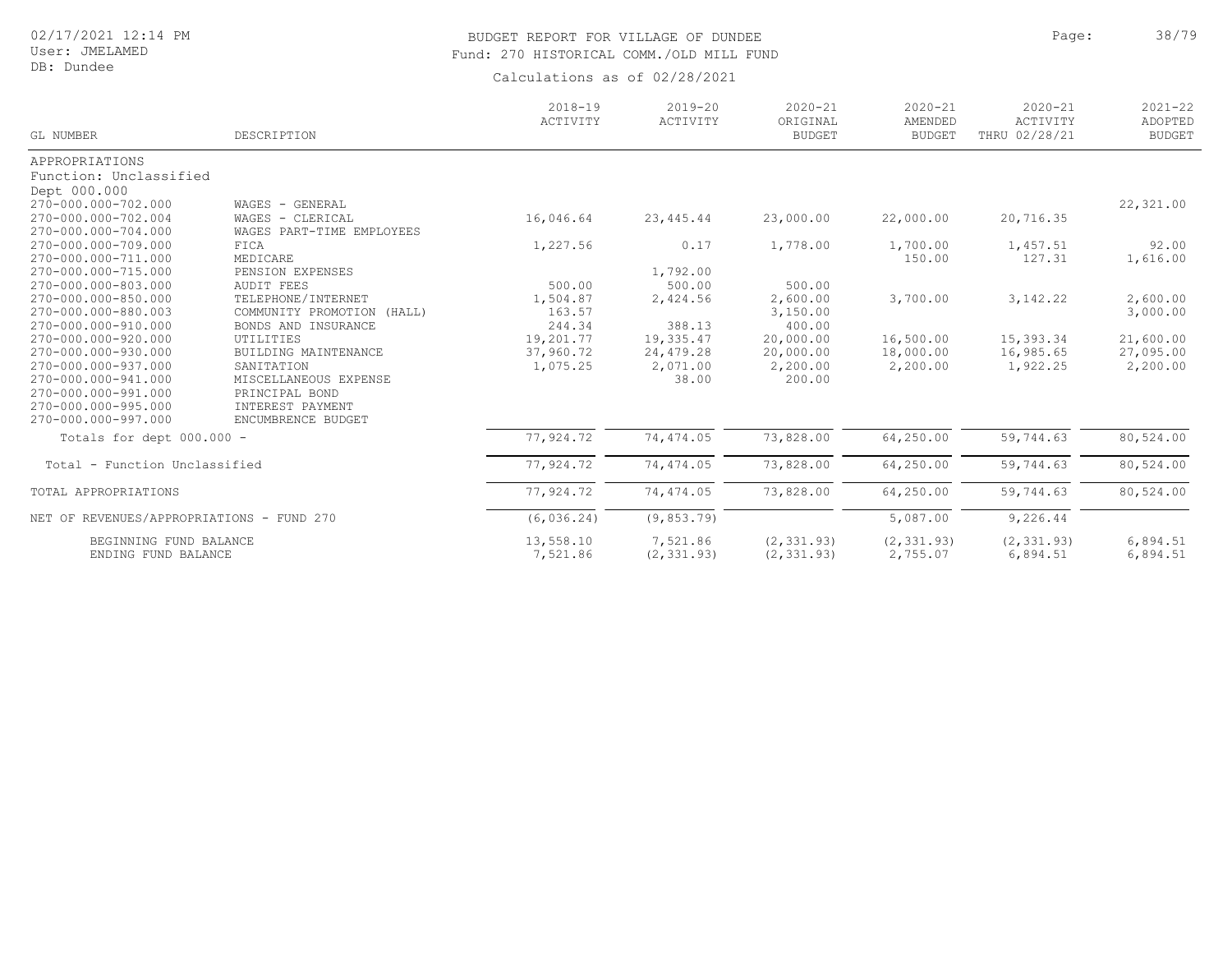| 02/17/2021 12:14 PM<br>User: JMELAMED<br>DB: Dundee                            |                                                                                                                       | BUDGET REPORT FOR VILLAGE OF DUNDEE<br>Fund: 282 CARES ACT<br>Calculations as of 02/28/2021 | Page:                   | 39/79                             |                                  |                                          |                                         |
|--------------------------------------------------------------------------------|-----------------------------------------------------------------------------------------------------------------------|---------------------------------------------------------------------------------------------|-------------------------|-----------------------------------|----------------------------------|------------------------------------------|-----------------------------------------|
| GL NUMBER                                                                      | DESCRIPTION                                                                                                           | $2018 - 19$<br>ACTIVITY                                                                     | $2019 - 20$<br>ACTIVITY | $2020 - 21$<br>ORIGINAL<br>BUDGET | $2020 - 21$<br>AMENDED<br>BUDGET | $2020 - 21$<br>ACTIVITY<br>THRU 02/28/21 | $2021 - 22$<br>ADOPTED<br><b>BUDGET</b> |
| ESTIMATED REVENUES<br>Function: Unclassified<br>Dept 301.000 - POLICE SERVICES | 282-301.000-528.000.FRHP OTHER FEDERAL GRANTS<br>Totals for dept 301.000 - POLICE SERVICES                            |                                                                                             |                         |                                   | 11,000.00<br>11,000.00           | 11,000.00<br>11,000.00                   |                                         |
| 282-590.591-528.000.WAPG                                                       | Dept 590.591 - WATER ASSISTANCE PROGRAM<br>OTHER FEDERAL GRANTS<br>Totals for dept 590.591 - WATER ASSISTANCE PROGRAM |                                                                                             |                         |                                   | 1,960.00<br>1,960.00             | 1,956.19<br>1,956.19                     |                                         |
| Total - Function Unclassified                                                  |                                                                                                                       |                                                                                             |                         |                                   | 12,960.00                        | 12,956.19                                |                                         |
| TOTAL ESTIMATED REVENUES                                                       |                                                                                                                       |                                                                                             |                         |                                   | 12,960.00                        | 12,956.19                                |                                         |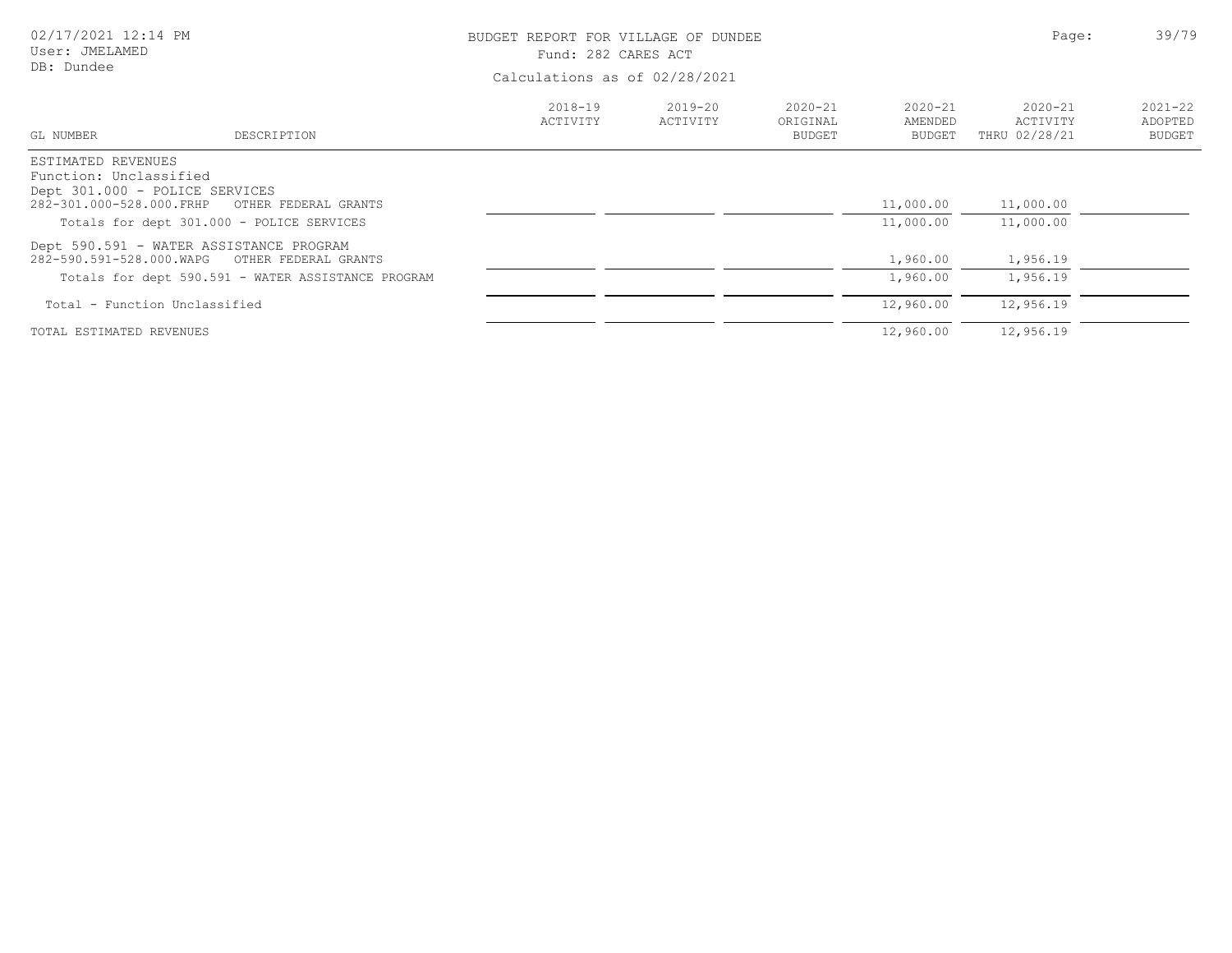| 02/17/2021 12:14 PM<br>User: JMELAMED<br>DB: Dundee                                                              |                                                                           | BUDGET REPORT FOR VILLAGE OF DUNDEE<br>Fund: 282 CARES ACT<br>Calculations as of 02/28/2021 |                         |                                          |                                         |                                          | 40/79<br>Page:                          |
|------------------------------------------------------------------------------------------------------------------|---------------------------------------------------------------------------|---------------------------------------------------------------------------------------------|-------------------------|------------------------------------------|-----------------------------------------|------------------------------------------|-----------------------------------------|
| GL NUMBER                                                                                                        | DESCRIPTION                                                               | $2018 - 19$<br>ACTIVITY                                                                     | $2019 - 20$<br>ACTIVITY | $2020 - 21$<br>ORIGINAL<br><b>BUDGET</b> | $2020 - 21$<br>AMENDED<br><b>BUDGET</b> | $2020 - 21$<br>ACTIVITY<br>THRU 02/28/21 | $2021 - 22$<br>ADOPTED<br><b>BUDGET</b> |
| APPROPRIATIONS<br>Function: Unclassified<br>Dept 000.000<br>282-000.000-997.000<br>Totals for dept 000.000 -     | ENCUMBRENCE BUDGET                                                        |                                                                                             |                         |                                          |                                         |                                          |                                         |
| Dept 301.000 - POLICE SERVICES<br>282-301.000-702.000.FRHP<br>282-301.000-709.000.FRHP                           | WAGES - GENERAL<br>FICA                                                   |                                                                                             |                         |                                          | 11,000.00                               | 11,000.00                                |                                         |
| Totals for dept 301.000 - POLICE SERVICES<br>Dept 590.591 - WATER ASSISTANCE PROGRAM<br>282-590.591-964.000.WAPG | REFUNDS AND REBATES<br>Totals for dept 590.591 - WATER ASSISTANCE PROGRAM |                                                                                             |                         |                                          | 11,000.00<br>1,960.00<br>1,960.00       | 11,000.00<br>1,956.19<br>1,956.19        |                                         |
| Total - Function Unclassified                                                                                    |                                                                           |                                                                                             |                         |                                          | 12,960.00                               | 12,956.19                                |                                         |
| TOTAL APPROPRIATIONS<br>NET OF REVENUES/APPROPRIATIONS - FUND 282                                                |                                                                           |                                                                                             |                         |                                          | 12,960.00                               | 12,956.19                                |                                         |

ENDING FUND BALANCE BEGINNING FUND BALANCE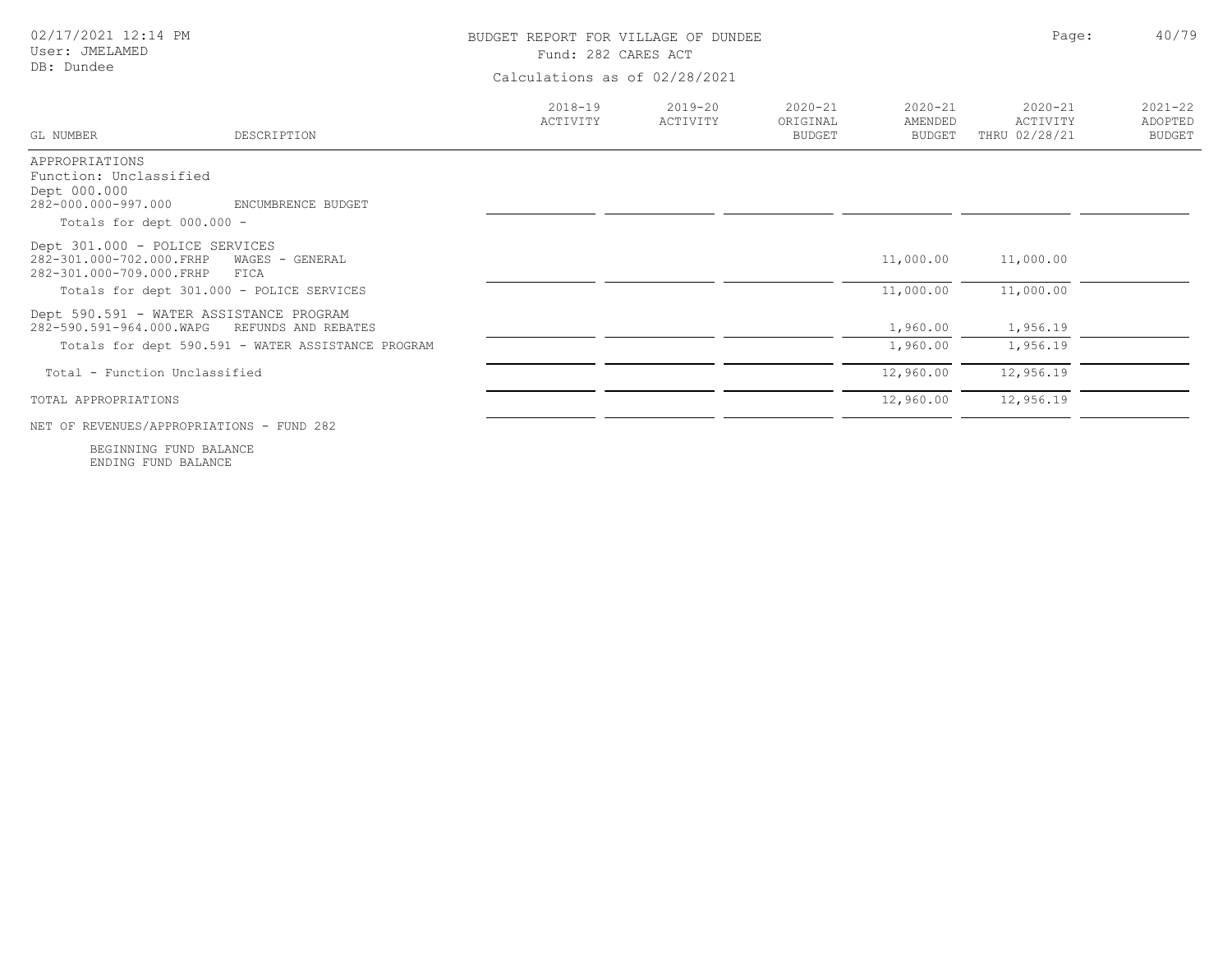User: JMELAMED DB: Dundee

# BUDGET REPORT FOR VILLAGE OF DUNDEE **Page:** 41/79 Fund: 301 HONEYWELL INSTALLMENT FUND

| GL NUMBER                              | DESCRIPTION                       | $2018 - 19$<br>ACTIVITY | 2019-20<br>ACTIVITY | $2020 - 21$<br>ORIGINAL<br><b>BUDGET</b> | $2020 - 21$<br>AMENDED<br><b>BUDGET</b> | $2020 - 21$<br>ACTIVITY<br>THRU 02/28/21 | $2021 - 22$<br>ADOPTED<br><b>BUDGET</b> |
|----------------------------------------|-----------------------------------|-------------------------|---------------------|------------------------------------------|-----------------------------------------|------------------------------------------|-----------------------------------------|
| ESTIMATED REVENUES                     |                                   |                         |                     |                                          |                                         |                                          |                                         |
| Function: Unclassified<br>Dept 000.000 |                                   |                         |                     |                                          |                                         |                                          |                                         |
| 301-000.000-665.000                    | INTEREST ON INVESTMENT            | 17.59                   | 24.75               | 20.00                                    | 20.00                                   | 1.18                                     |                                         |
| 301-000.000-677.000                    | MISCELLANEOUS INCOME              |                         |                     |                                          |                                         |                                          |                                         |
| 301-000.000-691.001                    | OTHER FUNDS<br>CONTRIBUTIONS FROM | 17,982.00               | 17,401.00           | 17,402.00                                |                                         |                                          |                                         |
| 301-000.000-691.101                    | CONTRIBUTION FROM GENERAL FUND    | 42,022.00               | 42,022.00           | 42,602.00                                |                                         |                                          |                                         |
| 301-000.000-697.000                    | APPROPR. FROM FUND BALANCE        |                         |                     |                                          |                                         |                                          |                                         |
| Totals for dept $000.000 -$            |                                   | 60,021.59               | 59,447.75           | 60,024.00                                | 20.00                                   | 1.18                                     |                                         |
| Total - Function Unclassified          |                                   | 60,021.59               | 59,447.75           | 60,024.00                                | 20.00                                   | 1.18                                     |                                         |
| TOTAL ESTIMATED REVENUES               |                                   | 60,021.59               | 59,447.75           | 60,024.00                                | 20.00                                   | 1.18                                     |                                         |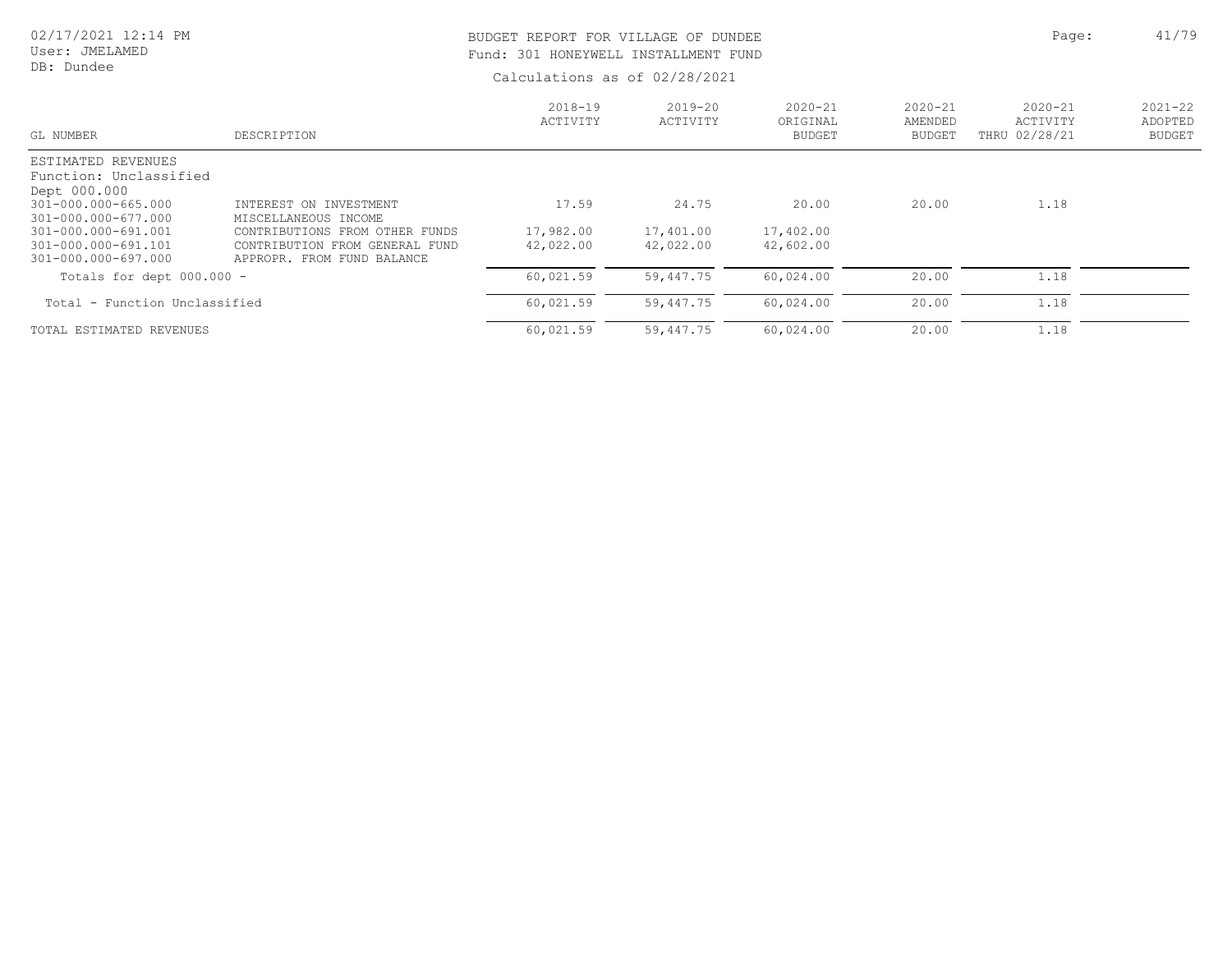# BUDGET REPORT FOR VILLAGE OF DUNDEE **Page:** 42/79 Fund: 301 HONEYWELL INSTALLMENT FUND

| <b>GL NUMBER</b>                                                                                                                                                            | DESCRIPTION                                                                                           | $2018 - 19$<br>ACTIVITY | $2019 - 20$<br>ACTIVITY | $2020 - 21$<br>ORIGINAL<br><b>BUDGET</b> | $2020 - 21$<br>AMENDED<br><b>BUDGET</b> | $2020 - 21$<br>ACTIVITY<br>THRU 02/28/21 | $2021 - 22$<br>ADOPTED<br><b>BUDGET</b> |
|-----------------------------------------------------------------------------------------------------------------------------------------------------------------------------|-------------------------------------------------------------------------------------------------------|-------------------------|-------------------------|------------------------------------------|-----------------------------------------|------------------------------------------|-----------------------------------------|
| APPROPRIATIONS<br>Function: Unclassified<br>Dept 000.000<br>301-000.000-965.000<br>301-000.000-991.000<br>301-000.000-995.000<br>301-000.000-997.000<br>301-000.000-999.000 | TRANSFER OUT TO OTHER FUNDS<br>PRINCIPAL BOND<br>INTEREST PAYMENT<br>ENCUMBRENCE BUDGET<br>AGENTS FEE | 30,449.90<br>12,152.22  | 31, 393.85<br>11,208.27 | 32,367.00<br>10,235.00                   | 7,600.00                                | 7,592.92                                 |                                         |
| Totals for dept 000.000 -                                                                                                                                                   |                                                                                                       | 42,602.12               | 42,602.12               | 42,602.00                                | 7,600.00                                | 7,592.92                                 |                                         |
| Dept 548.000 - WASTEWATER TREATMENT PLANT<br>301-548.000-991.000<br>301-548.000-995.000<br>301-548.000-999.000                                                              | PRINCIPAL BOND<br>INTEREST PAYMENT<br>AGENTS FEE                                                      | 12,437.29<br>4,963.58   | 12,822.84<br>4,578.03   | 13,221.00<br>4,181.00                    |                                         |                                          |                                         |
|                                                                                                                                                                             | Totals for dept 548.000 - WASTEWATER TREATMENT PLAN'                                                  | 17,400.87               | 17,400.87               | 17,402.00                                |                                         |                                          |                                         |
| Total - Function Unclassified                                                                                                                                               |                                                                                                       | 60,002.99               | 60,002.99               | 60,004.00                                | 7,600.00                                | 7,592.92                                 |                                         |
| TOTAL APPROPRIATIONS                                                                                                                                                        |                                                                                                       | 60,002.99               | 60,002.99               | 60,004.00                                | 7,600.00                                | 7,592.92                                 |                                         |
| NET OF REVENUES/APPROPRIATIONS - FUND 301                                                                                                                                   |                                                                                                       | 18.60                   | (555.24)                | 20.00                                    | (7, 580.00)                             | (7, 591.74)                              |                                         |
| BEGINNING FUND BALANCE<br>ENDING FUND BALANCE                                                                                                                               |                                                                                                       | 8,128.38<br>8,146.98    | 8,146.98<br>7,591.74    | 7,591.74<br>7,611.74                     | 7,591.74<br>11.74                       | 7,591.74                                 |                                         |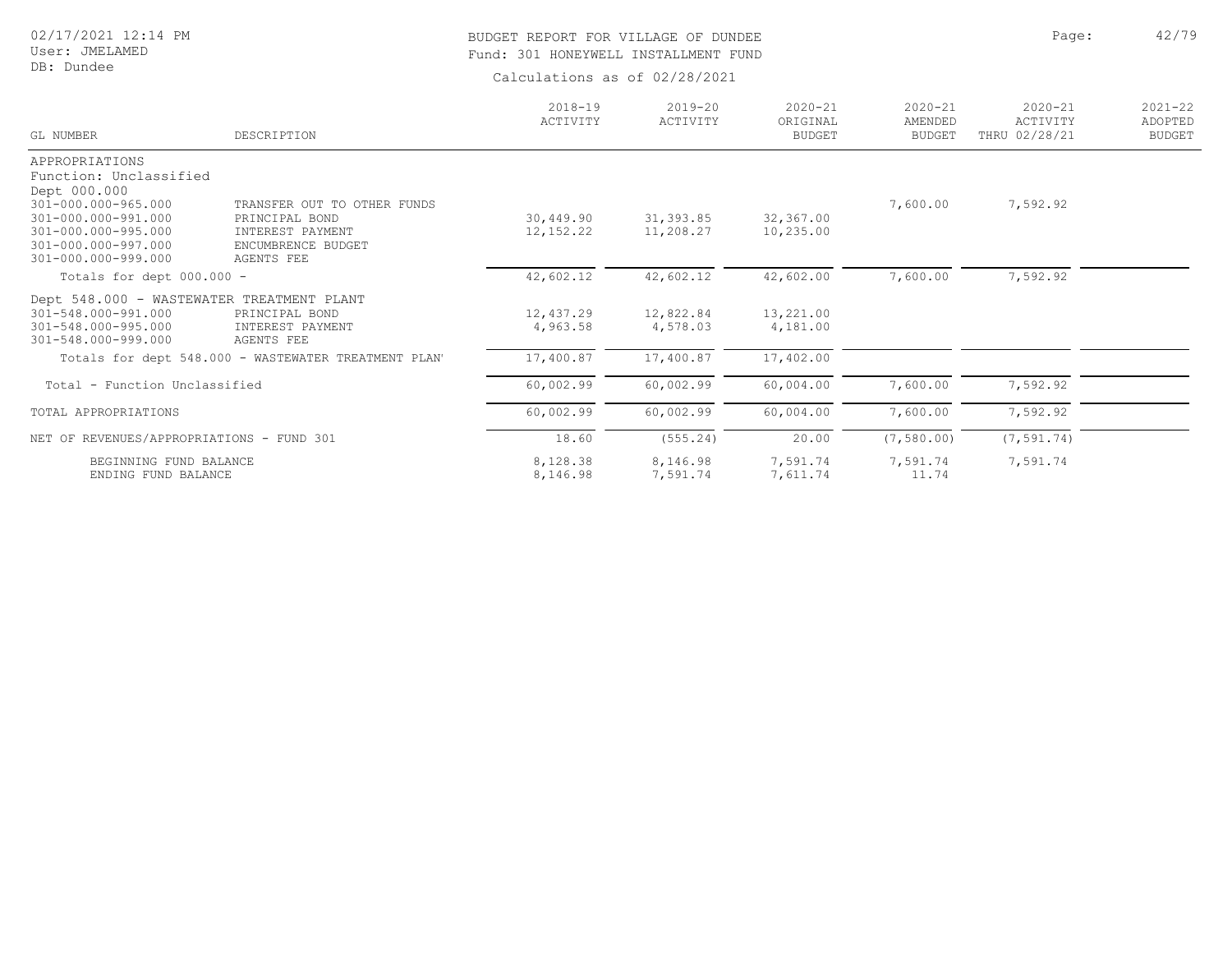# BUDGET REPORT FOR VILLAGE OF DUNDEE **Page:** 43/79 Fund: 340 BOND DEBT RETIREMENT COMBINED MAJORLOCAL

| GL NUMBER                                                                                                                         | DESCRIPTION                                                                      | $2018 - 19$<br>ACTIVITY | $2019 - 20$<br>ACTIVITY | $2020 - 21$<br>ORIGINAL<br>BUDGET | $2020 - 21$<br>AMENDED<br>BUDGET | $2020 - 21$<br>ACTIVITY<br>THRU 02/28/21 | $2021 - 22$<br>ADOPTED<br>BUDGET |
|-----------------------------------------------------------------------------------------------------------------------------------|----------------------------------------------------------------------------------|-------------------------|-------------------------|-----------------------------------|----------------------------------|------------------------------------------|----------------------------------|
| ESTIMATED REVENUES<br>Function: Unclassified<br>Dept 000.000<br>340-000.000-694.000<br>340-000.000-931.001<br>340-000.000-931.003 | MISCELLANEOUS INCOME<br>TRANSFER IN FROM LOCAL HWY<br>TRANSFER IN FROM MAJOR HWY |                         |                         |                                   |                                  |                                          | 48,295.00<br>86,596.00           |
| Totals for dept $000.000 -$                                                                                                       |                                                                                  |                         |                         |                                   |                                  |                                          | 134,891.00                       |
| Total - Function Unclassified                                                                                                     |                                                                                  |                         |                         |                                   |                                  |                                          | 134,891.00                       |
| TOTAL ESTIMATED REVENUES                                                                                                          |                                                                                  |                         |                         |                                   |                                  |                                          | 134,891.00                       |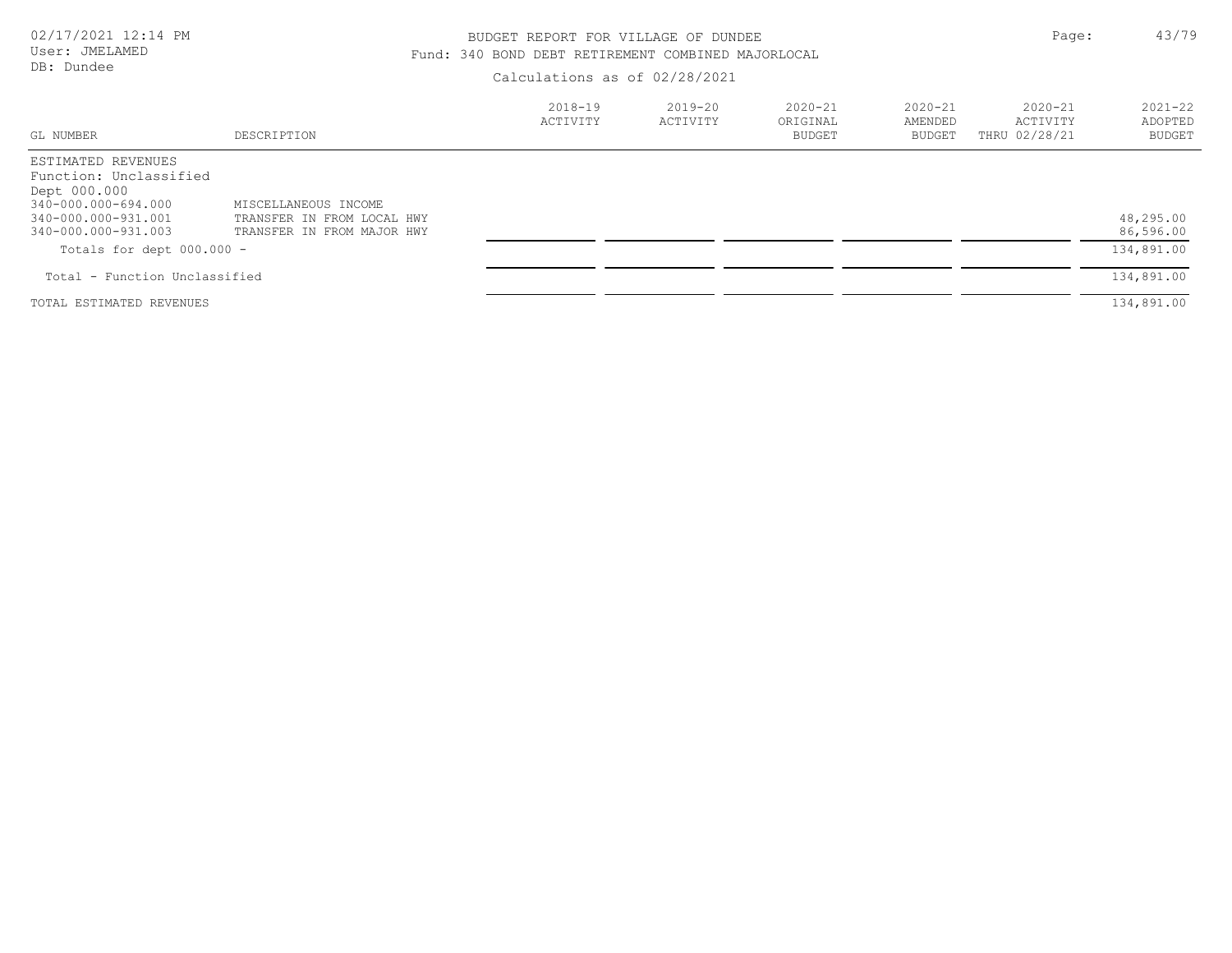# BUDGET REPORT FOR VILLAGE OF DUNDEE **Page:** 44/79 Fund: 340 BOND DEBT RETIREMENT COMBINED MAJORLOCAL

Calculations as of 02/28/2021

| GL NUMBER                                           | DESCRIPTION                                                                      | $2018 - 19$<br>ACTIVITY | $2019 - 20$<br>ACTIVITY | $2020 - 21$<br>ORIGINAL<br><b>BUDGET</b> | $2020 - 21$<br>AMENDED<br><b>BUDGET</b> | $2020 - 21$<br>ACTIVITY<br>THRU 02/28/21 | $2021 - 22$<br>ADOPTED<br><b>BUDGET</b> |
|-----------------------------------------------------|----------------------------------------------------------------------------------|-------------------------|-------------------------|------------------------------------------|-----------------------------------------|------------------------------------------|-----------------------------------------|
| APPROPRIATIONS                                      |                                                                                  |                         |                         |                                          |                                         |                                          |                                         |
| Function: Unclassified<br>Dept 806.000 - PEARL S.A. |                                                                                  |                         |                         |                                          |                                         |                                          |                                         |
| 340-806.000-991.000                                 | PRINCIPAL BOND PEARL ST                                                          |                         |                         |                                          |                                         |                                          | 17,400.00                               |
| 340-806.000-995.000                                 | INTEREST PAYMENT                                                                 |                         |                         |                                          |                                         |                                          | 1,957.00                                |
| 340-806.000-999.000                                 | AGENTS FEE                                                                       |                         |                         |                                          |                                         |                                          |                                         |
| Totals for dept 806.000 - PEARL S.A.                |                                                                                  |                         |                         |                                          |                                         |                                          | 19,357.00                               |
|                                                     | Dept 807.000 - OAK ST CAPITAL IMPROVEMENT BOND                                   |                         |                         |                                          |                                         |                                          |                                         |
| 340-807.000-991.000<br>340-807.000-995.000          | PRINCIPAL BOND OAK ST<br>INTEREST PAYMENT OAK ST                                 |                         |                         |                                          |                                         |                                          | 10,000.00<br>1,575.00                   |
| 340-807.000-999.000                                 | AGENTS FEE OAK ST                                                                |                         |                         |                                          |                                         |                                          |                                         |
|                                                     | Totals for dept 807.000 - OAK ST CAPITAL IMPROVEMEN'                             |                         |                         |                                          |                                         |                                          | 11,575.00                               |
| Dept 808.000 - PLANK STREET SA BOND                 |                                                                                  |                         |                         |                                          |                                         |                                          |                                         |
| 340-808.000-991.000                                 | PRINCIPAL BOND PLANK ST                                                          |                         |                         |                                          |                                         |                                          | 25,000.00                               |
| 340-808.000-995.000<br>340-808.000-999.000          | INTEREST PAYMENT PLANK ST<br>AGENTS FEE PLANK ST                                 |                         |                         |                                          |                                         |                                          | 3,938.00                                |
|                                                     | Totals for dept 808.000 - PLANK STREET SA BOND                                   |                         |                         |                                          |                                         |                                          | 28,938.00                               |
|                                                     |                                                                                  |                         |                         |                                          |                                         |                                          |                                         |
| 340-809.000-991.000                                 | Dept 809.000 - CABELA BLVD SPECIAL ASSESSMENT BOND<br>PRINCIPAL BOND CABELA BLVD |                         |                         |                                          |                                         |                                          | 55,000.00                               |
| 340-809.000-995.000                                 | INTEREST PAYMENT CABELA BLVD                                                     |                         |                         |                                          |                                         |                                          | 20,021.00                               |
| 340-809.000-999.000                                 | AGENTS FEE CABELA BLVD                                                           |                         |                         |                                          |                                         |                                          |                                         |
|                                                     | Totals for dept 809.000 - CABELA BLVD SPECIAL ASSES:                             |                         |                         |                                          |                                         |                                          | 75,021.00                               |
| Total - Function Unclassified                       |                                                                                  |                         |                         |                                          |                                         |                                          | 134,891.00                              |
| TOTAL APPROPRIATIONS                                |                                                                                  |                         |                         |                                          |                                         |                                          | 134,891.00                              |
| NET OF REVENUES/APPROPRIATIONS - FUND 340           |                                                                                  |                         |                         |                                          |                                         |                                          |                                         |

ENDING FUND BALANCE BEGINNING FUND BALANCE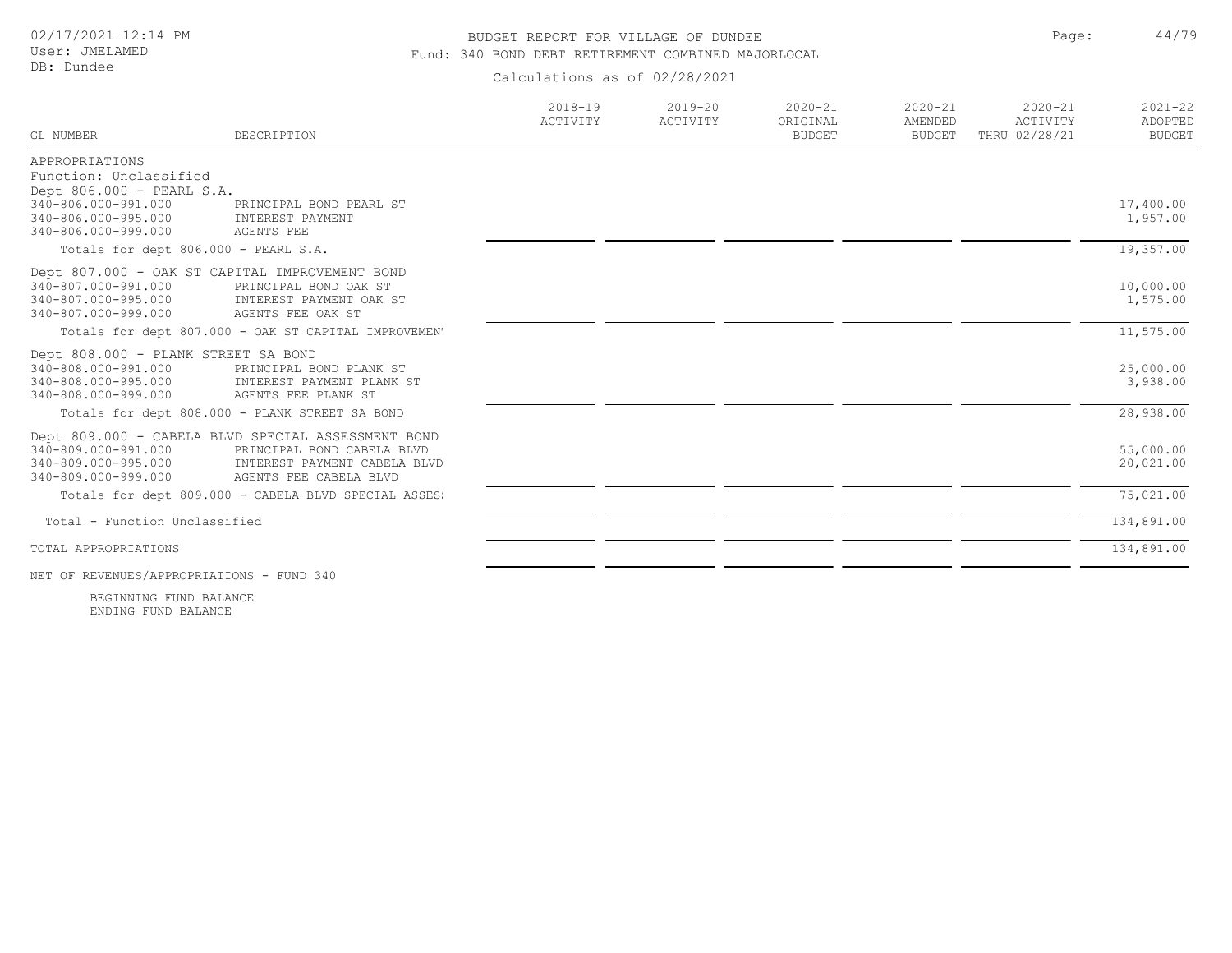#### User: JMELAMED DB: Dundee

# BUDGET REPORT FOR VILLAGE OF DUNDEE **All and Solution** Page: 45/79 Fund: 370 2013 REFUNDED (2005/07

| GL NUMBER                                                                                                                                                | DESCRIPTION                                                                                             | $2018 - 19$<br>ACTIVITY | $2019 - 20$<br>ACTIVITY | $2020 - 21$<br>ORIGINAL<br>BUDGET | $2020 - 21$<br>AMENDED<br><b>BUDGET</b> | $2020 - 21$<br>ACTIVITY<br>THRU 02/28/21 | $2021 - 22$<br>ADOPTED<br><b>BUDGET</b> |
|----------------------------------------------------------------------------------------------------------------------------------------------------------|---------------------------------------------------------------------------------------------------------|-------------------------|-------------------------|-----------------------------------|-----------------------------------------|------------------------------------------|-----------------------------------------|
| ESTIMATED REVENUES<br>Function: Unclassified<br>Dept 000.000<br>370-000.000-665.000<br>370-000.000-691.001<br>370-000.000-697.000<br>370-000.000-698.000 | INTEREST ON INVESTMENT<br>CONTRIBUTIONS FROM OTHER FUNDS<br>APPROPR. FROM FUND BALANCE<br>BOND PROCEEDS | 68.52<br>243,891.08     | 122.31<br>210,000.00    | 39.00<br>220,000.00               | 4.00                                    | 3.50                                     |                                         |
| Totals for dept $000.000 -$                                                                                                                              |                                                                                                         | 243,959.60              | 210, 122.31             | 220,039.00                        | 4.00                                    | 3.50                                     |                                         |
| Total - Function Unclassified                                                                                                                            |                                                                                                         | 243,959.60              | 210, 122.31             | 220,039.00                        | 4.00                                    | 3.50                                     |                                         |
| TOTAL ESTIMATED REVENUES                                                                                                                                 |                                                                                                         | 243,959.60              | 210, 122.31             | 220,039.00                        | 4.00                                    | 3.50                                     |                                         |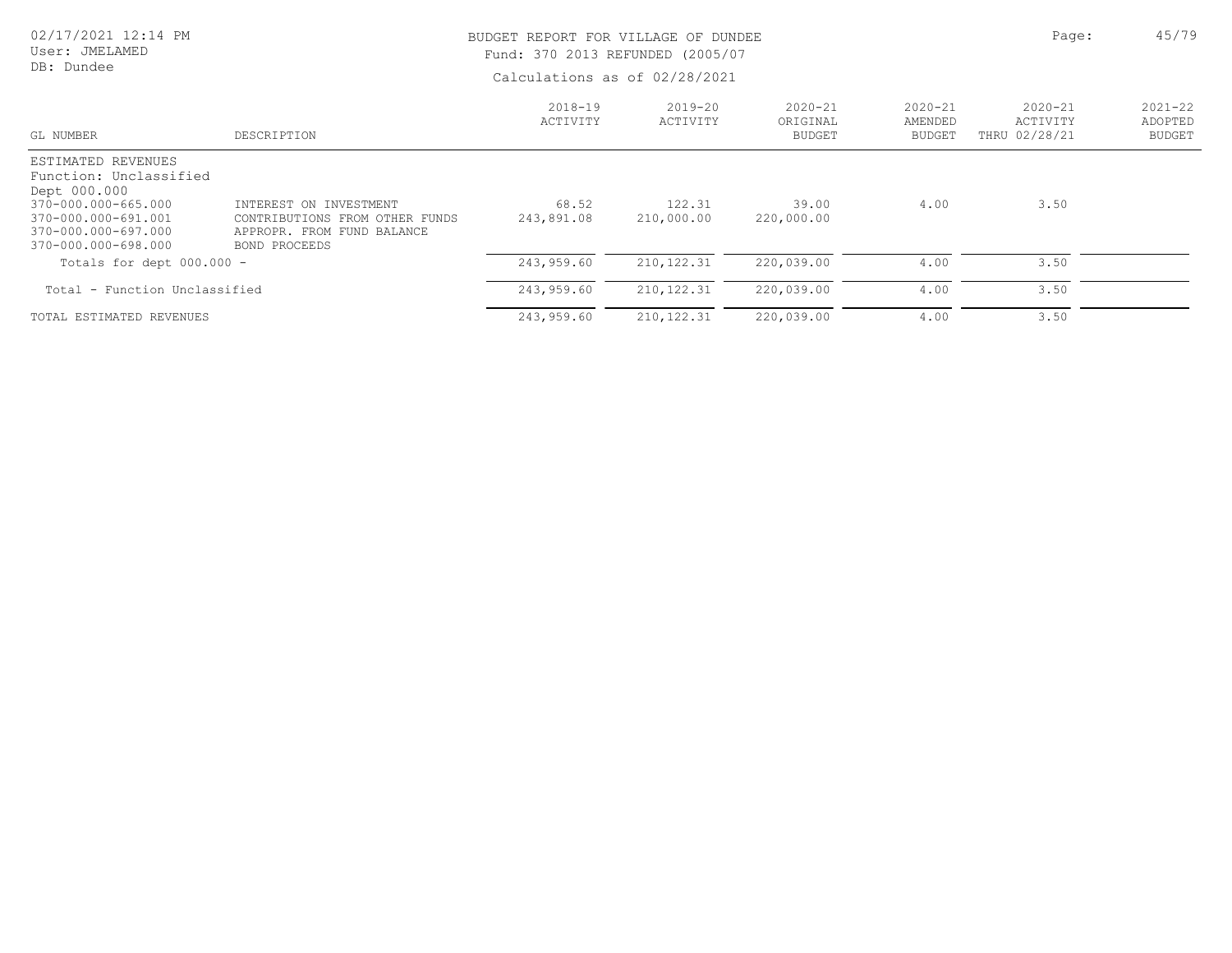User: JMELAMED DB: Dundee

# BUDGET REPORT FOR VILLAGE OF DUNDEE **All the Second Automobile Page:** 46/79 Fund: 370 2013 REFUNDED (2005/07

| GL NUMBER                                  | DESCRIPTION                                   | $2018 - 19$<br>ACTIVITY | $2019 - 20$<br>ACTIVITY | $2020 - 21$<br>ORIGINAL<br><b>BUDGET</b> | $2020 - 21$<br>AMENDED<br><b>BUDGET</b> | $2020 - 21$<br>ACTIVITY<br>THRU 02/28/21 | $2021 - 22$<br>ADOPTED<br><b>BUDGET</b> |
|--------------------------------------------|-----------------------------------------------|-------------------------|-------------------------|------------------------------------------|-----------------------------------------|------------------------------------------|-----------------------------------------|
| APPROPRIATIONS                             |                                               |                         |                         |                                          |                                         |                                          |                                         |
| Function: Unclassified                     |                                               |                         |                         |                                          |                                         |                                          |                                         |
| Dept 000.000                               |                                               |                         |                         |                                          |                                         |                                          |                                         |
| 370-000.000-941.000<br>370-000.000-965.000 | MISCELLANEOUS EXPENSE                         |                         |                         |                                          |                                         |                                          |                                         |
| 370-000.000-991.000                        | TRANSFER OUT TO OTHER FUNDS<br>PRINCIPAL BOND | 200,000.00              | 200,000.00              | 210,000.00                               | 19,000.00                               | 18,796.44                                |                                         |
| 370-000.000-992.000                        | BOND ISSUANCE COSTS                           |                         |                         |                                          |                                         |                                          |                                         |
| 370-000.000-995.000                        | INTEREST PAYMENT                              | 19,717.50               | 14,937.50               | 10,039.00                                | 4,000.00                                | 3,764.25                                 |                                         |
| 370-000.000-997.000                        | ENCUMBRENCE BUDGET                            |                         |                         |                                          |                                         |                                          |                                         |
| 370-000.000-999.000                        | AGENTS FEE                                    |                         |                         |                                          |                                         |                                          |                                         |
| Totals for dept $000.000 -$                |                                               | 219,717.50              | 214,937.50              | 220,039.00                               | 23,000.00                               | 22,560.69                                |                                         |
| Total - Function Unclassified              |                                               | 219,717.50              | 214,937.50              | 220,039.00                               | 23,000.00                               | 22,560.69                                |                                         |
| TOTAL APPROPRIATIONS                       |                                               | 219,717.50              | 214,937.50              | 220,039.00                               | 23,000.00                               | 22,560.69                                |                                         |
| NET OF REVENUES/APPROPRIATIONS - FUND 370  |                                               | 24, 242.10              | (4, 815.19)             |                                          | (22, 996.00)                            | (22, 557.19)                             |                                         |
| BEGINNING FUND BALANCE                     |                                               | 3,130.28                | 27,372.38               | 22,557.19                                | 22,557.19                               | 22,557.19                                |                                         |
| ENDING FUND BALANCE                        |                                               | 27,372.38               | 22,557.19               | 22,557.19                                | (438.81)                                |                                          |                                         |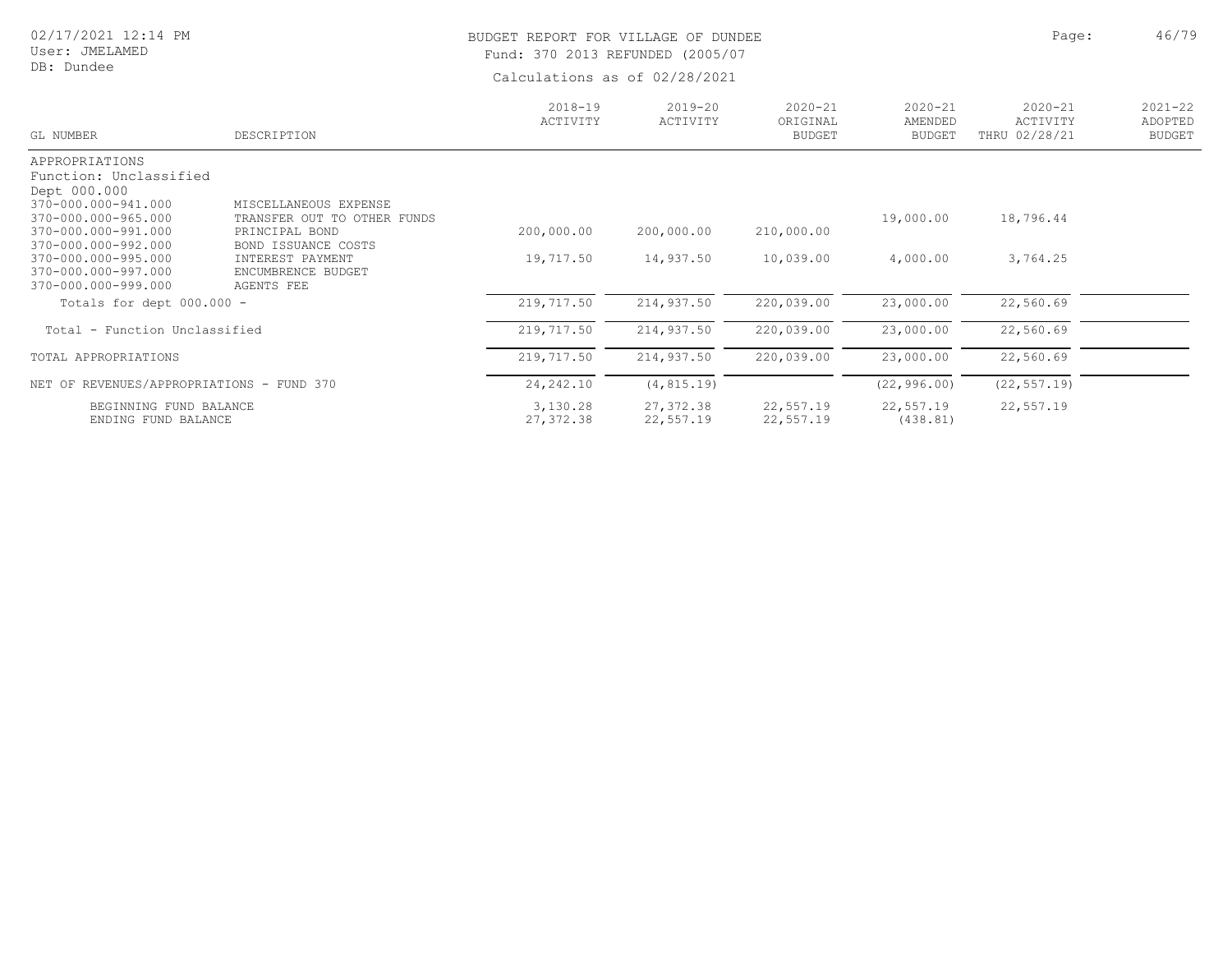# DB: Dundee

# BUDGET REPORT FOR VILLAGE OF DUNDEE **Page:** 47/79 Fund: 393 ECON DEVELOPMENT CORP DEBT

| GL NUMBER                                                                                                                                                                                                                     | DESCRIPTION                                                                                                                                          | $2018 - 19$<br>ACTIVITY | 2019-20<br>ACTIVITY | $2020 - 21$<br>ORIGINAL<br><b>BUDGET</b> | $2020 - 21$<br>AMENDED<br><b>BUDGET</b> | $2020 - 21$<br>ACTIVITY<br>THRU 02/28/21 | $2021 - 22$<br>ADOPTED<br><b>BUDGET</b> |
|-------------------------------------------------------------------------------------------------------------------------------------------------------------------------------------------------------------------------------|------------------------------------------------------------------------------------------------------------------------------------------------------|-------------------------|---------------------|------------------------------------------|-----------------------------------------|------------------------------------------|-----------------------------------------|
| ESTIMATED REVENUES<br>Function: Unclassified<br>Dept 000.000<br>393-000.000-608.000<br>393-000.000-608.001<br>393-000.000-608.002<br>393-000.000-653.006<br>393-000.000-665.000<br>393-000.000-677.000<br>393-000.000-697.000 | EDC- COUNTY<br>EDC- VILLAGE<br>EDC- COMM COLLEGE<br>PRIOR YR REFUNDS<br>INTEREST ON INVESTMENT<br>MISCELLANEOUS INCOME<br>APPROPR. FROM FUND BALANCE | 48.37                   | 57.91               |                                          |                                         |                                          |                                         |
| Totals for dept $000.000 -$                                                                                                                                                                                                   |                                                                                                                                                      | 48.37                   | 57.91               |                                          |                                         |                                          |                                         |
| Total - Function Unclassified                                                                                                                                                                                                 |                                                                                                                                                      | 48.37                   | 57.91               |                                          |                                         |                                          |                                         |
| TOTAL ESTIMATED REVENUES                                                                                                                                                                                                      |                                                                                                                                                      | 48.37                   | 57.91               |                                          |                                         |                                          |                                         |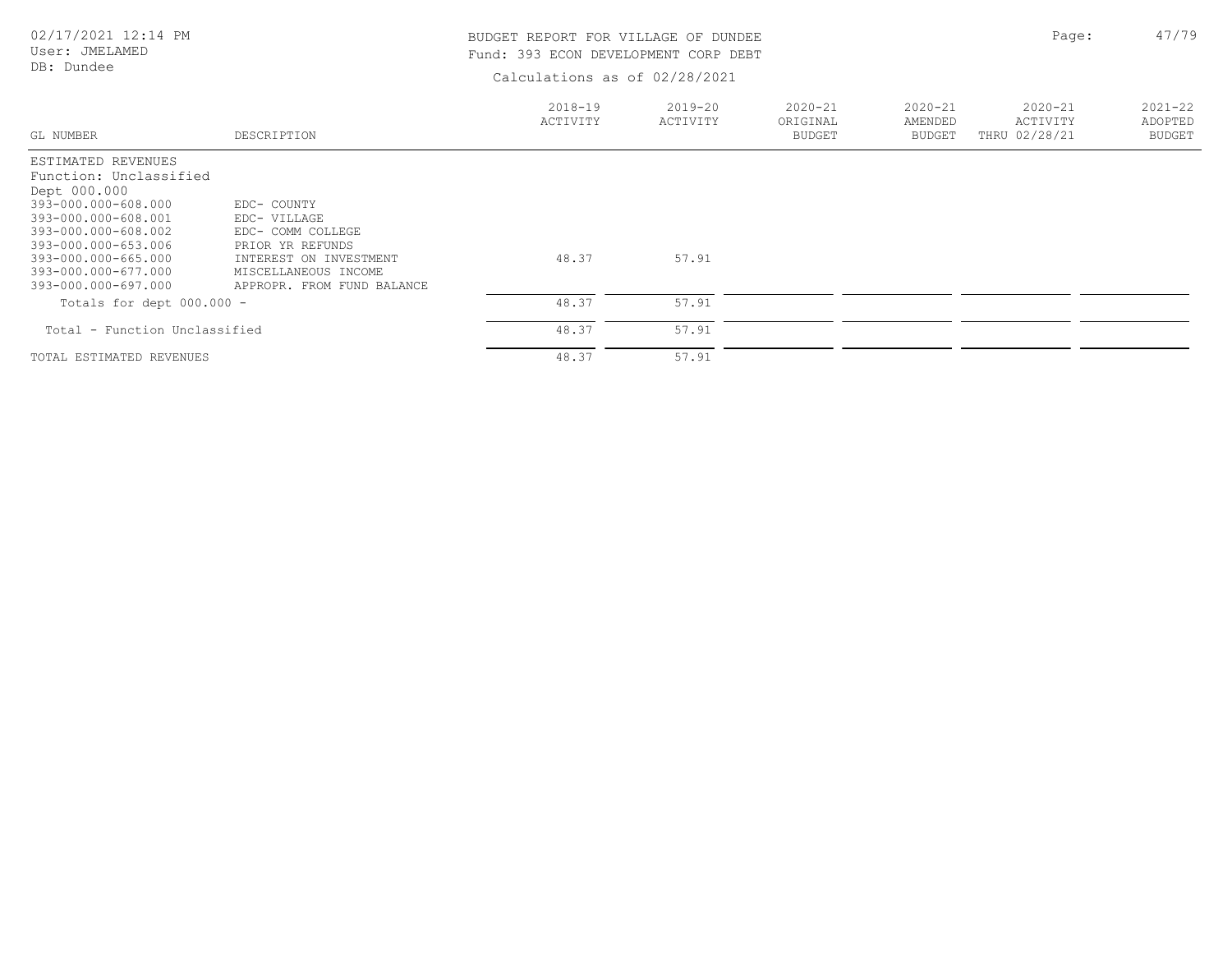User: JMELAMED DB: Dundee

# BUDGET REPORT FOR VILLAGE OF DUNDEE **Page:** 48/79 Fund: 393 ECON DEVELOPMENT CORP DEBT

| GL NUMBER                                  | DESCRIPTION                            | $2018 - 19$<br>ACTIVITY | $2019 - 20$<br>ACTIVITY | $2020 - 21$<br>ORIGINAL<br><b>BUDGET</b> | $2020 - 21$<br>AMENDED<br><b>BUDGET</b> | $2020 - 21$<br>ACTIVITY<br>THRU 02/28/21 | $2021 - 22$<br>ADOPTED<br><b>BUDGET</b> |
|--------------------------------------------|----------------------------------------|-------------------------|-------------------------|------------------------------------------|-----------------------------------------|------------------------------------------|-----------------------------------------|
| APPROPRIATIONS                             |                                        |                         |                         |                                          |                                         |                                          |                                         |
| Function: Unclassified                     |                                        |                         |                         |                                          |                                         |                                          |                                         |
| Dept 000.000                               |                                        |                         |                         |                                          |                                         |                                          |                                         |
| 393-000.000-941.000                        | MISCELLANEOUS EXPENSE                  | 700.00                  | 22,185.18               |                                          |                                         |                                          |                                         |
| 393-000.000-965.201                        | REFUNDS                                |                         |                         |                                          |                                         |                                          |                                         |
| 393-000.000-991.000                        | PRINCIPAL BOND                         |                         |                         |                                          |                                         |                                          |                                         |
| 393-000.000-995.000<br>393-000.000-997.000 | INTEREST PAYMENT<br>ENCUMBRENCE BUDGET |                         |                         |                                          |                                         |                                          |                                         |
| 393-000.000-999.000                        | AGENTS FEE                             |                         |                         |                                          |                                         |                                          |                                         |
|                                            |                                        |                         |                         |                                          |                                         |                                          |                                         |
| Totals for dept $000.000 -$                |                                        | 700.00                  | 22, 185. 18             |                                          |                                         |                                          |                                         |
| Total - Function Unclassified              |                                        | 700.00                  | 22, 185. 18             |                                          |                                         |                                          |                                         |
| TOTAL APPROPRIATIONS                       |                                        | 700.00                  | 22, 185. 18             |                                          |                                         |                                          |                                         |
|                                            |                                        |                         |                         |                                          |                                         |                                          |                                         |
| NET OF REVENUES/APPROPRIATIONS - FUND 393  |                                        | (651.63)                | (22, 127.27)            |                                          |                                         |                                          |                                         |
| BEGINNING FUND BALANCE                     |                                        | 22,779.19               | 22, 127.56              | 0.29                                     | 0.29                                    | 0.29                                     | 0.29                                    |
| ENDING FUND BALANCE                        |                                        | 22, 127.56              | 0.29                    | 0.29                                     | 0.29                                    | 0.29                                     | 0.29                                    |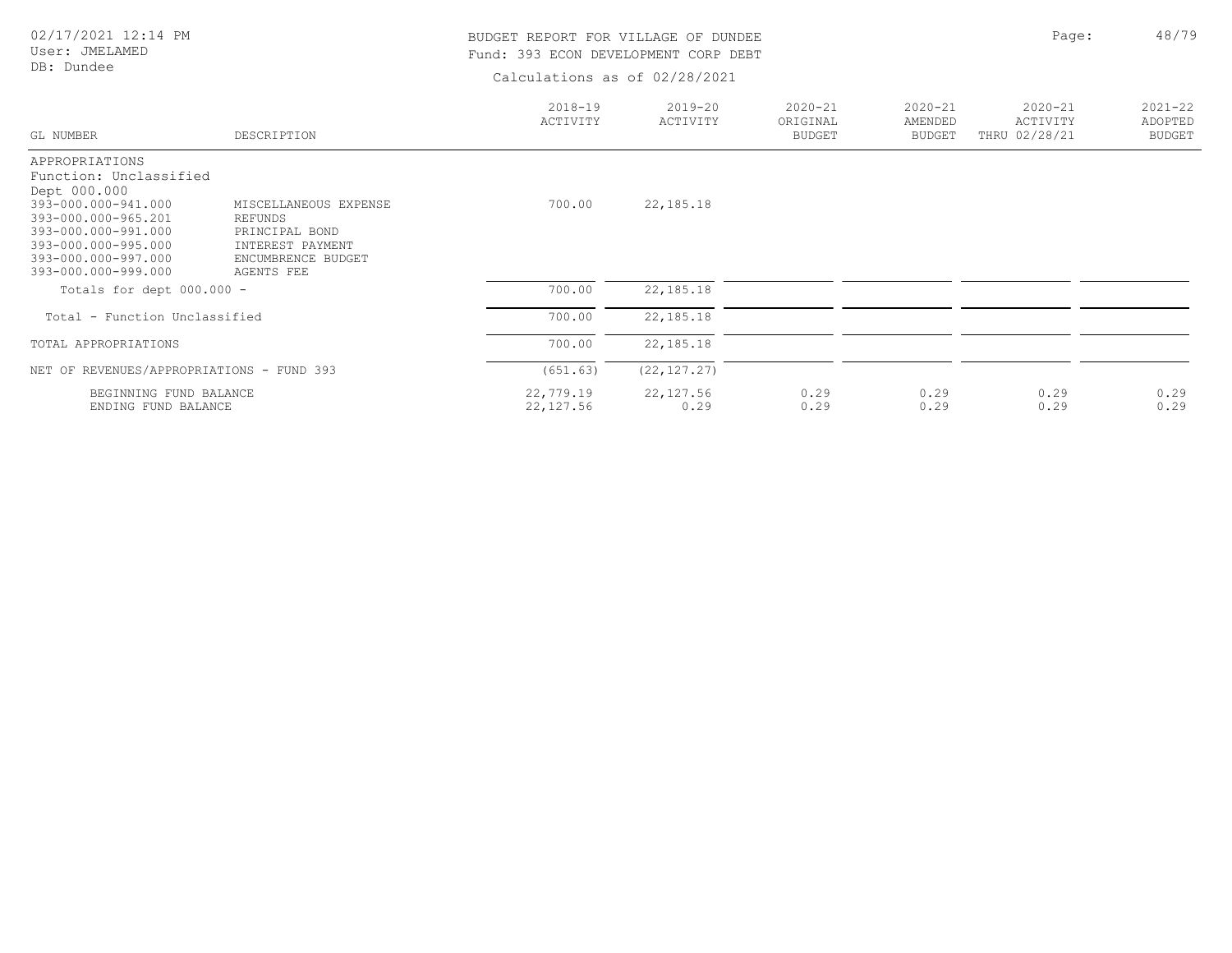| 02/17/2021 12:14 PM<br>User: JMELAMED<br>DB: Dundee                                                                |                       | BUDGET REPORT FOR VILLAGE OF DUNDEE<br>Fund: 394 DDA DEBT FUND | Page:                         | 49/79                                    |                                         |                                          |                                         |  |
|--------------------------------------------------------------------------------------------------------------------|-----------------------|----------------------------------------------------------------|-------------------------------|------------------------------------------|-----------------------------------------|------------------------------------------|-----------------------------------------|--|
|                                                                                                                    |                       |                                                                | Calculations as of 02/28/2021 |                                          |                                         |                                          |                                         |  |
| GL NUMBER                                                                                                          | DESCRIPTION           | 2018-19<br>ACTIVITY                                            | 2019-20<br>ACTIVITY           | $2020 - 21$<br>ORIGINAL<br><b>BUDGET</b> | $2020 - 21$<br>AMENDED<br><b>BUDGET</b> | $2020 - 21$<br>ACTIVITY<br>THRU 02/28/21 | $2021 - 22$<br>ADOPTED<br><b>BUDGET</b> |  |
| ESTIMATED REVENUES<br>Function: Unclassified<br>Dept 000.000<br>394-000.000-931.002<br>Totals for dept $000.000 -$ | TRANSFERS IN FROM DDA |                                                                |                               |                                          |                                         |                                          | 38,330.00<br>38,330.00                  |  |
| Total - Function Unclassified                                                                                      |                       |                                                                |                               |                                          |                                         |                                          | 38,330.00                               |  |
| TOTAL ESTIMATED REVENUES                                                                                           |                       |                                                                |                               |                                          |                                         |                                          | 38,330.00                               |  |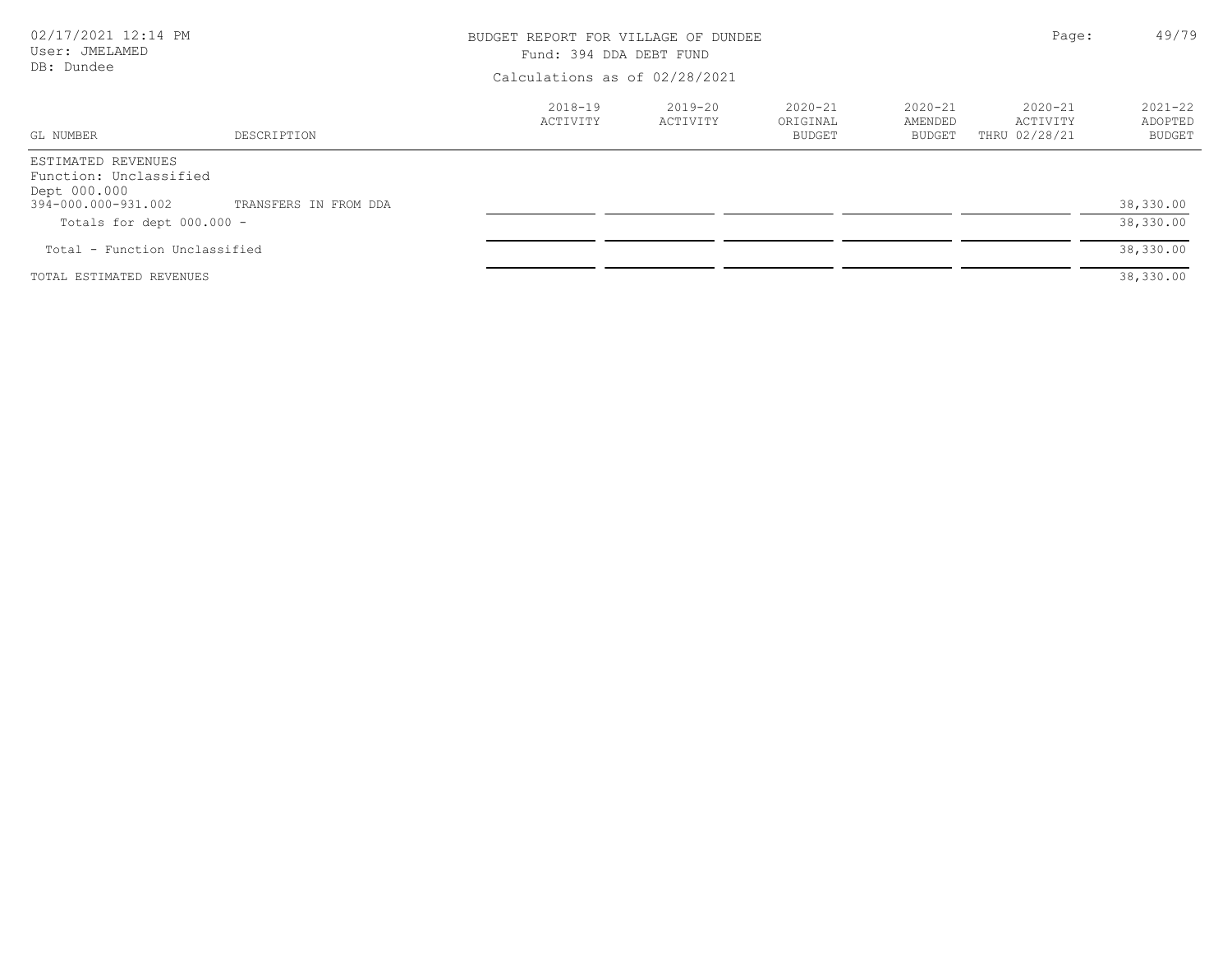| 02/17/2021 12:14 PM<br>User: JMELAMED<br>DB: Dundee                                                                           | BUDGET REPORT FOR VILLAGE OF DUNDEE<br>Fund: 394 DDA DEBT FUND<br>Calculations as of 02/28/2021              |                     | Page:                   | 50/79                                    |                                         |                                          |                                         |
|-------------------------------------------------------------------------------------------------------------------------------|--------------------------------------------------------------------------------------------------------------|---------------------|-------------------------|------------------------------------------|-----------------------------------------|------------------------------------------|-----------------------------------------|
| GL NUMBER                                                                                                                     | DESCRIPTION                                                                                                  | 2018-19<br>ACTIVITY | $2019 - 20$<br>ACTIVITY | $2020 - 21$<br>ORIGINAL<br><b>BUDGET</b> | $2020 - 21$<br>AMENDED<br><b>BUDGET</b> | $2020 - 21$<br>ACTIVITY<br>THRU 02/28/21 | $2021 - 22$<br>ADOPTED<br><b>BUDGET</b> |
| APPROPRIATIONS<br>Function: Unclassified<br>Dept 000.000<br>394-000.000-991.000<br>394-000.000-995.000<br>394-000.000-999.000 | PRINCIPAL BOND 2006A CAP IMPROVEME<br>INTEREST PAYMENT 2006A CAP IMPROVE<br>AGENTS FEE 2006A CAP IMPROVEMENT |                     |                         |                                          |                                         |                                          | 28,898.00<br>9,432.00                   |
| Totals for dept $000.000 -$                                                                                                   |                                                                                                              |                     |                         |                                          |                                         |                                          | 38,330.00                               |
| Total - Function Unclassified                                                                                                 |                                                                                                              |                     |                         |                                          |                                         |                                          | 38,330.00                               |
| TOTAL APPROPRIATIONS                                                                                                          |                                                                                                              |                     |                         |                                          |                                         |                                          | 38,330.00                               |
| NET OF REVENUES/APPROPRIATIONS - FUND 394                                                                                     |                                                                                                              |                     |                         |                                          |                                         |                                          |                                         |
| BEGINNING FUND BALANCE                                                                                                        |                                                                                                              |                     |                         |                                          |                                         |                                          |                                         |

ENDING FUND BALANCE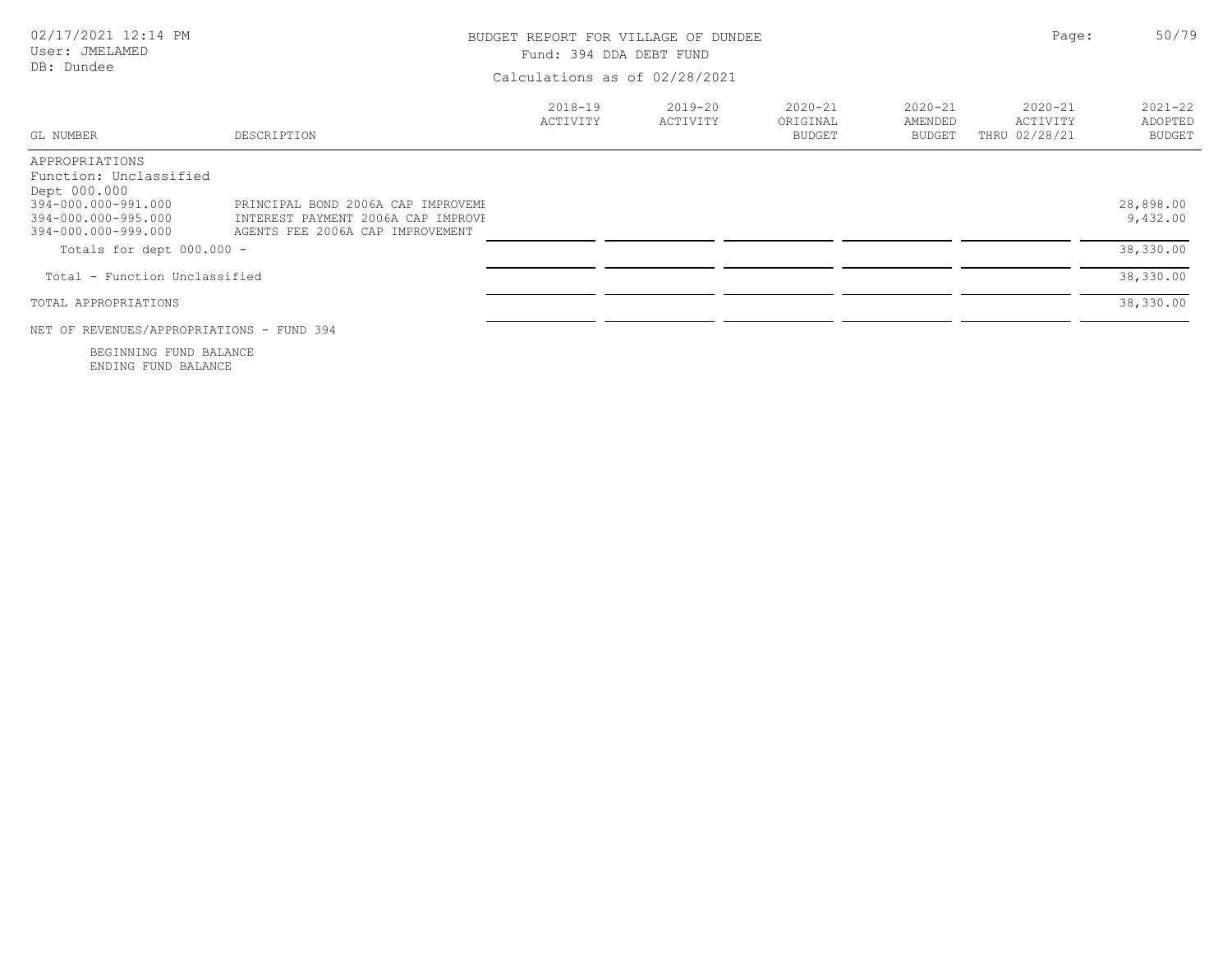#### User: JMELAMED DB: Dundee

# BUDGET REPORT FOR VILLAGE OF DUNDEE **Page:** 51/79 Fund: 395 LDFA #3 GLOBAL ENGINE

| GL NUMBER                                                                                | DESCRIPTION                                                                                      | $2018 - 19$<br>ACTIVITY | $2019 - 20$<br>ACTIVITY | $2020 - 21$<br>ORIGINAL<br><b>BUDGET</b> | $2020 - 21$<br>AMENDED<br><b>BUDGET</b> | $2020 - 21$<br>ACTIVITY<br>THRU 02/28/21 | $2021 - 22$<br>ADOPTED<br><b>BUDGET</b> |
|------------------------------------------------------------------------------------------|--------------------------------------------------------------------------------------------------|-------------------------|-------------------------|------------------------------------------|-----------------------------------------|------------------------------------------|-----------------------------------------|
| ESTIMATED REVENUES<br>Function: Unclassified<br>Dept 000.000                             |                                                                                                  |                         |                         |                                          |                                         |                                          |                                         |
| 395-000.000-401.000<br>395-000.000-573.000                                               | CURRENT TAXES<br>LOCAL COMMUNITY STABILIZATION SHAF                                              |                         |                         |                                          | 600,000.00<br>720,000.00                | 594,548.46<br>715,307.64                 | 600,000.00<br>700,000.00                |
| 395-000.000-665.000<br>395-000.000-677.001                                               | INTEREST ON INVESTMENT<br>ACCRUED/CAPITALIZED INTEREST                                           | 407.82                  | 459.84                  | 300.00                                   | 2,000.00                                | 15.83                                    | 3,200.00                                |
| 395-000.000-692.595<br>395-000.000-694.000<br>395-000.000-695.000<br>395-000.000-697.000 | CONTRIBUTION FROM LDFA #3<br>MISCELLANEOUS INCOME<br>LOAN PROCEEDS<br>APPROPR. FROM FUND BALANCE | 491,269.00              | 483,143.00              | 483,527.00                               | 2,952,310.00                            | 2,952,309.53                             |                                         |
| Totals for dept $000.000 -$                                                              |                                                                                                  | 491,676.82              | 483,602.84              | 483,827.00                               | 4,274,310.00                            | 4, 262, 181.46                           | 1,303,200.00                            |
| Total - Function Unclassified                                                            |                                                                                                  | 491,676.82              | 483,602.84              | 483,827.00                               | 4,274,310.00                            | 4, 262, 181.46                           | 1,303,200.00                            |
| TOTAL ESTIMATED REVENUES                                                                 |                                                                                                  | 491,676.82              | 483,602.84              | 483,827.00                               | 4,274,310.00                            | 4, 262, 181.46                           | 1,303,200.00                            |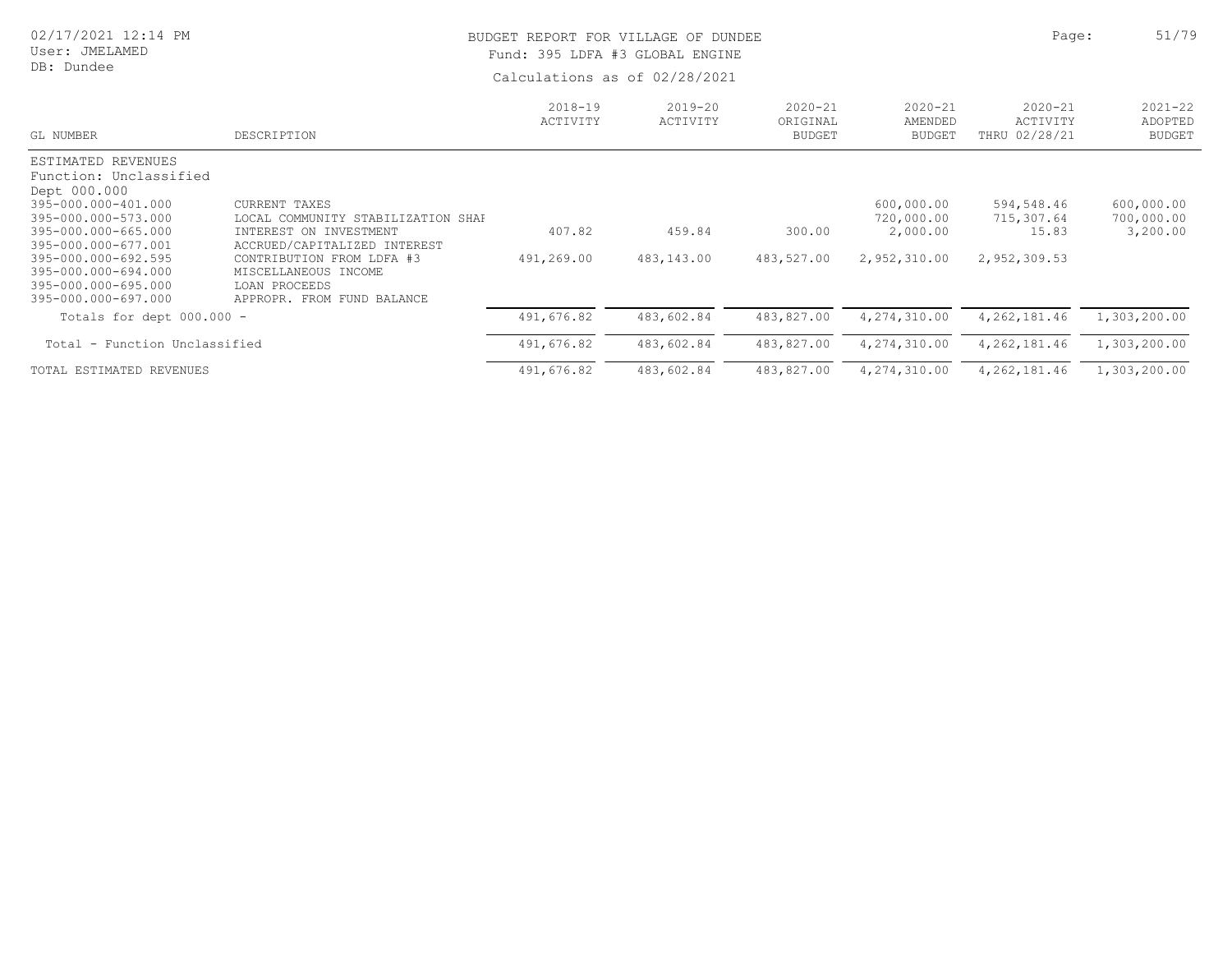#### User: JMELAMED DB: Dundee

# BUDGET REPORT FOR VILLAGE OF DUNDEE **Page:** 52/79 Fund: 395 LDFA #3 GLOBAL ENGINE

|                                                                                                                                        |                                                                                                         | $2018 - 19$                       | $2019 - 20$                        | $2020 - 21$                       | $2020 - 21$                       | $2020 - 21$                       | $2021 - 22$                        |
|----------------------------------------------------------------------------------------------------------------------------------------|---------------------------------------------------------------------------------------------------------|-----------------------------------|------------------------------------|-----------------------------------|-----------------------------------|-----------------------------------|------------------------------------|
| GL NUMBER                                                                                                                              | DESCRIPTION                                                                                             | ACTIVITY                          | ACTIVITY                           | ORIGINAL<br><b>BUDGET</b>         | AMENDED<br><b>BUDGET</b>          | ACTIVITY<br>THRU 02/28/21         | ADOPTED<br><b>BUDGET</b>           |
| APPROPRIATIONS<br>Function: Unclassified<br>Dept 000.000<br>395-000.000-931.000<br>395-000.000-992.000<br>395-000.000-997.000          | TRANSFER IN<br>BOND ISSUANCE COSTS<br>ENCUMBRENCE BUDGET                                                |                                   |                                    |                                   |                                   |                                   |                                    |
| Totals for dept 000.000 -                                                                                                              |                                                                                                         |                                   |                                    |                                   |                                   |                                   |                                    |
| Dept 601.000 - DCX (2.0 M)<br>395-601.000-941.000<br>395-601.000-991.000<br>395-601.000-995.000<br>395-601.000-999.000                 | MISCELLANEOUS EXPENSE<br>PRINCIPAL BOND<br>INTEREST PAYMENT<br>AGENTS FEE                               | 150,000.00<br>40,037.50<br>250.00 | 155,000.00<br>33,743.75<br>250.00  | 160,000.00<br>27,050.00<br>250.00 | 160,000.00<br>27,050.00<br>250.00 | 160,000.00<br>27,050.00<br>250.00 | 535,000.00<br>250.00               |
| Totals for dept 601.000 - DCX (2.0 M)                                                                                                  |                                                                                                         | 190,287.50                        | 188, 993.75                        | 187,300.00                        | 187,300.00                        | 187,300.00                        | 535,250.00                         |
| Dept 602.000 - DCX (425,000 LDFA)<br>395-602.000-991.000<br>395-602.000-995.000<br>395-602.000-999.000                                 | PRINCIPAL BOND<br>INTEREST PAYMENT<br><b>AGENTS FEE</b>                                                 | 25,000.00<br>6, 562.50<br>200.00  | 25,000.00<br>5,437.50<br>200.00    | 25,000.00<br>4,313.00<br>200.00   | 25,000.00<br>4,313.00<br>200.00   | 25,000.00<br>4,312.50<br>200.00   | 25,000.00<br>3,125.00<br>200.00    |
|                                                                                                                                        | Totals for dept 602.000 - DCX (425,000 LDFA)                                                            | 31,762.50                         | 30,637.50                          | 29,513.00                         | 29,513.00                         | 29,512.50                         | 28,325.00                          |
| Dept 603.000 - DCX (3.2 M---38% NON WATER)<br>395-603.000-991.000<br>395-603.000-992.000<br>395-603.000-995.000<br>395-603.000-999.000 | PRINCIPAL BOND<br>BOND ISSUANCE COSTS<br>INTEREST PAYMENT<br>AGENTS FEE                                 | 225,000.00<br>44,052.50<br>250.00 | 225,000.00<br>38, 258.75<br>250.00 | 235,000.00<br>31,464.00<br>250.00 | 235,000.00<br>31,465.00           | 13,881.25<br>125.00               | 245,000.00<br>23, 475.00<br>250.00 |
|                                                                                                                                        | Totals for dept 603.000 - DCX (3.2 M---38% NON WATE)                                                    | 269,302.50                        | 263,508.75                         | 266,714.00                        | 250.00<br>266,715.00              | 14,006.25                         | 268,725.00                         |
| 395-604.000-991.000<br>395-604.000-995.000<br>395-604.000-999.000                                                                      | Dept 604.000 - 2012 CO SEWAGE REFUNDING BOND<br>PRINCIPAL BOND<br>INTEREST PAYMENT<br><b>AGENTS FEE</b> |                                   |                                    |                                   | 360,000.00<br>31,702.00<br>250.00 |                                   | 370,000.00<br>22,869.00<br>250.00  |
|                                                                                                                                        | Totals for dept 604.000 - 2012 CO SEWAGE REFUNDING I                                                    |                                   |                                    |                                   | 391,952.00                        |                                   | 393, 119.00                        |
| Total - Function Unclassified                                                                                                          |                                                                                                         | 491,352.50                        | 483,140.00                         | 483,527.00                        | 875,480.00                        | 230,818.75                        | 1,225,419.00                       |
| Function: Unclassified<br>Dept 941.000 - CONTRIBUTIONS TO OTHER FUNDS<br>395-941.000-965.000                                           | TRANSFER OUT TO OTHER FUNDS                                                                             |                                   |                                    |                                   |                                   |                                   |                                    |
|                                                                                                                                        | Totals for dept 941.000 - CONTRIBUTIONS TO OTHER FUI                                                    |                                   |                                    |                                   |                                   |                                   |                                    |
| Total - Function Unclassified                                                                                                          |                                                                                                         |                                   |                                    |                                   |                                   |                                   |                                    |
| TOTAL APPROPRIATIONS                                                                                                                   |                                                                                                         | 491,352.50                        | 483,140.00                         | 483,527.00                        | 875,480.00                        | 230,818.75                        | 1,225,419.00                       |
| NET OF REVENUES/APPROPRIATIONS - FUND 395                                                                                              |                                                                                                         | 324.32                            | 462.84                             | 300.00                            | 3,398,830.00                      | 4,031,362.71                      | 77,781.00                          |
| BEGINNING FUND BALANCE<br>ENDING FUND BALANCE                                                                                          |                                                                                                         | 101,228.39<br>101,552.71          | 101,552.71<br>102,015.55           | 102,015.55<br>102, 315.55         | 102,015.55<br>3,500,845.55        | 102,015.55<br>4, 133, 378. 26     | 4, 133, 378. 26<br>4, 211, 159.26  |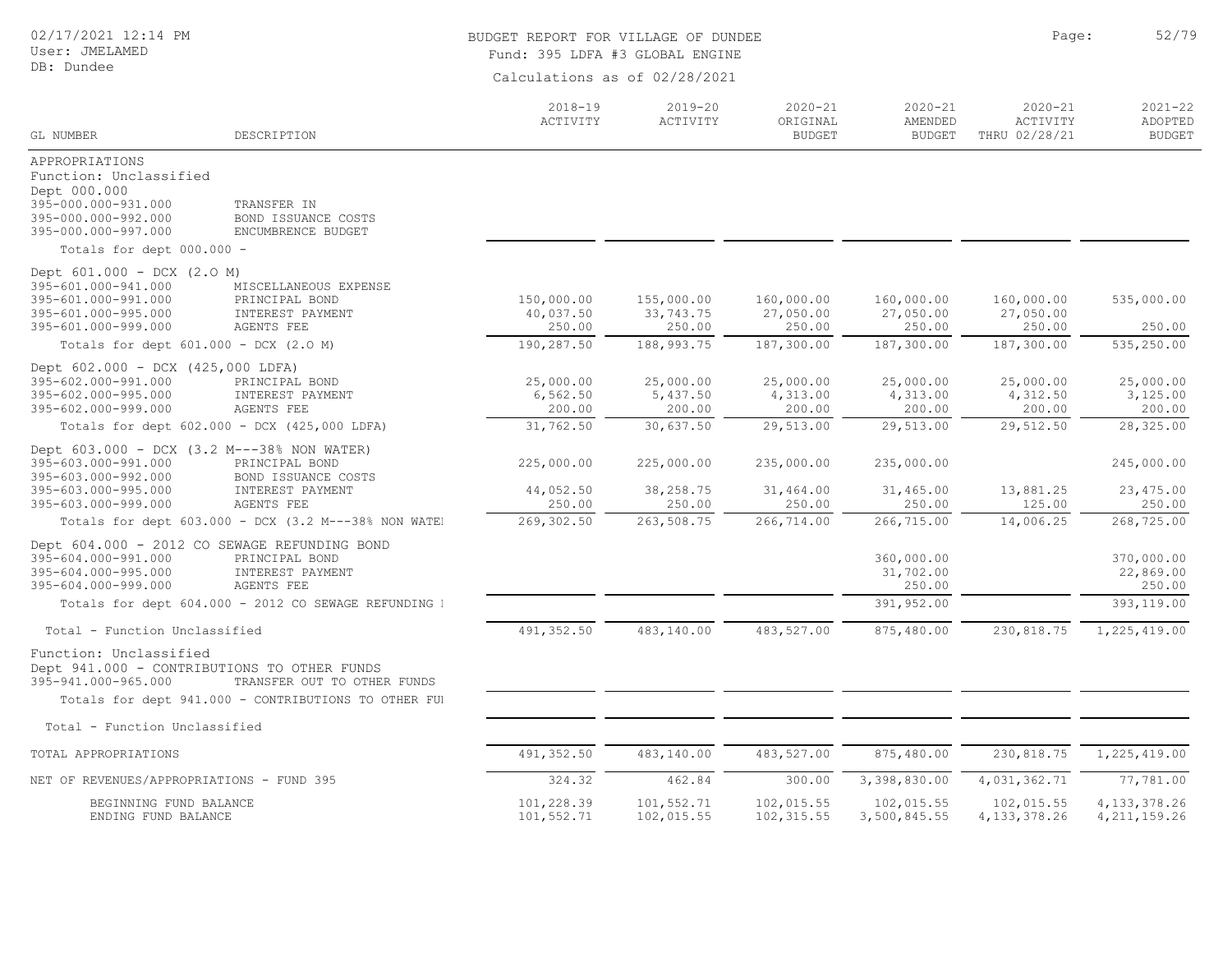User: JMELAMED DB: Dundee

# BUDGET REPORT FOR VILLAGE OF DUNDEE **Page:** 53/79 Fund: 396 2006 G.O. CAP IMPROVEMENT DEBT

| GL NUMBER                                                                                                                         | DESCRIPTION                                                                            | $2018 - 19$<br>ACTIVITY | $2019 - 20$<br>ACTIVITY | $2020 - 21$<br>ORIGINAL<br><b>BUDGET</b> | $2020 - 21$<br>AMENDED<br><b>BUDGET</b> | $2020 - 21$<br>ACTIVITY<br>THRU 02/28/21 | $2021 - 22$<br>ADOPTED<br><b>BUDGET</b> |
|-----------------------------------------------------------------------------------------------------------------------------------|----------------------------------------------------------------------------------------|-------------------------|-------------------------|------------------------------------------|-----------------------------------------|------------------------------------------|-----------------------------------------|
| ESTIMATED REVENUES<br>Function: Unclassified<br>Dept 000.000<br>396-000.000-665.000<br>396-000.000-691.001<br>396-000.000-697.000 | INTEREST ON INVESTMENT<br>CONTRIBUTIONS FROM OTHER FUNDS<br>APPROPR. FROM FUND BALANCE | 26.42<br>99,000.00      | 24.75<br>95,000.00      | 53.00<br>97,600.00                       | 50.00                                   | 0.30                                     |                                         |
| Totals for dept $000.000 -$                                                                                                       |                                                                                        | 99,026.42               | 95,024.75               | 97,653.00                                | 50.00                                   | 0.30                                     |                                         |
| Total - Function Unclassified                                                                                                     |                                                                                        | 99,026.42               | 95,024.75               | 97,653.00                                | 50.00                                   | 0.30                                     |                                         |
| TOTAL ESTIMATED REVENUES                                                                                                          |                                                                                        | 99,026.42               | 95,024.75               | 97,653.00                                | 50.00                                   | 0.30                                     |                                         |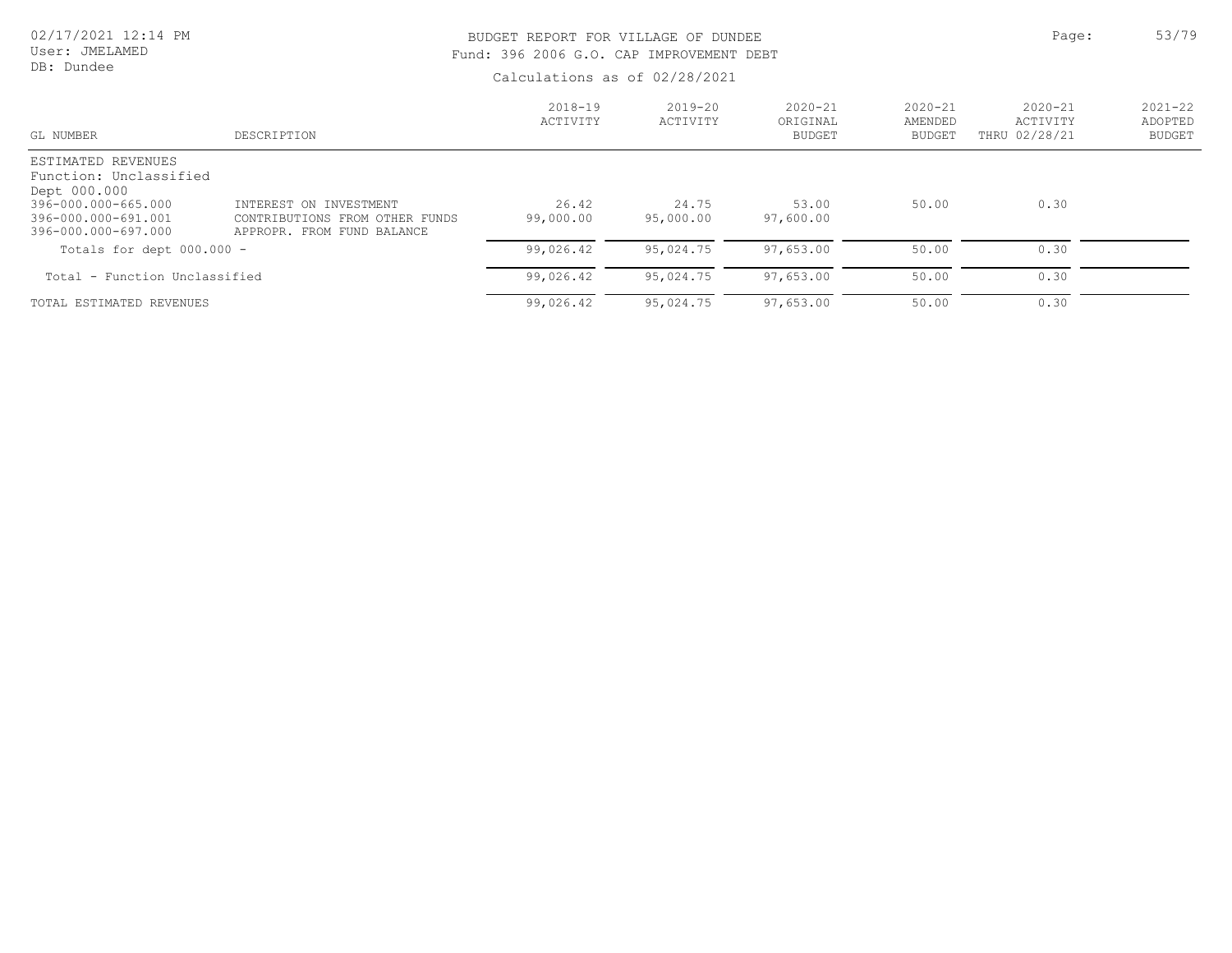User: JMELAMED DB: Dundee

# BUDGET REPORT FOR VILLAGE OF DUNDEE **Page:** 54/79 Fund: 396 2006 G.O. CAP IMPROVEMENT DEBT

| GL NUMBER                                  | DESCRIPTION                      | $2018 - 19$<br>ACTIVITY | $2019 - 20$<br>ACTIVITY | $2020 - 21$<br>ORIGINAL<br><b>BUDGET</b> | $2020 - 21$<br>AMENDED<br><b>BUDGET</b> | $2020 - 21$<br>ACTIVITY<br>THRU 02/28/21 | $2021 - 22$<br>ADOPTED<br><b>BUDGET</b> |
|--------------------------------------------|----------------------------------|-------------------------|-------------------------|------------------------------------------|-----------------------------------------|------------------------------------------|-----------------------------------------|
| APPROPRIATIONS                             |                                  |                         |                         |                                          |                                         |                                          |                                         |
| Function: Unclassified                     |                                  |                         |                         |                                          |                                         |                                          |                                         |
| Dept 000.000<br>396-000.000-941.000        | MISCELLANEOUS EXPENSE            |                         |                         |                                          |                                         |                                          |                                         |
| 396-000.000-965.000                        | TRANSFER OUT TO OTHER FUNDS      |                         |                         |                                          | 2,000.00                                | 1,915.70                                 |                                         |
| 396-000.000-991.000                        | PRINCIPAL BOND                   | 65,000.00               | 65,000.00               | 70,000.00                                |                                         |                                          |                                         |
| 396-000.000-995.000                        | INTEREST PAYMENT                 | 33,289.86               | 30,556.97               | 27,653.00                                |                                         |                                          |                                         |
| 396-000.000-997.000<br>396-000.000-999.000 | ENCUMBRENCE BUDGET<br>AGENTS FEE |                         |                         |                                          |                                         |                                          |                                         |
| Totals for dept 000.000 -                  |                                  | 98,289.86               | 95,556.97               | 97,653.00                                | 2,000.00                                | 1,915.70                                 |                                         |
| Total - Function Unclassified              |                                  | 98,289.86               | 95,556.97               | 97,653.00                                | 2,000.00                                | 1,915.70                                 |                                         |
| TOTAL APPROPRIATIONS                       |                                  | 98,289.86               | 95,556.97               | 97,653.00                                | 2,000.00                                | 1,915.70                                 |                                         |
| NET OF REVENUES/APPROPRIATIONS - FUND 396  |                                  | 736.56                  | (532.22)                |                                          | (1, 950.00)                             | (1, 915.40)                              |                                         |
| BEGINNING FUND BALANCE                     |                                  | 1,711.06                | 2,447.62                | 1,915.40                                 | 1,915.40                                | 1,915.40                                 |                                         |
| ENDING FUND BALANCE                        |                                  | 2,447.62                | 1,915.40                | 1,915.40                                 | (34.60)                                 |                                          |                                         |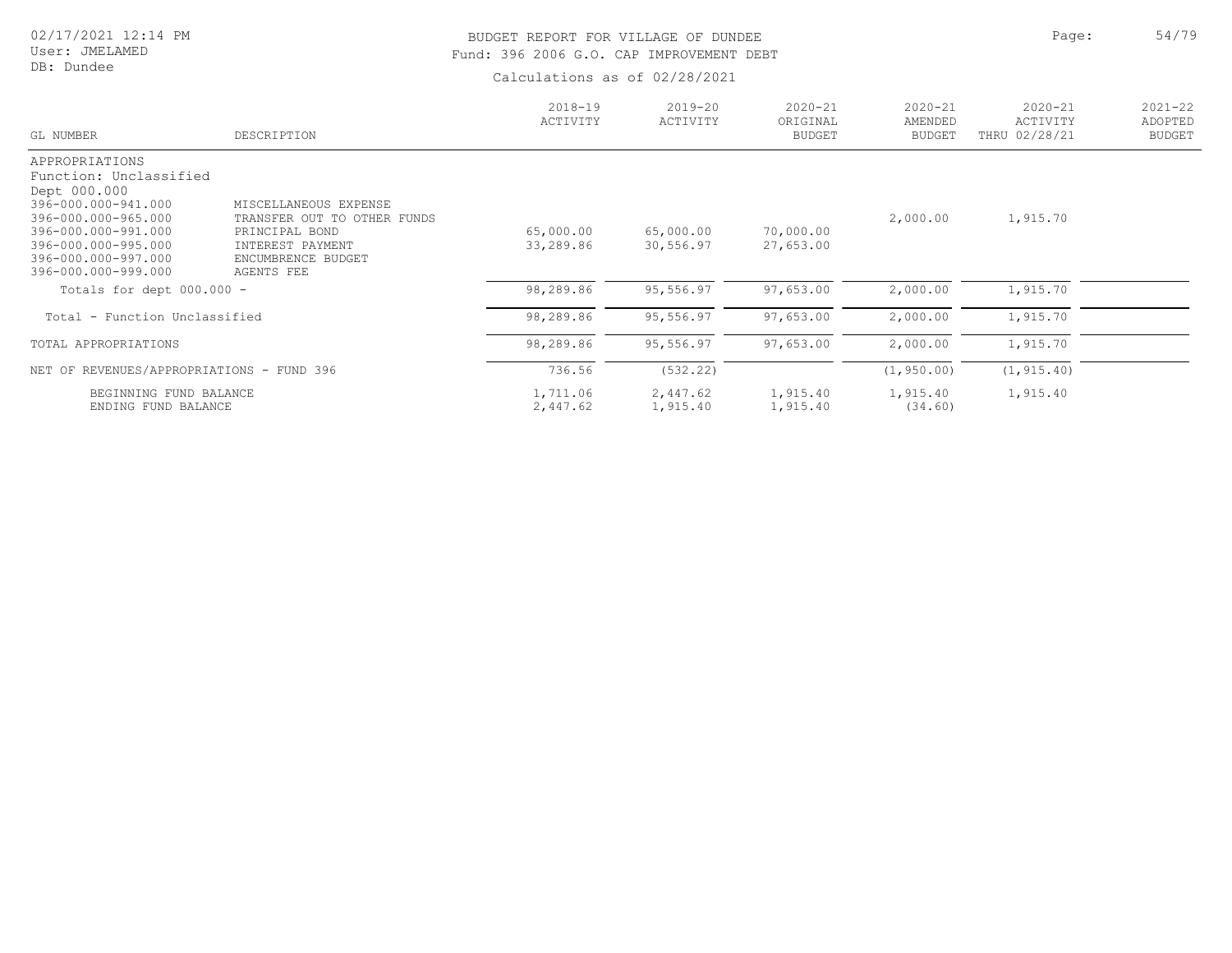#### User: JMELAMED DB: Dundee

# BUDGET REPORT FOR VILLAGE OF DUNDEE **Page:** 55/79 Fund: 401 CAPITAL IMPROVEMENT FUND

| GL NUMBER                                                                                                                                                                                                                                                                                                                                                                                                             | DESCRIPTION                                                                                                                                                                                                                                                                                                                                                                                     | $2018 - 19$<br>ACTIVITY          | $2019 - 20$<br>ACTIVITY | $2020 - 21$<br>ORIGINAL<br><b>BUDGET</b> | $2020 - 21$<br>AMENDED<br><b>BUDGET</b> | $2020 - 21$<br>ACTIVITY<br>THRU 02/28/21 | $2021 - 22$<br>ADOPTED<br><b>BUDGET</b> |
|-----------------------------------------------------------------------------------------------------------------------------------------------------------------------------------------------------------------------------------------------------------------------------------------------------------------------------------------------------------------------------------------------------------------------|-------------------------------------------------------------------------------------------------------------------------------------------------------------------------------------------------------------------------------------------------------------------------------------------------------------------------------------------------------------------------------------------------|----------------------------------|-------------------------|------------------------------------------|-----------------------------------------|------------------------------------------|-----------------------------------------|
| ESTIMATED REVENUES<br>Function: Unclassified<br>Dept 000.000<br>401-000.000-565.000<br>401-000.000-565.002<br>401-000.000-665.000<br>401-000.000-676.000<br>401-000.000-691.101<br>401-000.000-691.206<br>401-000.000-691.592<br>401-000.000-692.594<br>401-000.000-694.000<br>401-000.000-694.002<br>401-000.000-695.000<br>401-000.000-696.000<br>401-000.000-697.000<br>401-000.000-698.000<br>401-000.000-699.000 | <b>GRANTS</b><br>STATE GRANT - FORGIVENESS OF PRINC<br>INTEREST ON INVESTMENT<br>SELF-HELP MONIES<br>CONTRIBUTION FROM GENERAL FUN<br>SPECIAL ASSESSMENT INCOME<br>CONTRIBUTION FROM W/S FUND<br>CONTRIBUTION FROM LDFA #1<br>MISCELLANEOUS INCOME<br>TRANSFER FROM OTHER FUNDS<br>LOAN PROCEEDS<br>LOAN PROCEEDS<br>APPROPR. FROM FUND BALANCE<br>BOND PROCEEDS<br>PROCEEDS FROM SALE OF ASSET | 1,255.56<br>7,985.30<br>7,400.00 | 1,489.40                | 500.00<br>47,000.00                      | 200.00                                  | 77.02                                    |                                         |
| Totals for dept 000.000 -                                                                                                                                                                                                                                                                                                                                                                                             |                                                                                                                                                                                                                                                                                                                                                                                                 | 16,640.86                        | 1,489.40                | 47,500.00                                | 200.00                                  | 77.02                                    |                                         |
| Total - Function Unclassified                                                                                                                                                                                                                                                                                                                                                                                         |                                                                                                                                                                                                                                                                                                                                                                                                 | 16,640.86                        | 1,489.40                | 47,500.00                                | 200.00                                  | 77.02                                    |                                         |
| TOTAL ESTIMATED REVENUES                                                                                                                                                                                                                                                                                                                                                                                              |                                                                                                                                                                                                                                                                                                                                                                                                 | 16,640.86                        | 1,489.40                | 47,500.00                                | 200.00                                  | 77.02                                    |                                         |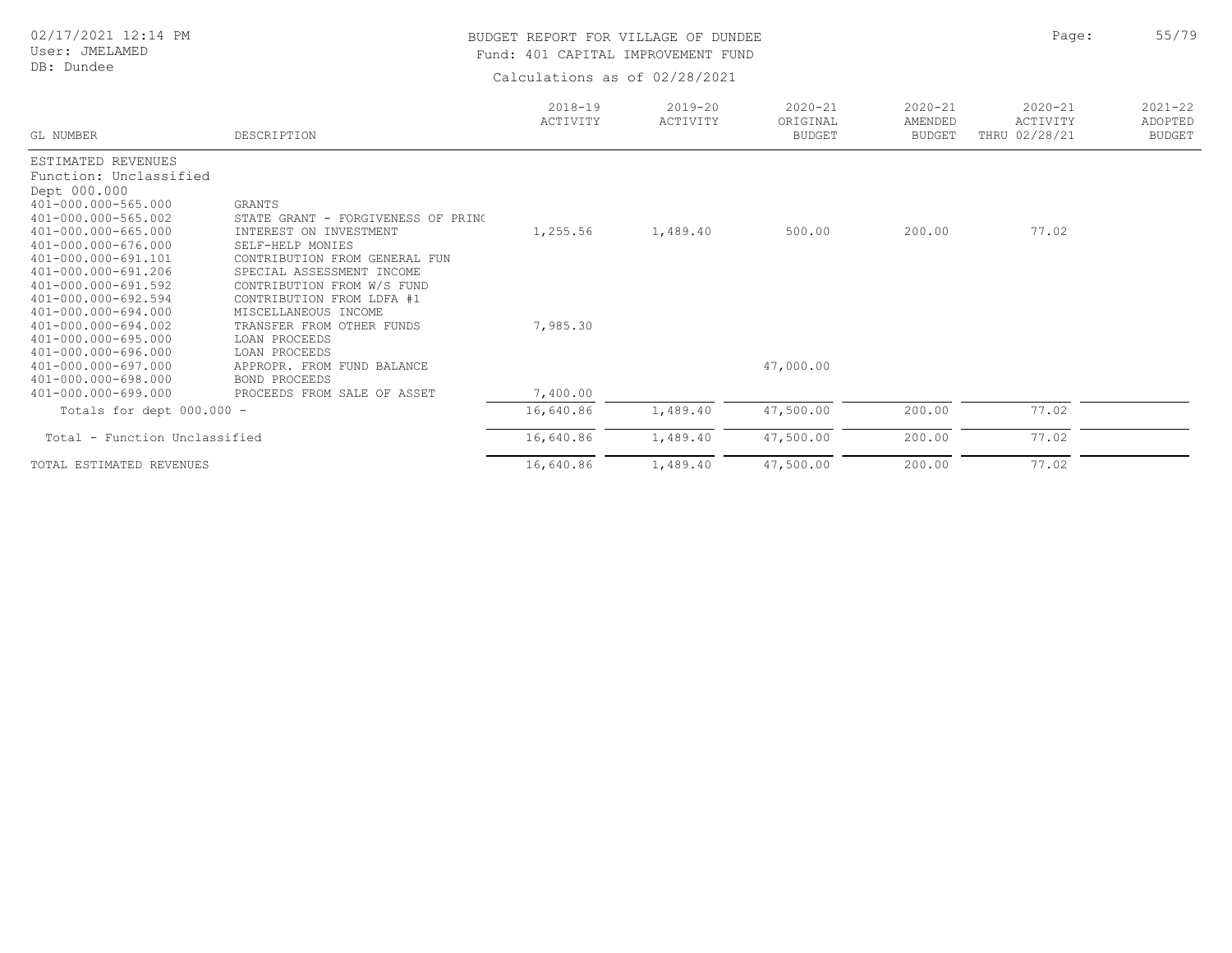#### User: JMELAMED

#### DB: Dundee

# BUDGET REPORT FOR VILLAGE OF DUNDEE **Page:** 56/79 Fund: 401 CAPITAL IMPROVEMENT FUND

Calculations as of 02/28/2021

| GL NUMBER                                                                                                                                                                                                   | DESCRIPTION                                                                                                                            | $2018 - 19$<br>ACTIVITY | $2019 - 20$<br>ACTIVITY | $2020 - 21$<br>ORIGINAL<br><b>BUDGET</b> | $2020 - 21$<br>AMENDED<br><b>BUDGET</b> | $2020 - 21$<br>ACTIVITY<br>THRU 02/28/21 | $2021 - 22$<br>ADOPTED<br><b>BUDGET</b> |
|-------------------------------------------------------------------------------------------------------------------------------------------------------------------------------------------------------------|----------------------------------------------------------------------------------------------------------------------------------------|-------------------------|-------------------------|------------------------------------------|-----------------------------------------|------------------------------------------|-----------------------------------------|
| APPROPRIATIONS<br>Function: Unclassified<br>Dept 000.000<br>401-000.000-965.000                                                                                                                             | TRANSFER OUT TO OTHER FUNDS                                                                                                            |                         |                         |                                          | 500,000.00                              | 496,365.73                               |                                         |
| 401-000.000-997.000                                                                                                                                                                                         | ENCUMBRENCE BUDGET                                                                                                                     |                         |                         |                                          |                                         |                                          |                                         |
| Totals for dept 000.000 -                                                                                                                                                                                   |                                                                                                                                        |                         |                         |                                          | 500,000.00                              | 496, 365.73                              |                                         |
| Dept 265.000 - VILLAGE HALL<br>401-265.000-805.000<br>401-265.000-818.000<br>401-265.000-930.000<br>401-265.000-930.001<br>401-265.000-941.000                                                              | ENGINEERING<br>CONTRACTUAL<br>BUILDING MAINTENANCE<br>VILLAGE OFFICE RENOVATION<br>MISCELLANEOUS EXPENSE                               |                         |                         |                                          |                                         |                                          |                                         |
| Totals for dept 265.000 - VILLAGE HALL                                                                                                                                                                      |                                                                                                                                        |                         |                         |                                          |                                         |                                          |                                         |
| Dept 266.000 - COMMUNITY CENTER<br>401-266.000-930.003<br>401-266.000-930.004<br>401-266.000-930.005<br>401-266.000-930.015                                                                                 | COMMUNITY CENTER IMPROVEMENTS<br>PARK IMPROVEMENTS<br>BUILDING & GROUNDS IMPROVEMEN<br>SCOUT BUILDING                                  |                         |                         |                                          |                                         |                                          |                                         |
| Totals for dept 266.000 - COMMUNITY CENTER                                                                                                                                                                  |                                                                                                                                        |                         |                         |                                          |                                         |                                          |                                         |
| Dept $267.000 - BULDINGS$ & GROUNDS<br>401-267.000-930.005<br>401-267.000-930.016                                                                                                                           | BUILDING & GROUNDS IMPROVEMEN<br>SIGNAGE (ENTRANCE CONCEPTS)                                                                           |                         |                         |                                          |                                         |                                          |                                         |
|                                                                                                                                                                                                             | Totals for dept 267.000 - BUILDINGS & GROUNDS                                                                                          |                         |                         |                                          |                                         |                                          |                                         |
| Dept 301.000 - POLICE SERVICES<br>401-301.000-988.000                                                                                                                                                       | EQUIPMENT                                                                                                                              |                         | 46,680.89               | 47,000.00                                |                                         |                                          |                                         |
| Totals for dept 301.000 - POLICE SERVICES                                                                                                                                                                   |                                                                                                                                        |                         | 46,680.89               | 47,000.00                                |                                         |                                          |                                         |
| Dept 413.000 - PROPERTY PURCHASE/PROMOTION<br>401-413.000-803.000<br>401-413.000-804.000<br>401-413.000-805.000<br>401-413.000-901.004<br>401-413.000-941.000<br>401-413.000-991.000<br>401-413.000-995.000 | <b>AUDIT FEES</b><br>LEGAL EXPENSES<br>ENGINEERING<br>PROPERTY PURCHASE<br>MISCELLANEOUS EXPENSE<br>PRINCIPAL BOND<br>INTEREST PAYMENT |                         |                         |                                          |                                         |                                          |                                         |
|                                                                                                                                                                                                             | Totals for dept 413.000 - PROPERTY PURCHASE/PROMOTIO                                                                                   |                         |                         |                                          |                                         |                                          |                                         |
| Dept 441.000 - DEPARTMENT OF PUBLIC WORKS<br>401-441.000-930.000<br>401-441.000-988.000                                                                                                                     | BUILDING MAINTENANCE<br>EQUIPMENT                                                                                                      |                         |                         |                                          |                                         |                                          |                                         |
|                                                                                                                                                                                                             | Totals for dept 441.000 - DEPARTMENT OF PUBLIC WORK:                                                                                   |                         |                         |                                          |                                         |                                          |                                         |
| Dept 451.000 - CONSTRUCTION<br>401-451.000-801.000<br>401-451.000-801.004<br>401-451.000-804.000<br>401-451.000-805.000<br>401-451.000-818.000<br>401-451.000-818.002                                       | CONSULTANT<br>CONSULTANT-COMM/STOW #1416<br>LEGAL EXPENSES<br>ENGINEERING<br>CONTRACTUAL<br>CONTRACTUAL -RIVERWALK                     |                         |                         |                                          |                                         |                                          |                                         |
| Totals for dept 451.000 - CONSTRUCTION                                                                                                                                                                      |                                                                                                                                        |                         |                         |                                          |                                         |                                          |                                         |

Dept 480.000 - WOLVERINE PARK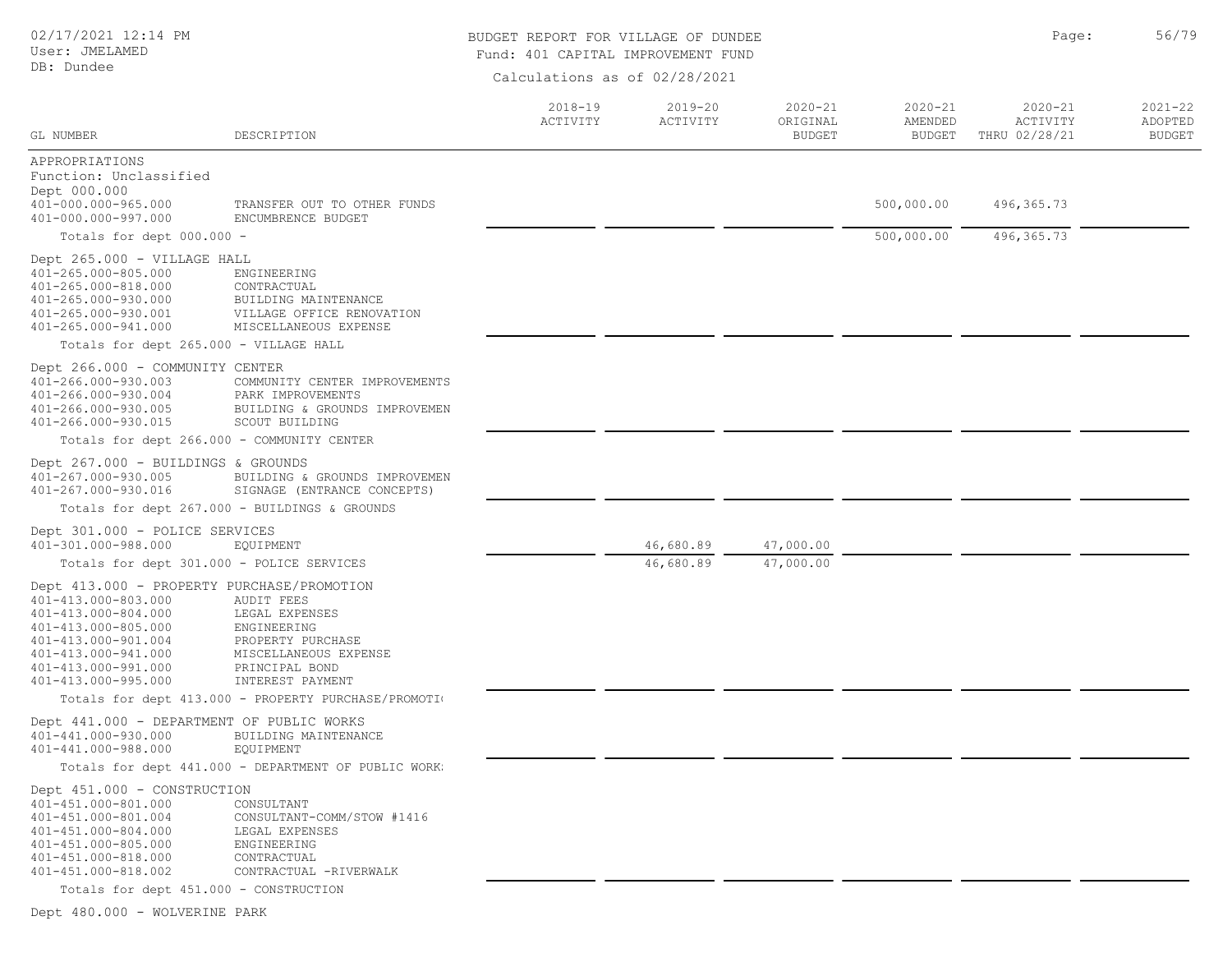### BUDGET REPORT FOR VILLAGE OF DUNDEE **Page:** 57/79 Fund: 401 CAPITAL IMPROVEMENT FUND

|                                                                                                                                                                                              |                                                                                                          | Calculations as Of 02/20/2021 |                         |                                          |                                         |                                          |                                         |
|----------------------------------------------------------------------------------------------------------------------------------------------------------------------------------------------|----------------------------------------------------------------------------------------------------------|-------------------------------|-------------------------|------------------------------------------|-----------------------------------------|------------------------------------------|-----------------------------------------|
| GL NUMBER                                                                                                                                                                                    | DESCRIPTION                                                                                              | $2018 - 19$<br>ACTIVITY       | $2019 - 20$<br>ACTIVITY | $2020 - 21$<br>ORIGINAL<br><b>BUDGET</b> | $2020 - 21$<br>AMENDED<br><b>BUDGET</b> | $2020 - 21$<br>ACTIVITY<br>THRU 02/28/21 | $2021 - 22$<br>ADOPTED<br><b>BUDGET</b> |
| APPROPRIATIONS<br>Function: Unclassified<br>Dept 480.000 - WOLVERINE PARK<br>401-480.000-760.001<br>401-480.000-760.002<br>401-480.000-760.003<br>401-480.000-760.004<br>401-480.000-805.000 | PATHWAY<br>PLAY EQUIPMENT<br>PAVILION SHELTER<br>PARK BENCHES<br>ENGINEERING                             |                               |                         |                                          |                                         |                                          |                                         |
| Totals for dept 480.000 - WOLVERINE PARK                                                                                                                                                     |                                                                                                          |                               |                         |                                          |                                         |                                          |                                         |
| Dept 480.001 - LDFA #3<br>401-480.001-805.000<br>401-480.001-818.000                                                                                                                         | ENGINEERING<br>CONTRACTUAL                                                                               |                               |                         |                                          |                                         |                                          |                                         |
| Totals for dept 480.001 - LDFA #3                                                                                                                                                            |                                                                                                          |                               |                         |                                          |                                         |                                          |                                         |
| Dept 480.002 - FIRST STREET<br>401-480.002-807.003<br>401-480.002-818.000                                                                                                                    | BOND COUNSEL<br>CONTRACTUAL                                                                              |                               |                         |                                          |                                         |                                          |                                         |
| Totals for dept 480.002 - FIRST STREET                                                                                                                                                       |                                                                                                          |                               |                         |                                          |                                         |                                          |                                         |
| Dept 481.001 - RAWSON STREET<br>401-481.001-801.000<br>401-481.001-805.000<br>401-481.001-807.003<br>401-481.001-807.004<br>401-481.001-818.000<br>401-481.001-900.000                       | CONSULTANT<br>ENGINEERING<br>BOND COUNSEL<br>FINANCIAL ADVISOR<br>CONTRACTUAL<br>PUBLISHING              |                               |                         |                                          |                                         |                                          |                                         |
| Totals for dept 481.001 - RAWSON STREET                                                                                                                                                      |                                                                                                          |                               |                         |                                          |                                         |                                          |                                         |
| Dept 481.002 - DDA PORTION<br>401-481.002-805.000<br>401-481.002-818.000                                                                                                                     | ENGINEERING<br>CONTRACTUAL                                                                               |                               |                         |                                          |                                         |                                          |                                         |
| Totals for dept 481.002 - DDA PORTION                                                                                                                                                        |                                                                                                          |                               |                         |                                          |                                         |                                          |                                         |
| Dept 481.003 - DUNDEE AZALIA RD<br>401-481.003-805.000                                                                                                                                       | ENGINEERING                                                                                              |                               |                         |                                          |                                         |                                          |                                         |
|                                                                                                                                                                                              | Totals for dept 481.003 - DUNDEE AZALIA RD                                                               |                               |                         |                                          |                                         |                                          |                                         |
| Dept 481.004 - GLOBAL ALLIANCE<br>401-481.004-801.000<br>401-481.004-804.000<br>401-481.004-805.000<br>401-481.004-818.000<br>401-481.004-901.004<br>401-481.004-941.000                     | CONSULTANT<br>LEGAL EXPENSES<br>ENGINEERING<br>CONTRACTUAL<br>PROPERTY PURCHASE<br>MISCELLANEOUS EXPENSE |                               |                         |                                          |                                         |                                          |                                         |
| Totals for dept 481.004 - GLOBAL ALLIANCE                                                                                                                                                    |                                                                                                          |                               |                         |                                          |                                         |                                          |                                         |
| Dept 484.000 - 2000 S.A. (INDUSTRIAL)<br>401-484.000-801.000<br>401-484.000-805.000<br>401-484.000-818.000<br>401-484.000-941.000                                                            | CONSULTANT<br>ENGINEERING<br>CONTRACTUAL<br>MISCELLANEOUS EXPENSE                                        |                               |                         |                                          |                                         |                                          |                                         |
|                                                                                                                                                                                              | Totals for dept 484.000 - 2000 S.A. (INDUSTRIAL)                                                         |                               |                         |                                          |                                         |                                          |                                         |
| Dept 592.000 - WATER/SEWER CONSTRUCTION<br>401-592.000-801.005                                                                                                                               | CONSULTANT-OTHER                                                                                         |                               |                         |                                          |                                         |                                          |                                         |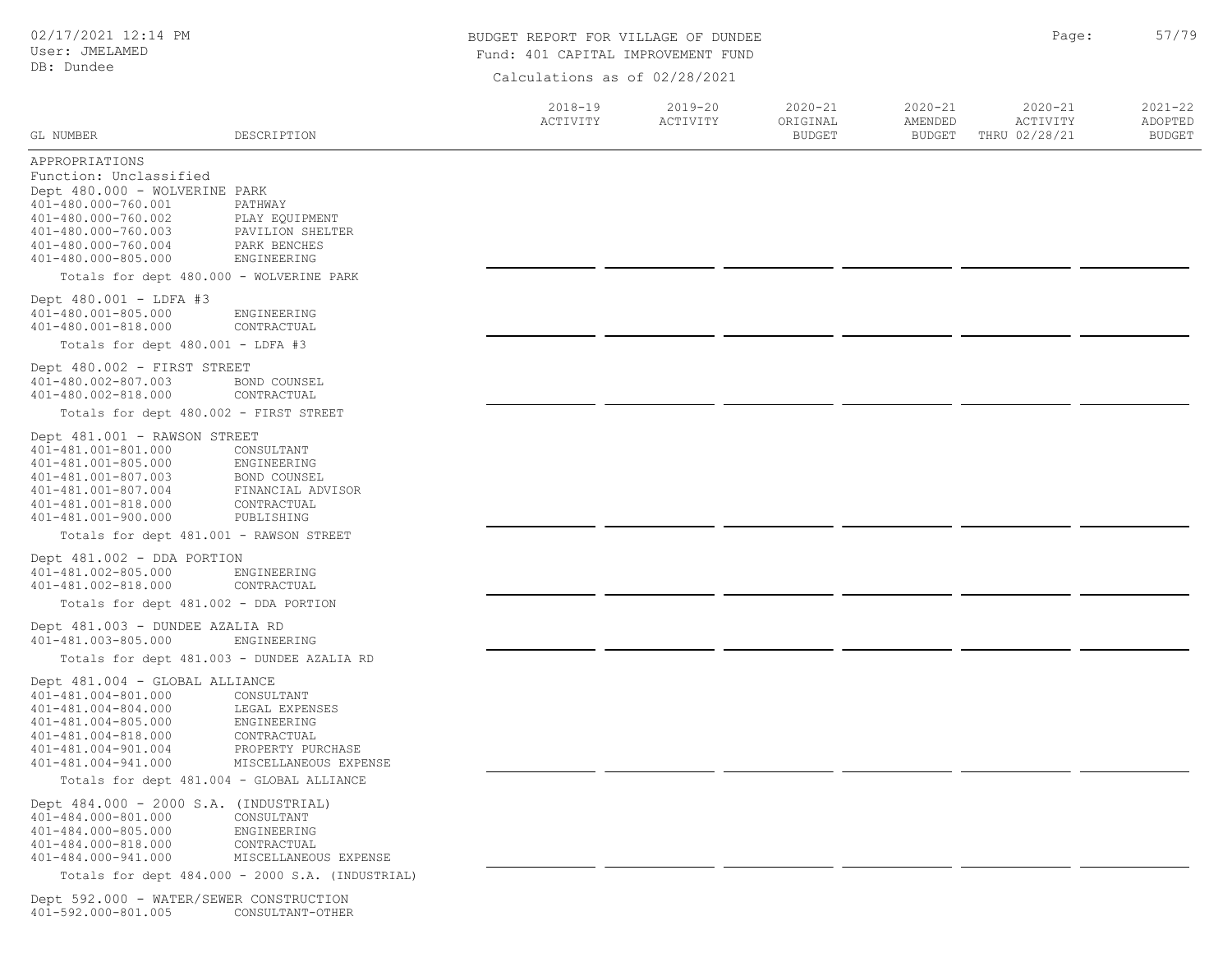### BUDGET REPORT FOR VILLAGE OF DUNDEE **Page:** 58/79 Fund: 401 CAPITAL IMPROVEMENT FUND

| GL NUMBER                                         | DESCRIPTION                                          | $2018 - 19$<br>ACTIVITY | $2019 - 20$<br>ACTIVITY | $2020 - 21$<br>ORIGINAL<br><b>BUDGET</b> | $2020 - 21$<br>AMENDED<br><b>BUDGET</b> | $2020 - 21$<br>ACTIVITY<br>THRU 02/28/21 | $2021 - 22$<br>ADOPTED<br><b>BUDGET</b> |
|---------------------------------------------------|------------------------------------------------------|-------------------------|-------------------------|------------------------------------------|-----------------------------------------|------------------------------------------|-----------------------------------------|
| APPROPRIATIONS<br>Function: Unclassified          |                                                      |                         |                         |                                          |                                         |                                          |                                         |
| Dept 592.000 - WATER/SEWER CONSTRUCTION           |                                                      |                         |                         |                                          |                                         |                                          |                                         |
| 401-592.000-805.000                               | ENGINEERING                                          |                         |                         |                                          |                                         |                                          |                                         |
| 401-592.000-818.000<br>401-592.000-818.005        | CONTRACTUAL<br>CONTRACTUAL -VIDEO INSPECTION         |                         | 1,000.00                |                                          |                                         |                                          |                                         |
| 401-592.000-930.005                               | BUILDING & GROUNDS IMPROVEMEN                        |                         |                         |                                          |                                         |                                          |                                         |
|                                                   | Totals for dept 592.000 - WATER/SEWER CONSTRUCTION   |                         | 1,000.00                |                                          |                                         |                                          |                                         |
| Dept 592.001 - SEWER I&I PROGRAM                  |                                                      |                         |                         |                                          |                                         |                                          |                                         |
| 401-592.001-801.000                               | CONSULTANT                                           |                         |                         |                                          |                                         |                                          |                                         |
| 401-592.001-805.000<br>401-592.001-818.000        | ENGINEERING<br>CONTRACTUAL                           |                         | 1,980.00                |                                          |                                         |                                          |                                         |
| 401-592.001-818.005                               | CONTRACTUAL -VIDEO INSPECTION                        |                         |                         |                                          |                                         |                                          |                                         |
| 401-592.001-941.000                               | MISCELLANEOUS EXPENSE                                |                         |                         |                                          |                                         |                                          |                                         |
|                                                   | Totals for dept 592.001 - SEWER I&I PROGRAM          |                         | 1,980.00                |                                          |                                         |                                          |                                         |
| Dept 733.000 - WWTP REVAMP<br>401-733.000-818.000 |                                                      |                         |                         |                                          |                                         |                                          |                                         |
|                                                   | CONTRACTUAL<br>Totals for dept 733.000 - WWTP REVAMP |                         |                         |                                          |                                         |                                          |                                         |
|                                                   |                                                      |                         |                         |                                          |                                         |                                          |                                         |
| Total - Function Unclassified                     |                                                      |                         | 49,660.89               | 47,000.00                                | 500,000.00                              | 496, 365.73                              |                                         |
| Function: Unclassified                            |                                                      |                         |                         |                                          |                                         |                                          |                                         |
| Dept 485.001 - DO NOT USE                         |                                                      |                         |                         |                                          |                                         |                                          |                                         |
| 401-485.001-805.000<br>401-485.001-818.000        | ENGINEERING<br>CONTRACTUAL                           |                         |                         |                                          |                                         |                                          |                                         |
| Totals for dept 485.001 - DO NOT USE              |                                                      |                         |                         |                                          |                                         |                                          |                                         |
|                                                   | Dept 941.000 - CONTRIBUTIONS TO OTHER FUNDS          |                         |                         |                                          |                                         |                                          |                                         |
| 401-941.000-965.000                               | TRANSFER OUT TO OTHER FUNDS                          |                         |                         |                                          |                                         |                                          |                                         |
|                                                   | Totals for dept 941.000 - CONTRIBUTIONS TO OTHER FUI |                         |                         |                                          |                                         |                                          |                                         |
| Total - Function Unclassified                     |                                                      |                         |                         |                                          |                                         |                                          |                                         |
| TOTAL APPROPRIATIONS                              |                                                      |                         | 49,660.89               | 47,000.00                                | 500,000.00                              | 496, 365.73                              |                                         |
| NET OF REVENUES/APPROPRIATIONS - FUND 401         |                                                      | 16,640.86               | (48, 171.49)            | 500.00                                   | (499, 800.00)                           | (496, 288.71)                            |                                         |
| BEGINNING FUND BALANCE                            |                                                      | 525,819.34              | 542,460.20              | 494,288.71                               | 494,288.71                              | 494,288.71                               | (2,000.00)                              |
| ENDING FUND BALANCE                               |                                                      | 542,460.20              | 494,288.71              | 494,788.71                               | (5, 511.29)                             | (2,000.00)                               | (2,000.00)                              |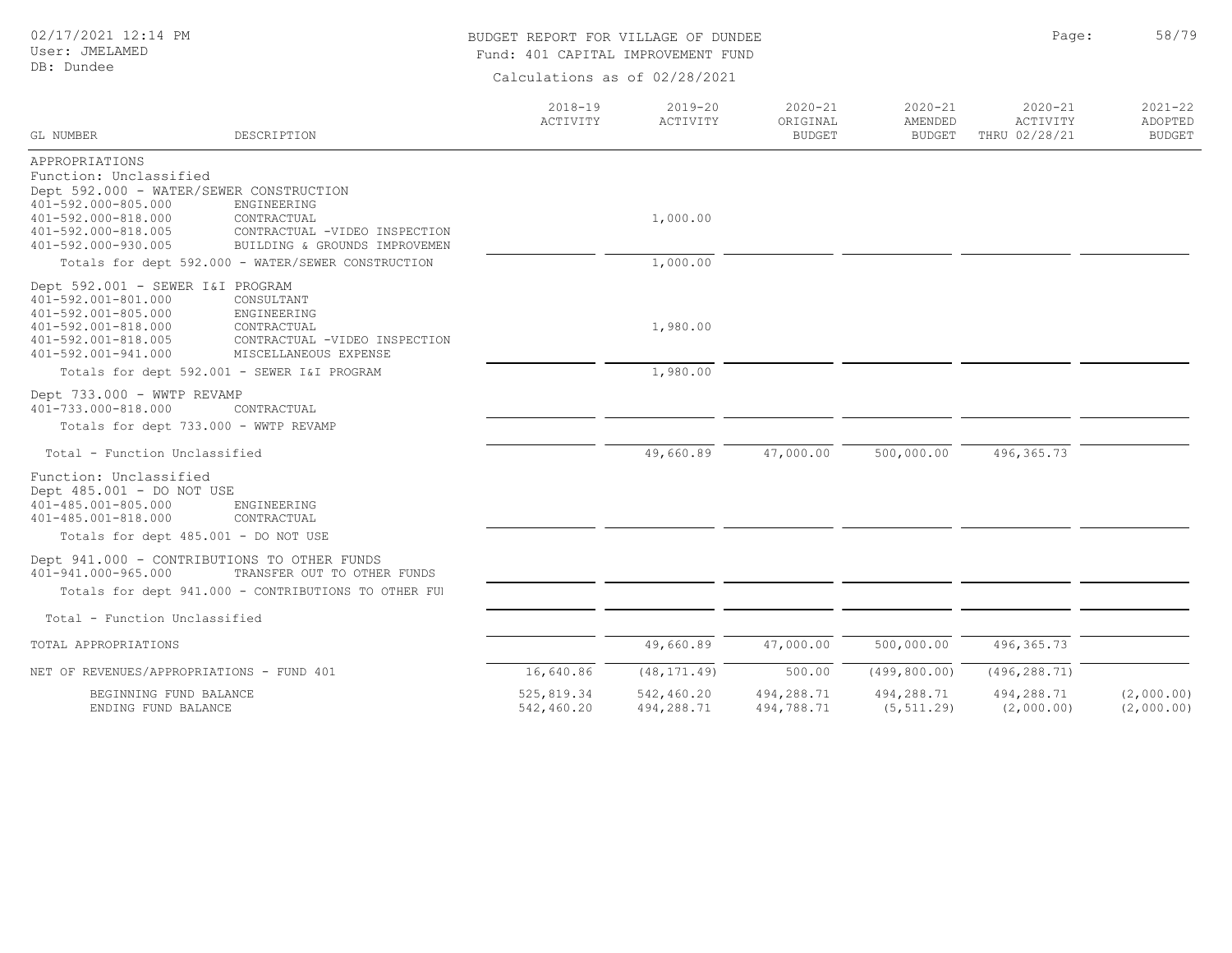# BUDGET REPORT FOR VILLAGE OF DUNDEE **Page:** 59/79 Fund: 472 SEWER SEPARATION/STREET REHAB.

| GL NUMBER                                                                                                                                                                                              | DESCRIPTION                                                                                                                                                                    | $2018 - 19$<br>ACTIVITY | $2019 - 20$<br>ACTIVITY | $2020 - 21$<br>ORIGINAL<br><b>BUDGET</b> | $2020 - 21$<br>AMENDED<br>BUDGET | $2020 - 21$<br>ACTIVITY<br>THRU 02/28/21 | $2021 - 22$<br>ADOPTED<br><b>BUDGET</b> |
|--------------------------------------------------------------------------------------------------------------------------------------------------------------------------------------------------------|--------------------------------------------------------------------------------------------------------------------------------------------------------------------------------|-------------------------|-------------------------|------------------------------------------|----------------------------------|------------------------------------------|-----------------------------------------|
| ESTIMATED REVENUES<br>Function: Unclassified<br>Dept 000.000<br>472-000.000-565.002<br>472-000.000-665.000<br>472-000.000-672.001<br>472-000.000-673.003<br>472-000.000-691.001<br>472-000.000-697.000 | STATE GRANT - FORGIVENESS OF PRINC<br>INTEREST ON INVESTMENT<br>SPECIAL ASSESSMEN #1<br>SA INTEREST PAYMENT #3<br>CONTRIBUTIONS FROM OTHER FUNDS<br>APPROPR. FROM FUND BALANCE | 208.22                  | 1,966.63                | 40.00                                    | 20.00                            | 0.28                                     |                                         |
| 472-000.000-698.000                                                                                                                                                                                    | BOND PROCEEDS                                                                                                                                                                  | 4,520,400.92            | 263,104.00              | 290,000.00                               |                                  |                                          |                                         |
| Totals for dept $000.000 -$                                                                                                                                                                            |                                                                                                                                                                                | 4,520,609.14            | 265,070.63              | 290,040.00                               | 20.00                            | 0.28                                     |                                         |
| Total - Function Unclassified                                                                                                                                                                          |                                                                                                                                                                                | 4,520,609.14            | 265,070.63              | 290,040.00                               | 20.00                            | 0.28                                     |                                         |
| TOTAL ESTIMATED REVENUES                                                                                                                                                                               |                                                                                                                                                                                | 4,520,609.14            | 265,070.63              | 290,040.00                               | 20.00                            | 0.28                                     |                                         |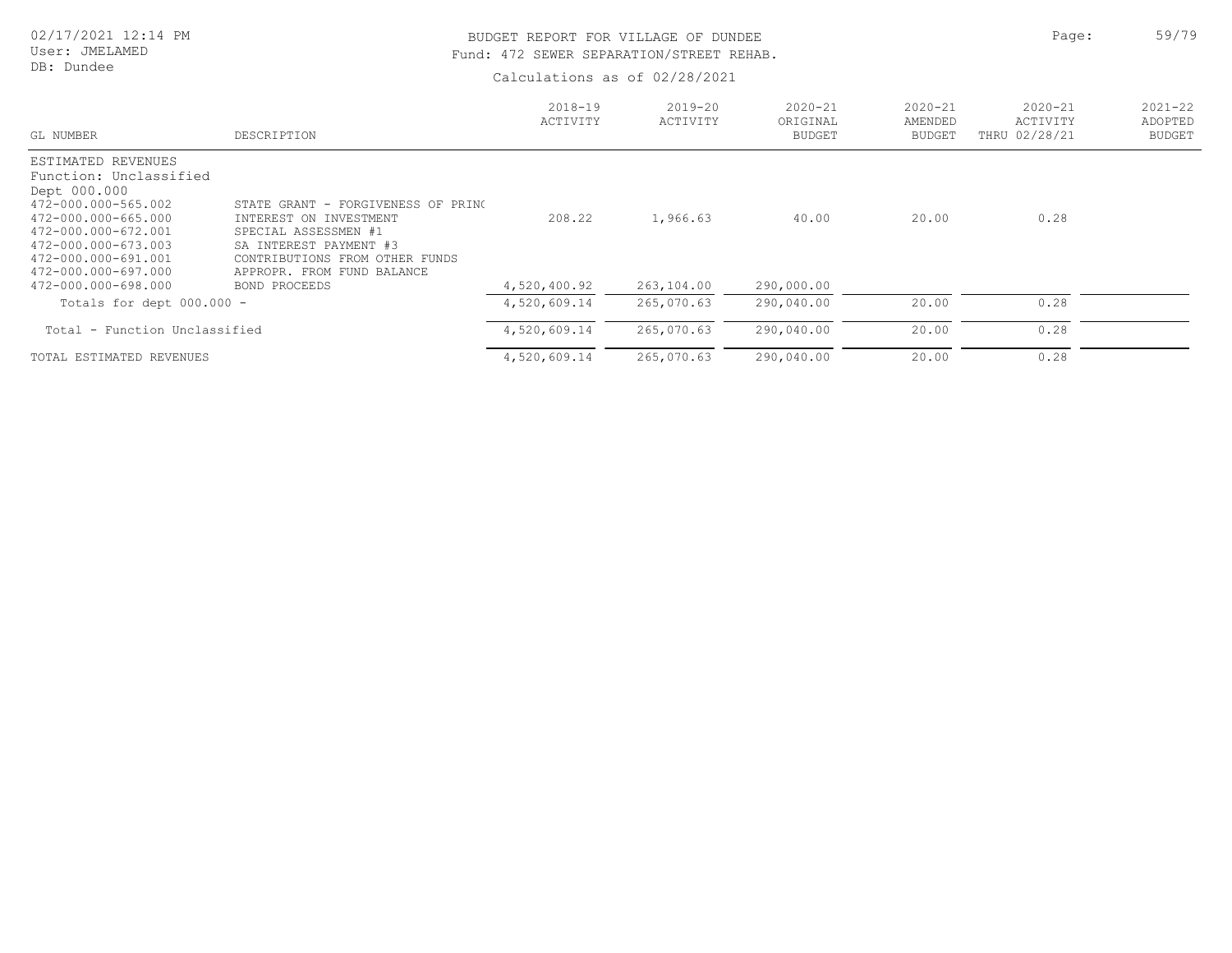# User: JMELAMED

#### DB: Dundee

# BUDGET REPORT FOR VILLAGE OF DUNDEE **Page:** 960/79 Fund: 472 SEWER SEPARATION/STREET REHAB.

| GL NUMBER                                                                                                           | DESCRIPTION                                             | $2018 - 19$<br>ACTIVITY      | $2019 - 20$<br>ACTIVITY  | $2020 - 21$<br>ORIGINAL<br><b>BUDGET</b> | 2020-21<br>AMENDED<br><b>BUDGET</b> | $2020 - 21$<br>ACTIVITY<br>THRU 02/28/21 | $2021 - 22$<br>ADOPTED<br><b>BUDGET</b> |
|---------------------------------------------------------------------------------------------------------------------|---------------------------------------------------------|------------------------------|--------------------------|------------------------------------------|-------------------------------------|------------------------------------------|-----------------------------------------|
|                                                                                                                     |                                                         |                              |                          |                                          |                                     |                                          |                                         |
| APPROPRIATIONS<br>Function: Unclassified<br>Dept 000.000                                                            |                                                         |                              |                          |                                          |                                     |                                          |                                         |
| 472-000.000-965.000<br>472-000.000-997.000                                                                          | TRANSFER OUT TO OTHER FUNDS<br>ENCUMBRENCE BUDGET       |                              |                          |                                          | 2,000.00                            | 1,832.39                                 |                                         |
| Totals for dept 000.000 -                                                                                           |                                                         |                              |                          |                                          | 2,000.00                            | 1,832.39                                 |                                         |
| Dept 730.000 - WWTP EQ TANKS<br>472-730.000-805.000<br>472-730.000-818.000                                          | ENGINEERING<br>CONTRACTUAL                              |                              |                          |                                          |                                     |                                          |                                         |
| Totals for dept 730.000 - WWTP EQ TANKS                                                                             |                                                         |                              |                          |                                          |                                     |                                          |                                         |
| Dept 732.000 - COLLECTION SYSTEM SRF<br>472-732.000-818.000                                                         | CONTRACTUAL                                             |                              |                          |                                          |                                     |                                          |                                         |
|                                                                                                                     | Totals for dept 732.000 - COLLECTION SYSTEM SRF         |                              |                          |                                          |                                     |                                          |                                         |
| Dept 733.000 - WWTP REVAMP<br>472-733.000-805.000<br>472-733.000-818.000<br>472-733.000-941.000                     | ENGINEERING<br>CONTRACTUAL<br>MISCELLANEOUS EXPENSE     | 178,613.19<br>4, 163, 122.69 | 36,068.53<br>227, 265.19 | 90,000.00<br>200,000.00                  |                                     |                                          |                                         |
| Totals for dept 733.000 - WWTP REVAMP                                                                               |                                                         | 4, 341, 735.88               | 263, 333.72              | 290,000.00                               |                                     |                                          |                                         |
| Dept 734.000 - WASTE LINES/LOT<br>472-734.000-805.000<br>472-734.000-818.000<br>472-734.000-941.000                 | ENGINEERING<br>CONTRACTUAL<br>MISCELLANEOUS EXPENSE     | 15,226.14<br>163, 436.34     |                          |                                          |                                     |                                          |                                         |
|                                                                                                                     | Totals for dept 734.000 - WASTE LINES/LOT               | 178,662.48                   |                          |                                          |                                     |                                          |                                         |
| Dept 736.000 - EDC-TECHNICAL (LEGAL, ENG, ADM)<br>472-736.000-801.000<br>472-736.000-804.000<br>472-736.000-805.000 | CONSULTANT<br>LEGAL EXPENSES<br>ENGINEERING             | 1,300.00                     | 1,300.00                 |                                          |                                     |                                          |                                         |
|                                                                                                                     | Totals for dept 736.000 - EDC-TECHNICAL (LEGAL, ENG, A) | 1,300.00                     | 1,300.00                 |                                          |                                     |                                          |                                         |
| Total - Function Unclassified                                                                                       |                                                         | 4,521,698.36                 | 264,633.72               | 290,000.00                               | 2,000.00                            | 1,832.39                                 |                                         |
| Function: Unclassified<br>Dept 941.000 - CONTRIBUTIONS TO OTHER FUNDS<br>472-941.000-965.016<br>472-941.000-965.020 | TRANSFER TO CONSTRUCTION<br>TRANSFER TO OTHER FUNDS     |                              |                          |                                          |                                     |                                          |                                         |
|                                                                                                                     | Totals for dept 941.000 - CONTRIBUTIONS TO OTHER FUI    |                              |                          |                                          |                                     |                                          |                                         |
| Total - Function Unclassified                                                                                       |                                                         |                              |                          |                                          |                                     |                                          |                                         |
| TOTAL APPROPRIATIONS                                                                                                |                                                         | 4,521,698.36                 | 264,633.72               | 290,000.00                               | 2,000.00                            | 1,832.39                                 |                                         |
| NET OF REVENUES/APPROPRIATIONS - FUND 472                                                                           |                                                         | (1,089.22)                   | 436.91                   | 40.00                                    | (1, 980.00)                         | (1, 832.11)                              |                                         |
| BEGINNING FUND BALANCE<br>FUND BALANCE ADJUSTMENTS                                                                  |                                                         | 3,005.30                     | 1,916.08<br>(1, 916.00)  | 436.99                                   | 436.99                              | 436.99                                   | (1, 395.12)                             |
| ENDING FUND BALANCE                                                                                                 |                                                         | 1,916.08                     | 436.99                   | 476.99                                   | (1, 543.01)                         | (1, 395.12)                              | (1, 395.12)                             |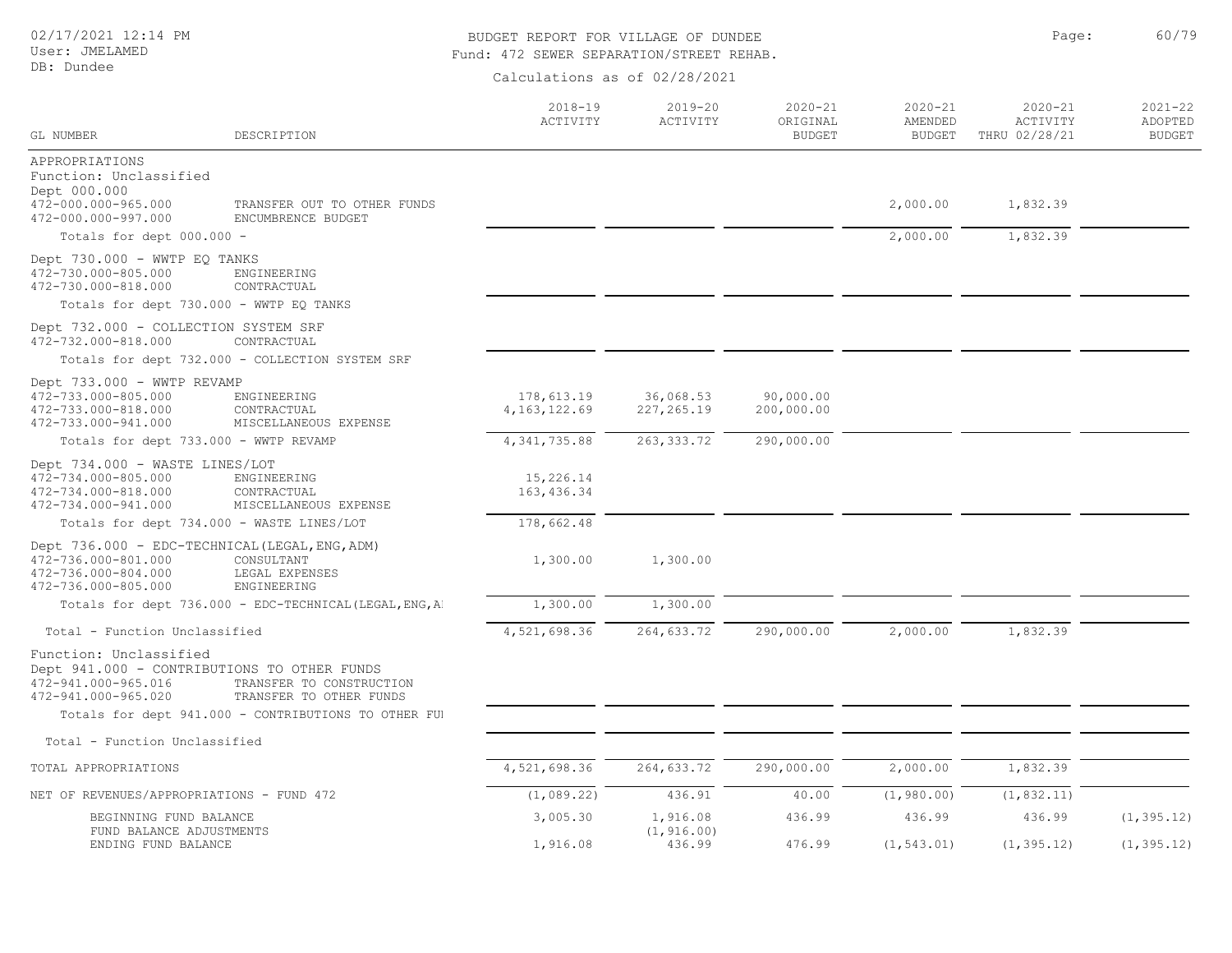#### 02/17/2021 12:14 PM User: JMELAMED BUDGET REPORT FOR VILLAGE OF DUNDEE **Page:** 61/79

DB: Dundee

# Fund: 493 EDC CONSTRUCTION FUND

| GL NUMBER                                                                                                                                                | DESCRIPTION                                                                              | $2018 - 19$<br>ACTIVITY | 2019-20<br>ACTIVITY | $2020 - 21$<br>ORIGINAL<br><b>BUDGET</b> | $2020 - 21$<br>AMENDED<br><b>BUDGET</b> | $2020 - 21$<br>ACTIVITY<br>THRU 02/28/21 | $2021 - 22$<br>ADOPTED<br><b>BUDGET</b> |
|----------------------------------------------------------------------------------------------------------------------------------------------------------|------------------------------------------------------------------------------------------|-------------------------|---------------------|------------------------------------------|-----------------------------------------|------------------------------------------|-----------------------------------------|
| ESTIMATED REVENUES<br>Function: Unclassified<br>Dept 000.000<br>493-000.000-608.001<br>493-000.000-653.006<br>493-000.000-665.000<br>493-000.000-697.000 | EDC- VILLAGE<br>PRIOR YR REFUNDS<br>INTEREST ON INVESTMENT<br>APPROPR. FROM FUND BALANCE | 707.53                  | 914.33              | 400.00<br>3,800.00                       | 400.00                                  | 49.99                                    | 322,206.00                              |
| Totals for dept $000.000 -$                                                                                                                              |                                                                                          | 707.53                  | 914.33              | 4,200.00                                 | 400.00                                  | 49.99                                    | 322,206.00                              |
| Total - Function Unclassified                                                                                                                            |                                                                                          | 707.53                  | 914.33              | 4,200.00                                 | 400.00                                  | 49.99                                    | 322,206.00                              |
| TOTAL ESTIMATED REVENUES                                                                                                                                 |                                                                                          | 707.53                  | 914.33              | 4,200.00                                 | 400.00                                  | 49.99                                    | 322,206.00                              |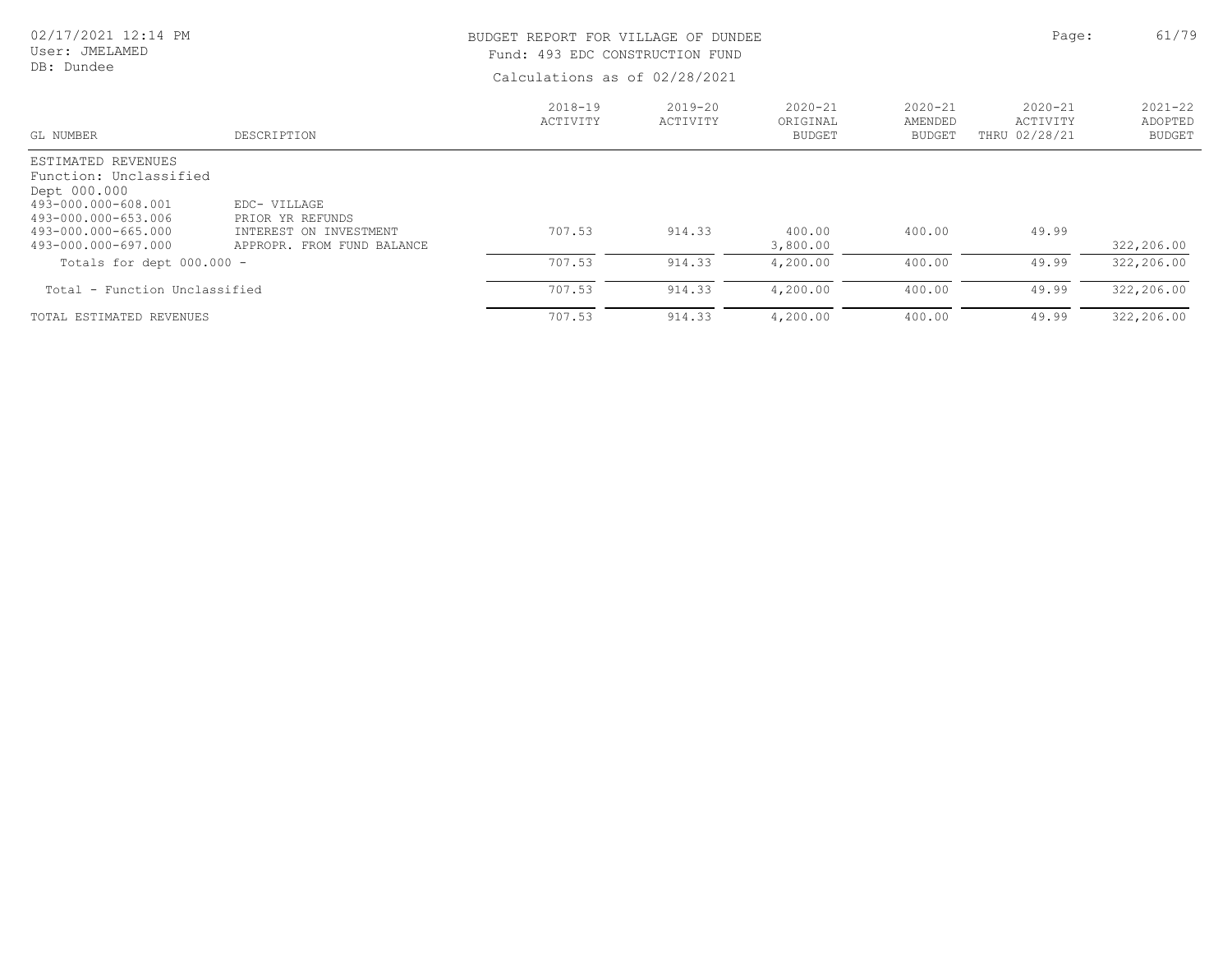#### User: JMELAMED DB: Dundee

# BUDGET REPORT FOR VILLAGE OF DUNDEE **Page:** 62/79 Fund: 493 EDC CONSTRUCTION FUND

| GL NUMBER                                  | DESCRIPTION                | $2018 - 19$<br>ACTIVITY | $2019 - 20$<br>ACTIVITY | $2020 - 21$<br>ORIGINAL<br><b>BUDGET</b> | $2020 - 21$<br>AMENDED<br><b>BUDGET</b> | $2020 - 21$<br>ACTIVITY<br>THRU 02/28/21 | $2021 - 22$<br>ADOPTED<br><b>BUDGET</b> |
|--------------------------------------------|----------------------------|-------------------------|-------------------------|------------------------------------------|-----------------------------------------|------------------------------------------|-----------------------------------------|
| APPROPRIATIONS                             |                            |                         |                         |                                          |                                         |                                          |                                         |
| Function: Unclassified                     |                            |                         |                         |                                          |                                         |                                          |                                         |
| Dept 000.000                               |                            |                         |                         |                                          |                                         |                                          |                                         |
| 493-000.000-801.000                        | CONSULTANT                 |                         |                         |                                          |                                         |                                          |                                         |
| 493-000.000-805.000<br>493-000.000-818.000 | ENGINEERING<br>CONTRACTUAL | 19,507.43               | 300.00                  | 4,200.00                                 |                                         |                                          | 322,206.00                              |
| 493-000.000-965.201                        | REFUNDS                    |                         |                         |                                          |                                         |                                          |                                         |
| 493-000.000-997.000                        | ENCUMBRENCE BUDGET         |                         |                         |                                          |                                         |                                          |                                         |
| Totals for dept $000.000 -$                |                            | 19,507.43               | 300.00                  | 4,200.00                                 |                                         |                                          | 322,206.00                              |
| Total - Function Unclassified              |                            | 19,507.43               | 300.00                  | 4,200.00                                 |                                         |                                          | 322,206.00                              |
| TOTAL APPROPRIATIONS                       |                            | 19,507.43               | 300.00                  | 4,200.00                                 |                                         |                                          | 322,206.00                              |
| NET OF REVENUES/APPROPRIATIONS - FUND 493  |                            | (18, 799, 90)           | 614.33                  |                                          | 400.00                                  | 49.99                                    |                                         |
| BEGINNING FUND BALANCE                     |                            | 340,341.88              | 321,541.98              | 322, 156.31                              | 322, 156.31                             | 322, 156.31                              | 322,206.30                              |
| ENDING FUND BALANCE                        |                            | 321,541.98              | 322, 156.31             | 322, 156.31                              | 322, 556.31                             | 322,206.30                               | 322,206.30                              |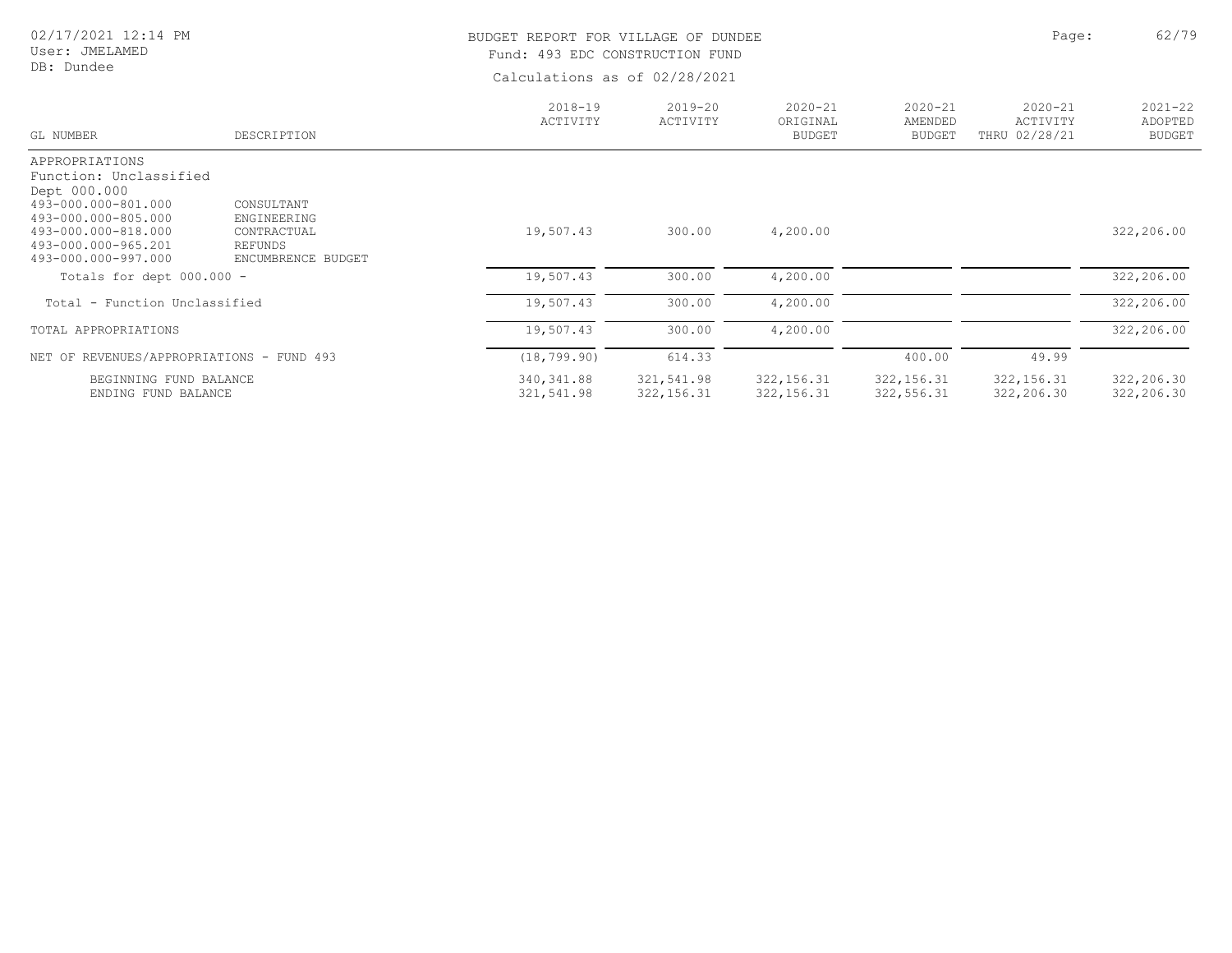| 02/17/2021 12:14 PM |  |  |  |
|---------------------|--|--|--|
|---------------------|--|--|--|

#### User: JMELAMED

DB: Dundee

# BUDGET REPORT FOR VILLAGE OF DUNDEE **For a set of the set of the set of the set of the set of the set of the set of the set of the set of the set of the set of the set of the set of the set of the set of the set of the set**

Fund: 590 SEWER FUND

| GL NUMBER                                                      | DESCRIPTION                                          | $2018 - 19$<br>ACTIVITY | $2019 - 20$<br>ACTIVITY | $2020 - 21$<br>ORIGINAL<br><b>BUDGET</b> | $2020 - 21$<br>AMENDED<br><b>BUDGET</b> | $2020 - 21$<br>ACTIVITY<br>THRU 02/28/21 | $2021 - 22$<br>ADOPTED<br><b>BUDGET</b> |
|----------------------------------------------------------------|------------------------------------------------------|-------------------------|-------------------------|------------------------------------------|-----------------------------------------|------------------------------------------|-----------------------------------------|
| ESTIMATED REVENUES                                             |                                                      |                         |                         |                                          |                                         |                                          |                                         |
| Function: Unclassified                                         |                                                      |                         |                         |                                          |                                         |                                          |                                         |
| Dept 000.000                                                   |                                                      |                         |                         |                                          |                                         |                                          |                                         |
| 590-000.000-276.001                                            | PREMIUM 2019 REFUNDING                               |                         | 288,999.00              |                                          |                                         |                                          |                                         |
| 590-000.000-665.000                                            | INTEREST ON INVESTMENT                               |                         | 3.89                    |                                          | 1.00                                    | 0.32                                     |                                         |
| Totals for dept 000.000 -                                      |                                                      |                         | 289,002.89              |                                          | 1.00                                    | 0.32                                     |                                         |
| Dept 548.000 - WASTEWATER TREATMENT PLANT                      |                                                      |                         |                         |                                          |                                         |                                          |                                         |
| 590-548.000-416.000                                            | TAPING FEES                                          |                         |                         |                                          |                                         |                                          |                                         |
| 590-548.000-653.001                                            | SEWER SERVICE CHARGES                                | 1,379,563.51            | 1,391,751.49            | 1,500,000.00                             | 1,500,000.00                            | 1, 414, 425.57                           | 1,451,974.00                            |
| 590-548.000-653.002                                            | SEWER SERVICE CHARGES (DEBT)                         | 411,148.81              | 413,022.56              | 400,000.00                               | 450,000.00                              | 417,317.00                               | 427,743.00                              |
| 590-548.000-653.003                                            | READINESS TO SERVE                                   | 416,598.14              | 423,288.85              | 400,000.00                               | 450,000.00                              | 435, 131.64                              | 464,397.00                              |
| 590-548.000-653.005                                            | MILLAGE CHARGES                                      |                         |                         |                                          |                                         |                                          |                                         |
| 590-548.000-653.007                                            | METER TAP FEE                                        |                         |                         |                                          |                                         |                                          | 61,481.00                               |
| 590-548.000-661.000                                            | PENALTIES                                            | 15,197.68               | 21,091.26               | 20,000.00                                | 2,000.00                                | 1,974.57                                 | 2,000.00                                |
| 590-548.000-665.000                                            | INTEREST ON INVESTMENT                               | 10,898.08               | 15,391.47               | 9,000.00                                 | 1,000.00                                | 830.58                                   | 3,360.00                                |
| 590-548.000-667.000                                            | GAIN (LOSS) SALE OF ASSET                            |                         |                         |                                          |                                         |                                          |                                         |
| 590-548.000-677.000                                            | MISCELLANEOUS INCOME                                 | 73,960.50               | 117,790.88              | 75,000.00                                | 64,000.00                               | 61,712.97                                |                                         |
| 590-548.000-687.000                                            | <b>REFUNDS</b>                                       |                         |                         |                                          |                                         | (5.40)                                   |                                         |
| 590-548.000-691.001                                            | CONTRIBUTIONS FROM OTHER FUND                        | 1,916.08                |                         |                                          |                                         |                                          |                                         |
| 590-548.000-691.213                                            | GRANT REVENUE                                        |                         |                         |                                          |                                         |                                          |                                         |
| 590-548.000-691.214                                            | GRANT--SAW                                           |                         |                         |                                          |                                         |                                          |                                         |
| 590-548.000-691.592                                            | CONTRIBUTION FROM W/S FUND                           |                         |                         |                                          |                                         |                                          |                                         |
| 590-548.000-691.596                                            | CONTRIB FROM LDFA #3 (DEBT RT                        | 393,703.00              | 391,145.00              | 393,000.00                               | 30,000.00                               | 28,198.34                                |                                         |
| 590-548.000-697.000                                            | APPROPR. FROM FUND BALANCE                           |                         |                         | 745,527.00                               | 745,527.00                              |                                          | 1,365,083.00                            |
| 590-548.000-698.000                                            | <b>BOND PROCEEDS</b>                                 |                         |                         |                                          |                                         |                                          |                                         |
|                                                                | Totals for dept 548.000 - WASTEWATER TREATMENT PLAN' | 2,702,985.80            | 2,773,481.51            | 3,542,527.00                             | 3, 242, 527.00                          | 2,359,585.27                             | 3,776,038.00                            |
| Dept 549.000 - SEWAGE COLLECTION SYSTEM<br>590-549.000-931.001 | TRANSFER IN                                          |                         |                         |                                          |                                         |                                          |                                         |
|                                                                | Totals for dept 549.000 - SEWAGE COLLECTION SYSTEM   |                         |                         |                                          |                                         |                                          |                                         |
|                                                                |                                                      |                         |                         |                                          |                                         |                                          |                                         |
| Total - Function Unclassified                                  |                                                      | 2,702,985.80            | 3,062,484.40            | 3,542,527.00                             | 3, 242, 528.00                          | 2,359,585.59                             | 3,776,038.00                            |
| TOTAL ESTIMATED REVENUES                                       |                                                      | 2,702,985.80            | 3,062,484.40            | 3,542,527.00                             | 3, 242, 528.00                          | 2,359,585.59                             | 3,776,038.00                            |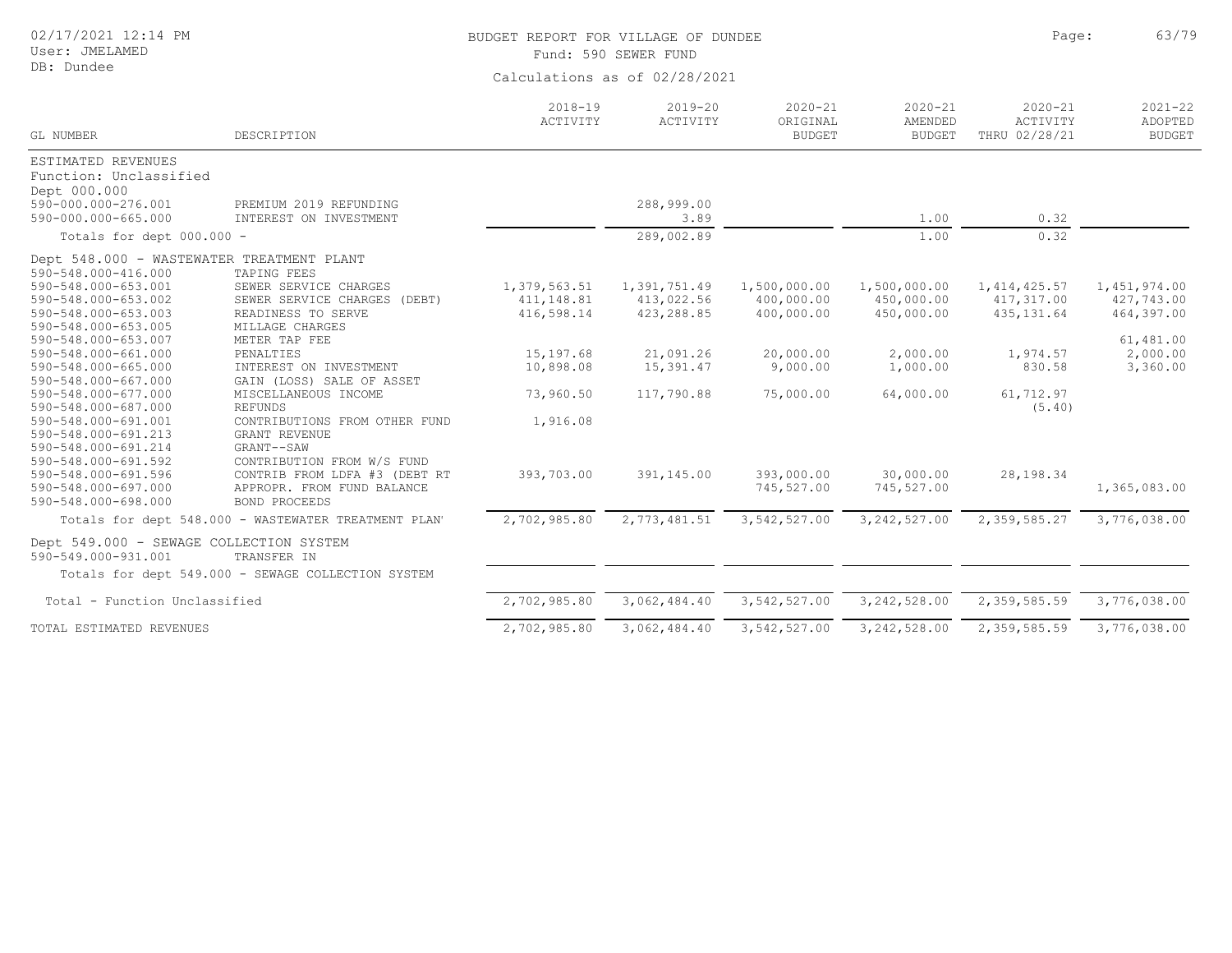User: JMELAMED DB: Dundee

# BUDGET REPORT FOR VILLAGE OF DUNDEE **Page:** 64/79

Fund: 590 SEWER FUND

| GL NUMBER                                 | DESCRIPTION                      | $2018 - 19$<br>ACTIVITY | $2019 - 20$<br>ACTIVITY | $2020 - 21$<br>ORIGINAL<br><b>BUDGET</b> | $2020 - 21$<br>AMENDED<br><b>BUDGET</b> | $2020 - 21$<br>ACTIVITY<br>THRU 02/28/21 | $2021 - 22$<br>ADOPTED<br><b>BUDGET</b> |
|-------------------------------------------|----------------------------------|-------------------------|-------------------------|------------------------------------------|-----------------------------------------|------------------------------------------|-----------------------------------------|
|                                           |                                  |                         |                         |                                          |                                         |                                          |                                         |
| APPROPRIATIONS<br>Function: Unclassified  |                                  |                         |                         |                                          |                                         |                                          |                                         |
| Dept 000.000                              |                                  |                         |                         |                                          |                                         |                                          |                                         |
| 590-000.000-997.000                       | ENCUMBRENCE BUDGET               |                         |                         |                                          |                                         |                                          |                                         |
| Totals for dept 000.000 -                 |                                  |                         |                         |                                          |                                         |                                          |                                         |
| Dept 548.000 - WASTEWATER TREATMENT PLANT |                                  |                         |                         |                                          |                                         |                                          |                                         |
| 590-548.000-702.000                       | WAGES - GENERAL                  |                         |                         |                                          |                                         |                                          | 39,519.00                               |
| 590-548.000-702.001                       | WAGES - ADMINISTRATIVE           | 25, 238.17              | 26,703.63               | 30,000.00                                | 8,500.00                                | 7,573.08                                 |                                         |
| 590-548.000-702.002                       | WAGES - OPERATING                |                         |                         |                                          |                                         |                                          |                                         |
| 590-548.000-702.003                       | WAGES - MAINTENANCE              | 21,529.39               | 25, 277.66              | 24,000.00                                | 34,000.00                               | 29,823.61                                |                                         |
| 590-548.000-702.004                       | WAGES - CLERICAL                 | 49,097.68               | 56, 195.39              | 46,000.00                                | 47,500.00                               | 41,326.21                                |                                         |
| 590-548.000-703.000                       | DEPRECIATION EXPENSE             | 797,498.97              | 1,158,854.00            | 550,000.00                               |                                         |                                          | 443,841.00                              |
| 590-548.000-704.000                       | WAGES PART-TIME EMPLOYEES        |                         |                         |                                          |                                         |                                          |                                         |
| 590-548.000-705.000                       | VACATION                         |                         |                         |                                          | 500.00                                  | 361.53                                   |                                         |
| 590-548.000-706.000                       | HOLIDAY                          |                         |                         |                                          | 1,000.00                                | 639.29                                   |                                         |
| 590-548.000-709.000                       | FICA                             | 7,232.72                | 0.35                    | 7,700.00                                 | 7,175.00                                | 5,704.86                                 | 573.00                                  |
| 590-548.000-711.000                       | MEDICARE                         |                         |                         |                                          | 515.00                                  | 310.85                                   | 2,450.00                                |
| 590-548.000-712.000                       | CASH IN LIEU OF BENEFITS         |                         |                         |                                          |                                         |                                          |                                         |
| 590-548.000-714.000                       | <b>BENEFITS</b>                  |                         |                         |                                          |                                         |                                          | 15,443.00                               |
| 590-548.000-715.000                       | PENSION EXPENSES                 |                         | 8,336.00                |                                          |                                         |                                          |                                         |
| 590-548.000-716.000                       | HOSP/DENTAL INSURANCE            | 11, 114.49              |                         | 11,000.00                                |                                         |                                          |                                         |
| 590-548.000-716.001                       | HOSPITALIZATION INS RETIRED      | 8,461.05                | 34,560.76               |                                          |                                         |                                          |                                         |
| 590-548.000-717.000                       | LIFE INSURANCE                   | 374.32                  |                         | 500.00                                   |                                         |                                          |                                         |
| 590-548.000-718.000                       | RETIREMENT                       | 65,303.18               | 281,401.26              | 93,000.00                                | 3,050.00                                | 2,082.34                                 | 2,371.00                                |
| 590-548.000-726.000                       | SUPPLIES                         | 4,841.13                | 4,877.12                | 5,000.00                                 | 5,000.00                                | 3,868.71                                 | 3,800.00                                |
| 590-548.000-726.001                       | COMPUTER/SOFTWARE COSTS          | 3,938.81                | 11,384.83               | 1,000.00                                 | 14,000.00                               | 12,685.64                                | 11,400.00                               |
| 590-548.000-743.000                       | CHEMICALS                        | 29,302.64               | 32,449.14               | 33,000.00                                | 30,000.00                               | 25,960.72                                | 30,000.00                               |
| 590-548.000-757.002                       | LABORATORY SUPPLIES              | 5,182.37                | 7,450.18                | 6,000.00                                 | 10,000.00                               | 7,948.93                                 | 7,200.00                                |
| 590-548.000-803.000                       | <b>AUDIT FEES</b>                | 3,700.00                | 5,200.00                | 5,000.00                                 |                                         |                                          |                                         |
| 590-548.000-804.000                       | LEGAL EXPENSES                   | 363.33                  |                         | 500.00                                   |                                         |                                          |                                         |
| 590-548.000-805.000                       | ENGINEERING                      | 3,477.00                | 64.00                   | 160,000.00                               | 120,000.00                              | 96, 344.67                               | 15,000.00                               |
| 590-548.000-818.000                       | CONTRACTUAL                      | 235,720.66              | 398,723.00              | 336,000.00                               | 340,000.00                              | 265, 339.47                              | 315,000.00                              |
| 590-548.000-821.000                       | CONFERENCES & TRAINING           |                         |                         |                                          |                                         |                                          |                                         |
| 590-548.000-850.000                       | TELEPHONE/INTERNET               | 2,662.80                | 3,108.35                | 3,000.00                                 | 6,000.00                                | 5,516.46                                 | 2,750.00                                |
| 590-548.000-850.003                       | TELEPHONE (COLLECTION SYSTEM)    | 4,103.46                | 4,489.11                | 5,000.00                                 | 5,000.00                                | 3,939.59                                 |                                         |
| 590-548.000-861.000                       | GAS AND OIL                      | 1,288.66                | 405.70                  | 500.00                                   |                                         |                                          | 250.00                                  |
| 590-548.000-892.000                       | AMORTIZATION EXPENSE             | 1,550.00                | 5,943.00                | 1,500.00                                 |                                         |                                          |                                         |
| 590-548.000-910.000                       | BONDS AND INSURANCE              | 33, 129. 20             | 44, 347.30              | 46,000.00                                | 520,000.00                              | 514,904.00                               |                                         |
| 590-548.000-920.000                       | UTILITIES                        | 148,205.98              | 149,932.23              | 150,000.00                               | 135,000.00                              | 134,901.14                               | 66,500.00                               |
| 590-548.000-920.001                       | COLLECTION SYSTEM UTILITIES      | 16, 175. 42             | 15,803.40               | 15,000.00                                | 27,000.00                               | 22,650.87                                |                                         |
| 590-548.000-930.006                       | PLANT MAINTENANCE                | 72,175.20               | 74,048.68               | 100,000.00                               | 120,000.00                              | 105,244.15                               | 125,000.00                              |
| 590-548.000-930.007                       | COLLECTION SYSTEM MAINTENANCE    | 41,890.81               | 76,559.91               | 300,000.00                               | 70,000.00                               | 66,010.01                                | 125,000.00                              |
| 590-548.000-930.018                       | COLLECTION SYSTEM IMPROVEMENTS   |                         |                         |                                          |                                         |                                          |                                         |
| 590-548.000-931.000                       | TRANSFER IN FROM OTHER FUNDS     |                         |                         |                                          |                                         |                                          |                                         |
| 590-548.000-937.000                       | SANITATION                       | 48,051.38               | 67,992.59               | 75,000.00                                | 80,000.00                               | 76,057.50                                | 84,000.00                               |
| 590-548.000-940.000                       | EQUIPMENT RENTAL                 | 21,234.27               | 24,194.91               | 24,000.00                                | 42,000.00                               | 37,488.92                                | 42,000.00                               |
| 590-548.000-941.000                       | MISCELLANEOUS EXPENSE            | 203.20                  | 257.80                  | 1,000.00                                 | 1,500.00                                | 1,384.14                                 |                                         |
| 590-548.000-942.000                       | BANK CHARGES CREDIT CARD CHARGES |                         | 7.29                    | 100.00                                   | 8,000.00                                | 6,678.10                                 | 10,000.00                               |
| 590-548.000-950.000                       | VACATION/SICK EXPENSE            | 15.56                   | 2,476.00                | 200.00                                   |                                         |                                          |                                         |
| 590-548.000-951.000                       | IPP COSTS                        | 7,114.22                | 12,298.16               | 5,000.00                                 | 8,000.00                                | 7,285.65                                 | 6,800.00                                |
| 590-548.000-952.000                       | I&I SEWER SEPARATION REFUND      |                         |                         |                                          | 4,000.00                                | 3,000.00                                 |                                         |
| 590-548.000-952.001                       | SRF EXPENSES                     |                         | 7,699.31                |                                          |                                         |                                          |                                         |
| 590-548.000-952.002                       | SAW EXPENSES                     |                         |                         |                                          |                                         |                                          |                                         |
| 590-548.000-965.008                       | TRANSFER/SRF BOND DEBT RETIRE    |                         |                         |                                          |                                         |                                          |                                         |
| 590-548.000-965.009                       | TRANSFER- 98 W/S REV BOND DEB    |                         |                         |                                          |                                         |                                          |                                         |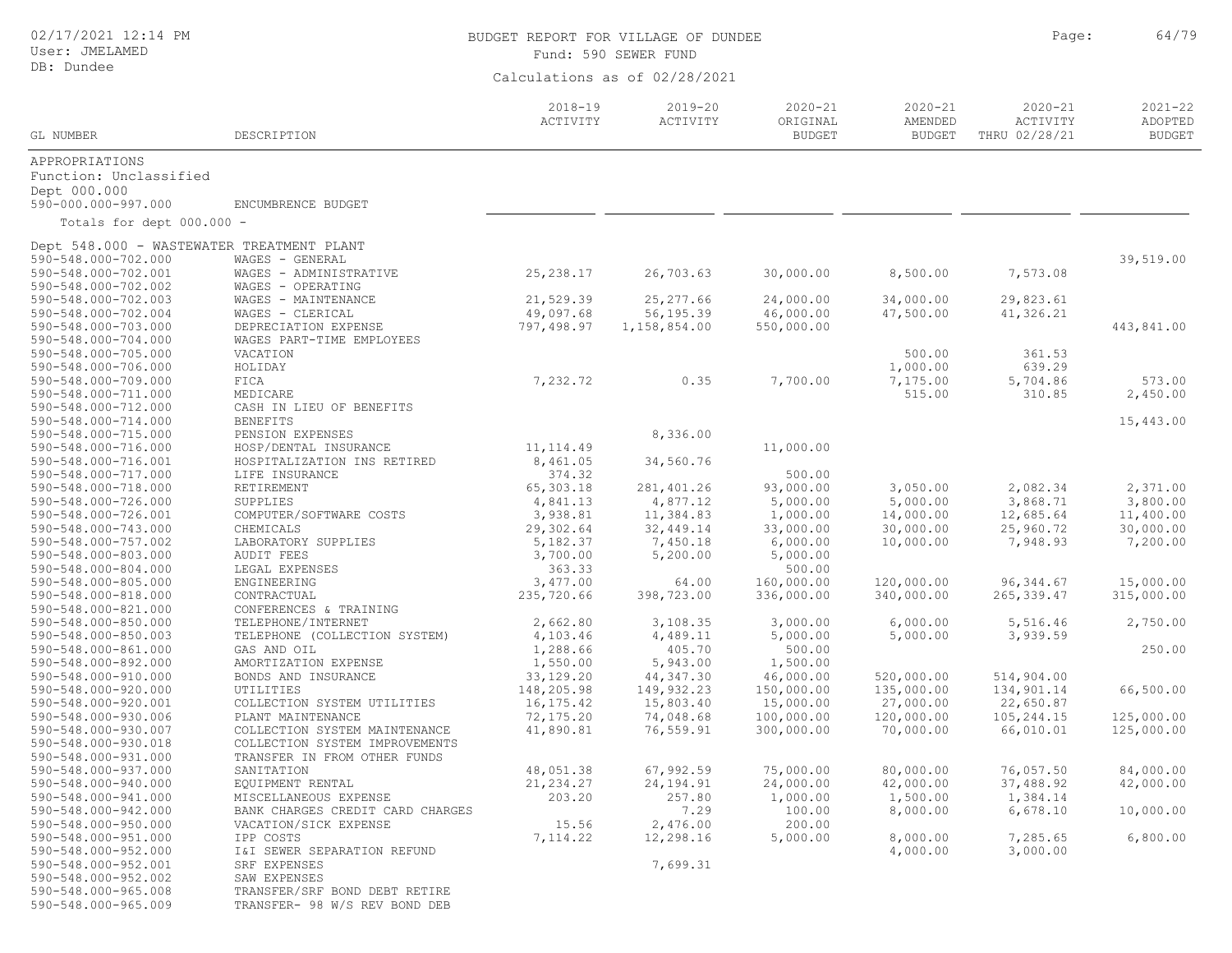| 02/17/2021 12:14 PM<br>User: JMELAMED                                                                                                                                                                                                                                                                                                                                     |                                                                                                                                                                                                                                                                   | BUDGET REPORT FOR VILLAGE OF DUNDEE | Fund: 590 SEWER FUND          |                                          |                                         | Page:                                    | 65/79                                                                                                                                               |
|---------------------------------------------------------------------------------------------------------------------------------------------------------------------------------------------------------------------------------------------------------------------------------------------------------------------------------------------------------------------------|-------------------------------------------------------------------------------------------------------------------------------------------------------------------------------------------------------------------------------------------------------------------|-------------------------------------|-------------------------------|------------------------------------------|-----------------------------------------|------------------------------------------|-----------------------------------------------------------------------------------------------------------------------------------------------------|
| DB: Dundee                                                                                                                                                                                                                                                                                                                                                                |                                                                                                                                                                                                                                                                   |                                     | Calculations as of 02/28/2021 |                                          |                                         |                                          |                                                                                                                                                     |
| GL NUMBER                                                                                                                                                                                                                                                                                                                                                                 | DESCRIPTION                                                                                                                                                                                                                                                       | $2018 - 19$<br>ACTIVITY             | $2019 - 20$<br>ACTIVITY       | $2020 - 21$<br>ORIGINAL<br><b>BUDGET</b> | $2020 - 21$<br>AMENDED<br><b>BUDGET</b> | $2020 - 21$<br>ACTIVITY<br>THRU 02/28/21 | $2021 - 22$<br>ADOPTED<br><b>BUDGET</b>                                                                                                             |
| APPROPRIATIONS                                                                                                                                                                                                                                                                                                                                                            |                                                                                                                                                                                                                                                                   |                                     |                               |                                          |                                         |                                          |                                                                                                                                                     |
| Function: Unclassified<br>Dept 548.000 - WASTEWATER TREATMENT PLANT<br>590-548.000-965.013<br>590-548.000-965.018<br>590-548.000-965.020<br>590-548.000-965.026<br>590-548.000-970.000<br>590-548.000-988.000<br>590-548.000-990.000<br>590-548.000-997.000                                                                                                               | TRANSFER- 2008 I&I DEBT<br>TRANSFER TO LDFA #3 DEBT<br>TRANSFER TO OTHER FUNDS<br>TRANSFER OUT TO DEBT PEARL<br>CAPITAL IMPROVEMENTS (GENERAL)<br>EQUIPMENT<br>BOND ISSUANCE COSTS<br>ENCUMBRENCE BUDGET                                                          | 17,982.00                           | 17,401.00                     | 6,134.00<br>100,000.00                   |                                         |                                          | 100,000.00                                                                                                                                          |
|                                                                                                                                                                                                                                                                                                                                                                           | Totals for dept 548.000 - WASTEWATER TREATMENT PLAN'                                                                                                                                                                                                              | 1,688,158.07                        | 2,558,442.06                  | 2, 141, 134.00                           | 1,647,740.00                            | 1,485,030.44                             | 1,448,897.00                                                                                                                                        |
| Dept 549.000 - SEWAGE COLLECTION SYSTEM<br>590-549.000-702.000<br>590-549.000-703.000<br>590-549.000-709.000<br>590-549.000-711.000<br>590-549.000-714.000<br>590-549.000-718.000<br>590-549.000-726.000<br>590-549.000-805.000<br>590-549.000-850.000<br>590-549.000-861.000<br>590-549.000-920.000<br>590-549.000-920.001<br>590-549.000-930.000<br>590-549.000-930.007 | WAGES - GENERAL<br>DEPRECIATION EXPENSE<br>FICA<br>MEDICARE<br><b>BENEFITS</b><br>RETIREMENT<br>SUPPLIES<br>ENGINEERING<br>TELEPHONE/INTERNET<br>GAS AND OIL<br>UTILITIES<br>COLLECTION SYSTEM UTILITIES<br>BUILDING MAINTENANCE<br>COLLECTION SYSTEM MAINTENANCE |                                     |                               |                                          |                                         |                                          | 79,020.00<br>346,649.00<br>1,146.00<br>4,899.00<br>14,820.00<br>5,530.00<br>1,500.00<br>180,000.00<br>2,750.00<br>250.00<br>66,500.00<br>260,000.00 |
| 590-549.000-930.018<br>590-549.000-940.000                                                                                                                                                                                                                                                                                                                                | COLLECTION SYSTEM IMPROVEMENTS<br>EQUIPMENT RENTAL                                                                                                                                                                                                                |                                     |                               |                                          |                                         |                                          | 355,000.00<br>5,000.00                                                                                                                              |
|                                                                                                                                                                                                                                                                                                                                                                           | Totals for dept 549.000 - SEWAGE COLLECTION SYSTEM                                                                                                                                                                                                                |                                     |                               |                                          |                                         |                                          | 1,323,064.00                                                                                                                                        |
| Dept 906.000 - SRF DEBT RETIREMENT<br>590-906.000-991.000<br>590-906.000-995.000<br>590-906.000-999.000                                                                                                                                                                                                                                                                   | PRINCIPAL BOND<br>INTEREST PAYMENT<br><b>AGENTS FEE</b>                                                                                                                                                                                                           | 101,187.21                          | 98,526.08<br>24,741.00        | 185,000.00<br>93,965.00<br>150.00        | 185,000.00<br>94,000.00<br>300.00       | 45,825.54                                | 190,000.00<br>89,277.00                                                                                                                             |
|                                                                                                                                                                                                                                                                                                                                                                           | Totals for dept 906.000 - SRF DEBT RETIREMENT                                                                                                                                                                                                                     | 101,187.21                          | 123, 267.08                   | 279,115.00                               | 279,300.00                              | 45,825.54                                | 279, 277.00                                                                                                                                         |
| Dept 907.000 - SRF DEBT #2<br>590-907.000-991.000<br>590-907.000-995.000<br>590-907.000-999.000                                                                                                                                                                                                                                                                           | PRINCIPAL BOND<br>INTEREST PAYMENT<br>AGENTS FEE                                                                                                                                                                                                                  | 136,088.68                          | 178,805.99                    | 320,000.00<br>187,200.00<br>1,000.00     | 320,000.00<br>190,000.00<br>1,000.00    | 320,000.00<br>92,650.23                  | 330,000.00<br>171,835.00                                                                                                                            |
| Totals for dept 907.000 - SRF DEBT #2                                                                                                                                                                                                                                                                                                                                     |                                                                                                                                                                                                                                                                   | 136,088.68                          | 178,805.99                    | 508,200.00                               | 511,000.00                              | 412,650.23                               | 501,835.00                                                                                                                                          |
| Dept 909.000 - LDFA #3 DEBT FUND<br>590-909.000-991.000<br>590-909.000-995.000<br>590-909.000-999.000                                                                                                                                                                                                                                                                     | PRINCIPAL BOND<br>INTEREST PAYMENT<br>AGENTS FEE                                                                                                                                                                                                                  | 69,595.15<br>666.50                 | 40,293.00<br>(3, 202.50)      | 360,000.00<br>31,703.00<br>850.00        | 360,000.00<br>32,000.00<br>1,000.00     | 13,673.00<br>394.00                      |                                                                                                                                                     |
|                                                                                                                                                                                                                                                                                                                                                                           | Totals for dept 909.000 - LDFA #3 DEBT FUND                                                                                                                                                                                                                       | 70,261.65                           | 37,090.50                     | 392,553.00                               | 393,000.00                              | 14,067.00                                |                                                                                                                                                     |
| Dept 912.000 - 2009 SEWER BOND (I&I)<br>590-912.000-991.000<br>590-912.000-995.000<br>590-912.000-999.000                                                                                                                                                                                                                                                                 | PRINCIPAL BOND<br>INTEREST PAYMENT<br>AGENTS FEE                                                                                                                                                                                                                  | 131,676.80<br>1,116.50              | 104, 357.36<br>1,503.50       | 100,000.00<br>97,800.00<br>500.00        | 100,000.00<br>100,000.00<br>1,200.00    | 47,900.00<br>569.00                      | 105,000.00<br>93,700.00<br>569.00                                                                                                                   |
|                                                                                                                                                                                                                                                                                                                                                                           | Totals for dept 912.000 - 2009 SEWER BOND (I&I)                                                                                                                                                                                                                   | 132,793.30                          | 105,860.86                    | 198,300.00                               | 201,200.00                              | 48,469.00                                | 199,269.00                                                                                                                                          |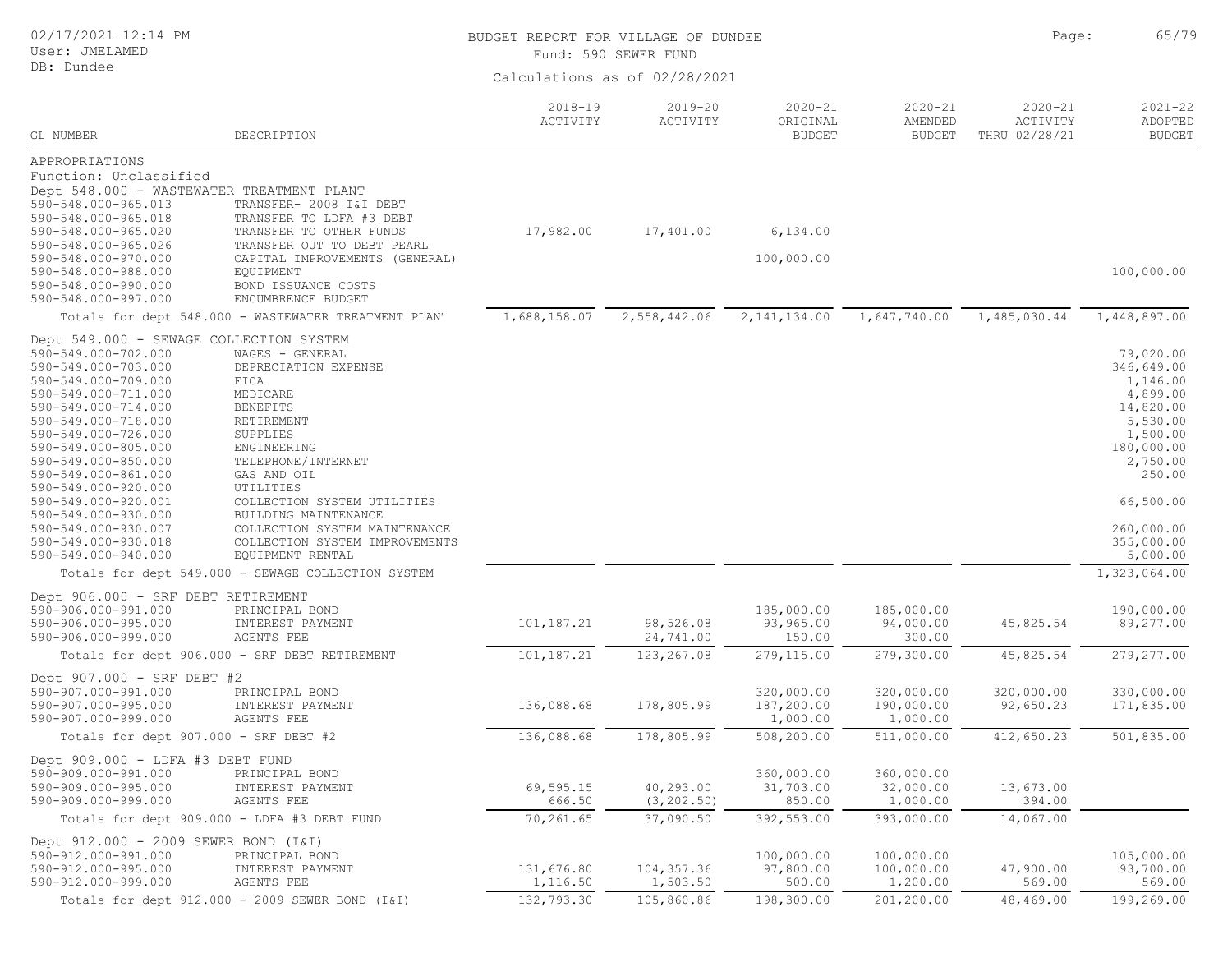| 02/17/2021 12:14 PM<br>User: JMELAMED<br>DB: Dundee                                                                                               |                                                  | BUDGET REPORT FOR VILLAGE OF DUNDEE<br>Fund: 590 SEWER FUND<br>Calculations as of 02/28/2021 |                         |                                          |                                         | Page:                                    | 66/79                                   |
|---------------------------------------------------------------------------------------------------------------------------------------------------|--------------------------------------------------|----------------------------------------------------------------------------------------------|-------------------------|------------------------------------------|-----------------------------------------|------------------------------------------|-----------------------------------------|
| GL NUMBER                                                                                                                                         | DESCRIPTION                                      | $2018 - 19$<br>ACTIVITY                                                                      | $2019 - 20$<br>ACTIVITY | $2020 - 21$<br>ORIGINAL<br><b>BUDGET</b> | $2020 - 21$<br>AMENDED<br><b>BUDGET</b> | $2020 - 21$<br>ACTIVITY<br>THRU 02/28/21 | $2021 - 22$<br>ADOPTED<br><b>BUDGET</b> |
| APPROPRIATIONS<br>Function: Unclassified<br>Dept 915.000 - 2008 PEARL ST W/S<br>590-915.000-991.000<br>590-915.000-995.000<br>590-915.000-999.000 | PRINCIPAL BOND<br>INTEREST PAYMENT<br>AGENTS FEE | 4,549.05                                                                                     | 3,975.00<br>83,525.00   | 20,000.00<br>3,125.00<br>100.00          | 20,000.00<br>4,000.00<br>200.00         |                                          | 21,300.00<br>2,396.00                   |
|                                                                                                                                                   | Totals for dept 915.000 - 2008 PEARL ST W/S      | 4,549.05                                                                                     | 87,500.00               | 23,225.00                                | 24,200.00                               |                                          | 23,696.00                               |

Total - Function Unclassified 2,133,037.96 3,090,966.49 3,542,527.00 3,056,440.00 2,006,042.21 3,776,038.00 TOTAL APPROPRIATIONS 2,133,037.96 3,090,966.49 3,542,527.00 3,056,440.00 2,006,042.21 3,776,038.00

FUND BALANCE ADJUSTMENTS 3,675,082.18 (2,082,104.00) (17,550.00) (17,550.00) (17,550.00)

NET OF REVENUES/APPROPRIATIONS - FUND 590 569,947.84 (28,482.09) 354,6482.09)

ENDING FUND BALANCE 31,247,631.31 29,137,045.22 29,119,495.22 29,305,583.22 29,473,038.60 29,473,038.60

BEGINNING FUND BALANCE 27,002,601.29 31,247,631.31 29,137,045.22 29,137,045.22 29,137,045.22 29,473,038.60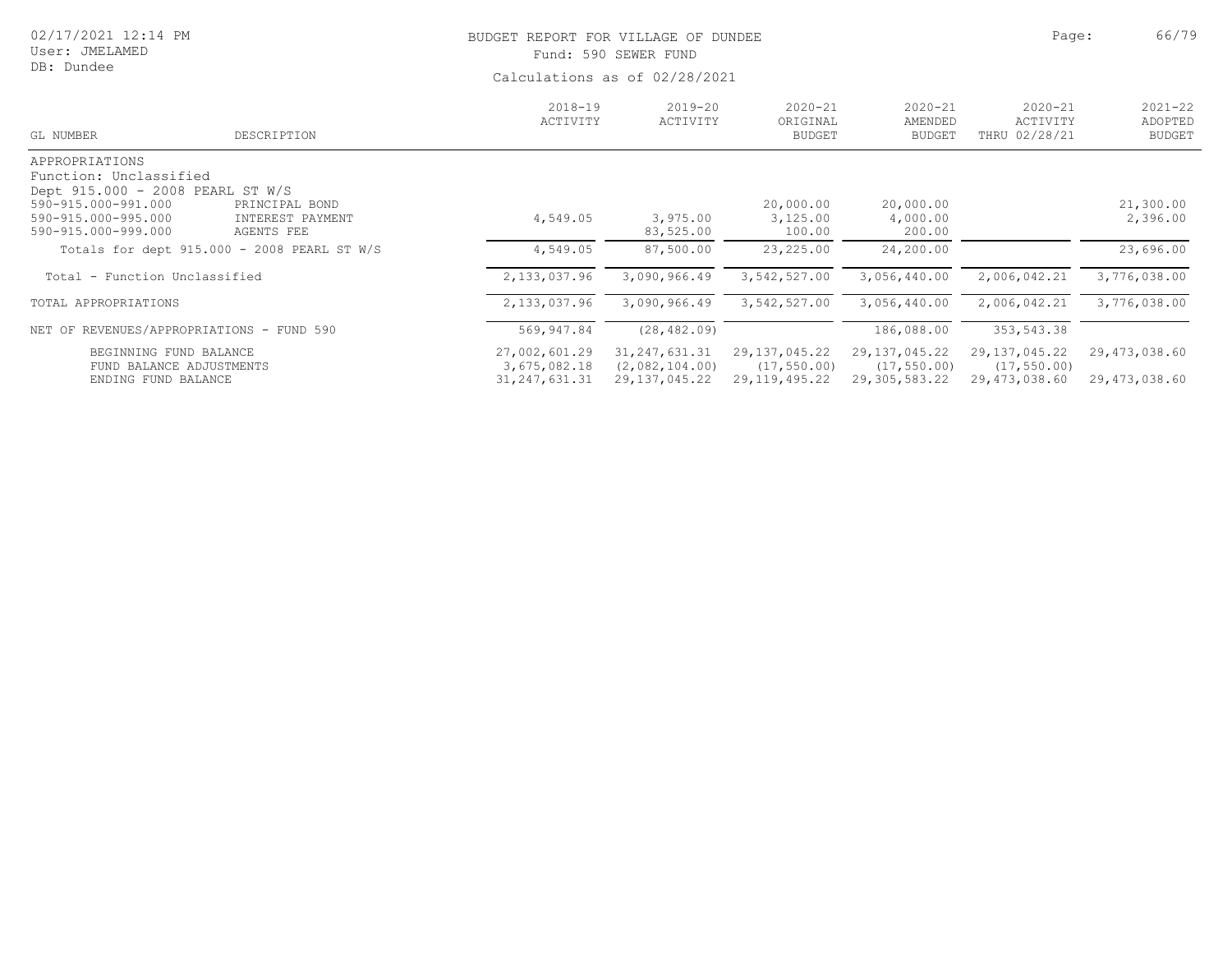| 02/17/2021 12:14 PM |  |  |
|---------------------|--|--|
|---------------------|--|--|

# BUDGET REPORT FOR VILLAGE OF DUNDEE **Example 2018** Page: 67/79 Fund: 591 WATER FUND

| GL NUMBER                            | DESCRIPTION                                     | $2018 - 19$<br>ACTIVITY | $2019 - 20$<br>ACTIVITY | $2020 - 21$<br>ORIGINAL<br><b>BUDGET</b> | $2020 - 21$<br>AMENDED<br><b>BUDGET</b> | $2020 - 21$<br>ACTIVITY<br>THRU 02/28/21 | $2021 - 22$<br>ADOPTED<br><b>BUDGET</b> |
|--------------------------------------|-------------------------------------------------|-------------------------|-------------------------|------------------------------------------|-----------------------------------------|------------------------------------------|-----------------------------------------|
| ESTIMATED REVENUES                   |                                                 |                         |                         |                                          |                                         |                                          |                                         |
| Function: Unclassified               |                                                 |                         |                         |                                          |                                         |                                          |                                         |
| Dept 556.000 - WATER TREATMENT PLANT |                                                 |                         |                         |                                          |                                         |                                          |                                         |
| 591-556.000-416.000                  | TAPING FEES                                     |                         |                         |                                          |                                         |                                          | 45,000.00                               |
| 591-556.000-451.001                  | PERMITS AND BUSINESS LICENSE                    |                         |                         |                                          |                                         |                                          |                                         |
| 591-556.000-607.001                  | SERVICE CHARGES                                 | 1,050.00                | 408.50                  | 400.00                                   | 100.00                                  | 50.00                                    |                                         |
| 591-556.000-640.001                  | HYDRANT RENTAL                                  |                         |                         |                                          | 2,500.00                                | 2,350.00                                 |                                         |
| 591-556.000-642.000                  | METERED WATER (METER FEE)                       | 854,554.46              | 865, 349.83             | 880,000.00                               | 950,000.00                              | 879, 272.43                              | 905,673.00                              |
| 591-556.000-642.001                  | WATER/DEBT                                      | 290,495.41              | 294,461.21              | 292,000.00                               | 300,000.00                              | 297,704.09                               | 307,388.00                              |
| 591-556.000-643.000                  | <b>BULK WATER</b>                               | 158,836.50              | 152,023.00              | 160,000.00                               | 175,000.00                              | 165,762.00                               | 169,613.00                              |
| 591-556.000-653.004                  | CAPITAL CHARGE                                  | 157,038.61              | 159,318.63              | 153,000.00                               | 170,000.00                              | 162,301.46                               | 172,617.00                              |
| 591-556.000-653.007                  | METER TAP FEE                                   |                         |                         |                                          | 14,000.00                               | 13,324.00                                | 14,000.00                               |
| 591-556.000-654.000                  | METER DEPOSIT (WATER METER)                     |                         |                         |                                          | 50.00                                   | 40.00                                    | 262.00                                  |
| 591-556.000-661.000                  | PENALTIES                                       | 8,825.47                | 13, 119.03              | 13,000.00                                | 1,250.00                                | 1,224.66                                 |                                         |
| 591-556.000-665.000                  | INTEREST ON INVESTMENT                          | 5,575.40                | 7,613.69                | 5,000.00                                 | 5,000.00                                | 428.53                                   | 2,000.00                                |
| 591-556.000-677.000                  | MISCELLANEOUS INCOME                            | 60,379.72               | 104,429.41              | 40,000.00                                | 50,000.00                               | 46,565.26                                |                                         |
| 591-556.000-687.000                  | <b>REFUNDS</b>                                  |                         |                         |                                          |                                         | 82.93                                    |                                         |
| 591-556.000-691.001                  | CONTRIBUTIONS FROM OTHER FUND                   |                         |                         |                                          |                                         |                                          |                                         |
| 591-556.000-691.592                  | CONTRIBUTION FROM W/S FUND                      |                         |                         |                                          |                                         |                                          |                                         |
| 591-556.000-691.593                  | CONTRIB FROM LDFA #1 MONROE D                   | 23,100.00               | 23,100.00               | 23,100.00                                |                                         |                                          |                                         |
| 591-556.000-697.000                  | APPROPR. FROM FUND BALANCE                      |                         |                         | 252,209.00                               |                                         |                                          | 351,287.00                              |
|                                      | Totals for dept 556.000 - WATER TREATMENT PLANT | 1,559,855.57            | 1,619,823.30            | 1,818,709.00                             | 1,667,900.00                            | 1,569,105.36                             | 1,967,840.00                            |
| Total - Function Unclassified        |                                                 | 1,559,855.57            | 1,619,823.30            | 1,818,709.00                             | 1,667,900.00                            | 1,569,105.36                             | 1,967,840.00                            |
| TOTAL ESTIMATED REVENUES             |                                                 | 1,559,855.57            | 1,619,823.30            | 1,818,709.00                             | 1,667,900.00                            | 1,569,105.36                             | 1,967,840.00                            |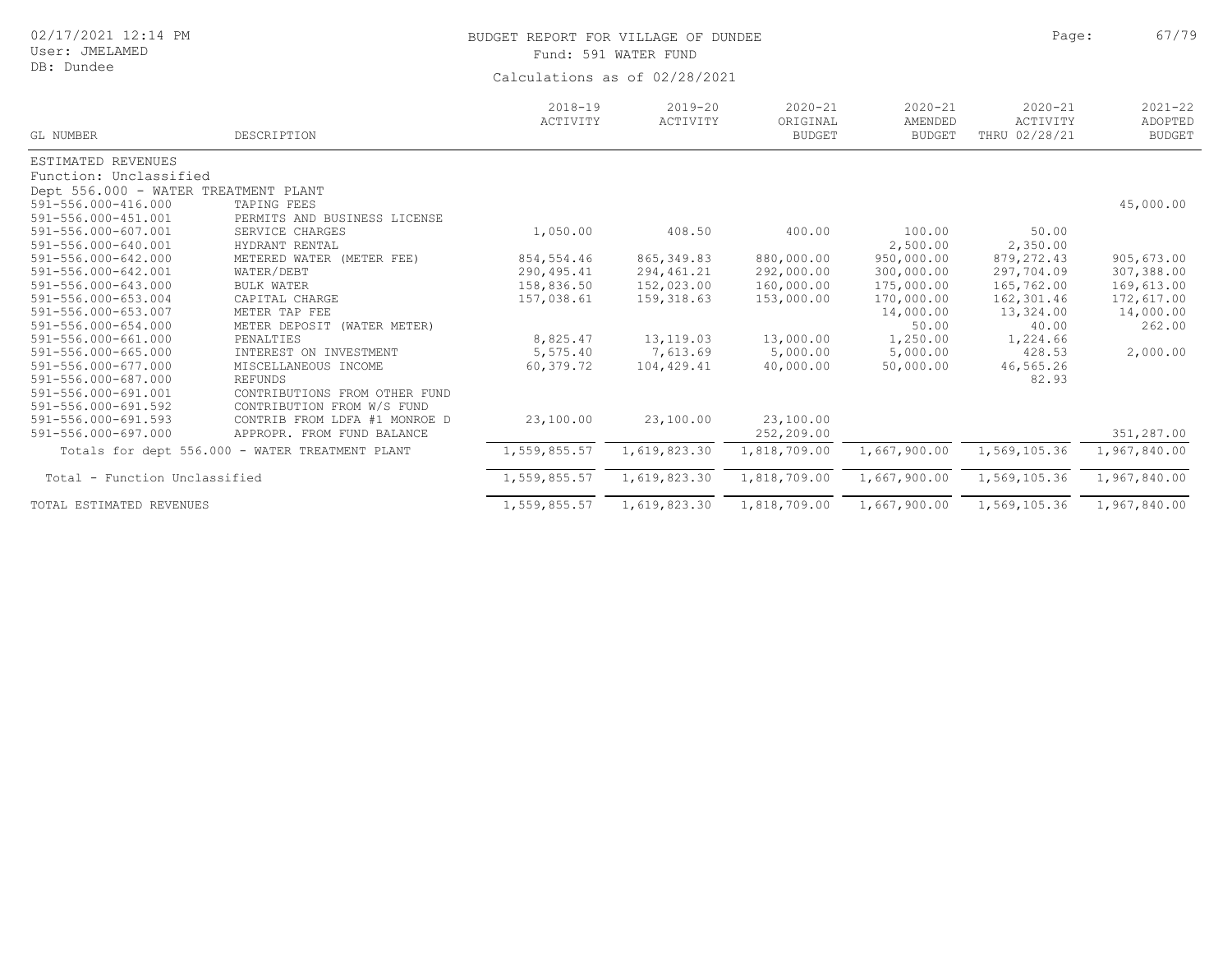| 02/17/2021 12:14 PM |  |  |
|---------------------|--|--|
|---------------------|--|--|

# BUDGET REPORT FOR VILLAGE OF DUNDEE **For a set of the set of the set of the set of the set of the set of the set of the set of the set of the set of the set of the set of the set of the set of the set of the set of the set** Fund: 591 WATER FUND

| GL NUMBER                                  | DESCRIPTION                                  | $2018 - 19$<br>ACTIVITY | $2019 - 20$<br>ACTIVITY | $2020 - 21$<br>ORIGINAL<br><b>BUDGET</b> | $2020 - 21$<br>AMENDED<br><b>BUDGET</b> | $2020 - 21$<br>ACTIVITY<br>THRU 02/28/21 | $2021 - 22$<br>ADOPTED<br><b>BUDGET</b> |
|--------------------------------------------|----------------------------------------------|-------------------------|-------------------------|------------------------------------------|-----------------------------------------|------------------------------------------|-----------------------------------------|
|                                            |                                              |                         |                         |                                          |                                         |                                          |                                         |
| APPROPRIATIONS<br>Function: Unclassified   |                                              |                         |                         |                                          |                                         |                                          |                                         |
| Dept 000.000<br>591-000.000-997.000        | ENCUMBRENCE BUDGET                           |                         |                         |                                          |                                         |                                          |                                         |
| Totals for dept 000.000 -                  |                                              |                         |                         |                                          |                                         |                                          |                                         |
|                                            |                                              |                         |                         |                                          |                                         |                                          |                                         |
| Dept 556.000 - WATER TREATMENT PLANT       |                                              |                         |                         |                                          |                                         |                                          |                                         |
| 591-556.000-702.000<br>591-556.000-702.001 | WAGES - GENERAL<br>WAGES - ADMINISTRATIVE    | 24,384.52               | 25,773.35               | 26,000.00                                | 8,000.00                                | 7,040.70                                 | 114,904.00                              |
| 591-556.000-702.002                        | WAGES - OPERATING                            | 62,691.22               | 62,877.37               | 66,000.00                                | 66,200.00                               | 58,181.01                                |                                         |
| 591-556.000-702.003                        | WAGES - MAINTENANCE                          | 8,283.20                | 7,620.93                | 11,000.00                                | 11,000.00                               | 10,002.37                                |                                         |
| 591-556.000-702.004                        | WAGES - CLERICAL                             | 49,094.65               | 56, 191.36              | 50,000.00                                | 44,500.00                               | 41,332.58                                |                                         |
| 591-556.000-703.000                        | DEPRECIATION EXPENSE                         | 332, 256.41             | 245,499.00              | 290,000.00                               |                                         |                                          | 248,375.00                              |
| 591-556.000-704.000                        | WAGES PART-TIME EMPLOYEES                    |                         |                         |                                          |                                         |                                          |                                         |
| 591-556.000-705.000                        | VACATION                                     |                         |                         |                                          | 1,000.00                                | 799.77                                   |                                         |
| 591-556.000-706.000                        | HOLIDAY                                      |                         |                         |                                          | 3,000.00                                | 2,172.94                                 |                                         |
| 591-556.000-709.000                        | FICA                                         | 10,877.45               | 0.43                    | 11,710.00                                | 9,600.00                                | 8,573.99                                 | 1,666.00                                |
| 591-556.000-711.000                        | MEDICARE                                     |                         |                         |                                          | 765.00                                  | 624.00                                   | 7,124.00                                |
| 591-556.000-712.000                        | CASH IN LIEU OF BENEFITS                     |                         |                         |                                          | 2,000.00                                | 1,875.00                                 |                                         |
| 591-556.000-714.000                        | <b>BENEFITS</b><br>PENSION EXPENSES          |                         |                         |                                          |                                         |                                          | 21,799.00                               |
| 591-556.000-715.000<br>591-556.000-716.000 | HOSP/DENTAL INSURANCE                        | 8,945.39                | 11,838.00<br>16,385.68  | 9,000.00                                 |                                         |                                          |                                         |
| 591-556.000-716.001                        | HOSPITALIZATION INS RETIRED                  | 16,840.50               | 4,572.18                |                                          |                                         |                                          |                                         |
| 591-556.000-717.000                        | LIFE INSURANCE                               | 474.79                  | 223.20                  | 400.00                                   | 450.00                                  | 356.40                                   |                                         |
| 591-556.000-718.000                        | RETIREMENT                                   | 49,482.98               | 236,328.99              | 78,000.00                                | 23,150.00                               | 20,240.03                                | 8,043.00                                |
| 591-556.000-726.000                        | SUPPLIES                                     | 3,839.70                | 4,198.43                | 5,000.00                                 | 4,000.00                                | 3,503.98                                 | 3,500.00                                |
| 591-556.000-726.001                        | COMPUTER/SOFTWARE COSTS                      | 3,889.80                | 8,880.15                | 3,000.00                                 | 17,000.00                               | 15,257.50                                | 14,500.00                               |
| 591-556.000-757.002                        | LABORATORY SUPPLIES                          | 993.85                  | 4,312.06                | 5,000.00                                 | 3,000.00                                | 2,312.59                                 | 2,500.00                                |
| 591-556.000-803.000                        | <b>AUDIT FEES</b>                            | 3,700.00                | 3,700.00                | 3,700.00                                 |                                         |                                          |                                         |
| 591-556.000-804.000                        | LEGAL EXPENSES                               | 333.33                  | 30.00                   | 500.00                                   |                                         |                                          | 500.00                                  |
| 591-556.000-805.000                        | ENGINEERING                                  | 4,100.78                |                         | 11,000.00                                |                                         |                                          | 100,000.00                              |
| 591-556.000-818.000                        | CONTRACTUAL                                  | 137.50                  | 103.13                  | 18,000.00                                | 5,000.00                                | 4,160.80                                 | 500,000.00                              |
| 591-556.000-821.000<br>591-556.000-850.000 | CONFERENCES & TRAINING<br>TELEPHONE/INTERNET | 40.00                   |                         | 200.00<br>2,100.00                       | 100.00<br>3,000.00                      | 75.00<br>2,325.05                        | 1,200.00<br>3,180.00                    |
| 591-556.000-861.000                        | GAS AND OIL                                  | 1,961.30<br>1,639.02    | 1,980.70<br>1,826.73    | 1,700.00                                 | 1,000.00                                | 909.32                                   | 1,500.00                                |
| 591-556.000-862.000                        | AUTO REPAIR                                  | 379.37                  | 110.48                  | 500.00                                   | 1,000.00                                | 601.86                                   | 1,000.00                                |
| 591-556.000-892.000                        | AMORTIZATION EXPENSE                         | 2,892.69                | 2,893.00                | 3,000.00                                 |                                         |                                          |                                         |
| 591-556.000-900.000                        | PUBLISHING                                   | 416.00                  | 500.13                  | 700.00                                   |                                         |                                          | 1,250.00                                |
| 591-556.000-910.000                        | BONDS AND INSURANCE                          | 29,250.15               | 30,717.20               | 31,000.00                                | 260,000.00                              | 259,012.50                               |                                         |
| 591-556.000-920.000                        | UTILITIES                                    | 11,536.66               | 12,098.96               | 12,000.00                                | 13,000.00                               | 11, 137.38                               | 12,000.00                               |
| 591-556.000-930.000                        | BUILDING MAINTENANCE                         | 186.01                  | 1,759.95                | 3,000.00                                 | 200.00                                  | 105.98                                   | 3,000.00                                |
| 591-556.000-930.008                        | DISTRIBUTION MAINTENANCE                     | 67,526.75               | 64,489.47               | 65,000.00                                | 55,000.00                               | 51,555.60                                | 60,000.00                               |
| 591-556.000-930.009                        | METER REPAIRS                                |                         |                         |                                          |                                         |                                          |                                         |
| 591-556.000-931.000                        | TRANSFER IN FROM OTHER FUNDS                 |                         |                         |                                          |                                         |                                          |                                         |
| 591-556.000-937.000                        | SANITATION                                   |                         |                         |                                          | 5,000.00                                | 3,697.30                                 |                                         |
| 591-556.000-940.000<br>591-556.000-941.000 | EQUIPMENT RENTAL<br>MISCELLANEOUS EXPENSE    | 13,859.75<br>2,132.55   | 14,377.65<br>1,377.33   | 14,000.00<br>700.00                      | 14,000.00                               | 10,114.40                                | 13,500.00                               |
| 591-556.000-941.002                        | UNIFORMS                                     |                         | 295.94                  | 300.00                                   |                                         |                                          | 500.00                                  |
| 591-556.000-942.000                        | <b>BANK CHARGES</b>                          |                         | 59.72                   | 100.00                                   | 9,000.00                                | 6,678.04                                 | 10,000.00                               |
| 591-556.000-950.000                        | VACATION/SICK EXPENSE                        | (191.16)                | 16,159.00               | 500.00                                   |                                         |                                          |                                         |
| 591-556.000-965.009                        | TRANSFER- 98 W/S REV BOND DEB                |                         |                         |                                          |                                         |                                          |                                         |
| 591-556.000-965.012                        | TRANSFER TO 2001 MONROE W DEB                |                         |                         |                                          |                                         |                                          |                                         |
| 591-556.000-965.020                        | TRANSFER TO OTHER FUNDS                      |                         |                         | 6, 134.00                                |                                         |                                          |                                         |
| 591-556.000-965.026                        | TRANSFER OUT TO DEBT PEARL                   |                         |                         |                                          |                                         |                                          |                                         |
| 591-556.000-965.401                        | TRANS TO CAPITAL IMPROVEMENT                 |                         |                         |                                          |                                         |                                          |                                         |
| 591-556.000-970.000                        | CAPITAL IMPROVEMENTS (GENERAL                |                         | 11,097.68               | 126,000.00                               |                                         |                                          |                                         |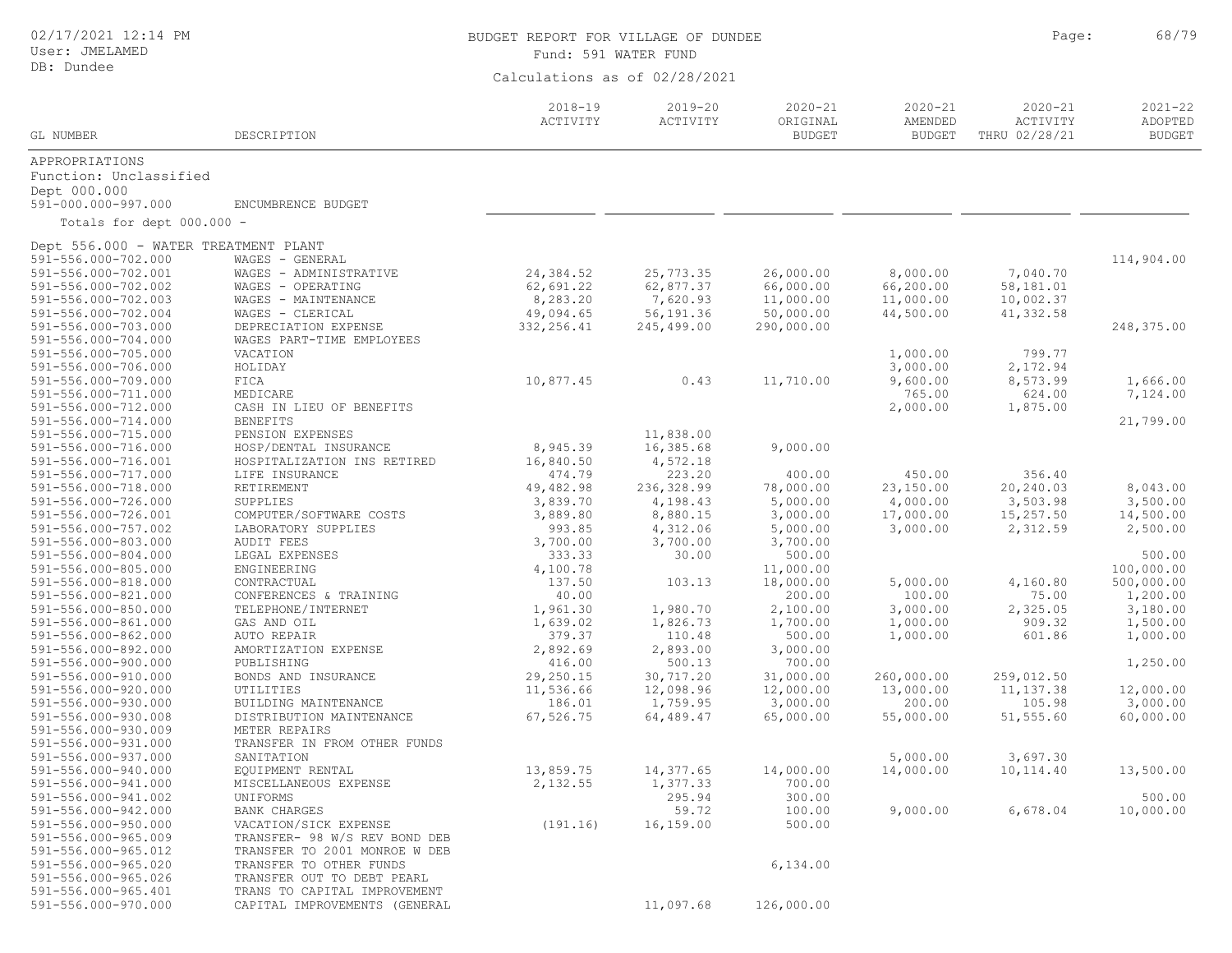User: JMELAMED DB: Dundee

# BUDGET REPORT FOR VILLAGE OF DUNDEE **Page:** 69/79

Fund: 591 WATER FUND

| <b>GL NUMBER</b>                                            | DESCRIPTION                                      | $2018 - 19$<br>ACTIVITY | $2019 - 20$<br>ACTIVITY | $2020 - 21$<br>ORIGINAL<br><b>BUDGET</b> | $2020 - 21$<br>AMENDED<br><b>BUDGET</b> | $2020 - 21$<br>ACTIVITY<br>THRU 02/28/21 | $2021 - 22$<br>ADOPTED<br><b>BUDGET</b> |
|-------------------------------------------------------------|--------------------------------------------------|-------------------------|-------------------------|------------------------------------------|-----------------------------------------|------------------------------------------|-----------------------------------------|
| APPROPRIATIONS                                              |                                                  |                         |                         |                                          |                                         |                                          |                                         |
| Function: Unclassified                                      |                                                  |                         |                         |                                          |                                         |                                          |                                         |
| Dept 556.000 - WATER TREATMENT PLANT<br>591-556.000-970.001 | WATER DISTRIBUTION IMPROVEMEN                    |                         |                         | 1,000.00                                 |                                         |                                          |                                         |
| 591-556.000-970.003<br>591-556.000-997.000                  | WATER COSTS MONROE<br>ENCUMBRENCE BUDGET         | 601,241.97              | 768, 361.21             | 650,000.00                               | 800,000.00                              | 664,660.36                               | 700,000.00                              |
|                                                             | Totals for dept 556.000 - WATER TREATMENT PLANT  | 1,313,197.13            | 1,616,639.41            | 1,506,244.00                             | 1,359,965.00                            | 1,187,306.45                             | 1,830,041.00                            |
| Dept 914.000 - 2001 MONROE WATER DEBT                       |                                                  |                         |                         |                                          |                                         |                                          |                                         |
| 591-914.000-991.000                                         | PRINCIPAL BOND                                   |                         |                         | 225,000.00                               | 225,000.00                              | 144,806.24                               | 92,000.00                               |
| 591-914.000-995.000                                         | INTEREST PAYMENT                                 | 75,522.69               | 68,196.50               | 62,940.00                                | 63,000.00                               | 29,500.00                                | 21,875.00                               |
| 591-914.000-999.000                                         | AGENTS FEE                                       | 1,116.50                | 1,128.50                | 1,300.00                                 | 1,500.00                                | 569.00                                   | 228.00                                  |
|                                                             | Totals for dept 914.000 - 2001 MONROE WATER DEBT | 76,639.19               | 69,325.00               | 289,240.00                               | 289,500.00                              | 174,875.24                               | 114,103.00                              |
| Dept 915.000 - 2008 PEARL ST W/S                            |                                                  |                         |                         |                                          |                                         |                                          |                                         |
| 591-915.000-991.000                                         | PRINCIPAL BOND                                   |                         |                         | 20,000.00                                | 20,000.00                               |                                          | 21,300.00                               |
| 591-915.000-995.000                                         | INTEREST PAYMENT                                 | 4,549.05                | 3,975.00                | 3,125.00                                 | 4,000.00                                |                                          | 2,396.00                                |
| 591-915.000-999.000                                         | <b>AGENTS FEE</b>                                |                         |                         | 100.00                                   | 200.00                                  |                                          |                                         |
|                                                             | Totals for dept 915.000 - 2008 PEARL ST W/S      | 4,549.05                | 3,975.00                | 23,225.00                                | 24,200.00                               |                                          | 23,696.00                               |
| Total - Function Unclassified                               |                                                  | 1,394,385.37            | 1,689,939.41            | 1,818,709.00                             | 1,673,665.00                            | 1,362,181.69                             | 1,967,840.00                            |
| TOTAL APPROPRIATIONS                                        |                                                  | 1,394,385.37            | 1,689,939.41            | 1,818,709.00                             | 1,673,665.00                            | 1,362,181.69                             | 1,967,840.00                            |
| NET OF REVENUES/APPROPRIATIONS - FUND 591                   |                                                  | 165,470.20              | (70, 116.11)            |                                          | (5, 765.00)                             | 206, 923.67                              |                                         |
| BEGINNING FUND BALANCE                                      |                                                  | 9,056,886.33            | 8,999,404.22            | 8,025,895.11                             | 8,025,895.11                            | 8,025,895.11                             | 8,232,818.78                            |
| FUND BALANCE ADJUSTMENTS                                    |                                                  | (222, 952, 31)          | (903, 393, 00)          |                                          |                                         |                                          |                                         |
| ENDING FUND BALANCE                                         |                                                  | 8,999,404.22            | 8,025,895.11            | 8,025,895.11                             | 8,020,130.11                            | 8, 232, 818.78                           | 8,232,818.78                            |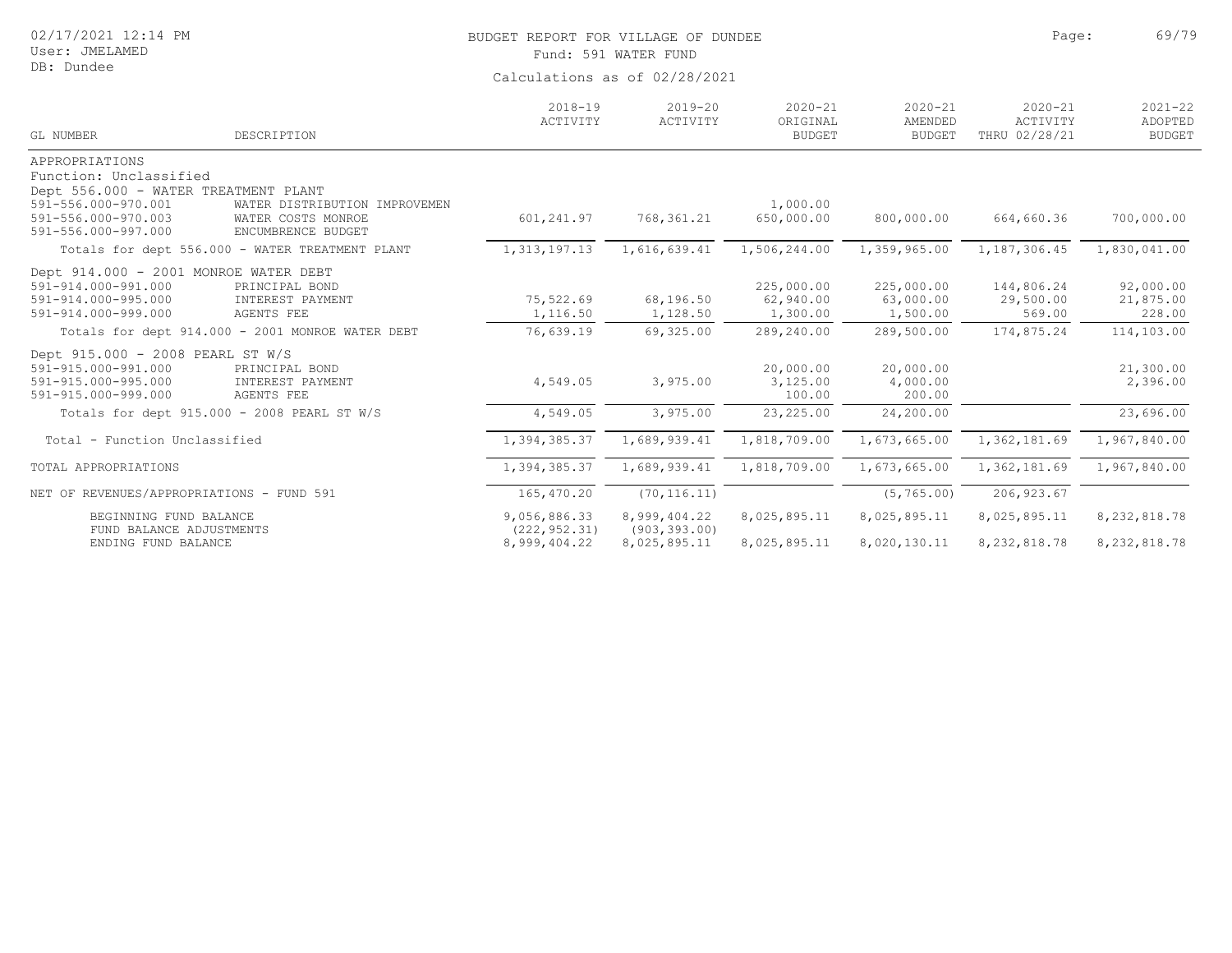### 02/17/2021 12:14 PM User: JMELAMED

DB: Dundee

# BUDGET REPORT FOR VILLAGE OF DUNDEE **Page:** 20/79 Fund: 677 UNEMPLOYMENT/GENERAL FUND

| GL NUMBER                                                                                                  | DESCRIPTION                                          | $2018 - 19$<br>ACTIVITY | $2019 - 20$<br>ACTIVITY | $2020 - 21$<br>ORIGINAL<br><b>BUDGET</b> | $2020 - 21$<br>AMENDED<br><b>BUDGET</b> | $2020 - 21$<br>ACTIVITY<br>THRU 02/28/21 | $2021 - 22$<br>ADOPTED<br><b>BUDGET</b> |
|------------------------------------------------------------------------------------------------------------|------------------------------------------------------|-------------------------|-------------------------|------------------------------------------|-----------------------------------------|------------------------------------------|-----------------------------------------|
| ESTIMATED REVENUES<br>Function: Unclassified<br>Dept 000.000<br>677-000.000-665.000<br>677-000.000-697.000 | INTEREST ON INVESTMENT<br>APPROPR. FROM FUND BALANCE | 41.36                   | 54.40                   | 40.00                                    | 40.00                                   | 2.97                                     |                                         |
| Totals for dept $000.000 -$                                                                                |                                                      | 41.36                   | 54.40                   | 40.00                                    | 40.00                                   | 2.97                                     |                                         |
| Total - Function Unclassified                                                                              |                                                      | 41.36                   | 54.40                   | 40.00                                    | 40.00                                   | 2.97                                     |                                         |
| TOTAL ESTIMATED REVENUES                                                                                   |                                                      | 41.36                   | 54.40                   | 40.00                                    | 40.00                                   | 2.97                                     |                                         |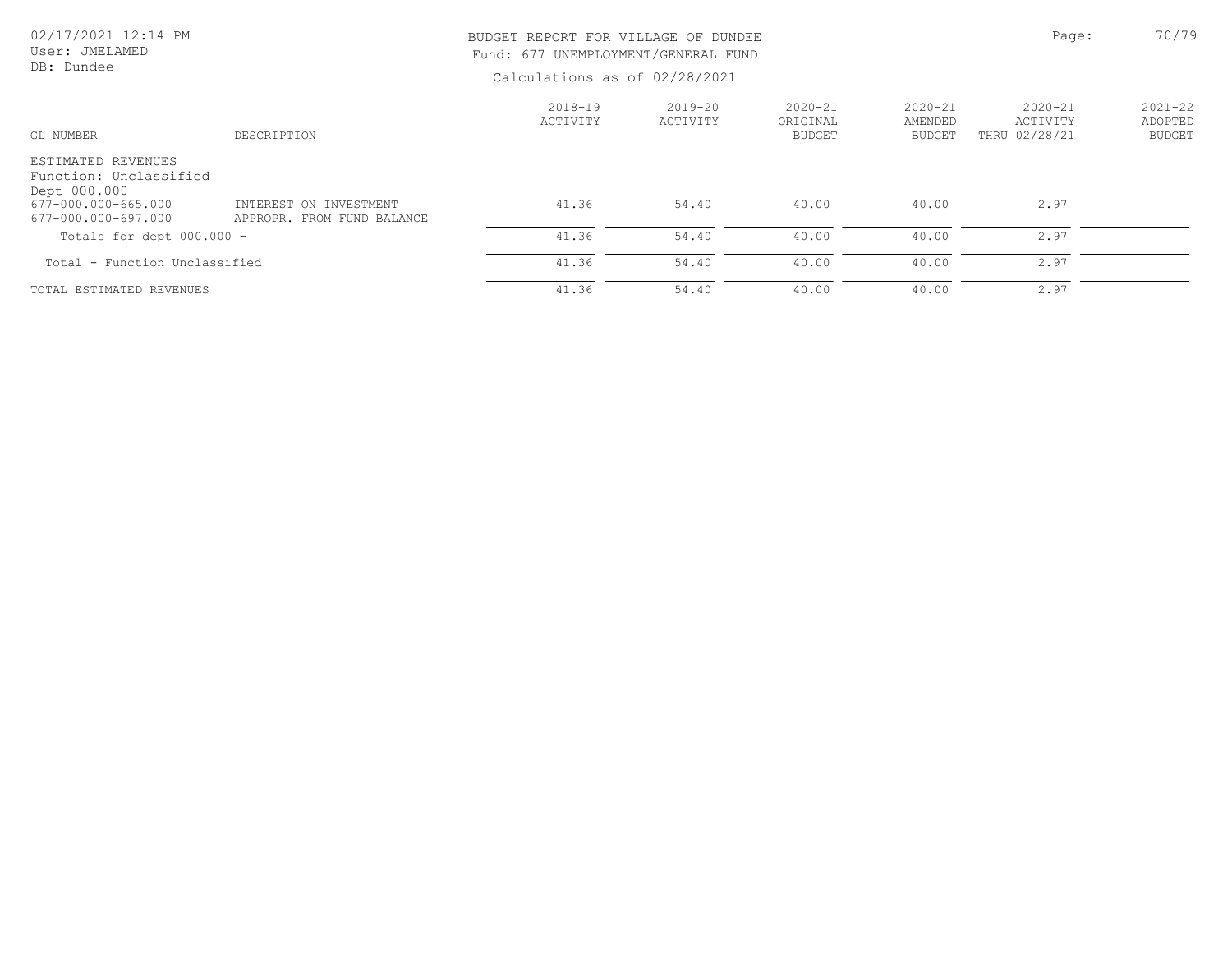User: JMELAMED DB: Dundee

# BUDGET REPORT FOR VILLAGE OF DUNDEE **Page:** 21/79 Fund: 677 UNEMPLOYMENT/GENERAL FUND

| GL NUMBER                                                                                                                     | DESCRIPTION                                                                | $2018 - 19$<br>ACTIVITY  | $2019 - 20$<br>ACTIVITY | $2020 - 21$<br>ORIGINAL<br><b>BUDGET</b> | $2020 - 21$<br>AMENDED<br><b>BUDGET</b> | $2020 - 21$<br><b>ACTIVITY</b><br>THRU 02/28/21 | $2021 - 22$<br>ADOPTED<br><b>BUDGET</b> |
|-------------------------------------------------------------------------------------------------------------------------------|----------------------------------------------------------------------------|--------------------------|-------------------------|------------------------------------------|-----------------------------------------|-------------------------------------------------|-----------------------------------------|
|                                                                                                                               |                                                                            |                          |                         |                                          |                                         |                                                 |                                         |
| APPROPRIATIONS<br>Function: Unclassified<br>Dept 000.000<br>677-000.000-941.000<br>677-000.000-965.000<br>677-000.000-997.000 | MISCELLANEOUS EXPENSE<br>TRANSFER OUT TO OTHER FUNDS<br>ENCUMBRENCE BUDGET |                          |                         |                                          | 20,000.00                               | 19,172.10                                       |                                         |
| Totals for dept 000.000 -                                                                                                     |                                                                            |                          |                         |                                          | 20,000.00                               | 19,172.10                                       |                                         |
| Total - Function Unclassified                                                                                                 |                                                                            |                          |                         |                                          | 20,000.00                               | 19,172.10                                       |                                         |
| TOTAL APPROPRIATIONS                                                                                                          |                                                                            |                          |                         |                                          | 20,000.00                               | 19,172.10                                       |                                         |
| NET OF REVENUES/APPROPRIATIONS - FUND 677                                                                                     |                                                                            | 41.36                    | 54.40                   | 40.00                                    | (19, 960.00)                            | (19, 169, 13)                                   |                                         |
| BEGINNING FUND BALANCE<br>ENDING FUND BALANCE                                                                                 |                                                                            | 19,073.37<br>19, 114. 73 | 19,114.73<br>19,169.13  | 19,169.13<br>19,209.13                   | 19,169.13<br>(790.87)                   | 19,169.13                                       |                                         |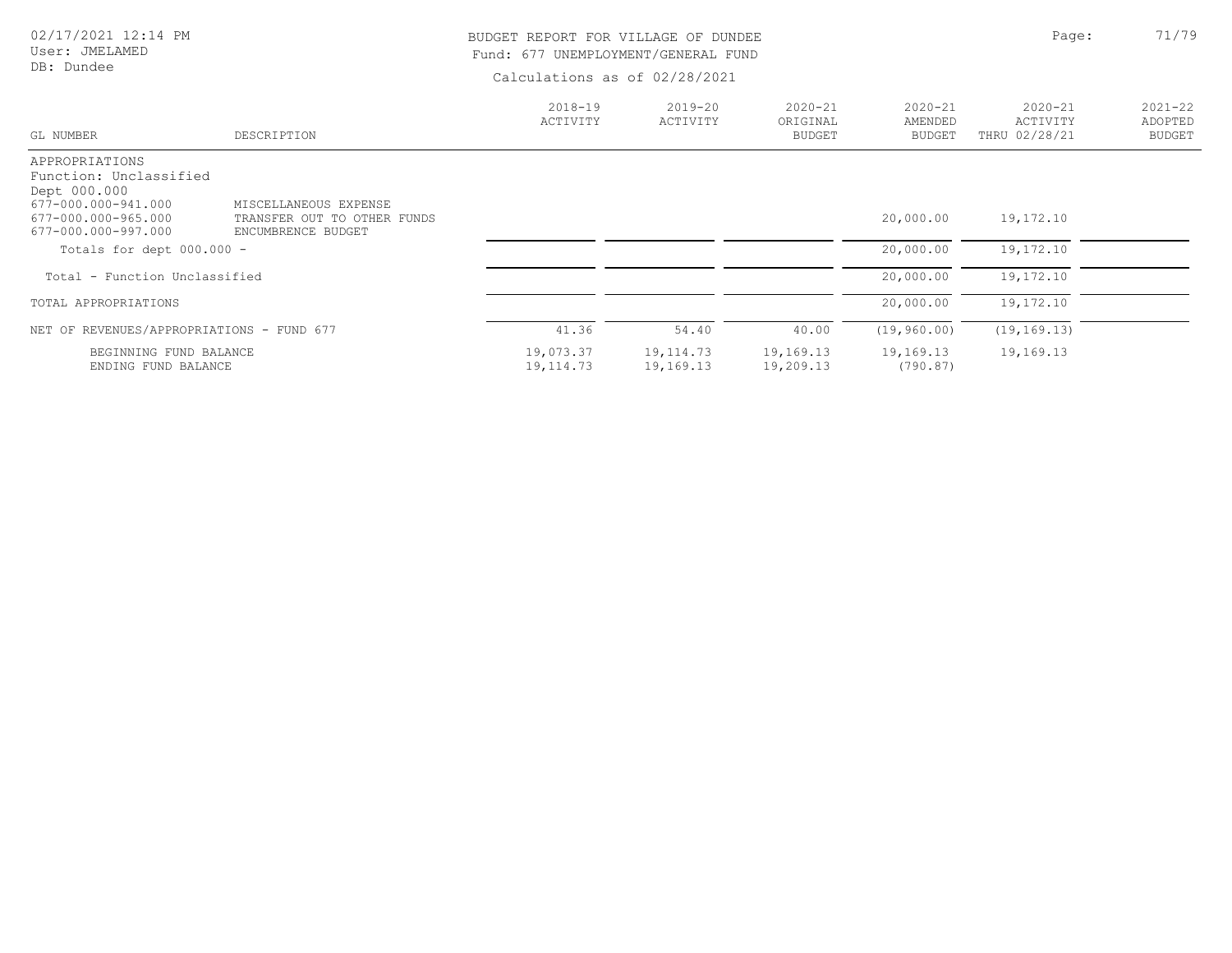| 02/17/2021 12:14 PM<br>User: JMELAMED | BUDGET REPORT FOR VILLAGE OF DUNDEE<br>Fund: 678 UNEMPLOYMENT/WATER SEWER FUND |                               |                         |                                   |                                  | Page:                                    | 72/79                            |
|---------------------------------------|--------------------------------------------------------------------------------|-------------------------------|-------------------------|-----------------------------------|----------------------------------|------------------------------------------|----------------------------------|
| DB: Dundee                            |                                                                                | Calculations as of 02/28/2021 |                         |                                   |                                  |                                          |                                  |
| GL NUMBER                             | DESCRIPTION                                                                    | 2018-19<br>ACTIVITY           | $2019 - 20$<br>ACTIVITY | $2020 - 21$<br>ORIGINAL<br>BUDGET | $2020 - 21$<br>AMENDED<br>BUDGET | $2020 - 21$<br>ACTIVITY<br>THRU 02/28/21 | $2021 - 22$<br>ADOPTED<br>BUDGET |
| ESTIMATED REVENUES                    |                                                                                |                               |                         |                                   |                                  |                                          |                                  |

| Function: Unclassified<br>Dept 000.000 |                        |       |       |       |       |      |  |
|----------------------------------------|------------------------|-------|-------|-------|-------|------|--|
| 678-000.000-665.000                    | INTEREST ON INVESTMENT | 56.94 | 74.90 | 55.00 | 20.00 | 4.10 |  |
| Totals for dept $000.000 -$            |                        | 56.94 | 74.90 | 55.00 | 20.00 | 4.10 |  |
| Total - Function Unclassified          |                        | 56.94 | 74.90 | 55.00 | 20.00 | 4.10 |  |
| TOTAL ESTIMATED REVENUES               |                        | 56.94 | 74.90 | 55.00 | 20.00 | 4.10 |  |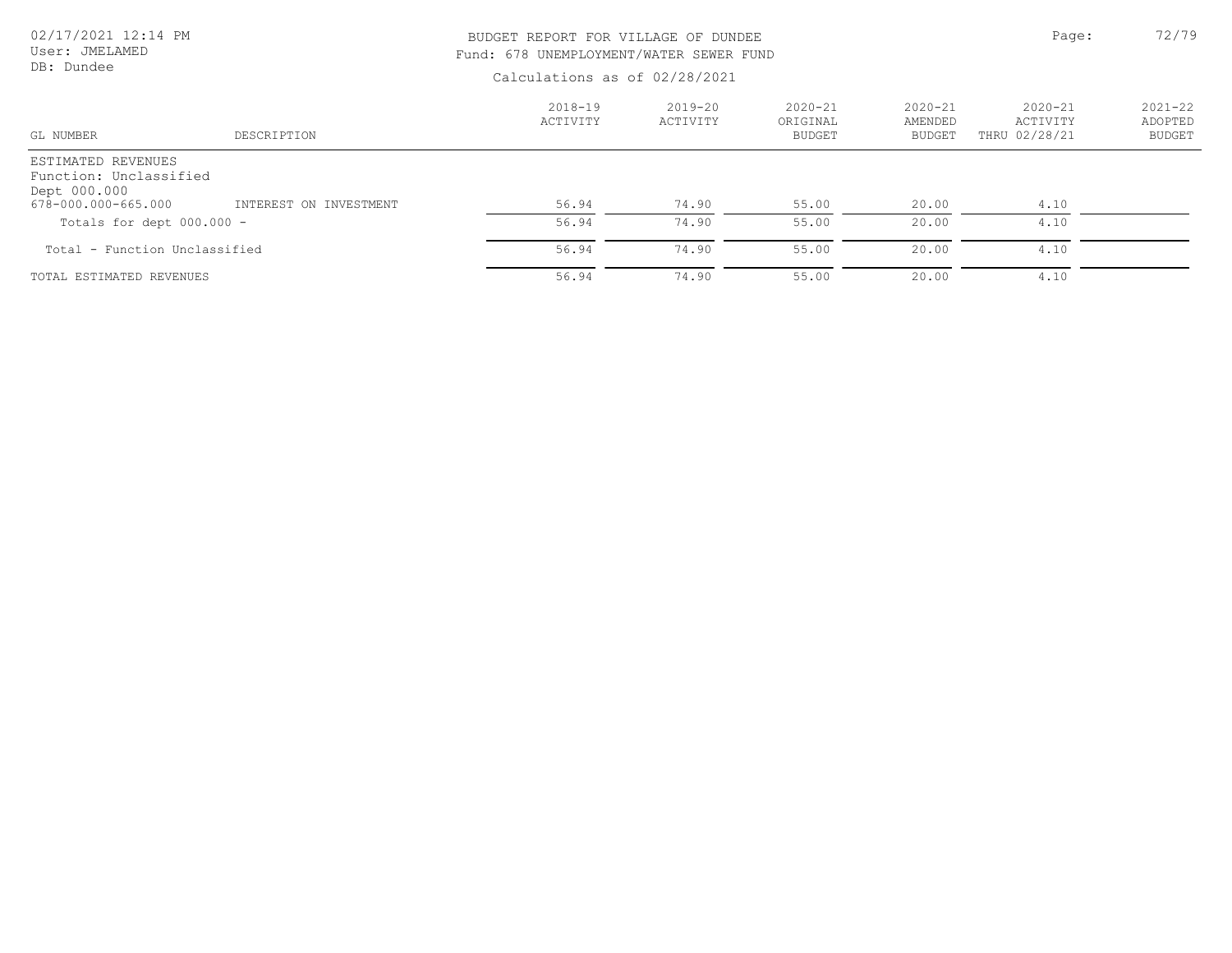#### User: JMELAMED DB: Dundee

### BUDGET REPORT FOR VILLAGE OF DUNDEE **Page:** Page: 73/79 Fund: 678 UNEMPLOYMENT/WATER SEWER FUND

| GL NUMBER                                                                                              | DESCRIPTION                                       | $2018 - 19$<br>ACTIVITY | $2019 - 20$<br>ACTIVITY | $2020 - 21$<br>ORIGINAL<br><b>BUDGET</b> | $2020 - 21$<br>AMENDED<br><b>BUDGET</b> | $2020 - 21$<br>ACTIVITY<br>THRU 02/28/21 | $2021 - 22$<br>ADOPTED<br><b>BUDGET</b> |
|--------------------------------------------------------------------------------------------------------|---------------------------------------------------|-------------------------|-------------------------|------------------------------------------|-----------------------------------------|------------------------------------------|-----------------------------------------|
| APPROPRIATIONS<br>Function: Unclassified<br>Dept 000.000<br>678-000.000-965.000<br>678-000.000-997.000 | TRANSFER OUT TO OTHER FUNDS<br>ENCUMBRENCE BUDGET |                         |                         |                                          | 27,000.00                               | 26,365.95                                |                                         |
| Totals for dept $000.000 -$                                                                            |                                                   |                         |                         |                                          | 27,000.00                               | 26,365.95                                |                                         |
| Total - Function Unclassified                                                                          |                                                   |                         |                         |                                          | 27,000.00                               | 26,365.95                                |                                         |
| TOTAL APPROPRIATIONS                                                                                   |                                                   |                         |                         |                                          | 27,000.00                               | 26,365.95                                |                                         |
| NET OF REVENUES/APPROPRIATIONS - FUND 678                                                              |                                                   | 56.94                   | 74.90                   | 55.00                                    | (26, 980, 00)                           | (26, 361, 85)                            |                                         |
| BEGINNING FUND BALANCE<br>ENDING FUND BALANCE                                                          |                                                   | 26,269.17<br>26,326.11  | 26,326.11<br>26,401.01  | 26,401.01<br>26,456.01                   | 26,401.01<br>(578.99)                   | 26,401.01<br>39.16                       | 39.16<br>39.16                          |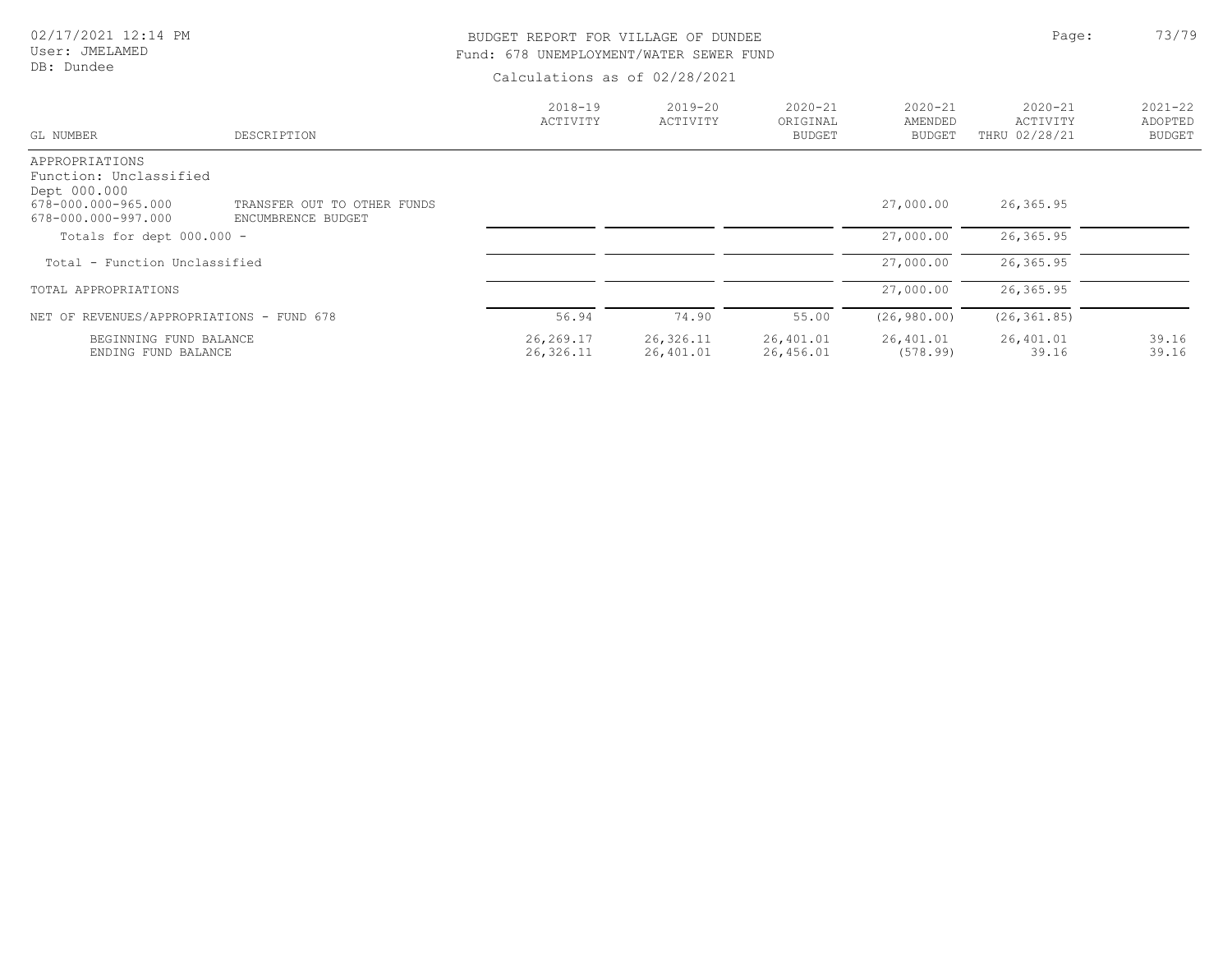| 02/17/2021 12:14 PM |  |  |
|---------------------|--|--|
|---------------------|--|--|

#### User: JMELAMED DB: Dundee

# BUDGET REPORT FOR VILLAGE OF DUNDEE **Page:** 24/79 Fund: 852 2008 LTGO (PLANK/OAK)

| GL NUMBER                                                                                                                                                     | DESCRIPTION                                                                                                                                                                | $2018 - 19$<br>ACTIVITY                                            | $2019 - 20$<br>ACTIVITY                                             | $2020 - 21$<br>ORIGINAL<br><b>BUDGET</b>                            | $2020 - 21$<br>AMENDED<br><b>BUDGET</b>              | $2020 - 21$<br>ACTIVITY<br>THRU 02/28/21            | $2021 - 22$<br>ADOPTED<br><b>BUDGET</b> |
|---------------------------------------------------------------------------------------------------------------------------------------------------------------|----------------------------------------------------------------------------------------------------------------------------------------------------------------------------|--------------------------------------------------------------------|---------------------------------------------------------------------|---------------------------------------------------------------------|------------------------------------------------------|-----------------------------------------------------|-----------------------------------------|
| ESTIMATED REVENUES<br>Function: Unclassified<br>Dept 000.000                                                                                                  |                                                                                                                                                                            |                                                                    |                                                                     |                                                                     |                                                      |                                                     |                                         |
| 852-000.000-665.000<br>852-000.000-672.001<br>852-000.000-672.002<br>852-000.000-673.001<br>852-000.000-673.002<br>852-000.000-691.001<br>852-000.000-691.207 | INTEREST ON INVESTMENT<br>SPECIAL ASSESSMEN #1<br>SA REVENUE 2<br>SA INTEREST PAYMENTS 1<br>SA INTEREST PAYMENTS 2<br>CONTRIBUTIONS FROM OTHER FUNDS<br>ASSESSMENT PREPAYS | 50.08<br>7,529.60<br>16,850.86<br>2,597.60<br>4,115.63<br>8,063.00 | 52.09<br>7,529.60<br>12,885.92<br>2,164.64<br>3,099.16<br>12,950.00 | 35.00<br>7,529.00<br>10,407.00<br>1,731.00<br>2,393.00<br>12,275.00 | 1.00<br>14,000.00<br>10,000.00<br>120.00<br>2,100.00 | 0.81<br>13,562.20<br>9,261.28<br>104.49<br>2,067.99 |                                         |
| 852-000.000-697.000                                                                                                                                           | APPROPR. FROM FUND BALANCE                                                                                                                                                 |                                                                    |                                                                     | 8,228.00                                                            |                                                      |                                                     |                                         |
| Totals for dept $000.000 -$                                                                                                                                   |                                                                                                                                                                            | 39,206.77                                                          | 38,681.41                                                           | 42,598.00                                                           | 26,221.00                                            | 24,996.77                                           |                                         |
| Total - Function Unclassified                                                                                                                                 |                                                                                                                                                                            | 39,206.77                                                          | 38,681.41                                                           | 42,598.00                                                           | 26,221.00                                            | 24,996.77                                           |                                         |
| TOTAL ESTIMATED REVENUES                                                                                                                                      |                                                                                                                                                                            | 39,206.77                                                          | 38,681.41                                                           | 42,598.00                                                           | 26,221.00                                            | 24,996.77                                           |                                         |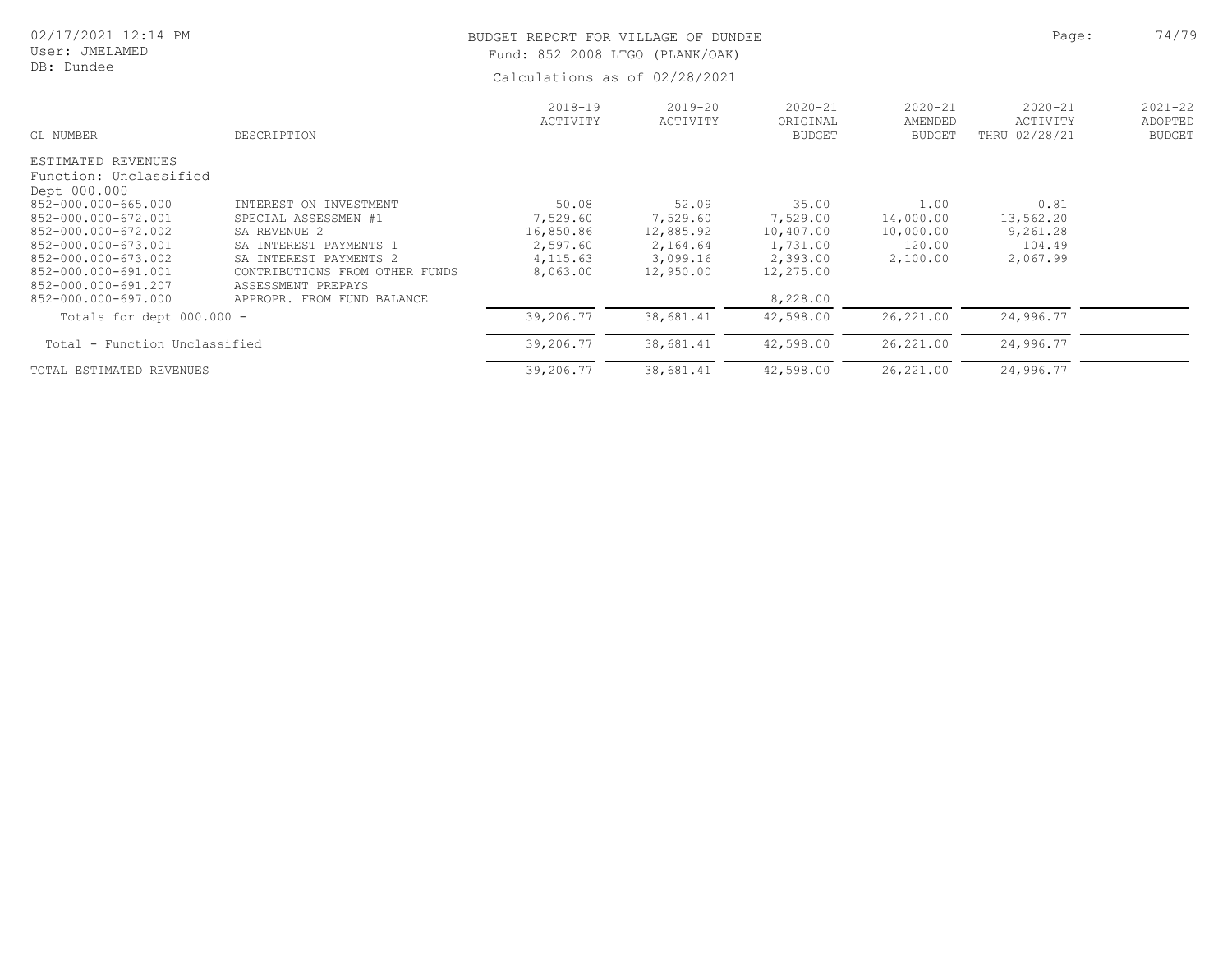#### User: JMELAMED DB: Dundee

# BUDGET REPORT FOR VILLAGE OF DUNDEE **Page:** 25/79 Fund: 852 2008 LTGO (PLANK/OAK)

| GL NUMBER                                 | DESCRIPTION                                      | $2018 - 19$<br>ACTIVITY | $2019 - 20$<br>ACTIVITY | $2020 - 21$<br>ORIGINAL<br><b>BUDGET</b> | $2020 - 21$<br>AMENDED<br><b>BUDGET</b> | $2020 - 21$<br>ACTIVITY<br>THRU 02/28/21 | $2021 - 22$<br>ADOPTED<br><b>BUDGET</b> |
|-------------------------------------------|--------------------------------------------------|-------------------------|-------------------------|------------------------------------------|-----------------------------------------|------------------------------------------|-----------------------------------------|
| APPROPRIATIONS                            |                                                  |                         |                         |                                          |                                         |                                          |                                         |
| Function: Unclassified<br>Dept 000.000    |                                                  |                         |                         |                                          |                                         |                                          |                                         |
| 852-000.000-941.000                       | MISCELLANEOUS EXPENSE                            | 2.15                    | 3.80                    | 10.00                                    |                                         |                                          |                                         |
| 852-000.000-991.000                       | PRINCIPAL BOND                                   | 25,000.00               | 25,000.00               | 25,000.00                                | 25,000.00                               | 25,000.00                                |                                         |
| 852-000.000-995.000                       | INTEREST PAYMENT                                 | 7,312.50                | 6, 187.50               | 5,063.00                                 | 3,000.00                                | 2,812.50                                 |                                         |
| 852-000.000-997.000                       | ENCUMBRENCE BUDGET                               |                         |                         |                                          |                                         |                                          |                                         |
| 852-000.000-999.000                       | AGENTS FEE                                       | 250.00                  | 250.00                  | 250.00                                   | 250.00                                  | 125.00                                   |                                         |
| Totals for dept 000.000 -                 |                                                  | 32,564.65               | 31, 441.30              | 30,323.00                                | 28,250.00                               | 27,937.50                                |                                         |
| Dept 480.003 - VILLAGE STREET PORTION     |                                                  |                         |                         |                                          |                                         |                                          |                                         |
| 852-480.003-991.000                       | PRINCIPAL BOND                                   | 5,000.00                | 10,000.00               | 10,000.00                                | 10,000.00                               | 10,000.00                                |                                         |
| 852-480.003-995.000                       | INTEREST PAYMENT                                 | 2,812.50                | 2,475.00                | 2,025.00                                 | 4,275.00                                | 4,275.00                                 |                                         |
| 852-480.003-999.000                       | AGENTS FEE                                       | 250.00                  | 250.00                  | 250.00                                   | 750.00                                  | 375.00                                   |                                         |
|                                           | Totals for dept 480.003 - VILLAGE STREET PORTION | 8,062.50                | 12,725.00               | 12,275.00                                | 15,025.00                               | 14,650.00                                |                                         |
| Total - Function Unclassified             |                                                  | 40,627.15               | 44,166.30               | 42,598.00                                | 43,275.00                               | 42,587.50                                |                                         |
| TOTAL APPROPRIATIONS                      |                                                  | 40,627.15               | 44,166.30               | 42,598.00                                | 43,275.00                               | 42,587.50                                |                                         |
| NET OF REVENUES/APPROPRIATIONS - FUND 852 |                                                  | (1, 420.38)             | (5, 484.89)             |                                          | (17, 054.00)                            | (17, 590.73)                             |                                         |
|                                           |                                                  |                         |                         |                                          |                                         |                                          |                                         |
| BEGINNING FUND BALANCE                    |                                                  | 208,284.57              | 182,483.73              | 1,406,481.84                             | 1,406,481.84                            | 1,406,481.84                             | 1,388,891.11                            |
| FUND BALANCE ADJUSTMENTS                  |                                                  | (24, 380, 46)           | 1,229,483.00            |                                          |                                         |                                          |                                         |
| ENDING FUND BALANCE                       |                                                  | 182,483.73              | 1,406,481.84            | 1,406,481.84                             | 1,389,427.84                            | 1,388,891.11                             | 1,388,891.11                            |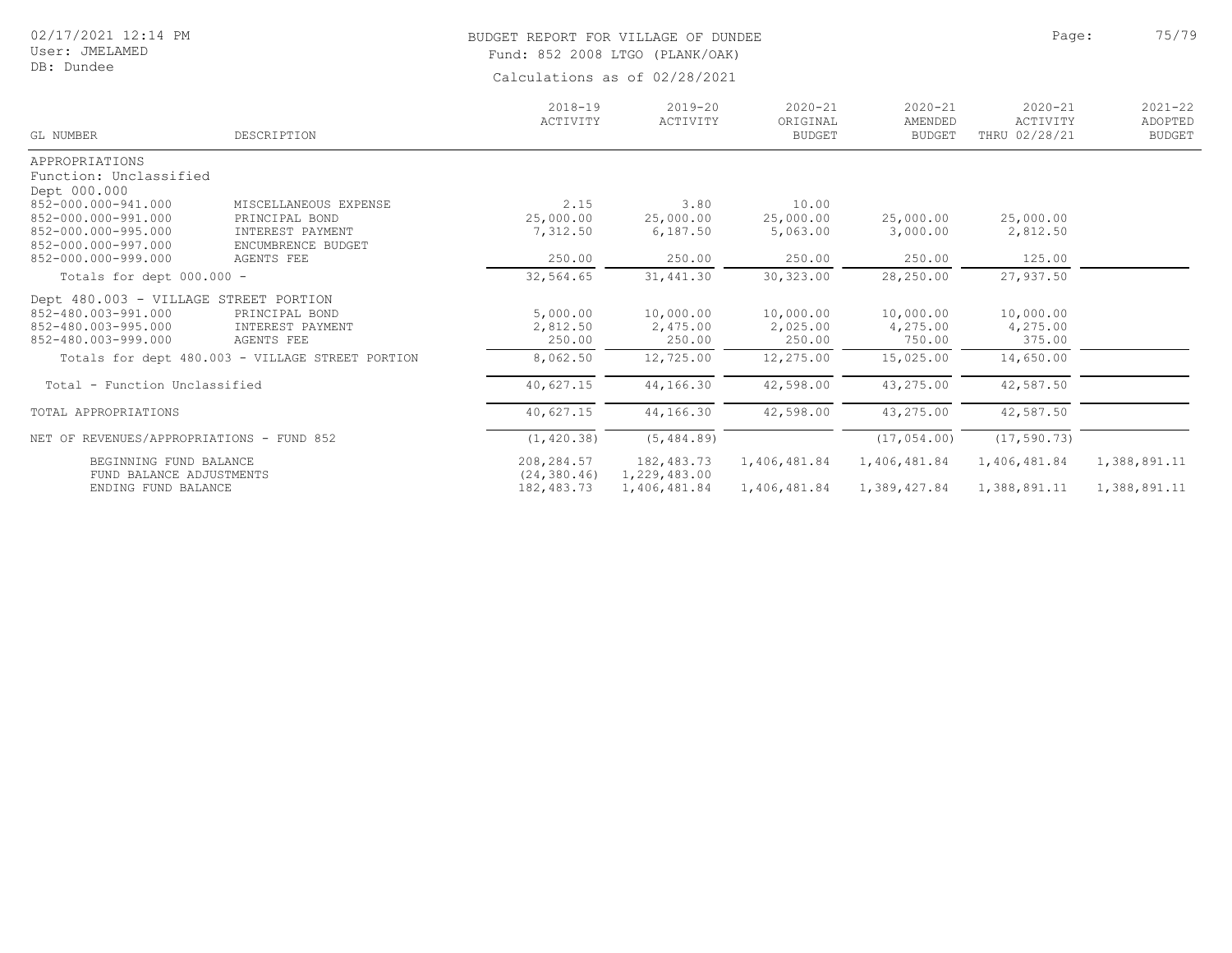# 02/17/2021 12:14 PM

User: JMELAMED DB: Dundee

### BUDGET REPORT FOR VILLAGE OF DUNDEE **Page:** 26/79 Fund: 861 PEARL STREET DEBT

| GL NUMBER                                  | DESCRIPTION                                             | $2018 - 19$<br>ACTIVITY | $2019 - 20$<br>ACTIVITY | $2020 - 21$<br>ORIGINAL<br><b>BUDGET</b> | $2020 - 21$<br>AMENDED<br><b>BUDGET</b> | $2020 - 21$<br>ACTIVITY<br>THRU 02/28/21 | $2021 - 22$<br>ADOPTED<br><b>BUDGET</b> |
|--------------------------------------------|---------------------------------------------------------|-------------------------|-------------------------|------------------------------------------|-----------------------------------------|------------------------------------------|-----------------------------------------|
| ESTIMATED REVENUES                         |                                                         |                         |                         |                                          |                                         |                                          |                                         |
| Function: Unclassified                     |                                                         |                         |                         |                                          |                                         |                                          |                                         |
| Dept 000.000                               |                                                         |                         |                         |                                          |                                         |                                          |                                         |
| 861-000.000-665.000                        | INTEREST ON INVESTMENT                                  | 5.52                    | 4.63                    | 4.00                                     | 1.00                                    | 0.16                                     |                                         |
| 861-000.000-672.001                        | SPECIAL ASSESSMEN #1                                    |                         |                         |                                          |                                         |                                          |                                         |
| 861-000.000-673.001                        | SA INTEREST PAYMENTS 1                                  |                         |                         |                                          |                                         |                                          |                                         |
| 861-000.000-673.003                        | SA INTEREST PAYMENT #3                                  |                         |                         |                                          |                                         |                                          |                                         |
| 861-000.000-694.002<br>861-000.000-697.000 | TRANSFER FROM OTHER FUNDS<br>APPROPR. FROM FUND BALANCE | 15,000.00               | 18,658.00               | 18,020.00                                |                                         |                                          |                                         |
|                                            |                                                         |                         |                         |                                          |                                         |                                          |                                         |
| Totals for dept $000.000 -$                |                                                         | 15,005.52               | 18,662.63               | 18,024.00                                | 1.00                                    | 0.16                                     |                                         |
| Total - Function Unclassified              |                                                         | 15,005.52               | 18,662.63               | 18,024.00                                | 1.00                                    | 0.16                                     |                                         |
| TOTAL ESTIMATED REVENUES                   |                                                         | 15,005.52               | 18,662.63               | 18,024.00                                | 1.00                                    | 0.16                                     |                                         |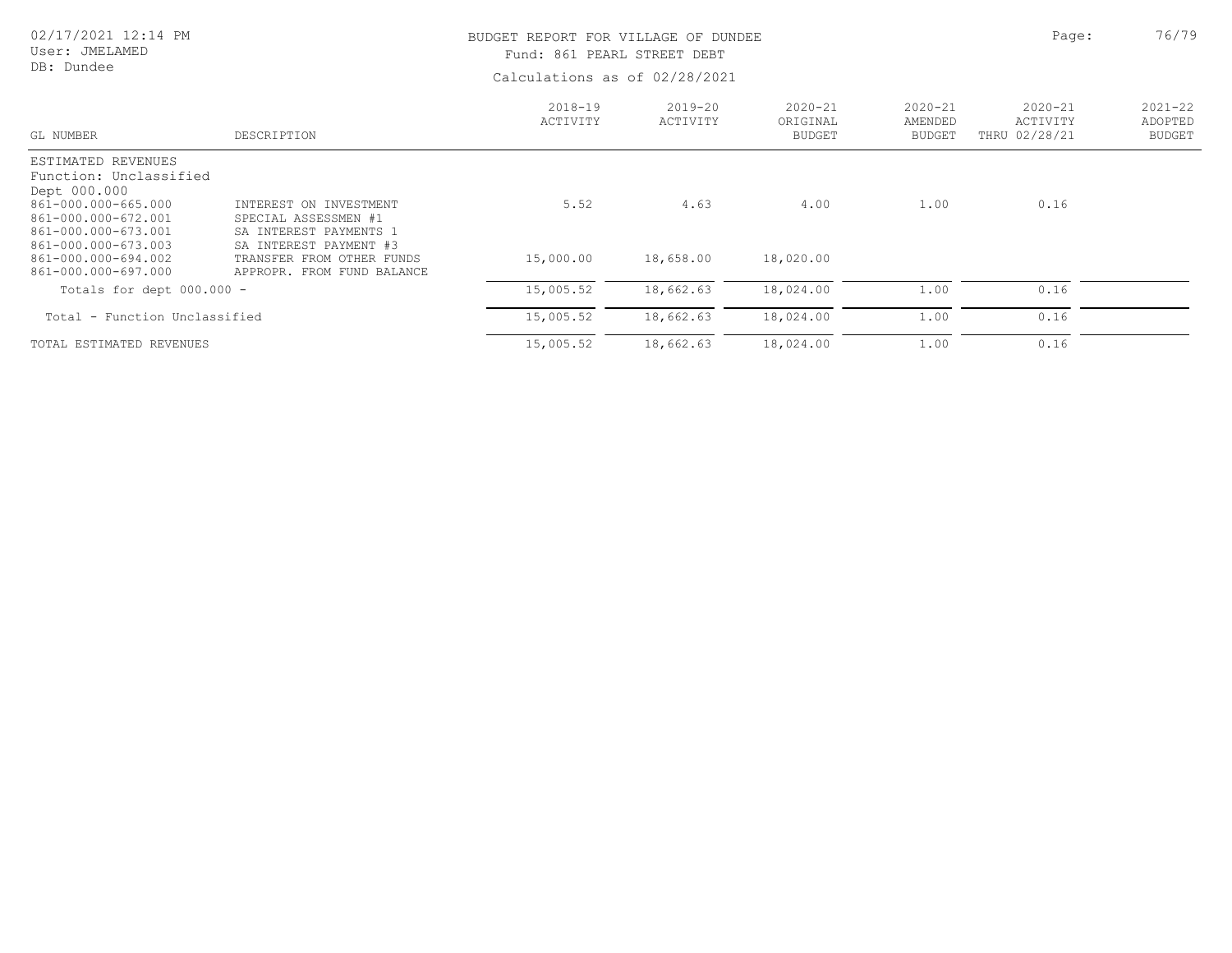02/17/2021 12:14 PM

#### User: JMELAMED DB: Dundee

# BUDGET REPORT FOR VILLAGE OF DUNDEE **Page:** 27/79

Fund: 861 PEARL STREET DEBT

| GL NUMBER                                                                                                                                                                                          | DESCRIPTION                                                                                                                | $2018 - 19$<br>ACTIVITY | $2019 - 20$<br>ACTIVITY | $2020 - 21$<br>ORIGINAL<br><b>BUDGET</b> | $2020 - 21$<br>AMENDED<br><b>BUDGET</b> | $2020 - 21$<br>ACTIVITY<br>THRU 02/28/21 | $2021 - 22$<br>ADOPTED<br><b>BUDGET</b> |
|----------------------------------------------------------------------------------------------------------------------------------------------------------------------------------------------------|----------------------------------------------------------------------------------------------------------------------------|-------------------------|-------------------------|------------------------------------------|-----------------------------------------|------------------------------------------|-----------------------------------------|
| APPROPRIATIONS<br>Function: Unclassified<br>Dept 000.000<br>861-000.000-941.000<br>861-000.000-965.020<br>861-000.000-991.000<br>861-000.000-995.000<br>861-000.000-997.000<br>861-000.000-999.000 | MISCELLANEOUS EXPENSE<br>TRANSFER TO OTHER FUNDS<br>PRINCIPAL BOND<br>INTEREST PAYMENT<br>ENCUMBRENCE BUDGET<br>AGENTS FEE |                         |                         |                                          |                                         |                                          |                                         |
| Totals for dept 000.000 -                                                                                                                                                                          |                                                                                                                            |                         |                         |                                          |                                         |                                          |                                         |
| Dept 480.003 - VILLAGE STREET PORTION<br>861-480.003-991.000<br>861-480.003-995.000<br>861-480.003-999.000                                                                                         | PRINCIPAL BOND<br>INTEREST PAYMENT<br>AGENTS FEE                                                                           | 17,060.00<br>4,267.42   | 15,000.00<br>3,643.26   | 15,000.00<br>3,020.00                    | 15,000.00<br>4,050.00                   | 4,050.00                                 |                                         |
|                                                                                                                                                                                                    | Totals for dept 480.003 - VILLAGE STREET PORTION                                                                           | 21,327.42               | 18,643.26               | 18,020.00                                | 19,050.00                               | 4,050.00                                 |                                         |
| Dept 806.000 - PEARL S.A.<br>861-806.000-991.000<br>861-806.000-995.000<br>861-806.000-999.000                                                                                                     | PRINCIPAL BOND<br>INTEREST PAYMENT<br>AGENTS FEE                                                                           | 16,250.00<br>345.00     |                         |                                          |                                         |                                          |                                         |
| Totals for dept 806.000 - PEARL S.A.                                                                                                                                                               |                                                                                                                            | 16,595.00               |                         |                                          |                                         |                                          |                                         |
| Total - Function Unclassified                                                                                                                                                                      |                                                                                                                            | 37, 922.42              | 18,643.26               | 18,020.00                                | 19,050.00                               | 4,050.00                                 |                                         |
| TOTAL APPROPRIATIONS                                                                                                                                                                               |                                                                                                                            | 37, 922.42              | 18,643.26               | 18,020.00                                | 19,050.00                               | 4,050.00                                 |                                         |
| NET OF REVENUES/APPROPRIATIONS - FUND 861                                                                                                                                                          |                                                                                                                            | (22, 916.90)            | 19.37                   | 4.00                                     | (19, 049.00)                            | (4,049.84)                               |                                         |
| BEGINNING FUND BALANCE<br>ENDING FUND BALANCE                                                                                                                                                      |                                                                                                                            | 26, 951.37<br>4,034.47  | 4,034.47<br>4,053.84    | 4,053.84<br>4,057.84                     | 4,053.84<br>(14, 995.16)                | 4,053.84<br>4.00                         | 4.00<br>4.00                            |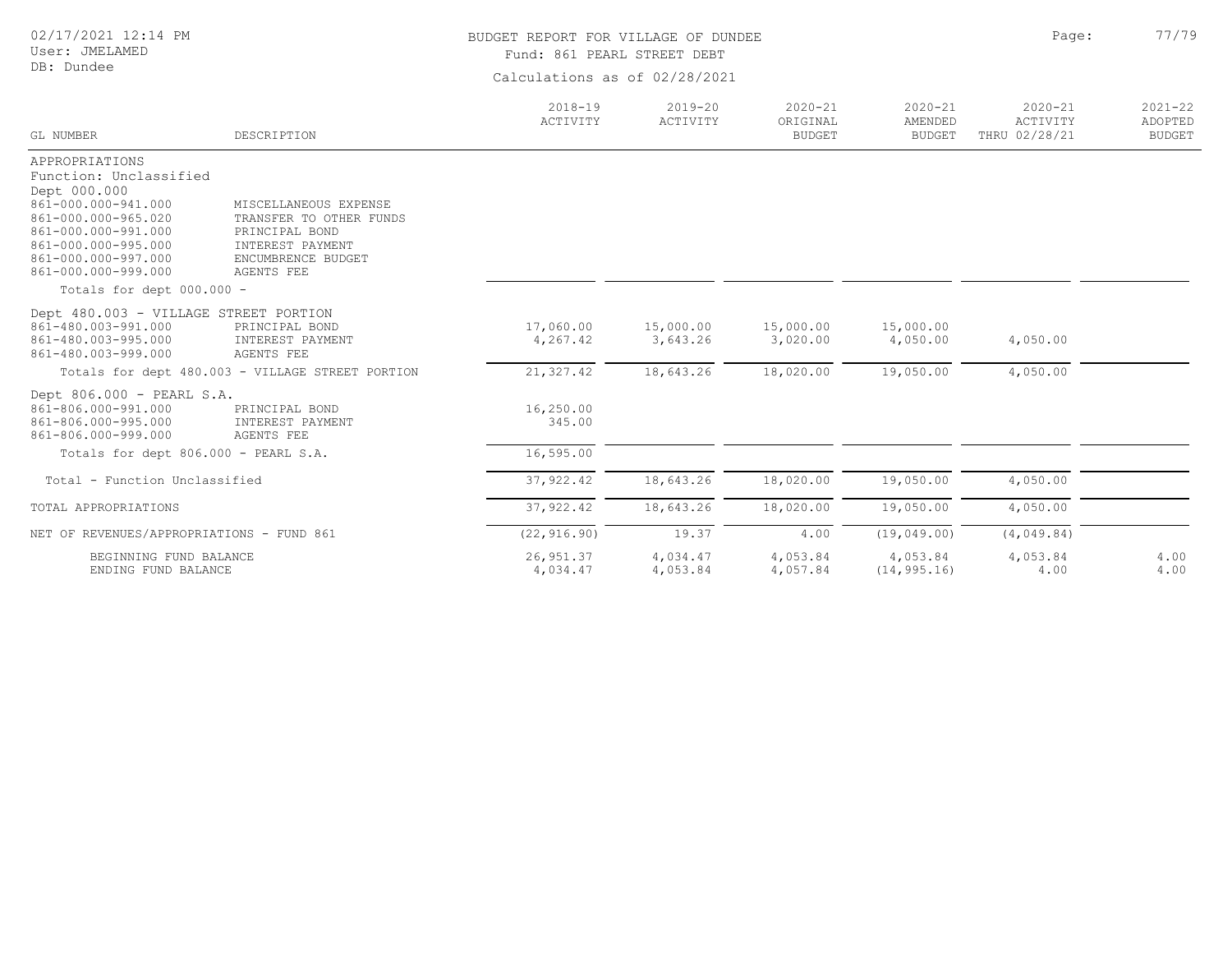#### 02/17/2021 12:14 PM User: JMELAMED DB: Dundee BUDGET REPORT FOR VILLAGE OF DUNDEE **Page:** 28/79 Fund: 862 CABELA BLVD W 2019 S.A.

| $2018 - 19$<br>ACTIVITY | $2019 - 20$<br>ACTIVITY | $2020 - 21$<br>ORIGINAL<br><b>BUDGET</b> | $2020 - 21$<br>AMENDED<br><b>BUDGET</b> | $2020 - 21$<br>ACTIVITY<br>THRU 02/28/21 | $2021 - 22$<br>ADOPTED<br><b>BUDGET</b> |
|-------------------------|-------------------------|------------------------------------------|-----------------------------------------|------------------------------------------|-----------------------------------------|
|                         | 1.78<br>49, 333, 33     | 1.00<br>49,333.00<br>26,314.00           | 1.00<br>76,000.00                       | 0.38<br>75,647.72                        |                                         |
|                         | 49, 335.11              | 75,648.00                                | 76,001.00                               | 75,648.10                                |                                         |
|                         | 49, 335.11              | 75,648.00                                | 76,001.00                               | 75,648.10                                |                                         |
|                         |                         | 49, 335.11                               | 75,648.00                               | 76,001.00                                | 75,648.10                               |